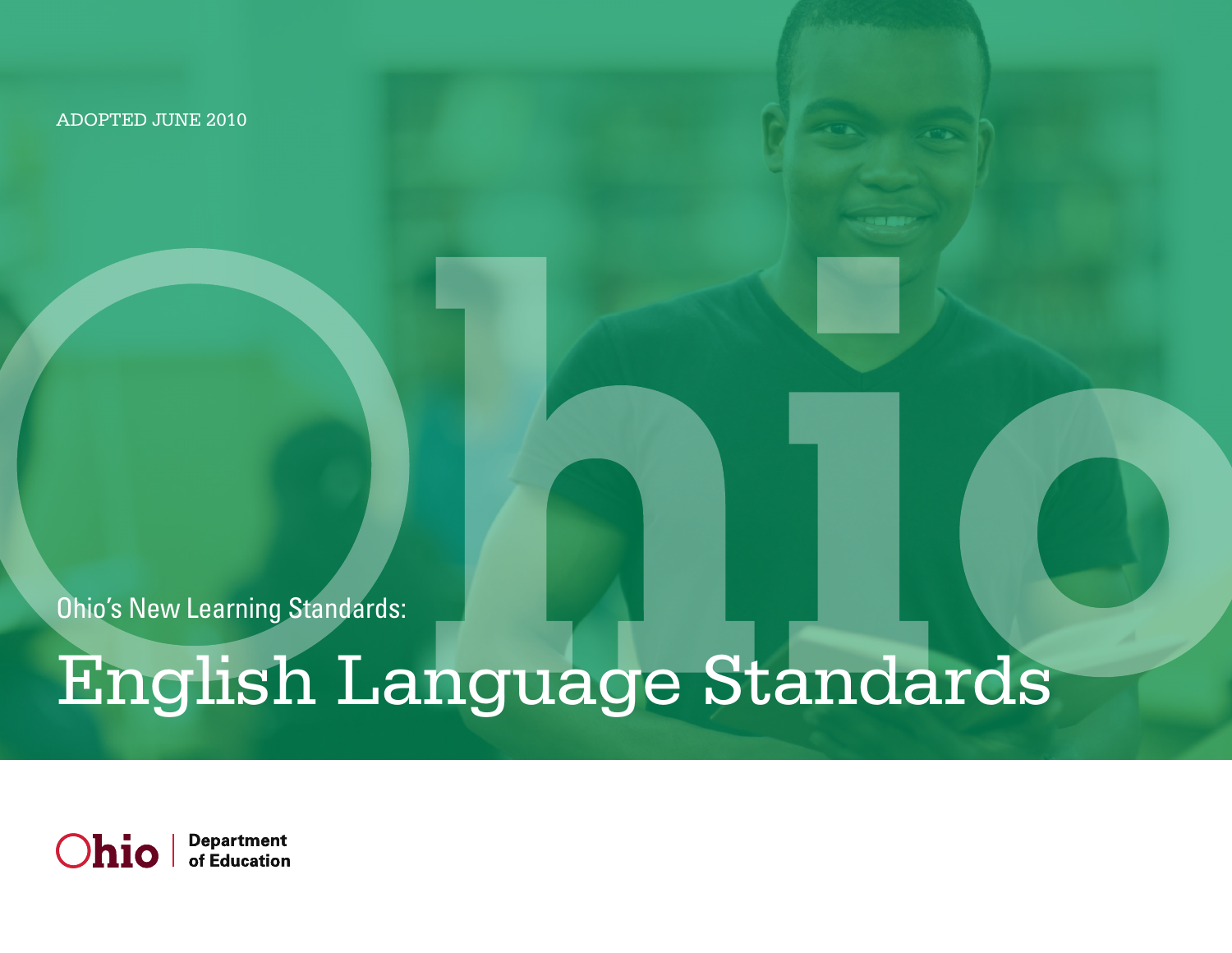# Table of Contents

| <b>Introduction</b>                                                                                                  | 3  | <b>Standards For English Language Arts 6-12</b>                             | 41 |
|----------------------------------------------------------------------------------------------------------------------|----|-----------------------------------------------------------------------------|----|
|                                                                                                                      |    | College and Career Readiness Anchor Standards for Reading                   | 41 |
| <b>English Language Arts &amp; Literacy in History/Social Studies,</b><br><b>Science, and Technical Subjects K-5</b> | 10 | Reading Standards for Literature 6-12                                       | 42 |
| College and Career Readiness Anchor Standards for Reading                                                            | 10 | Reading Standards for Informational Text 6-12                               | 45 |
| Reading Standards for Literature K-5                                                                                 | 11 | College and Career Readiness Anchor Standards for Writing                   | 48 |
| Reading Standards for Informational Text K-5                                                                         | 14 | Writing Standards 6-12                                                      | 49 |
| Reading Standards: Foundational Skills (K-5)                                                                         | 17 | College and Career Readiness Anchor Standards for<br>Speaking and Listening | 56 |
| College and Career Readiness Anchor Standards for Writing                                                            | 20 | Speaking and Listening Standards 6-12                                       | 57 |
| Writing Standards K-5                                                                                                | 21 | College and Career Readiness Anchor Standards for Language                  | 61 |
| College and Career Readiness Anchor Standards for<br>Speaking and Listening                                          | 26 | Language Standards 6-12                                                     | 62 |
|                                                                                                                      |    | Language Progressive Skills, by Grade                                       | 67 |
| <b>Speaking and Listening Standards K-5</b>                                                                          | 27 | Texts Illustrating the Complexity, Quality, and                             | 68 |
| College and Career Readiness Anchor Standards for Language                                                           | 30 | Range of Student Reading 6-12                                               |    |
| Language Standards K-5                                                                                               | 31 | <b>Standards For Literacy in History/Social Studies,</b>                    | 70 |
| Language Progressive Skills, by Grade                                                                                | 37 | <b>Science, and Technical Subjects 6-12</b>                                 |    |
| Standard 10: Range, Quality, and Complexity of                                                                       | 38 | College and Career Readiness Anchor Standards for Reading                   | 70 |
| Student Reading K-5                                                                                                  | 40 | Reading Standards for Literacy in History/Social Studies 6-12               | 71 |
| Staying on Topic Within a Grade and Across Grades                                                                    |    | Reading Standards for Literacy in Science and<br>Technical Subjects 6-12    | 73 |
|                                                                                                                      |    | College and Career Readiness Anchor Standards for Writing                   | 75 |
|                                                                                                                      |    |                                                                             |    |

[Writing Standards for Literacy in History/Social Studies,](#page-75-0) **76**  [Science, and Technical Subjects 6–12](#page-75-0)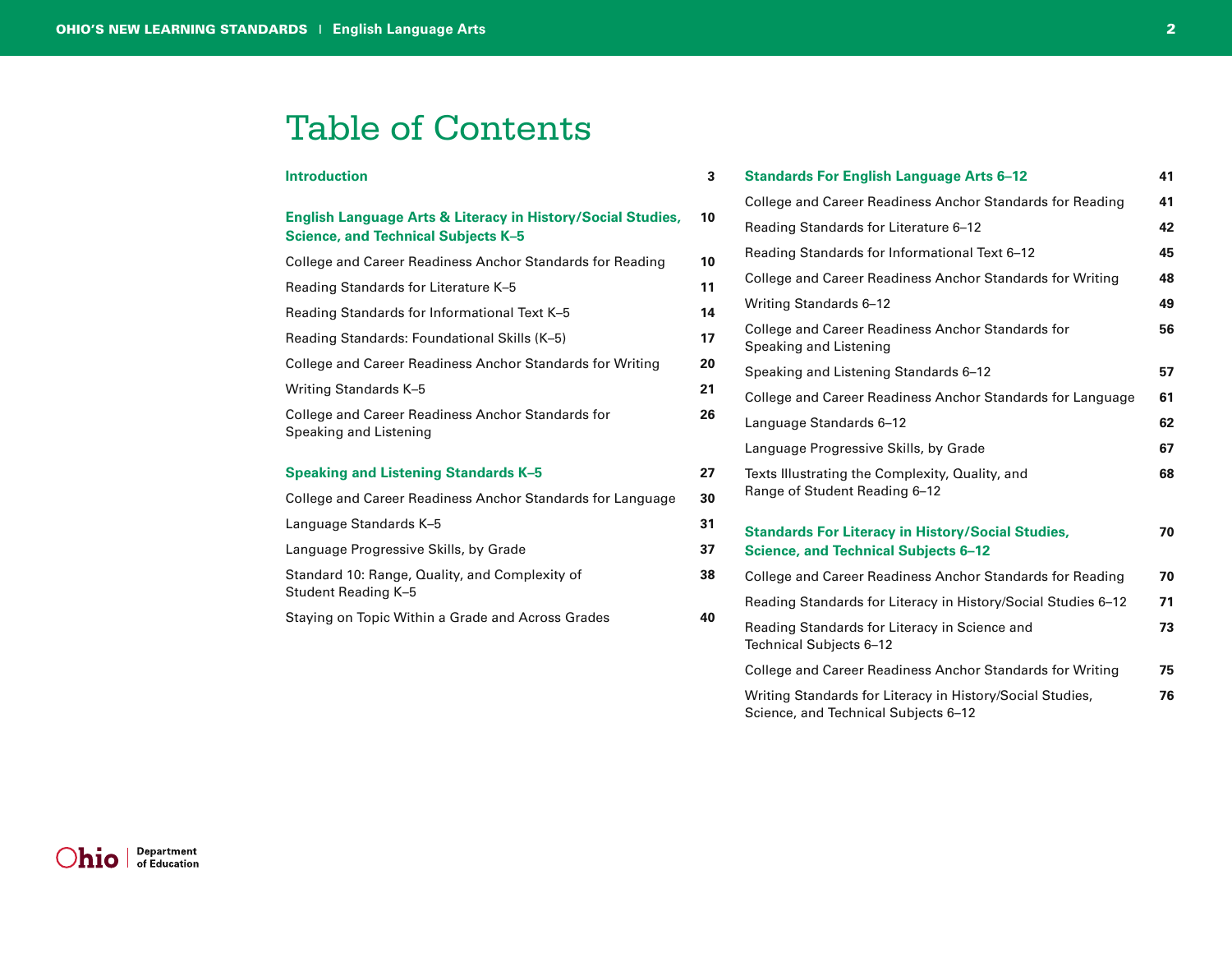# <span id="page-2-0"></span>Introduction

The Common Core State Standards for English Language Arts & Literacy in History/Social Studies, Science, and Technical Subjects ("the Standards") are the culmination of an extended, broad-based effort to fulfill the charge issued by the states to create the next generation of K–12 standards in order to help ensure that all students are college and career ready in literacy no later than the end of high school.

The present work, led by the Council of Chief State School Officers (CCSSO) and the National Governors Association (NGA), builds on the foundation laid by states in their decades-long work on crafting highquality education standards. The Standards also draw on the most important international models as well as research and input from numerous sources, including state departments of education, scholars, assessment developers, professional organizations, educators from kindergarten through college, and parents, students, and other members of the public. In their design and content, refined through successive drafts and numerous rounds of feedback, the Standards represent a synthesis of the best elements of standards-related work to date and an important advance over that previous work.

As specified by CCSSO and NGA, the Standards are (1) research and evidence based, (2) aligned with college and work expectations, (3) rigorous, and (4) internationally benchmarked. A particular standard was included in the document only when the best available evidence indicated that its mastery was essential for college and career readiness in a twentyfirst-century, globally competitive society. The Standards are intended to be a living work: as new and better evidence emerges, the Standards will be revised accordingly.

The Standards are an extension of a prior initiative led by CCSSO and NGA to develop College and Career Readiness (CCR) standards in reading, writing, speaking, listening, and language as well as in mathematics. The CCR Reading, Writing, and Speaking and Listening Standards, released in draft form in September 2009, serve, in revised form, as the backbone for the present document. Grade-specific K–12 standards in reading, writing, speaking, listening, and language translate the broad (and, for the earliest

grades, seemingly distant) aims of the CCR standards into age- and attainment-appropriate terms.

The Standards set requirements not only for English language arts (ELA) but also for literacy in history/social studies, science, and technical subjects. Just as students must learn to read, write, speak, listen, and use language effectively in a variety of content areas, so too must the Standards specify the literacy skills and understandings required for college and career readiness in multiple disciplines. Literacy standards for grade 6 and above are predicated on teachers of ELA, history/social studies, science, and technical subjects using their content area expertise to help students meet the particular challenges of reading, writing, speaking, listening, and language in their respective fields. It is important to note that the 6–12 literacy standards in history/social studies, science, and technical subjects are not meant to replace content standards in those areas but rather to supplement them. States may incorporate these standards into their standards for those subjects or adopt them as content area literacy standards.

As a natural outgrowth of meeting the charge to define college and career readiness, the Standards also lay out a vision of what it means to be a literate person in the twenty-first century. Indeed, the skills and understandings students are expected to demonstrate have wide applicability outside the classroom or workplace. Students who meet the Standards readily undertake the close, attentive reading that is at the heart of understanding and enjoying complex works of literature. They habitually perform the critical reading necessary to pick carefully through the staggering amount of information available today in print and digitally. They actively seek the wide, deep, and thoughtful engagement with highquality literary and informational texts that builds knowledge, enlarges experience, and broadens worldviews. They reflexively demonstrate the cogent reasoning and use of evidence that is essential to both private deliberation and responsible citizenship in a democratic republic. In short, students who meet the Standards develop the skills in reading, writing, speaking, and listening that are the foundation for any creative and purposeful expression in language.

**June 2, 2010**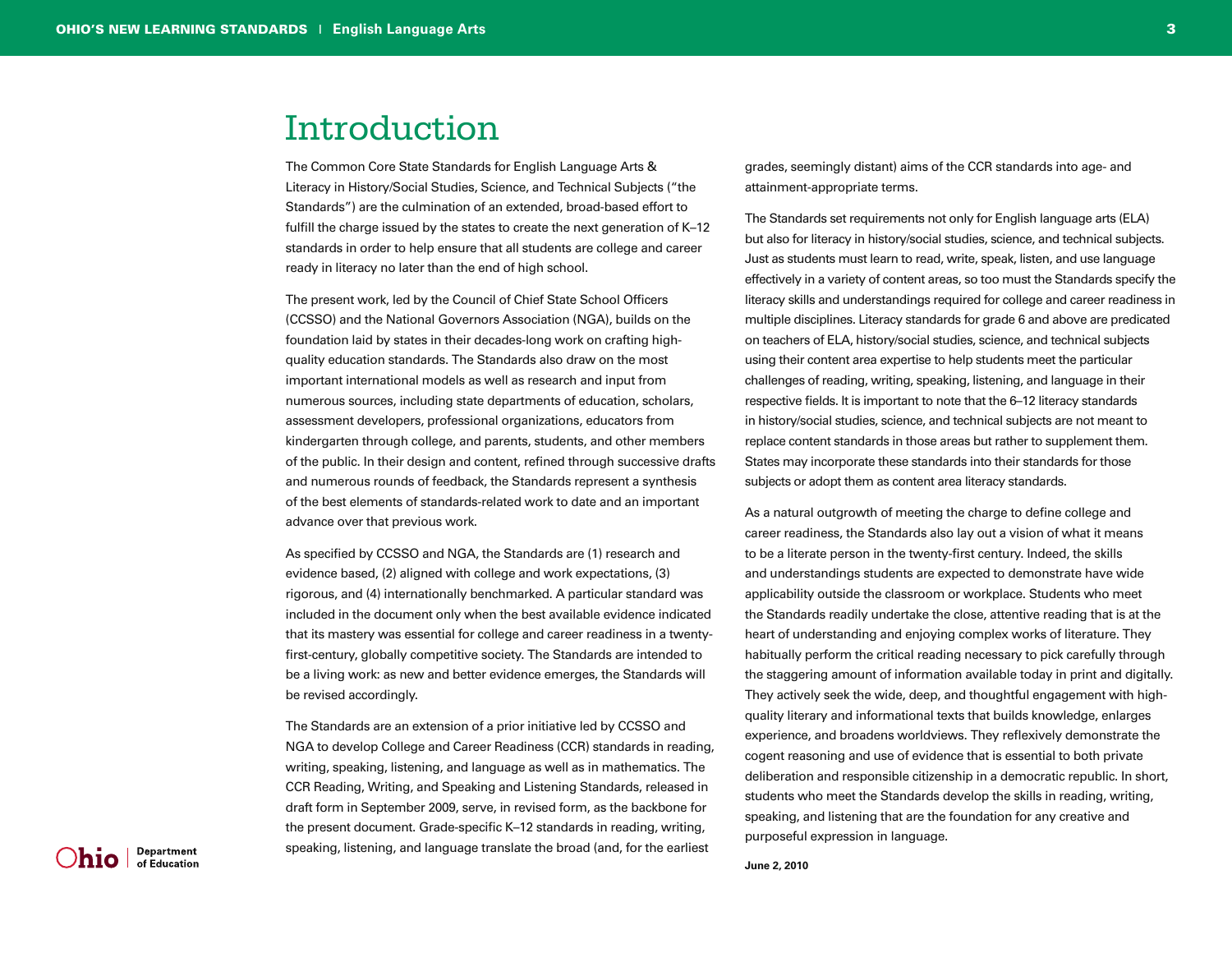#### **KEY DESIGN CONSIDERATIONS**

#### **CCR AND GRADE-SPECIFIC STANDARDS**

The CCR standards anchor the document and define general, crossdisciplinary literacy expectations that must be met for students to be prepared to enter college and workforce training programs ready to succeed. The K–12 grade-specific standards define end-of-year expectations and a cumulative progression designed to enable students to meet college and career readiness expectations no later than the end of high school. The CCR and high school (grades 9–12) standards work in tandem to define the college and career readiness line—the former providing broad standards, the latter providing additional specificity. Hence, both should be considered when developing college and career readiness assessments.

Students advancing through the grades are expected to meet each year's grade specific standards, retain or further develop skills and understandings mastered in preceding grades, and work steadily toward meeting the more general expectations described by the CCR standards.

#### **GRADE LEVELS FOR K–8; GRADE BANDS FOR 9–10 AND 11–12**

The Standards use individual grade levels in kindergarten through grade 8 to provide useful specificity; the Standards use two-year bands in grades 9–12 to allow schools, districts, and states flexibility in high school course design.

#### **A FOCUS ON RESULTS RATHER THAN MEANS**

By emphasizing required achievements, the Standards leave room for teachers, curriculum developers, and states to determine how those goals should be reached and what additional topics should be addressed. Thus, the Standards do not mandate such things as a particular writing process or the full range of metacognitive strategies that students may need to monitor and direct their thinking and learning. Teachers are thus free to provide students with whatever tools and knowledge their professional judgment and experience identify as most helpful for meeting the goals set out in the Standards.

#### **AN INTEGRATED MODEL OF LITERACY**

Although the Standards are divided into Reading, Writing, Speaking and Listening, and Language strands for conceptual clarity, the processes of communication are closely connected, as reflected throughout this document. For example, Writing standard 9 requires that students be able to write about what they read. Likewise, Speaking and Listening standard 4 sets the expectation that students will share findings from their research.

# **RESEARCH AND MEDIA SKILLS BLENDED INTO THE STANDARDS AS A WHOLE**

To be ready for college, workforce training, and life in a technological society, students need the ability to gather, comprehend, evaluate, synthesize, and report on information and ideas, to conduct original research in order to answer questions or solve problems, and to analyze and create a high volume and extensive range of print and nonprint texts in media forms old and new. The need to conduct research and to produce and consume media is embedded into every aspect of today's curriculum. In like fashion, research and media skills and understandings are embedded throughout the Standards rather than treated in a separate section.

# **SHARED RESPONSIBILITY FOR STUDENTS' LITERACY DEVELOPMENT**

The Standards insist that instruction in reading, writing, speaking, listening, and language be a shared responsibility within the school. The K–5 standards include expectations for reading, writing, speaking, listening, and language applicable to a range of subjects, including but not limited to ELA. The grades 6–12 standards are divided into two sections, one for ELA and the other for history/social studies, science, and technical subjects. This division reflects the unique, time-honored place of ELA teachers in developing students' literacy skills while at the same time recognizing that teachers in other areas must have a role in this development as well.

Part of the motivation behind the interdisciplinary approach to literacy promulgated by the Standards is extensive research establishing the need for college and career ready students to be proficient in reading complex informational text independently in a variety of content areas. Most of the required reading in college and workforce training programs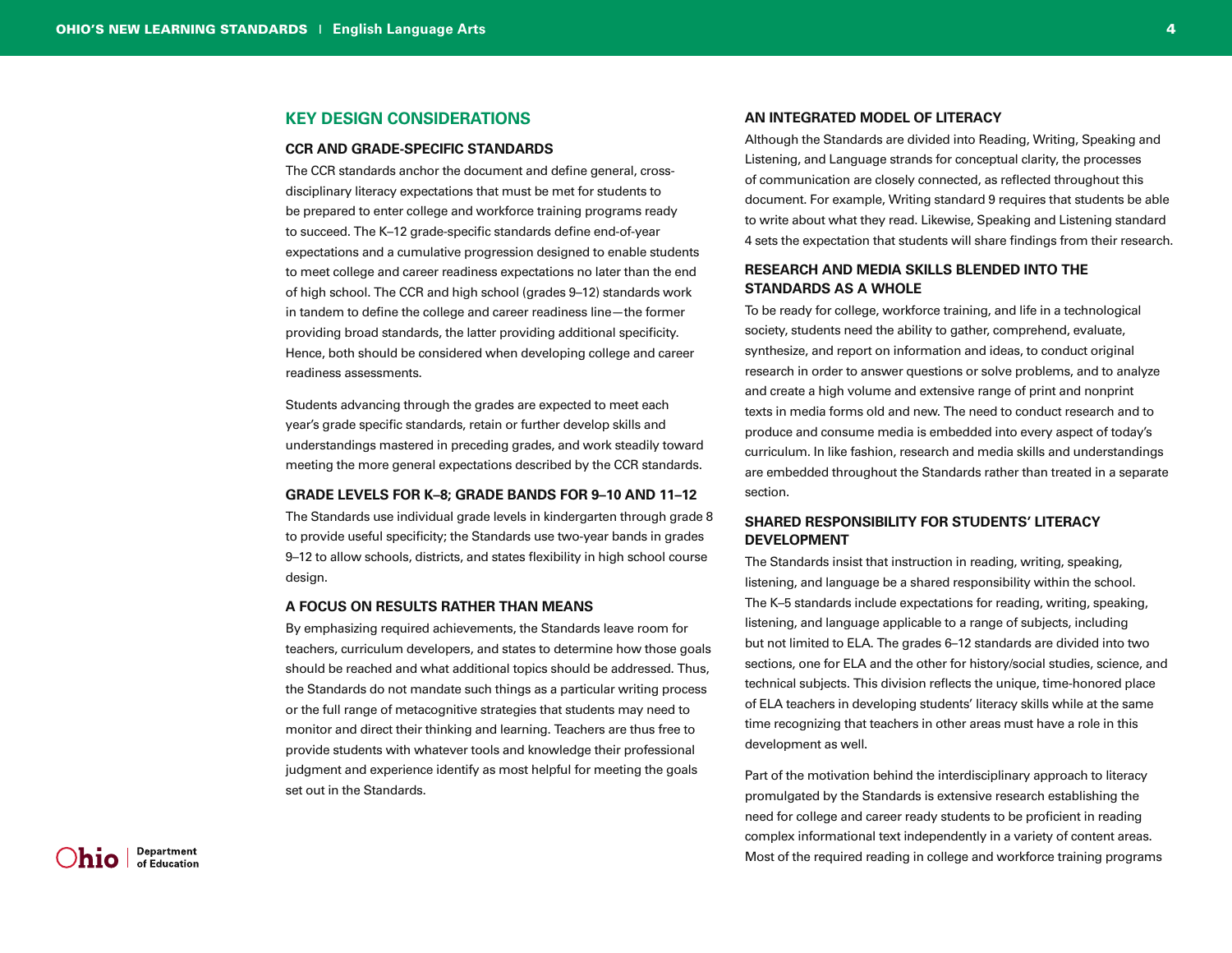1 The percentages on the table reflect the sum of student reading, not just reading in ELA settings. Teachers of senior English classes, for example, are not required to devote 70 percent of reading to informational texts. Rather, 70 percent of student reading across the grade should be informational.

2 As with reading, the percentages in the table reflect the sum of student writing, not just writing in ELA settings.

is informational in structure and challenging in content; postsecondary education programs typically provide students with both a higher volume of such reading than is generally required in K–12 schools and comparatively little scaffolding. The Standards are not alone in calling for a special emphasis on informational text. The 2009 reading framework of the National Assessment of Educational Progress (NAEP) requires a high and increasing proportion of informational text on its assessment as students advance through the grades.

# **DISTRIBUTION OF LITERARY AND INFORMATIONAL PASSAGES BY GRADE IN THE 2009 NAEP READING FRAMEWORK**

| <b>GRADE</b> | <b>LITERARY</b> | <b>INFORMATIONAL</b> |
|--------------|-----------------|----------------------|
|              | 50%             | 50%                  |
| 8            | 45%             | 55%                  |
| 12           | 30%             | 70%                  |

**Source: National Assessment Governing Board. (2008).** *Reading framework for the 2009 National Assessment of Educational Progress***. Washington, DC: U.S. Government Printing Office.**

# **DISTRIBUTION OF COMMUNICATIVE PURPOSES BY GRADE IN THE 2011 NAEP WRITING FRAMEWORK**

|     |     |     | GRADE   TO PERSUADE   TO EXPLAIN   TO CONVEY EXPERIENCE |
|-----|-----|-----|---------------------------------------------------------|
|     | 30% | 35% | 35%                                                     |
| - 8 | 35% | 35% | 30%                                                     |
| -12 | 40% | 40% | 20%                                                     |

**Source: National Assessment Governing Board. (2007).** *Writing framework for the 2011 National Assessment of Educational Progress, pre-publication edition***. Iowa City, IA: ACT, Inc.**

The Standards aim to align instruction with this framework so that many more students than at present can meet the requirements of college and career readiness. In K–5, the Standards follow NAEP's lead in balancing the reading of literature with the reading of informational texts, including texts in history/ social studies, science, and technical subjects. In accord with NAEP's growing emphasis on informational texts in the higher grades, the Standards demand that a significant amount of reading of informational

texts take place in and outside the ELA classroom. Fulfilling the Standards for 6–12 ELA requires much greater attention to a specific category of informational text—literary nonfiction—than has been traditional. Because the ELA classroom must focus on literature (stories, drama, and poetry) as well as literary nonfiction, a great deal of informational reading in grades 6–12 must take place in other classes if the NAEP assessment framework is to be matched instructionally.<sup>1</sup> To measure students' growth toward college and career readiness, assessments aligned with the Standards should adhere to the distribution of texts across grades cited in the NAEP framework.

NAEP likewise outlines a distribution across the grades of the core purposes and types of student writing. The 2011 NAEP framework, like the Standards, cultivates the development of three mutually reinforcing writing capacities: writing to persuade, to explain, and to convey real or imagined experience. Evidence concerning the demands of college and career readiness gathered during development of the Standards concurs with NAEP's shifting emphases: standards for grades 9–12 describe writing in all three forms, but, consistent with NAEP, the overwhelming focus of writing throughout high school should be on arguments and informative/ explanatory texts.<sup>2</sup>

It follows that writing assessments aligned with the Standards should adhere to the distribution of writing purposes across grades outlined by NAEP.

# **FOCUS AND COHERENCE IN INSTRUCTION AND ASSESSMENT**

While the Standards delineate specific expectations in reading, writing, speaking, listening, and language, each standard need not be a separate focus for instruction and assessment. Often, several standards can be addressed by a single rich task. For example, when editing writing, students address Writing standard 5 ("Develop and strengthen writing as needed by planning, revising, editing, rewriting, or trying a new approach") as well as Language standards 1–3 (which deal with conventions of standard English and knowledge of language). When drawing evidence from literary and informational texts per Writing standard 9, students are also demonstrating their comprehension skill in relation to specific standards in Reading. When discussing something they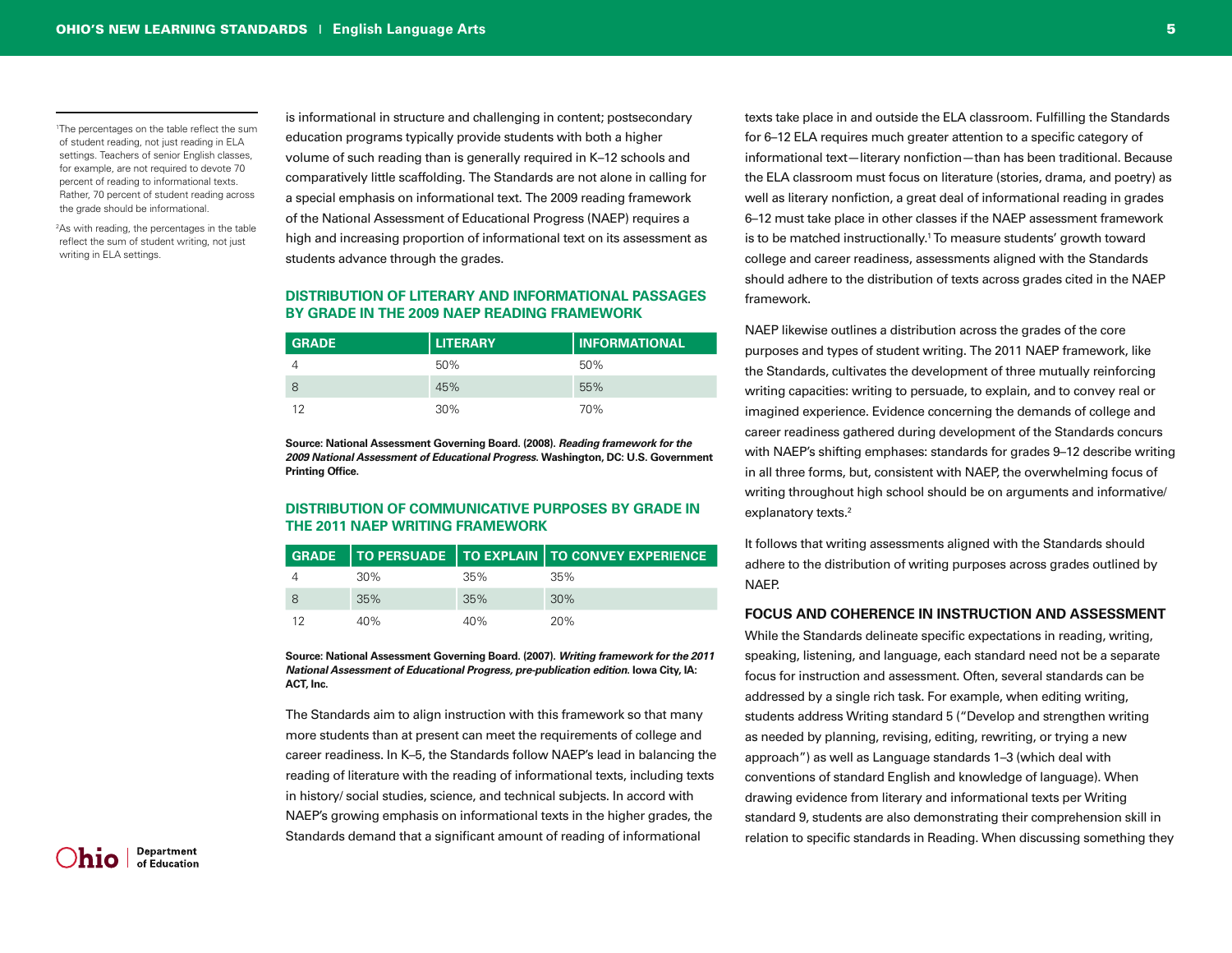have read or written, students are also demonstrating their speaking and listening skills. The CCR anchor standards themselves provide another source of focus and coherence.

The same ten CCR anchor standards for Reading apply to both literary and informational texts, including texts in history/social studies, science, and technical subjects. The ten CCR anchor standards for Writing cover numerous text types and subject areas. This means that students can develop mutually reinforcing skills and exhibit mastery of standards for reading and writing across a range of texts and classrooms.

# **WHAT IS NOT COVERED BY THE STANDARDS**

The Standards should be recognized for what they are not as well as what they are. The most important intentional design limitations are as follows:

- 1. The Standards define what all students are expected to know and be able to do, not how teachers should teach. For instance, the use of play with young children is not specified by the Standards, but it is welcome as a valuable activity in its own right and as a way to help students meet the expectations in this document. Furthermore, while the Standards make references to some particular forms of content, including mythology, foundational U.S. documents, and Shakespeare, they do not—indeed, cannot—enumerate all or even most of the content that students should learn. The Standards must therefore be complemented by a well-developed, content-rich curriculum consistent with the expectations laid out in this document.
- 2. While the Standards focus on what is most essential, they do not describe all that can or should be taught. A great deal is left to the discretion of teachers and curriculum developers. The aim of the Standards is to articulate the fundamentals, not to set out an exhaustive list or a set of restrictions that limits what can be taught beyond what is specified herein.
- 3. The Standards do not define the nature of advanced work for students who meet the Standards prior to the end of high school. For those students, advanced work in such areas as literature, composition, language, and journalism should be available. This work should provide the next logical step up from the college and career readiness baseline established here.
- 4. The Standards set grade-specific standards but do not define the intervention methods or materials necessary to support students who are well below or well above grade-level expectations. No set of grade-specific standards can fully reflect the great variety in abilities, needs, learning rates, and achievement levels of students in any given classroom. However, the Standards do provide clear signposts along the way to the goal of college and career readiness for all students.
- 5. It is also beyond the scope of the Standards to define the full range of supports appropriate for English language learners and for students with special needs. At the same time, all students must have the opportunity to learn and meet the same high standards if they are to access the knowledge and skills necessary in their post–high school lives. Each grade will include students who are still acquiring English. For those students, it is possible to meet the standards in reading,writing, speaking, and listening without displaying native-like control of conventions and vocabulary.
	- The Standards should also be read as allowing for the widest possible range of students to participate fully from the outset and as permitting appropriate accommodations to ensure maximum participation of students with special education needs. For example, for students with disabilities *reading* should allow for the use of Braille, screen-reader technology, or other assistive devices, while *writing* should include the use of a scribe, computer, or speech-totext technology. In a similar vein, *speaking* and *listening* should be interpreted broadly to include sign language.
- 6. While the ELA and content area literacy components described herein are critical to college and career readiness, they do not define the whole of such readiness. Students require a wideranging, rigorous academic preparation and, particularly in the early grades, attention to such matters as social, emotional, and physical development and approaches to learning. Similarly, the Standards define literacy expectations in history/ social studies, science, and technical subjects, but literacy standards in other areas, such as mathematics and health education, modeled on those in this document are strongly encouraged to facilitate a comprehensive, schoolwide literacy program.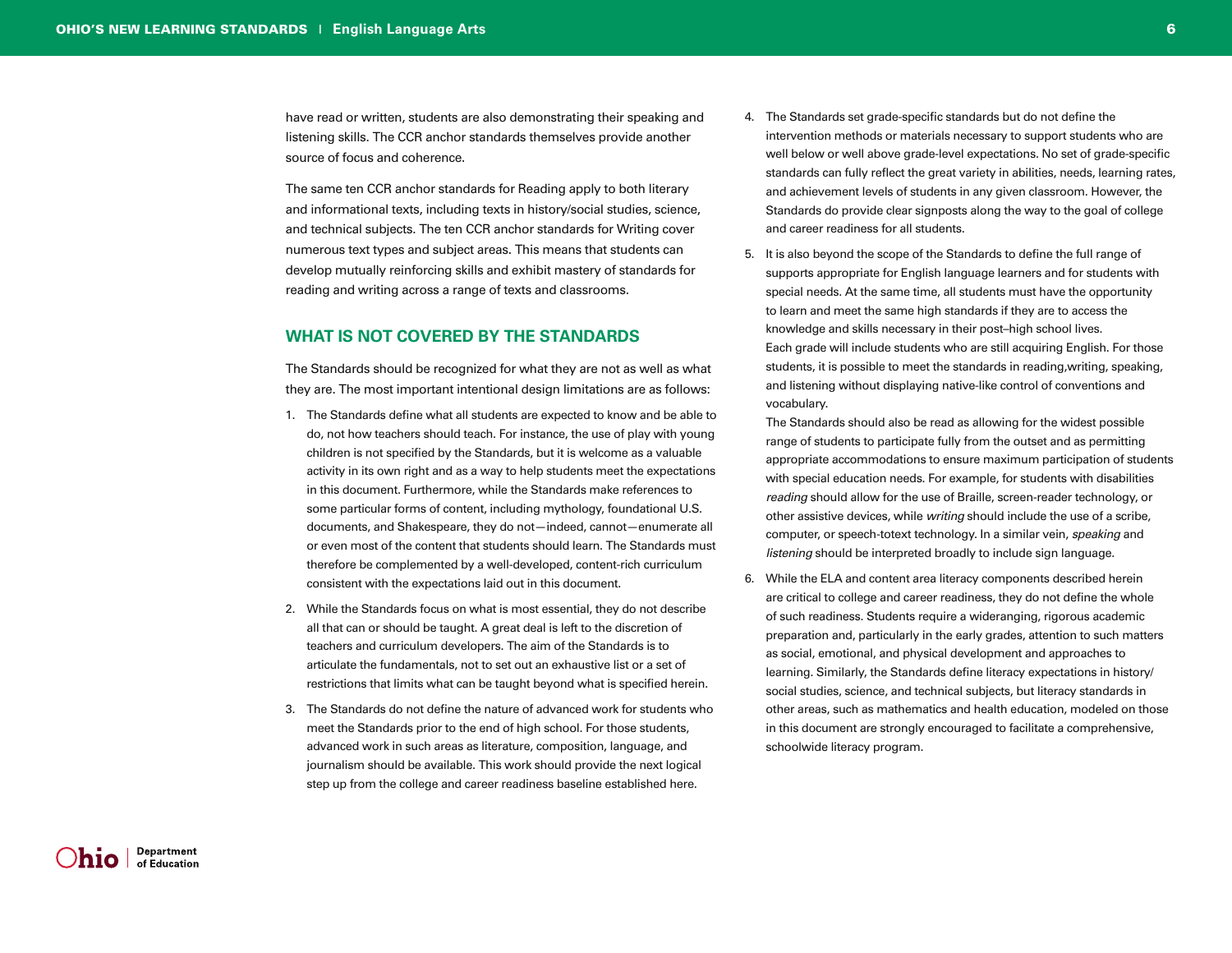# **STUDENTS WHO ARE COLLEGE AND CAREER READY IN READING, WRITING, SPEAKING, LISTENING, AND LANGUAGE**

The descriptions that follow are not standards themselves but instead offer a portrait of students who meet the standards set out in this document. As students advance through the grades and master the standards in reading, writing, speaking, listening, and language, they are able to exhibit with increasing fullness and regularity these capacities of the literate individual.

## **THEY DEMONSTRATE INDEPENDENCE.**

Students can, without significant scaffolding, comprehend and evaluate complex texts across a range of types and disciplines, and they can construct effective arguments and convey intricate or multifaceted information. Likewise, students are able independently to discern a speaker's key points, request clarification, and ask relevant questions. They build on others' ideas, articulate their own ideas, and confirm they have been understood. Without prompting, they demonstrate command of standard English and acquire and use a wide-ranging vocabulary. More broadly, they become self-directed learners, effectively seeking out and using resources to assist them, including teachers, peers, and print and digital reference materials.

#### **THEY BUILD STRONG CONTENT KNOWLEDGE.**

Students establish a base of knowledge across a wide range of subject matter by engaging with works of quality and substance. They become proficient in new areas through research and study. They read purposefully and listen attentively to gain both general knowledge and discipline-specific expertise. They refine and share their knowledge through writing and speaking.

# **THEY RESPOND TO THE VARYING DEMANDS OF AUDIENCE, TASK, PURPOSE, AND DISCIPLINE.**

Students adapt their communication in relation to audience, task, purpose, and discipline. They set and adjust purpose for reading, writing, speaking, listening, and language use as warranted by the task. They appreciate nuances, such as how the composition of an audience should affect tone when speaking and how the connotations of words affect meaning. They

also know that different disciplines call for different types of evidence (e.g., documentary evidence in history, experimental evidence in science).

#### **THEY COMPREHEND AS WELL AS CRITIQUE.**

Students are engaged and open-minded—but discerning—readers and listeners. They work diligently to understand precisely what an author or speaker is saying, but they also question an author's or speaker's assumptions and premises and assess the veracity of claims and the soundness of reasoning.

### **THEY VALUE EVIDENCE.**

Students cite specific evidence when offering an oral or written interpretation of a text. They use relevant evidence when supporting their own points in writing and speaking, making their reasoning clear to the reader or listener, and they constructively evaluate others' use of evidence.

# **THEY USE TECHNOLOGY AND DIGITAL MEDIA STRATEGICALLY AND CAPABLY.**

Students employ technology thoughtfully to enhance their reading, writing, speaking, listening, and language use. They tailor their searches online to acquire useful information efficiently, and they integrate what they learn using technology with what they learn offline. They are familiar with the strengths and limitations of various technological tools and mediums and can select and use those best suited to their communication goals.

# **THEY COME TO UNDERSTAND OTHER PERSPECTIVES AND CULTURES.**

Students appreciate that the twenty-first-century classroom and workplace are settings in which people from often widely divergent cultures and who represent diverse experiences and perspectives must learn and work together. Students actively seek to understand other perspectives and cultures through reading and listening, and they are able to communicate effectively with people of varied backgrounds. They evaluate other points of view critically and constructively. Through reading great classic and contemporary works of literature representative of a variety of periods, cultures, and worldviews, students can vicariously inhabit worlds and have experiences much different than their own.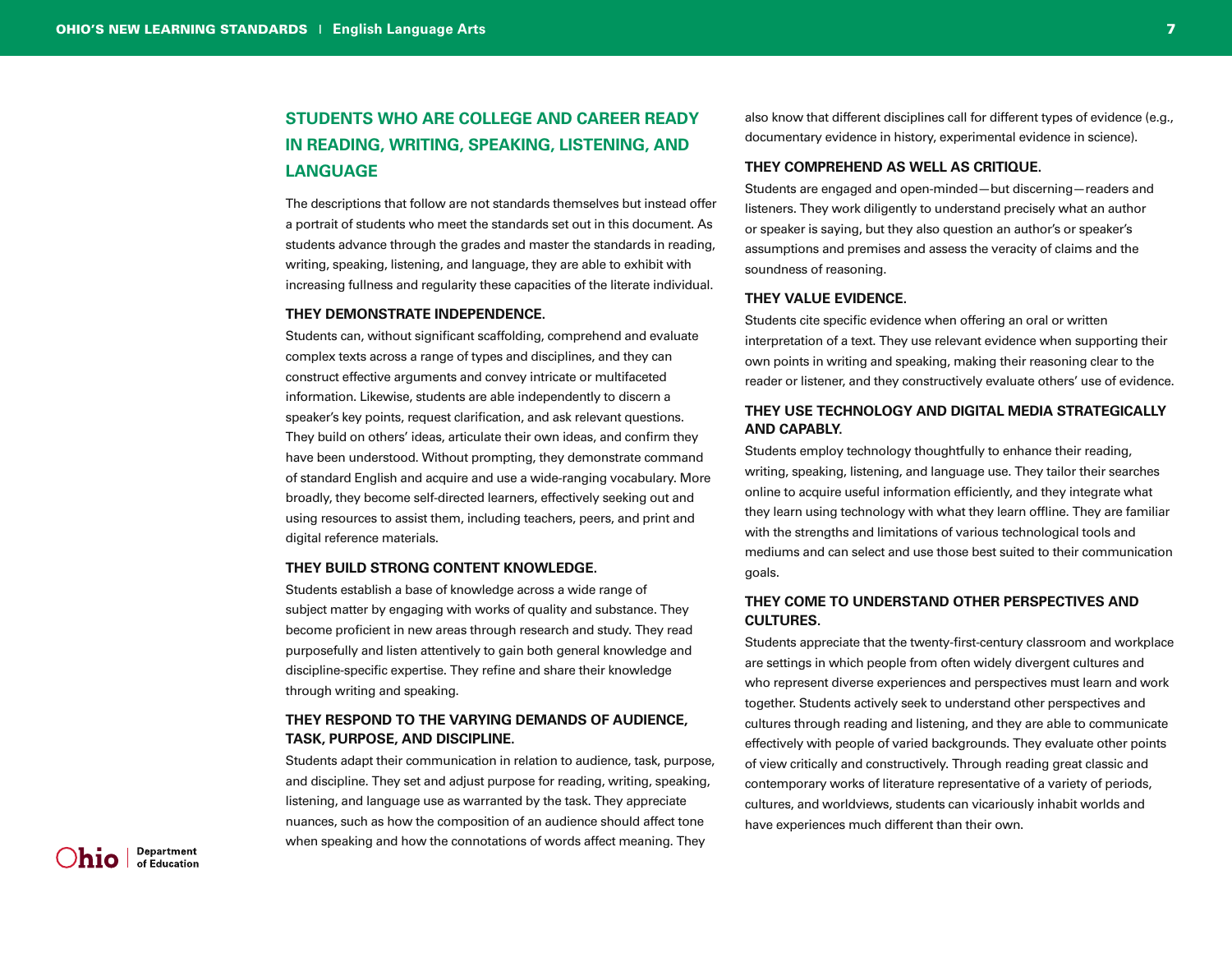#### **HOW TO READ THIS DOCUMENT**

#### **OVERALL DOCUMENT ORGANIZATION**

The Standards comprise three main sections: a comprehensive K–5 section and two content area–specific sections for grades 6–12, one for ELA and one for history/social studies, science, and technical subjects. Three appendices accompany the main document.

Each section is divided into strands. K–5 and 6–12 ELA have Reading, Writing, Speaking and Listening, and Language strands; the 6–12 history/ social studies, science, and technical subjects section focuses on Reading and Writing. Each strand is headed by a strand-specific set of College and Career Readiness Anchor Standards that is identical across all grades and content areas.

Standards for each grade within K–8 and for grades 9–10 and 11–12 follow the CCR anchor standards in each strand. Each grade-specific standard (as these standards are collectively referred to) corresponds to the samenumbered CCR anchor standard. Put another way, each CCR anchor standard has an accompanying grade-specific standard translating the broader CCR statement into grade-appropriate end-of-year expectations.

Individual CCR anchor standards can be identified by their strand, CCR status, and number (R.CCR.6, for example). Individual grade-specific standards can be identified by their strand, grade, and number (or number and letter, where applicable), so that RI.4.3, for example, stands for Reading, Informational Text, grade 4, standard 3 and W.5.1a stands for Writing, grade 5, standard 1a. Strand designations can be found in brackets alongside the full strand title.

# **WHO IS RESPONSIBLE FOR WHICH PORTION OF THE STANDARDS**

A single K–5 section lists standards for reading, writing, speaking, listening, and language across the curriculum, reflecting the fact that most or all of the instruction students in these grades receive comes from one teacher. Grades 6–12 are covered in two content area–specific sections, the first for the English language arts teacher and the second for teachers of history/social studies, science, and technical subjects. Each section uses the same CCR anchor standards but also includes grade-specific standards tuned to the literacy requirements of the particular discipline(s).

# **KEY FEATURES OF THE STANDARDS**

# **READING: TEXT COMPLEXITY AND THE GROWTH OF COMPREHENSION**

The Reading standards place equal emphasis on the sophistication of what students read and the skill with which they read. Standard 10 defines a grade-by-grade "staircase" of increasing text complexity that rises from beginning reading to the college and career readiness level. Whatever they are reading, students must also show a steadily growing ability to discern more from and make fuller use of text, including making an increasing number of connections among ideas and between texts, considering a wider range of textual evidence, and becoming more sensitive to inconsistencies, ambiguities, and poor reasoning in texts.

# **WRITING: TEXT TYPES, RESPONDING TO READING, AND RESEARCH**

The Standards acknowledge the fact that whereas some writing skills, such as the ability to plan, revise, edit, and publish, are applicable to many types of writing, other skills are more properly defined in terms of specific writing types: arguments, informative/explanatory texts, and narratives. Standard 9 stresses the importance of the writing-reading connection by requiring students to draw upon and write about evidence from literary and informational texts. Because of the centrality of writing to most forms of inquiry, research standards are prominently included in this strand, though skills important to research are infused throughout the document.

# **SPEAKING AND LISTENING: FLEXIBLE COMMUNICATION AND COLLABORATION**

Including but not limited to skills necessary for formal presentations, the Speaking and Listening standards require students to develop a range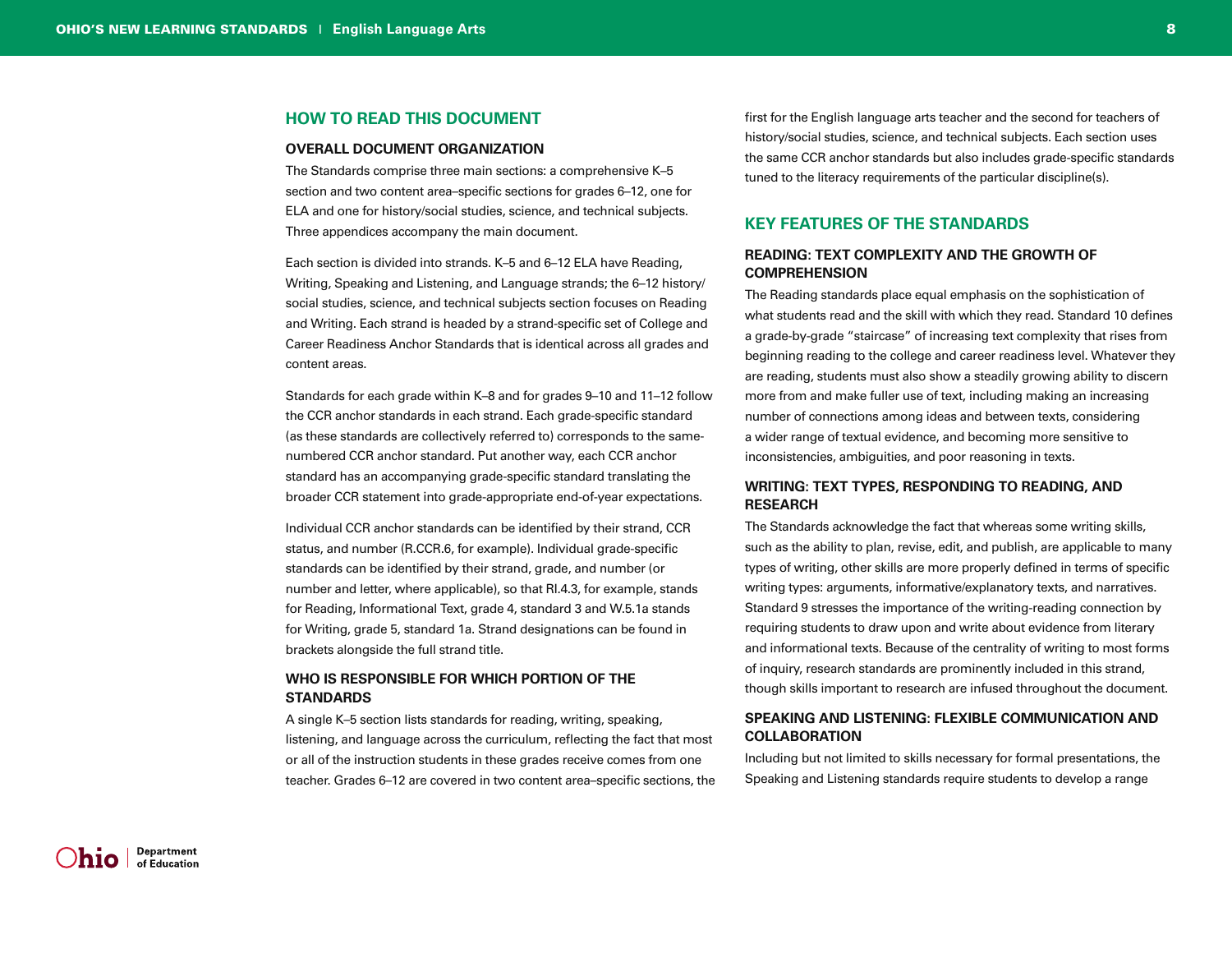of broadly useful oral communication and interpersonal skills. Students must learn to work together, express and listen carefully to ideas, integrate information from oral, visual, quantitative, and media sources, evaluate what they hear, use media and visual displays strategically to help achieve communicative purposes, and adapt speech to context and task.

# **LANGUAGE: CONVENTIONS, EFFECTIVE USE, AND VOCABULARY**

The Language standards include the essential "rules" of standard written and spoken English, but they also approach language as a matter of craft and informed choice among alternatives. The vocabulary standards focus on understanding words and phrases, their relationships, and their nuances and on acquiring new vocabulary, particularly general academic and domain-specific words and phrases.

#### **APPENDICES A, B, AND C**

Appendix A contains supplementary material on reading, writing, speaking and listening, and language as well as a glossary of key terms. Appendix B consists of text exemplars illustrating the complexity, quality, and range of reading appropriate for various grade levels with accompanying sample performance tasks. Appendix C includes annotated samples demonstrating at least adequate performance in student writing at various grade levels.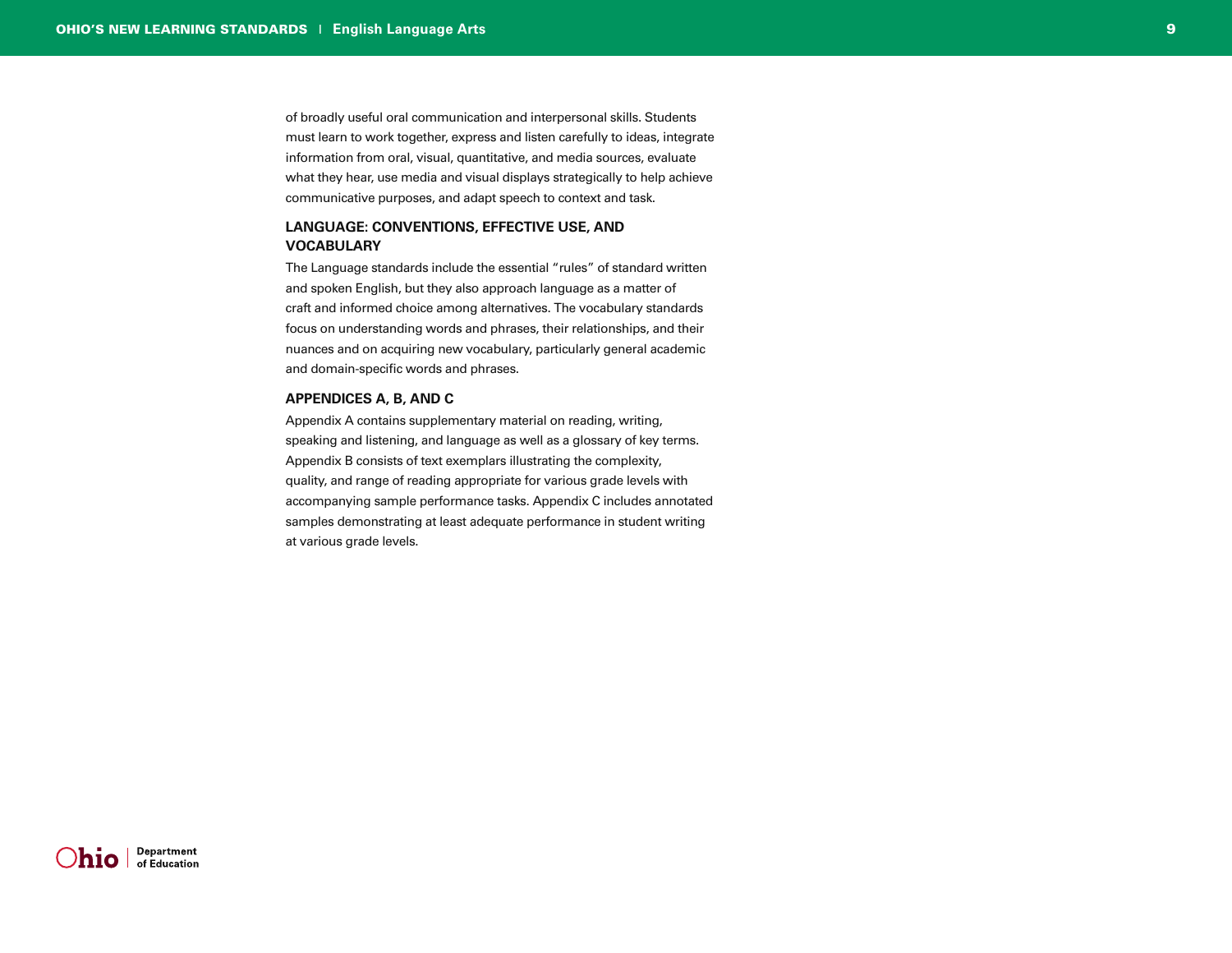<span id="page-9-0"></span>\*Please see "Research to Build and Present Knowledge" in Writing and "Comprehension and Collaboration" in Speaking and Listening for additional standards relevant to gathering, assessing, and applying information from print and digital sources.

# English Language Arts & Literacy in History/Social Studies, Science, and Technical Subjects K–5

# College and Career Readiness Anchor Standards for Reading

The K–5 standards on the following pages define what students should understand and be able to do by the end of each grade. They correspond to the College and Career Readiness (CCR) anchor standards below by number. The CCR and grade-specific standards are necessary complements—the former providing broad standards, the latter providing additional specificity—that together define the skills and understandings that all students must demonstrate.

### **KEY IDEAS AND DETAILS**

- 1. Read closely to determine what the text says explicitly and to make logical inferences from it; cite specific textual evidence when writing or speaking to support conclusions drawn from the text.
- 2. Determine central ideas or themes of a text and analyze their development; summarize the key supporting details and ideas.
- 3. Analyze how and why individuals, events, and ideas develop and interact over the course of a text.

## **CRAFT AND STRUCTURE**

- 4. Interpret words and phrases as they are used in a text, including determining technical, connotative, and figurative meanings, and analyze how specific word choices shape meaning or tone.
- 5. Analyze the structure of texts, including how specific sentences, paragraphs, and larger portions of the text (e.g., a section, chapter, scene, or stanza) relate to each other and the whole.
- 6. Assess how point of view or purpose shapes the content and style of a text.

# **INTEGRATION OF KNOWLEDGE AND IDEAS**

- 7. Integrate and evaluate content presented in diverse media and formats, including visually and quantitatively, as well as in words.\*
- 8. Delineate and evaluate the argument and specific claims in a text, including the validity of the reasoning as well as the relevance and sufficiency of the evidence.
- 9. Analyze how two or more texts address similar themes or topics in order to build knowledge or to compare the approaches the authors take.

# **RANGE OF READING AND LEVEL OF TEXT COMPLEXITY**

10. Read and comprehend complex literary and informational texts independently and proficiently.

# **NOTE ON RANGE AND CONTENT OF STUDENT READING**

*To build a foundation for college and career readiness, students must read widely and deeply from among a broad range of high-quality, increasingly challenging literary and informational texts. Through extensive reading of stories, dramas, poems, and myths from diverse cultures and different time periods, students gain literary and cultural knowledge as well as familiarity with various text structures and elements. By reading texts in history/social studies, science, and other disciplines, students build a foundation of knowledge in these fields that will also give them the background to be better readers in all content areas. Students can only gain this foundation when the curriculum is intentionally and coherently structured to develop rich content knowledge within and across grades. Students also acquire the habits of reading independently and closely, which are essential to their future success.*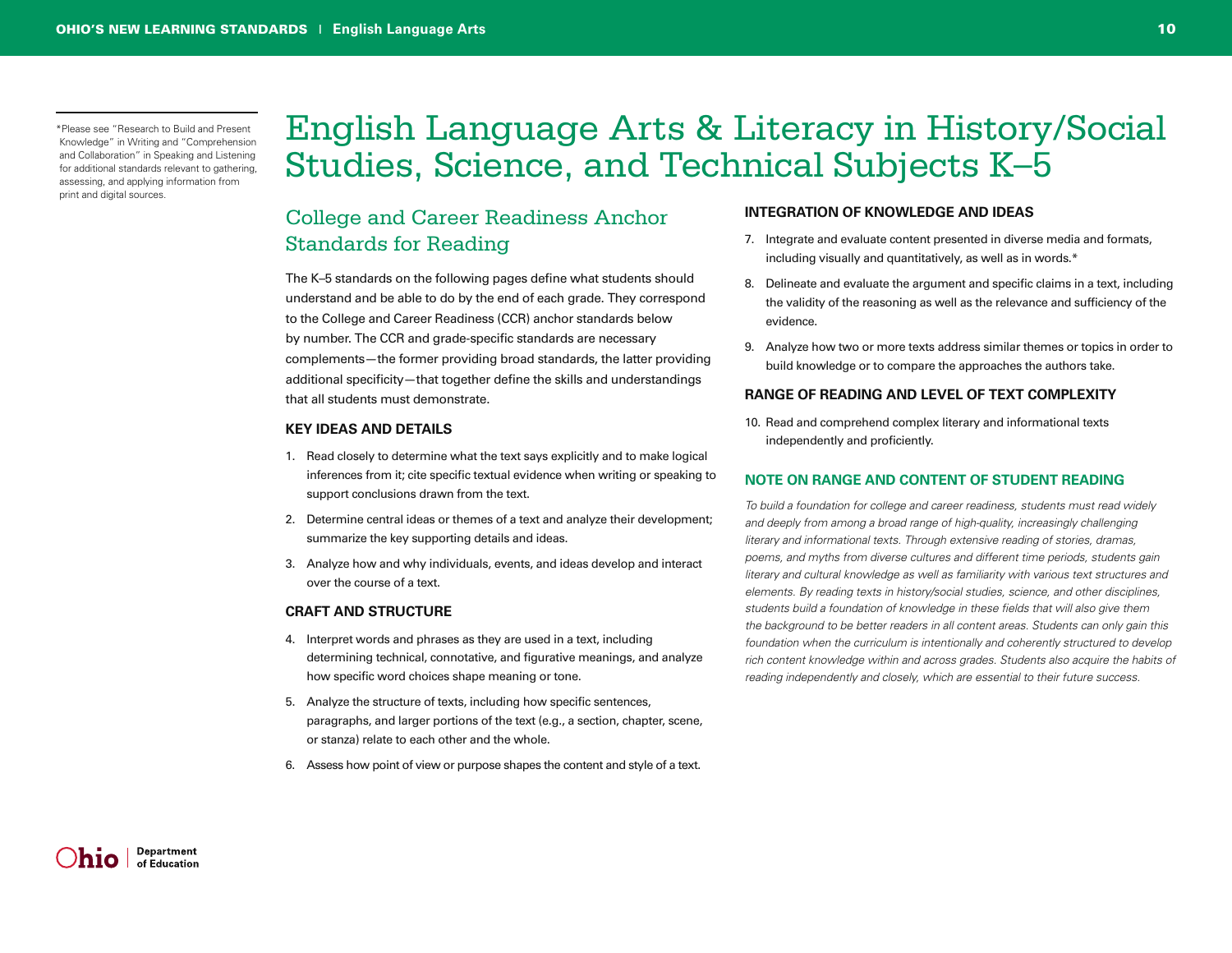# <span id="page-10-0"></span>Reading Standards for Literature K–5

The following standards offer a focus for instruction each year and help ensure that students gain adequate exposure to a range of texts and tasks. Rigor is also infused through the requirement that students read increasingly complex texts through the grades. *Students advancing through the grades are expected to meet each year's grade-specific standards and retain or further develop skills and understandings mastered in preceding grades.*

|    | <b>KINDERGARTNERS:</b>                                                                                                                                                             |    | <b>GRADE 1 STUDENTS:</b>                                                                                                                                | <b>GRADE 2 STUDENTS:</b> |                                                                                                                                                                  |
|----|------------------------------------------------------------------------------------------------------------------------------------------------------------------------------------|----|---------------------------------------------------------------------------------------------------------------------------------------------------------|--------------------------|------------------------------------------------------------------------------------------------------------------------------------------------------------------|
|    | <b>KEY IDEAS AND DETAILS</b>                                                                                                                                                       |    |                                                                                                                                                         |                          |                                                                                                                                                                  |
|    | 1. With prompting and support, ask and answer<br>questions about key details in a text.                                                                                            |    | 1. Ask and answer questions about key details in a<br>text.                                                                                             |                          | 1. Ask and answer such questions as who, what,<br>where, when, why, and how to demonstrate<br>understanding of key details in a text.                            |
|    | 2. With prompting and support, retell familiar<br>stories, including key details.                                                                                                  |    | 2. Retell stories, including key details, and<br>demonstrate understanding of their central<br>message or lesson.                                       |                          | 2. Recount stories, including fables and folktales<br>from diverse cultures, and determine their<br>central message, lesson, or moral.                           |
| 3. | With prompting and support, identify<br>characters, settings, and major events in a story.                                                                                         |    | 3. Describe characters, settings, and major events<br>in a story, using key details.                                                                    |                          | 3. Describe how characters in a story respond to<br>major events and challenges.                                                                                 |
|    | <b>CRAFT AND STRUCTURE</b>                                                                                                                                                         |    |                                                                                                                                                         |                          |                                                                                                                                                                  |
|    | 4. Ask and answer questions about unknown<br>words in a text.                                                                                                                      | 4. | Identify words and phrases in stories or poems<br>that suggest feelings or appeal to the senses.                                                        | 4.                       | Describe how words and phrases (e.g., regular<br>beats, alliteration, rhymes, repeated lines)<br>supply rhythm and meaning in a story, poem, or<br>song.         |
| 5. | Recognize common types of texts (e.g.,<br>storybooks, poems).                                                                                                                      | 5. | Explain major differences between books that<br>tell stories and books that give information,<br>drawing on a wide reading of a range of text<br>types. | 5.                       | Describe the overall structure of a story,<br>including describing how the beginning<br>introduces the story and the ending concludes<br>the action.             |
| 6. | With prompting and support, name the author<br>and illustrator of a story and define the role of<br>each in telling the story.                                                     | 6. | Identify who is telling the story at various points<br>in a text.                                                                                       | 6.                       | Acknowledge differences in the points of<br>view of characters, including by speaking in a<br>different voice for each character when reading<br>dialogue aloud. |
|    | <b>INTEGRATION OF KNOWLEDGE AND IDEAS</b>                                                                                                                                          |    |                                                                                                                                                         |                          |                                                                                                                                                                  |
|    | 7. With prompting and support, describe the<br>relationship between illustrations and the story<br>in which they appear (e.g., what moment in a<br>story an illustration depicts). |    | 7. Use illustrations and details in a story to<br>describe its characters, setting, or events.                                                          |                          | 7. Use information gained from the illustrations<br>and words in a print or digital text to<br>demonstrate understanding of its characters,<br>setting, or plot. |
|    | 8. (Not applicable to literature)                                                                                                                                                  | 8. | (Not applicable to literature)                                                                                                                          |                          | 8. (Not applicable to literature)                                                                                                                                |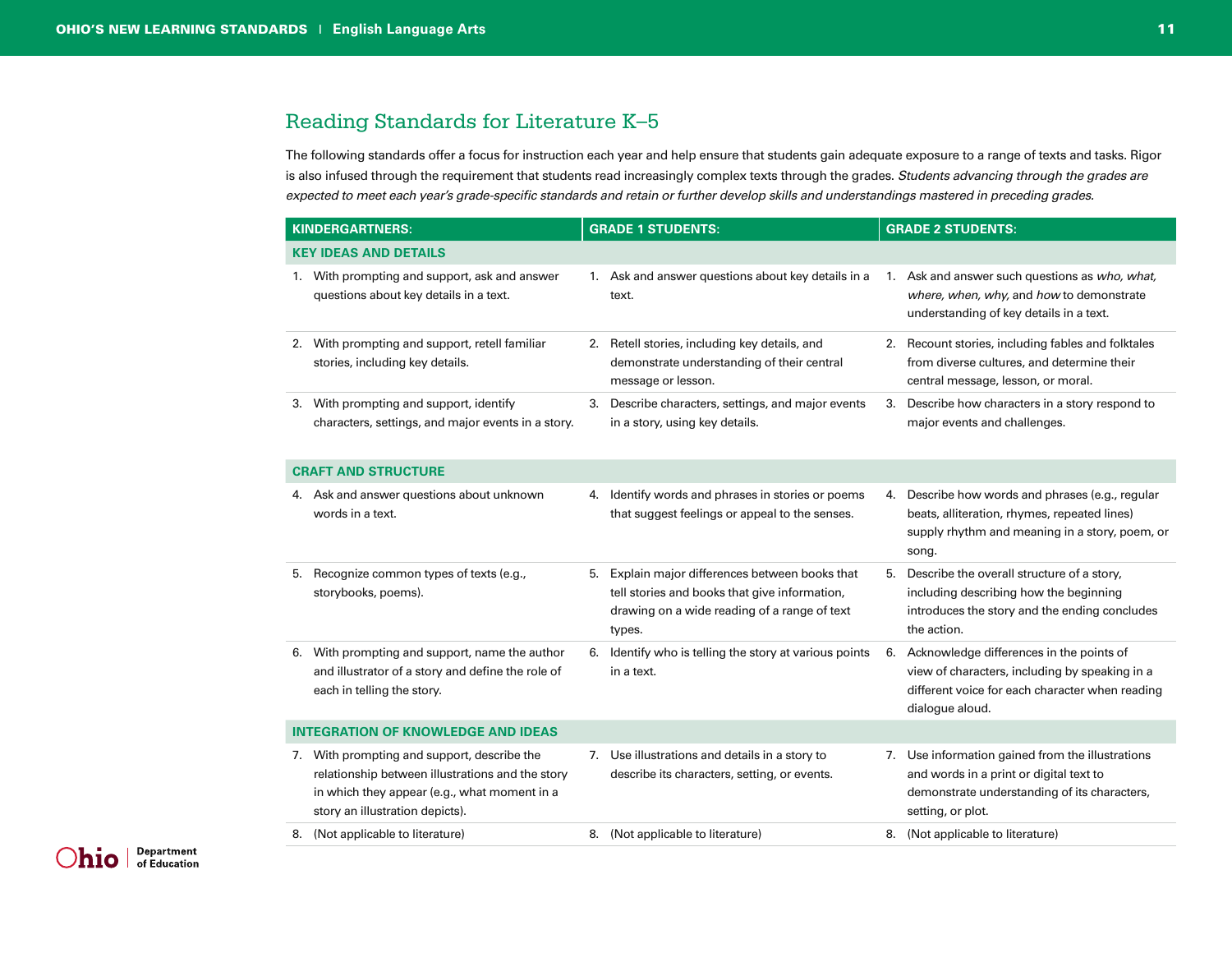# **READING STANDARDS FOR LITERATURE K–5, CONT.**

| <b>KINDERGARTNERS:</b>                                                                                                         | <b>GRADE 1 STUDENTS:</b>                                                                        | <b>GRADE 2 STUDENTS:</b>                                                                                                                                                                                            |  |  |
|--------------------------------------------------------------------------------------------------------------------------------|-------------------------------------------------------------------------------------------------|---------------------------------------------------------------------------------------------------------------------------------------------------------------------------------------------------------------------|--|--|
| With prompting and support, compare and<br>9.<br>contrast the adventures and experiences of<br>characters in familiar stories. | Compare and contrast the adventures and<br>9.<br>experiences of characters in stories.          | Compare and contrast two or more versions<br>9.<br>of the same story (e.g., Cinderella stories) by<br>different authors or from different cultures.                                                                 |  |  |
| <b>RANGE OF READING AND LEVEL OF TEXT COMPLEXITY</b>                                                                           |                                                                                                 |                                                                                                                                                                                                                     |  |  |
| 10. Actively engage in group reading activities with<br>purpose and understanding.                                             | 10. With prompting and support, read prose and<br>poetry of appropriate complexity for grade 1. | 10. By the end of the year, read and comprehend<br>literature, including stories and poetry, in the<br>grades 2-3 text complexity band proficiently,<br>with scaffolding as needed at the high end of<br>the range. |  |  |

| <b>GRADE 3 STUDENTS:</b>                                                                                                                                                                                         | <b>GRADE 4 STUDENTS:</b>                                                                                                                                                          | <b>GRADE 5 STUDENTS:</b>                                                                                                                                                                                                            |  |  |  |  |  |  |
|------------------------------------------------------------------------------------------------------------------------------------------------------------------------------------------------------------------|-----------------------------------------------------------------------------------------------------------------------------------------------------------------------------------|-------------------------------------------------------------------------------------------------------------------------------------------------------------------------------------------------------------------------------------|--|--|--|--|--|--|
| <b>KEY IDEAS AND DETAILS</b>                                                                                                                                                                                     |                                                                                                                                                                                   |                                                                                                                                                                                                                                     |  |  |  |  |  |  |
| Ask and answer questions to demonstrate<br>1.<br>understanding of a text, referring explicitly to<br>the text as the basis for the answers.                                                                      | Refer to details and examples in a text when<br>$\mathbf{1}$ .<br>explaining what the text says explicitly and<br>when drawing inferences from the text.                          | 1. Quote accurately from a text when explaining<br>what the text says explicitly and when drawing<br>inferences from the text.                                                                                                      |  |  |  |  |  |  |
| Recount stories, including fables, folktales, and<br>2.<br>myths from diverse cultures; determine the<br>central message, lesson, or moral and explain<br>how it is conveyed through key details in the<br>text. | Determine a theme of a story, drama, or poem<br>2.<br>from details in the text; summarize the text.                                                                               | Determine a theme of a story, drama, or<br>2.<br>poem from details in the text, including how<br>characters in a story or drama respond to<br>challenges or how the speaker in a poem<br>reflects upon a topic; summarize the text. |  |  |  |  |  |  |
| Describe characters in a story (e.g., their traits,<br>3.<br>motivations, or feelings) and explain how their<br>actions contribute to the sequence of events.                                                    | Describe in depth a character, setting, or event<br>3.<br>in a story or drama, drawing on specific details<br>in the text (e.g., a character's thoughts, words,<br>or actions).   | Compare and contrast two or more characters,<br>3.<br>settings, or events in a story or drama, drawing<br>on specific details in the text (e.g., how<br>characters interact).                                                       |  |  |  |  |  |  |
| <b>CRAFT AND STRUCTURE</b>                                                                                                                                                                                       |                                                                                                                                                                                   |                                                                                                                                                                                                                                     |  |  |  |  |  |  |
| Determine the meaning of words and phrases<br>4.<br>as they are used in a text, distinguishing literal<br>from nonliteral language.                                                                              | Determine the meaning of words and phrases<br>4.<br>as they are used in a text, including those<br>that allude to significant characters found in<br>mythology (e.g., Herculean). | Determine the meaning of words and phrases<br>4.<br>as they are used in a text, including figurative<br>language such as metaphors and similes.                                                                                     |  |  |  |  |  |  |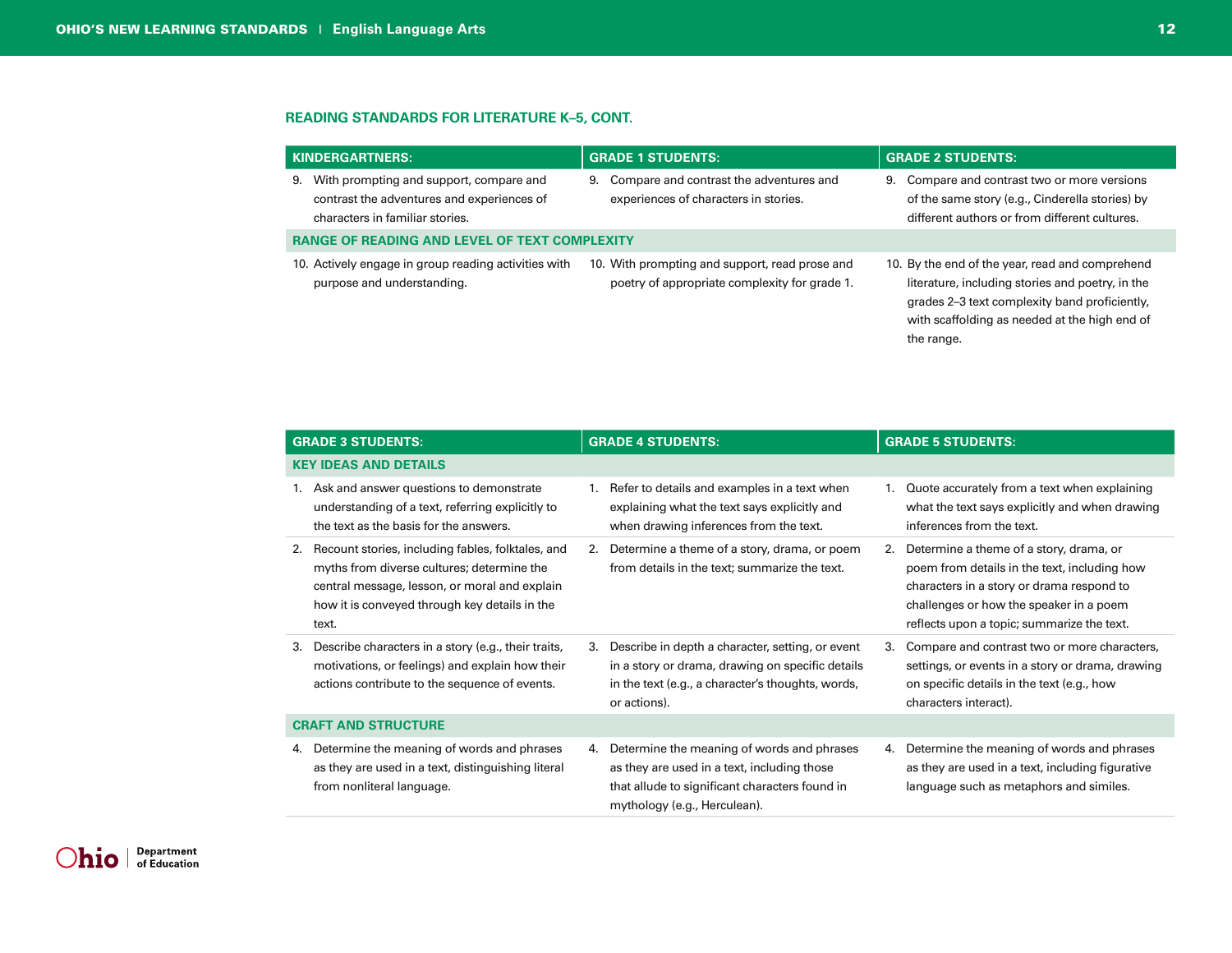# **READING STANDARDS FOR LITERATURE K–5, CONT.**

|    | <b>GRADE 3 STUDENTS:</b>                                                                                                                                                                                      |    | <b>GRADE 4 STUDENTS:</b>                                                                                                                                                                                                                                                              |    | <b>GRADE 5 STUDENTS:</b>                                                                                                                                                                  |  |  |
|----|---------------------------------------------------------------------------------------------------------------------------------------------------------------------------------------------------------------|----|---------------------------------------------------------------------------------------------------------------------------------------------------------------------------------------------------------------------------------------------------------------------------------------|----|-------------------------------------------------------------------------------------------------------------------------------------------------------------------------------------------|--|--|
| 5. | Refer to parts of stories, dramas, and poems<br>when writing or speaking about a text, using<br>terms such as chapter, scene, and stanza;<br>describe how each successive part builds on<br>earlier sections. | 5. | Explain major differences between poems,<br>drama, and prose, and refer to the structural<br>elements of poems (e.g., verse, rhythm, meter)<br>and drama (e.g., casts of characters, settings,<br>descriptions, dialogue, stage directions) when<br>writing or speaking about a text. | 5. | Explain how a series of chapters, scenes, or<br>stanzas fits together to provide the overall<br>structure of a particular story, drama, or poem.                                          |  |  |
| 6. | Distinguish their own point of view from that of<br>the narrator or those of the characters.                                                                                                                  | 6. | Compare and contrast the point of view from<br>which different stories are narrated, including<br>the difference between first- and third-person<br>narrations.                                                                                                                       | 6. | Describe how a narrator's or speaker's point of<br>view influences how events are described.                                                                                              |  |  |
|    | <b>INTEGRATION OF KNOWLEDGE AND IDEAS</b>                                                                                                                                                                     |    |                                                                                                                                                                                                                                                                                       |    |                                                                                                                                                                                           |  |  |
|    | 7. Explain how specific aspects of a text's<br>illustrations contribute to what is conveyed<br>by the words in a story (e.g., create mood,<br>emphasize aspects of a character or setting).                   |    | 7. Make connections between the text of a story<br>or drama and a visual or oral presentation of<br>the text, identifying where each version reflects<br>specific descriptions and directions in the text                                                                             | 7. | Analyze how visual and multimedia elements<br>contribute to the meaning, tone, or beauty<br>of a text (e.g., graphic novel, multimedia<br>presentation of fiction, folktale, myth, poem). |  |  |
| 8. | (Not applicable to literature)                                                                                                                                                                                | 8. | (Not applicable to literature)                                                                                                                                                                                                                                                        | 8. | (Not applicable to literature)                                                                                                                                                            |  |  |
| 9. | Compare and contrast the themes, settings,<br>and plots of stories written by the same author<br>about the same or similar characters (e.g., in<br>books from a series).                                      | 9. | Compare and contrast the treatment of similar<br>themes and topics (e.g., opposition of good and<br>evil) and patterns of events (e.g., the quest) in<br>stories, myths, and traditional literature from<br>different cultures.                                                       | 9. | Compare and contrast stories in the same genre<br>(e.g., mysteries and adventure stories) on their<br>approaches to similar themes and topics.                                            |  |  |
|    | <b>RANGE OF READING AND LEVEL OF TEXT COMPLEXITY</b>                                                                                                                                                          |    |                                                                                                                                                                                                                                                                                       |    |                                                                                                                                                                                           |  |  |

- 10. By the end of the year, read and comprehend literature, including stories, dramas, and poetry, at the high end of the grades 2–3 text complexity band independently and proficiently.
- 10. By the end of the year, read and comprehend literature, including stories, dramas, and poetry, in the grades 4–5 text complexity band proficiently, with scaffolding as needed at the high end of the range.
- 10. By the end of the year, read and comprehend literature, including stories, dramas, and poetry, at the high end of the grades 4–5 text complexity band independently and proficiently

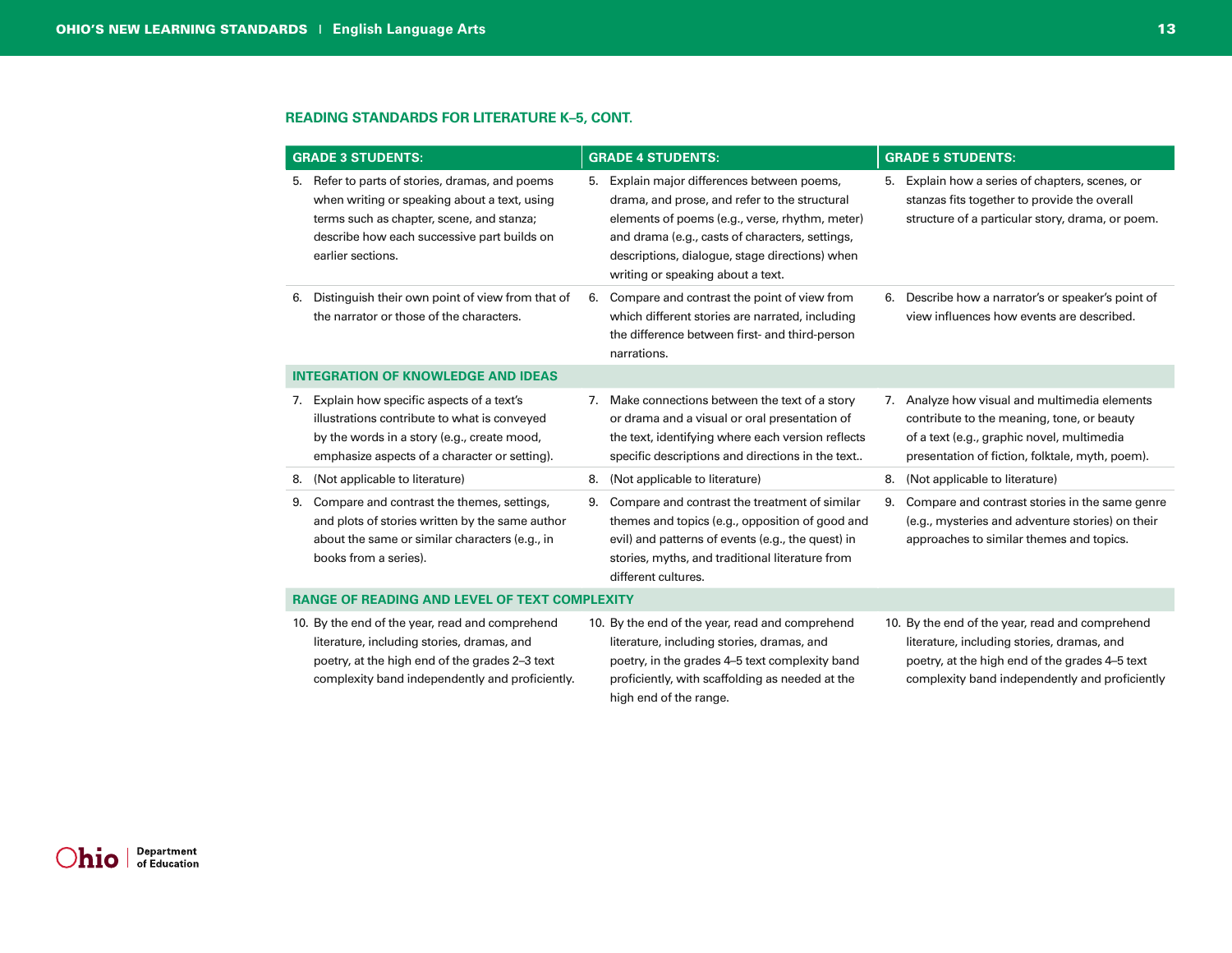<span id="page-13-0"></span>

|    | <b>KINDERGARTNERS:</b>                                                                                                                                                                                    |    | <b>GRADE 1 STUDENTS:</b>                                                                                                                                            |    | <b>GRADE 2 STUDENTS:</b>                                                                                                                                                                                                                        |  |  |  |
|----|-----------------------------------------------------------------------------------------------------------------------------------------------------------------------------------------------------------|----|---------------------------------------------------------------------------------------------------------------------------------------------------------------------|----|-------------------------------------------------------------------------------------------------------------------------------------------------------------------------------------------------------------------------------------------------|--|--|--|
|    | <b>KEY IDEAS AND DETAILS</b>                                                                                                                                                                              |    |                                                                                                                                                                     |    |                                                                                                                                                                                                                                                 |  |  |  |
|    | 1. With prompting and support, ask and answer<br>questions about key details in a text.                                                                                                                   |    | 1. Ask and answer questions about key details in a<br>text.                                                                                                         |    | 1. Ask and answer such questions as who, what,<br>where, when, why, and how to demonstrate<br>understanding of key details in a text.                                                                                                           |  |  |  |
|    | 2. With prompting and support, identify the main<br>topic and retell key details of a text.                                                                                                               | 2. | Identify the main topic and retell key details of a<br>text.                                                                                                        | 2. | Identify the main topic of a multiparagraph<br>text as well as the focus of specific paragraphs<br>within the text.                                                                                                                             |  |  |  |
|    | 3. With prompting and support, describe the<br>connection between two individuals, events,<br>ideas, or pieces of information in a text.                                                                  | 3. | Describe the connection between two<br>individuals, events, ideas, or pieces of<br>information in a text.                                                           | 3. | Describe the connection between a series of<br>historical events, scientific ideas or concepts, or<br>steps in technical procedures in a text.                                                                                                  |  |  |  |
|    | <b>CRAFT AND STRUCTURE</b>                                                                                                                                                                                |    |                                                                                                                                                                     |    |                                                                                                                                                                                                                                                 |  |  |  |
|    | 4. With prompting and support, ask and answer<br>questions about unknown words in a text.                                                                                                                 |    | 4. Ask and answer questions to help determine or<br>clarify the meaning of words and phrases in a<br>text.                                                          | 4. | Determine the meaning of words and phrases<br>in a text relevant to a grade 2 topic or subject<br>area.                                                                                                                                         |  |  |  |
|    | 5. Identify the front cover, back cover, and title<br>page of a book.                                                                                                                                     | 5. | Know and use various text features (e.g.,<br>headings, tables of contents, glossaries,<br>electronic menus, icons) to locate key facts or<br>information in a text. | 5. | Know and use various text features (e.g.,<br>captions, bold print, subheadings, glossaries,<br>indexes, electronic menus, icons) to locate key<br>facts or information in a text efficiently.                                                   |  |  |  |
| 6. | Name the author and illustrator of a text and<br>define the role of each in presenting the ideas<br>or information in a text.                                                                             | 6. | Distinguish between information provided by<br>pictures or other illustrations and information<br>provided by the words in a text.                                  | 6. | Identify the main purpose of a text, including<br>what the author wants to answer, explain, or<br>describe.                                                                                                                                     |  |  |  |
|    | <b>INTEGRATION OF KNOWLEDGE AND IDEAS</b>                                                                                                                                                                 |    |                                                                                                                                                                     |    |                                                                                                                                                                                                                                                 |  |  |  |
|    | 7. With prompting and support, describe the<br>relationship between illustrations and the text<br>in which they appear (e.g., what person, place,<br>thing, or idea in the text an illustration depicts). |    | 7. Use the illustrations and details in a text to<br>describe its key ideas.                                                                                        | 7. | Explain how specific images (e.g., a diagram<br>showing how a machine works) contribute to<br>and clarify a text.                                                                                                                               |  |  |  |
| 8. | With prompting and support, identify the<br>reasons an author gives to support points in a<br>text.                                                                                                       | 8. | Identify the reasons an author gives to support<br>points in a text.                                                                                                | 8. | Describe how reasons support specific points<br>the author makes in a text.                                                                                                                                                                     |  |  |  |
|    | 9. With prompting and support, identify basic<br>similarities in and differences between two<br>texts on the same topic (e.g., in illustrations,<br>descriptions, or procedures).                         | 9. | Identify basic similarities in and differences<br>between two texts on the same topic (e.g., in<br>illustrations, descriptions, or procedures).                     |    | 9. Compare and contrast the most important<br>points presented by two texts on the same<br>topic.                                                                                                                                               |  |  |  |
|    | <b>RANGE OF READING AND LEVEL OF TEXT COMPLEXITY</b>                                                                                                                                                      |    |                                                                                                                                                                     |    |                                                                                                                                                                                                                                                 |  |  |  |
|    | 10. Actively engage in group reading activities with<br>purpose and understanding.                                                                                                                        |    | 10. With prompting and support, read informational<br>texts appropriately complex for grade 1.                                                                      |    | 10. By the end of year, read and comprehend<br>informational texts, including history/social<br>studies, science, and technical texts, in the<br>grades 2-3 text complexity band proficiently,<br>with scaffolding as needed at the high end of |  |  |  |

the range.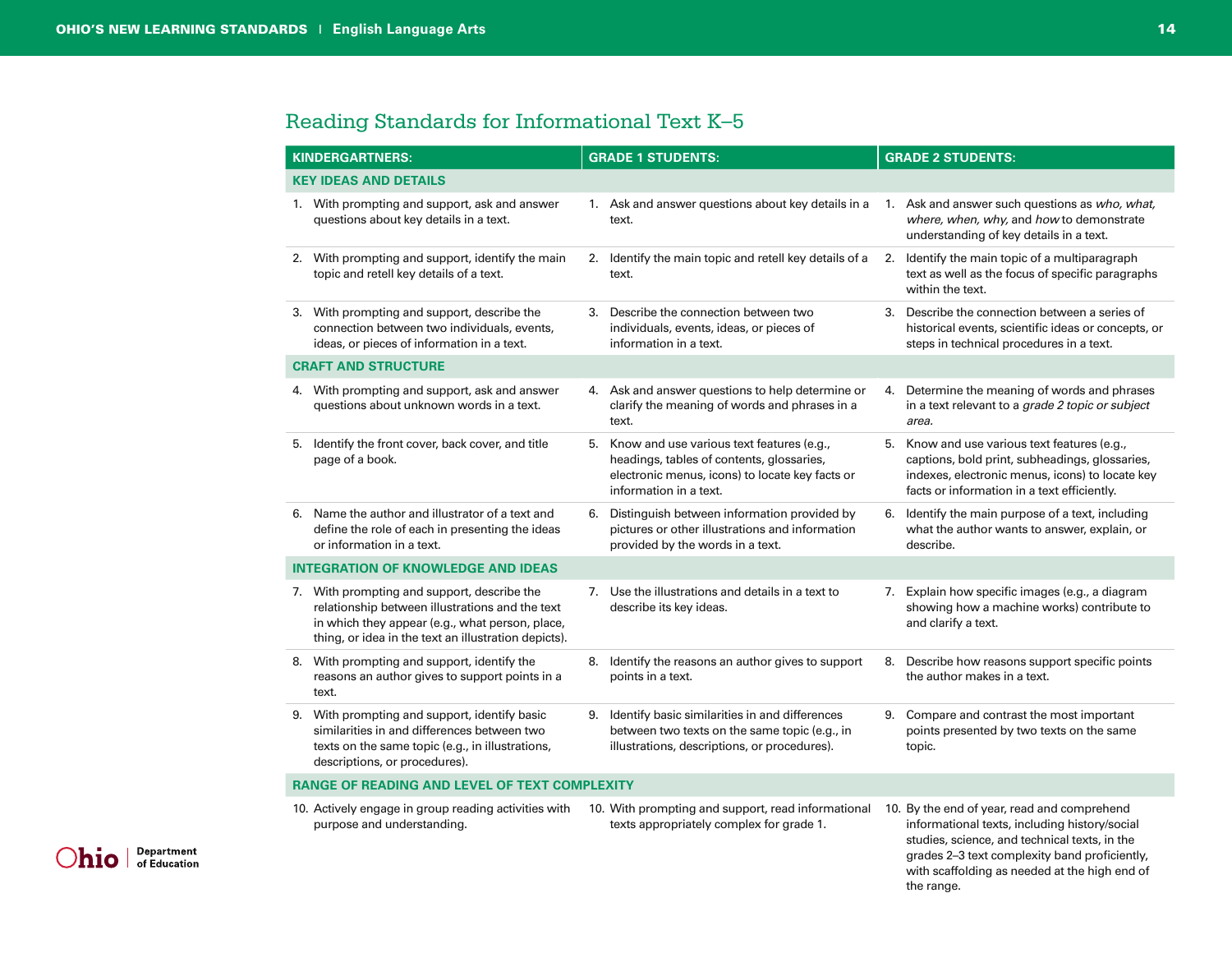# **READING STANDARDS FOR INFORMATIONAL TEXT K–5, CONT.**

|    | <b>GRADE 3 STUDENTS:</b>                                                                                                                                                                                                 |    | <b>GRADE 4 STUDENTS:</b>                                                                                                                                                                                                                                                                 |    | <b>GRADE 5 STUDENTS:</b>                                                                                                                                                                                    |  |  |  |
|----|--------------------------------------------------------------------------------------------------------------------------------------------------------------------------------------------------------------------------|----|------------------------------------------------------------------------------------------------------------------------------------------------------------------------------------------------------------------------------------------------------------------------------------------|----|-------------------------------------------------------------------------------------------------------------------------------------------------------------------------------------------------------------|--|--|--|
|    | <b>KEY IDEAS AND DETAILS</b>                                                                                                                                                                                             |    |                                                                                                                                                                                                                                                                                          |    |                                                                                                                                                                                                             |  |  |  |
|    | 1. Ask and answer questions to demonstrate<br>understanding of a text, referring explicitly to<br>the text as the basis for the answers.                                                                                 |    | 1. Refer to details and examples in a text when<br>explaining what the text says explicitly and<br>when drawing inferences from the text.                                                                                                                                                |    | 1. Quote accurately from a text when explaining<br>what the text says explicitly and when drawing<br>inferences from the text.                                                                              |  |  |  |
| 2. | Determine the main idea of a text; recount the<br>key details and explain how they support the<br>main idea.                                                                                                             | 2. | Determine the main idea of a text and explain<br>how it is supported by key details; summarize<br>the text.                                                                                                                                                                              | 2. | Determine two or more main ideas of a text and<br>explain how they are supported by key details;<br>summarize the text.                                                                                     |  |  |  |
| 3. | Describe the relationship between a series of<br>historical events, scientific ideas or concepts,<br>or steps in technical procedures in a text, using<br>language that pertains to time, sequence, and<br>cause/effect. | 3. | Explain events, procedures, ideas, or concepts<br>in a historical, scientific, or technical text,<br>including what happened and why, based on<br>specific information in the text.                                                                                                      |    | 3. Explain the relationships or interactions<br>between two or more individuals, events, ideas,<br>or concepts in a historical, scientific, or technical<br>text based on specific information in the text. |  |  |  |
|    | <b>CRAFT AND STRUCTURE</b>                                                                                                                                                                                               |    |                                                                                                                                                                                                                                                                                          |    |                                                                                                                                                                                                             |  |  |  |
|    | 4. Determine the meaning of general academic<br>and domain-specific words and phrases in a<br>text relevant to a grade 3 topic or subject area.                                                                          |    | 4. Determine the meaning of general academic<br>and domain-specific words or phrases in a text<br>relevant to a grade 4 topic or subject area.                                                                                                                                           | 4. | Determine the meaning of general academic<br>and domain-specific words and phrases in a<br>text relevant to a grade 5 topic or subject area.                                                                |  |  |  |
| 5. | Use text features and search tools (e.g.,<br>key words, sidebars, hyperlinks) to locate<br>information relevant to a given topic efficiently.                                                                            | 5. | Describe the overall structure (e.g., chronology,<br>comparison, cause/effect, problem/solution) of<br>events, ideas, concepts, or information in a text<br>or part of a text.                                                                                                           | 5. | Compare and contrast the overall structure<br>(e.g., chronology, comparison, cause/effect,<br>problem/solution) of events, ideas, concepts, or<br>information in two or more texts.                         |  |  |  |
| 6. | Distinguish their own point of view from that of<br>the author of a text.                                                                                                                                                | 6. | Compare and contrast a firsthand and<br>secondhand account of the same event or<br>topic; describe the differences in focus and the<br>information provided.                                                                                                                             |    | 6. Analyze multiple accounts of the same event<br>or topic, noting important similarities and<br>differences in the point of view they represent.                                                           |  |  |  |
|    | <b>INTEGRATION OF KNOWLEDGE AND IDEAS</b>                                                                                                                                                                                |    |                                                                                                                                                                                                                                                                                          |    |                                                                                                                                                                                                             |  |  |  |
|    | 7. Use information gained from illustrations (e.g.,<br>maps, photographs) and the words in a text to<br>demonstrate understanding of the text (e.g.,<br>where, when, why, and how key events occur).                     |    | 7. Interpret information presented visually,<br>orally, or quantitatively (e.g., in charts, graphs,<br>diagrams, time lines, animations, or interactive<br>elements on Web pages) and explain how the<br>information contributes to an understanding of<br>the text in which it appears. | 7. | Draw on information from multiple print or<br>digital sources, demonstrating the ability to<br>locate an answer to a question quickly or to<br>solve a problem efficiently.                                 |  |  |  |
| 8. | Describe the logical connection between<br>particular sentences and paragraphs in a text<br>(e.g., comparison, cause/effect, first/second/<br>third in a sequence).                                                      | 8. | Explain how an author uses reasons and<br>evidence to support particular points in a text.                                                                                                                                                                                               | 8. | Explain how an author uses reasons and<br>evidence to support particular points in a text,<br>identifying which reasons and evidence support<br>which point(s).                                             |  |  |  |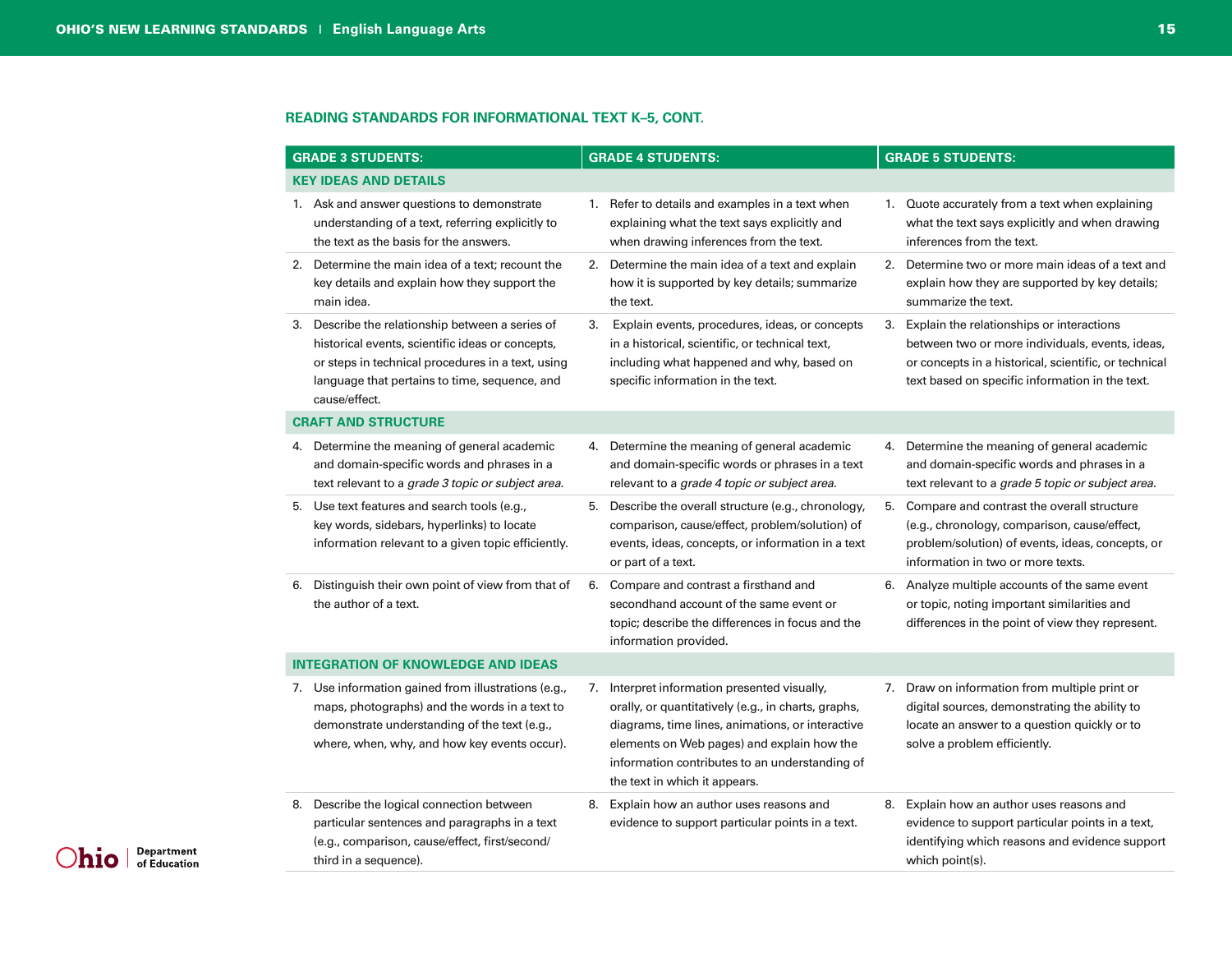# **READING STANDARDS FOR INFORMATIONAL TEXT K–5, CONT.**

| <b>GRADE 3 STUDENTS:</b>                                                                                                                                                                                                                | <b>GRADE 4 STUDENTS:</b>                                                                                                                                                                                                                                      | <b>GRADE 5 STUDENTS:</b>                                                                                                                                                                                                                |  |
|-----------------------------------------------------------------------------------------------------------------------------------------------------------------------------------------------------------------------------------------|---------------------------------------------------------------------------------------------------------------------------------------------------------------------------------------------------------------------------------------------------------------|-----------------------------------------------------------------------------------------------------------------------------------------------------------------------------------------------------------------------------------------|--|
| Compare and contrast the most important<br>9.<br>points and key details presented in two texts on<br>the same topic.                                                                                                                    | Integrate information from two texts on the<br>9.<br>same topic in order to write or speak about the<br>subject knowledgeably.                                                                                                                                | Integrate information from several texts on the<br>9.<br>same topic in order to write or speak about the<br>subject knowledgeably.                                                                                                      |  |
| <b>RANGE OF READING AND LEVEL OF TEXT COMPLEXITY</b>                                                                                                                                                                                    |                                                                                                                                                                                                                                                               |                                                                                                                                                                                                                                         |  |
| 10. By the end of the year, read and comprehend<br>informational texts, including history/social<br>studies, science, and technical texts, at the high<br>end of the grades 2-3 text complexity band<br>independently and proficiently. | 10. By the end of year, read and comprehend<br>informational texts, including history/social<br>studies, science, and technical texts, in the<br>grades 4-5 text complexity band proficiently,<br>with scaffolding as needed at the high end of<br>the range. | 10. By the end of the year, read and comprehend<br>informational texts, including history/social<br>studies, science, and technical texts, at the high<br>end of the grades 4-5 text complexity band<br>independently and proficiently. |  |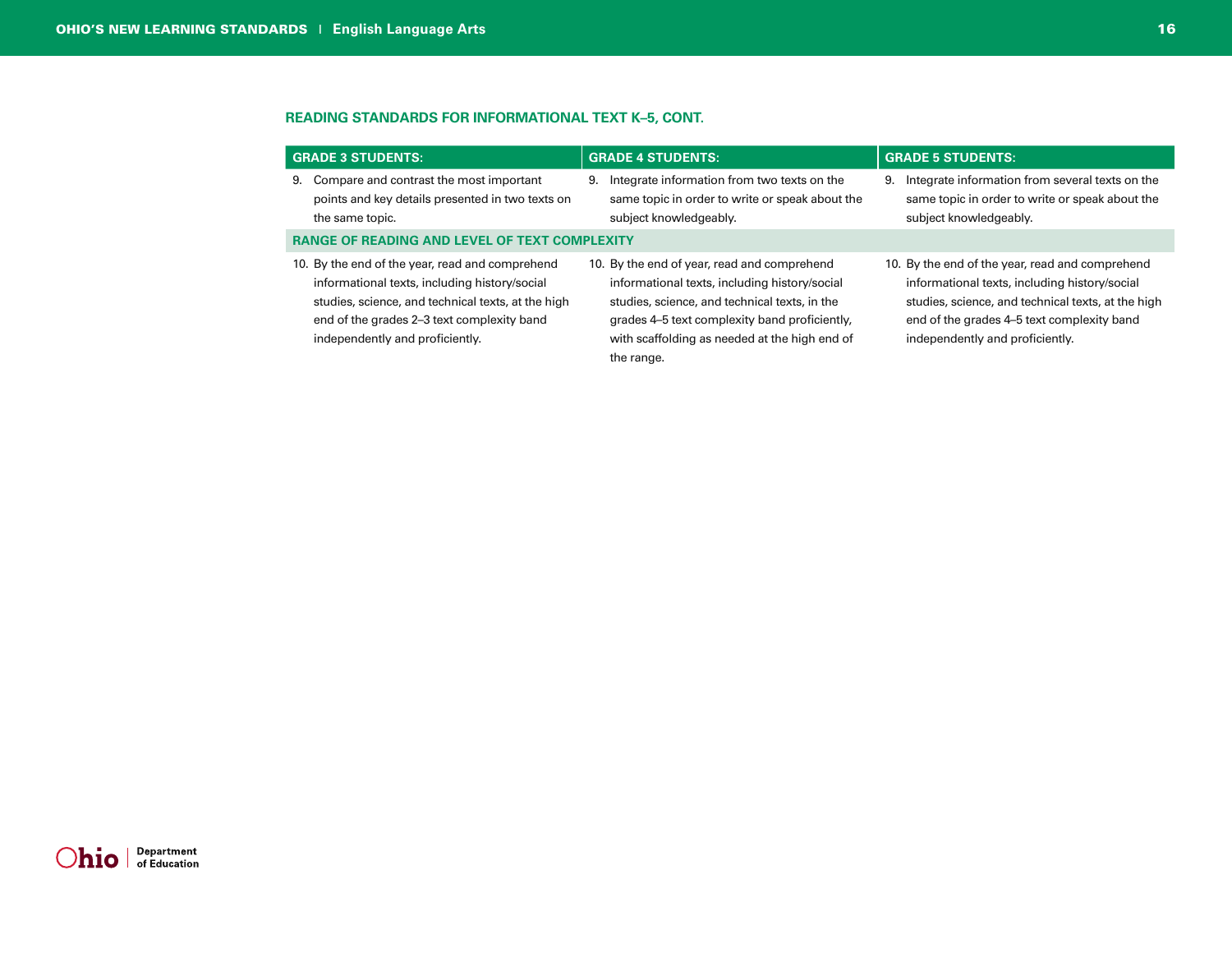<span id="page-16-0"></span>\*Words, syllables, or phonemes written in /slashes/refer to their pronunciation or phonology. Thus, /CVC/ is a word with three phonemes regardless of the number of letters in the spelling of the word.

# Reading Standards: Foundational Skills (K–5)

These standards are directed toward fostering students' understanding and working knowledge of concepts of print, the alphabetic principle, and other basic conventions of the English writing system. These foundational skills are not an end in and of themselves; rather, they are necessary and important components of an effective, comprehensive reading program designed to develop proficient readers with the capacity to comprehend texts across a range of types and disciplines. Instruction should be differentiated: good readers will need much less practice with these concepts than struggling readers will. The point is to teach students what they need to learn and not what they already know—to discern when particular children or activities warrant more or less attention.

#### **Note: In kindergarten, children are expected to demonstrate increasing awareness and competence in the areas that follow.**

| <b>KINDERGARTNERS:</b>                                                                                                                                                                                                                                                                                                                                                                                                                                                                                        | <b>GRADE 1 STUDENTS:</b>                                                                                                                                                                                                                                                                                                                                                                                   |  |  |  |
|---------------------------------------------------------------------------------------------------------------------------------------------------------------------------------------------------------------------------------------------------------------------------------------------------------------------------------------------------------------------------------------------------------------------------------------------------------------------------------------------------------------|------------------------------------------------------------------------------------------------------------------------------------------------------------------------------------------------------------------------------------------------------------------------------------------------------------------------------------------------------------------------------------------------------------|--|--|--|
| <b>PRINT CONCEPTS</b>                                                                                                                                                                                                                                                                                                                                                                                                                                                                                         |                                                                                                                                                                                                                                                                                                                                                                                                            |  |  |  |
| Demonstrate understanding of the organization and basic features of print.<br>1.<br>Follow words from left to right, top to bottom, and page by page.<br>a.<br>Recognize that spoken words are represented in written language by<br>b.<br>specific sequences of letters.<br>Understand that words are separated by spaces in print.<br>c.<br>Recognize and name all upper- and lowercase letters of the alphabet.<br>d.                                                                                      | Demonstrate understanding of the organization and basic features of print.<br>Recognize the distinguishing features of a sentence (e.g., first word,<br>a.<br>capitalization, ending punctuation).                                                                                                                                                                                                         |  |  |  |
| <b>PHONOLOGICAL AWARENESS</b>                                                                                                                                                                                                                                                                                                                                                                                                                                                                                 |                                                                                                                                                                                                                                                                                                                                                                                                            |  |  |  |
| Demonstrate understanding of spoken words, syllables, and sounds<br>2.<br>(phonemes).<br>Recognize and produce rhyming words.<br>a.<br>Count, pronounce, blend, and segment syllables in spoken words.<br>b.<br>Blend and segment onsets and rimes of single-syllable spoken words.<br>c.<br>Isolate and pronounce the initial, medial vowel, and final sounds<br>d.<br>(phonemes) in three-phoneme (consonant-vowel-consonant, or CVC)<br>words.* (This does not include CVCs ending with /l/, /r/, or /x/.) | Demonstrate understanding of spoken words, syllables, and sounds<br>2.<br>(phonemes).<br>Distinguish long from short vowel sounds in spoken single-syllable<br>a.<br>words.<br>b. Orally produce single-syllable words by blending sounds (phonemes),<br>including consonant blends.<br>Isolate and pronounce initial, medial vowel, and final sounds (phonemes)<br>c.<br>in spoken single-syllable words. |  |  |  |
| Add or substitute individual sounds (phonemes) in simple, one-syllable<br>$\sim$                                                                                                                                                                                                                                                                                                                                                                                                                              | d. Segment spoken single-syllable words into their complete sequence of                                                                                                                                                                                                                                                                                                                                    |  |  |  |

or substitute individual sounds (phonemes) in simple, one-syllable words to make new words.

d. Segment spoken single-syllable words into their complete sequence of individual sounds (phonemes).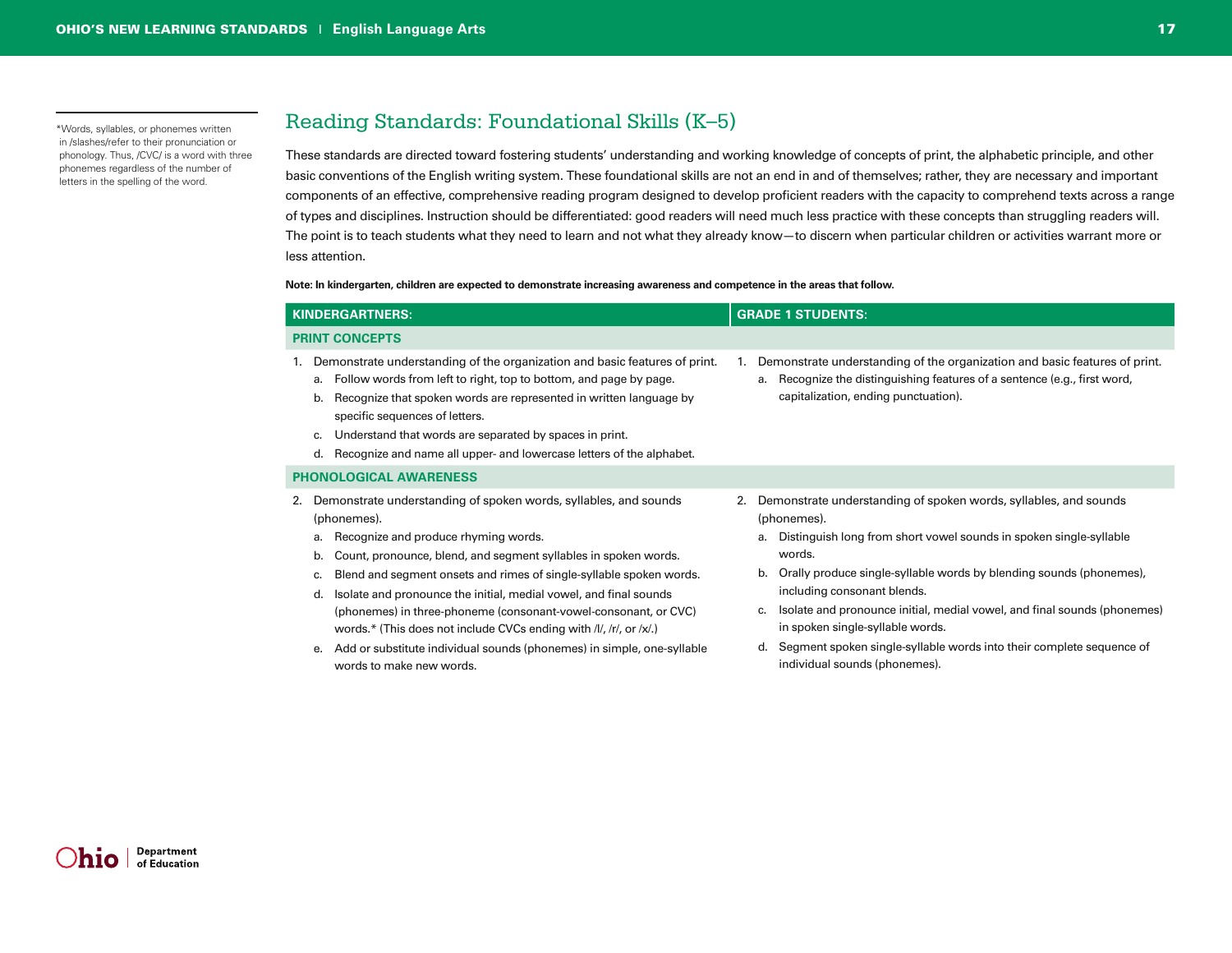# **READING STANDARDS: FOUNDATIONAL SKILLS (K–5), CONT.**

**Note: In kindergarten, children are expected to demonstrate increasing awareness and competence in the areas that follow.** 

| <b>KINDERGARTNERS:</b>                                                                                                                                                                                                                                                                                                                                                                                                                                                                                                                                                                                    | <b>GRADE 1 STUDENTS:</b>                                                                                                                                                                                                                                                                                                                                                                                                                                                                                                                                                                                                                                                                          | <b>GRADE 2 STUDENTS:</b>                                                                                                                                                                                                                                                                                                                                                                                                                                                                                                                                                           |
|-----------------------------------------------------------------------------------------------------------------------------------------------------------------------------------------------------------------------------------------------------------------------------------------------------------------------------------------------------------------------------------------------------------------------------------------------------------------------------------------------------------------------------------------------------------------------------------------------------------|---------------------------------------------------------------------------------------------------------------------------------------------------------------------------------------------------------------------------------------------------------------------------------------------------------------------------------------------------------------------------------------------------------------------------------------------------------------------------------------------------------------------------------------------------------------------------------------------------------------------------------------------------------------------------------------------------|------------------------------------------------------------------------------------------------------------------------------------------------------------------------------------------------------------------------------------------------------------------------------------------------------------------------------------------------------------------------------------------------------------------------------------------------------------------------------------------------------------------------------------------------------------------------------------|
| <b>PHONICS AND WORD RECOGNITION</b>                                                                                                                                                                                                                                                                                                                                                                                                                                                                                                                                                                       |                                                                                                                                                                                                                                                                                                                                                                                                                                                                                                                                                                                                                                                                                                   |                                                                                                                                                                                                                                                                                                                                                                                                                                                                                                                                                                                    |
| Know and apply grade-level phonics and word<br>3.<br>analysis skills in decoding words.<br>a. Demonstrate basic knowledge of one-to-one<br>letter-sound orrespondences by producing<br>the primary sound or many of the most<br>frequent sounds for each consonant.<br>b. Associate the long and short sounds with<br>common spellings (graphemes) for the five<br>major vowels.<br>Read common high-frequency words by<br>c.<br>sight (e.g., the, of, to, you, she, my, is, are, do,<br>does).<br>Distinguish between similarly spelled words<br>by identifying the sounds of the letters that<br>differ | Know and apply grade-level phonics and word<br>3.<br>analysis skills in decoding words.<br>a. Know the spelling-sound correspondences<br>for common consonant digraphs.<br>Decode regularly spelled one-syllable words.<br>b.<br>Know final -e and common yowel team<br>C.<br>conventions for representing long vowel<br>sounds.<br>Use knowledge that every syllable must have<br>d.<br>a vowel sound to determine the number of<br>syllables in a printed word.<br>Decode two-syllable words following basic<br>e.<br>patterns by breaking the words into syllables.<br>Read words with inflectional endings.<br>f.<br>Recognize and read grade-appropriate<br>g.<br>irregularly spelled words. | Know and apply grade-level phonics and word<br>3.<br>analysis skills in decoding words.<br>a. Distinguish long and short vowels when<br>reading regularly spelled one-syllable words.<br>Know spelling-sound correspondences for<br>b.<br>additional common vowel teams.<br>Decode regularly spelled two-syllable words<br>c.<br>with long vowels.<br>Decode words with common prefixes and<br>d.<br>suffixes.<br>Identify words with inconsistent but common<br>е.<br>spelling-sound correspondences.<br>Recognize and read grade-appropriate<br>f.<br>irregularly spelled words. |
| <b>FLUENCY</b>                                                                                                                                                                                                                                                                                                                                                                                                                                                                                                                                                                                            |                                                                                                                                                                                                                                                                                                                                                                                                                                                                                                                                                                                                                                                                                                   |                                                                                                                                                                                                                                                                                                                                                                                                                                                                                                                                                                                    |
| Read emergent-reader texts with purpose and<br>4.<br>understanding.                                                                                                                                                                                                                                                                                                                                                                                                                                                                                                                                       | Read with sufficient accuracy and fluency to<br>4.<br>support comprehension.<br>a. Read grade-level text with purpose and<br>understanding.<br>b. Read grade-level text orally with accuracy,<br>appropriate rate, and expression on<br>successive readings.<br>Use context to confirm or self-correct word<br>c.<br>recognition and understanding, rereading as<br>necessary.                                                                                                                                                                                                                                                                                                                    | Read with sufficient accuracy and fluency to<br>4.<br>support comprehension.<br>Read grade-level text with purpose and<br>а.<br>understanding.<br>Read grade-level text orally with accuracy,<br>b.<br>appropriate rate, and expression on<br>successive readings.<br>Use context to confirm or self-correct word<br>C.<br>recognition and understanding, rereading as<br>necessary.                                                                                                                                                                                               |

 $$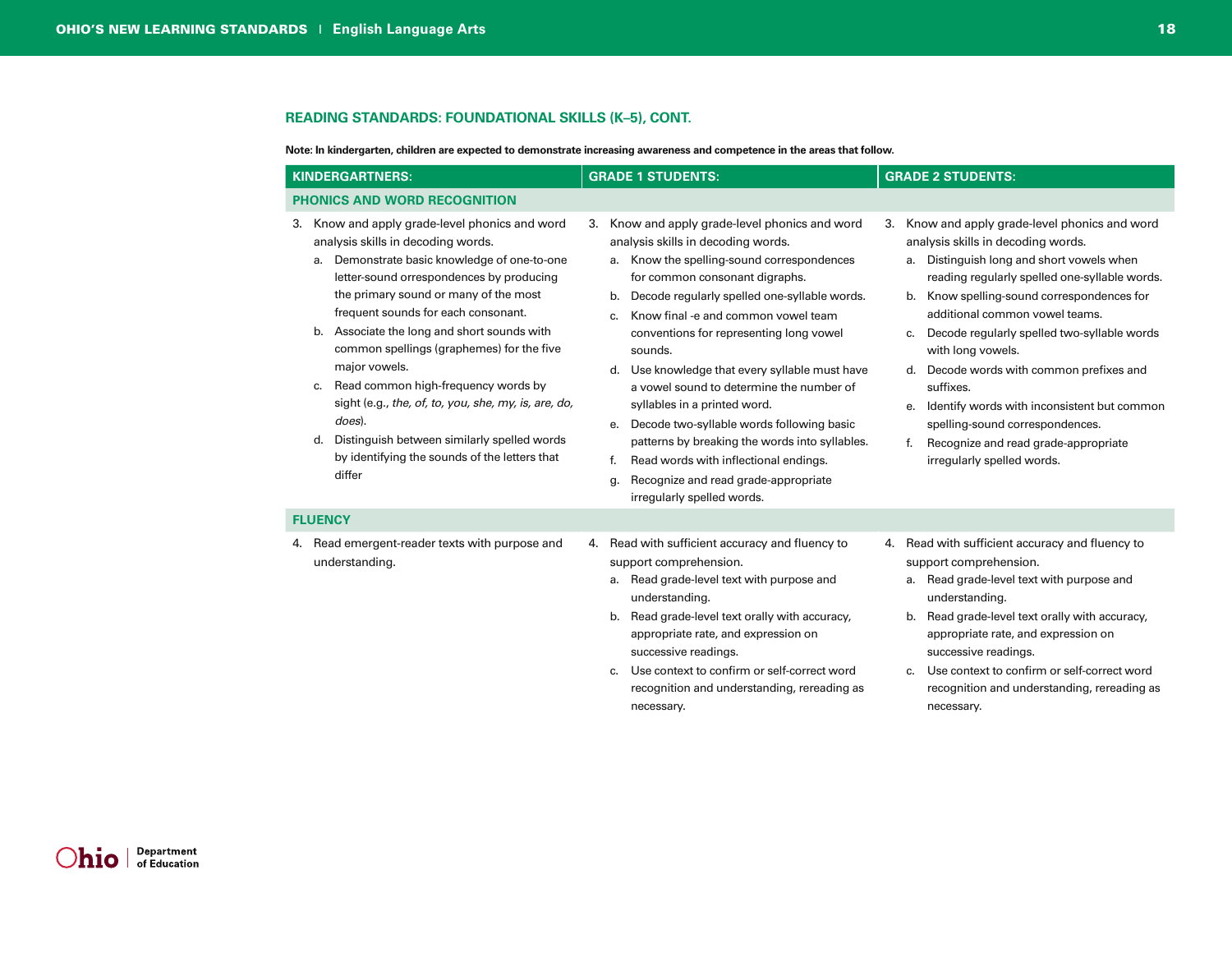# **READING STANDARDS: FOUNDATIONAL SKILLS (K–5), CONT.**

| <b>GRADE 3 STUDENTS</b>                                                                                                                                                                                                                                                                                                                                                                         | <b>GRADE 4 STUDENTS</b>                                                                                                                                                                                                                                                                                                                                                                       | <b>GRADE 5 STUDENTS</b>                                                                                                                                                                                                                                                                                                                                                                                 |
|-------------------------------------------------------------------------------------------------------------------------------------------------------------------------------------------------------------------------------------------------------------------------------------------------------------------------------------------------------------------------------------------------|-----------------------------------------------------------------------------------------------------------------------------------------------------------------------------------------------------------------------------------------------------------------------------------------------------------------------------------------------------------------------------------------------|---------------------------------------------------------------------------------------------------------------------------------------------------------------------------------------------------------------------------------------------------------------------------------------------------------------------------------------------------------------------------------------------------------|
| <b>PHONICS AND WORD RECOGNITION</b>                                                                                                                                                                                                                                                                                                                                                             |                                                                                                                                                                                                                                                                                                                                                                                               |                                                                                                                                                                                                                                                                                                                                                                                                         |
| Know and apply grade-level phonics and word<br>3.<br>analysis skills in decoding words.<br>Identify and know the meaning of the most<br>a.<br>common prefixes and derivational suffixes.<br>Decode words with common Latin suffixes.<br>b.<br>Decode multisyllable words.<br>c.<br>Read grade-appropriate irregularly spelled<br>d.<br>words.                                                   | Know and apply grade-level phonics and word<br>3.<br>analysis skills in decoding words.<br>Use combined knowledge of all letter-sound<br>a.<br>correspondences, syllabication patterns, and<br>morphology (e.g., roots and affixes) to read<br>accurately unfamiliar multisyllabic words in<br>context and out of context.                                                                    | Know and apply grade-level phonics and word<br>3.<br>analysis skills in decoding words.<br>a. Use combined knowledge of all letter-sound<br>correspondences, syllabication patterns, and<br>morphology (e.g., roots and affixes) to read<br>accurately unfamiliar                                                                                                                                       |
| <b>FLUENCY</b>                                                                                                                                                                                                                                                                                                                                                                                  |                                                                                                                                                                                                                                                                                                                                                                                               |                                                                                                                                                                                                                                                                                                                                                                                                         |
| Read with sufficient accuracy and fluency to<br>4.<br>support comprehension.<br>Read grade-level text with purpose and<br>a.<br>understanding.<br>Read grade-level prose and poetry orally with<br>b.<br>accuracy, appropriate rate, and expression on<br>successive readings<br>Use context to confirm or self-correct word<br>c.<br>recognition and understanding, rereading as<br>necessary. | 4. Read with sufficient accuracy and fluency to<br>support comprehension.<br>Read grade-level text with purpose and<br>a.<br>understanding.<br>Read grade-level prose and poetry orally with<br>b.<br>accuracy, appropriate rate, and expression on<br>successive readings.<br>Use context to confirm or self-correct word<br>C.<br>recognition and understanding, rereading as<br>necessary. | Read with sufficient accuracy and fluency to<br>4.<br>support comprehension.<br>Read grade-level text with purpose and<br>a.<br>understanding.<br>b. Read grade-level prose and poetry orally with<br>accuracy, appropriate rate, and expression on<br>successive readings.<br>Use context to confirm or self-correct word<br>$\mathbf{c}$<br>recognition and understanding, rereading as<br>necessary. |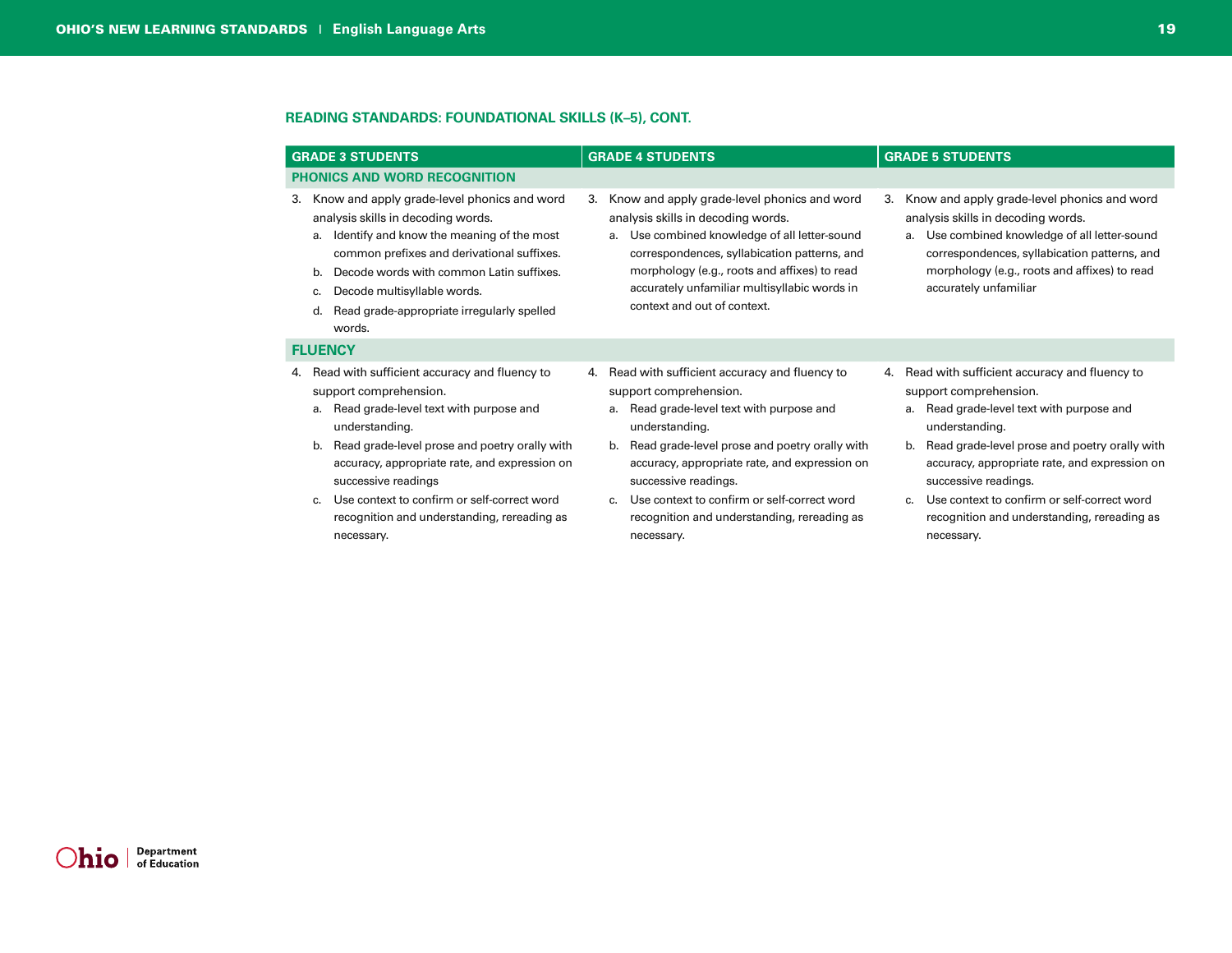<span id="page-19-0"></span>\*These broad types of writing include many subgenres. See Appendix A for definitions of key writing types.

# College and Career Readiness Anchor Standards for Writing

The K–5 standards on the following pages define what students should understand and be able to do by the end of each grade. They correspond to the College and Career Readiness (CCR) anchor standards below by number. The CCR and grade-specific standards are necessary complements—the former providing broad standards, the latter providing additional specificity—that together define the skills and understandings that all students must demonstrate.

## **TEXT TYPES AND PURPOSES\***

- 1. Write arguments to support claims in an analysis of substantive topics or texts, using valid reasoning and relevant and sufficient evidence.
- 2. Write informative/explanatory texts to examine and convey complex ideas and information clearly and accurately through the effective selection, organization, and analysis of content.
- 3. Write narratives to develop real or imagined experiences or events using effective technique, well-chosen details, and well-structured event sequences.

### **PRODUCTION AND DISTRIBUTION OF WRITING**

- 4. Produce clear and coherent writing in which the development, organization, and style are appropriate to task, purpose, and audience.
- 5. Develop and strengthen writing as needed by planning, revising, editing, rewriting, or trying a new approach.
- 6. Use technology, including the Internet, to produce and publish writing and to interact and collaborate with others.

# **RESEARCH TO BUILD AND PRESENT KNOWLEDGE**

- 7. Conduct short as well as more sustained research projects based on focused questions, demonstrating understanding of the subject under investigation.
- 8. Gather relevant information from multiple print and digital sources, assess the credibility and accuracy of each source, and integrate the information while avoiding plagiarism.
- 9. Draw evidence from literary or informational texts to support analysis, reflection, and research.

# **RANGE OF WRITING**

10. Write routinely over extended time frames (time for research, reflection, and revision) and shorter time frames (a single sitting or a day or two) for a range of tasks, purposes, and audiences.

# **NOTE ON RANGE AND CONTENT OF STUDENT WRITING**

*To build a foundation for college and career readiness, students need to learn to use writing as a way of offering and supporting opinions, demonstrating understanding of the subjects they are studying, and conveying real and imagined experiences and events. They learn to appreciate that a key purpose of writing is to communicate clearly to an external, sometimes unfamiliar audience, and they begin to adapt the form and content of their writing to accomplish a particular task and purpose. They develop the capacity to build knowledge on a subject through research projects and to respond analytically to literary and informational sources. To meet these goals, students must devote significant time and effort to writing, producing numerous pieces over short and extended time frames throughout the year.* 

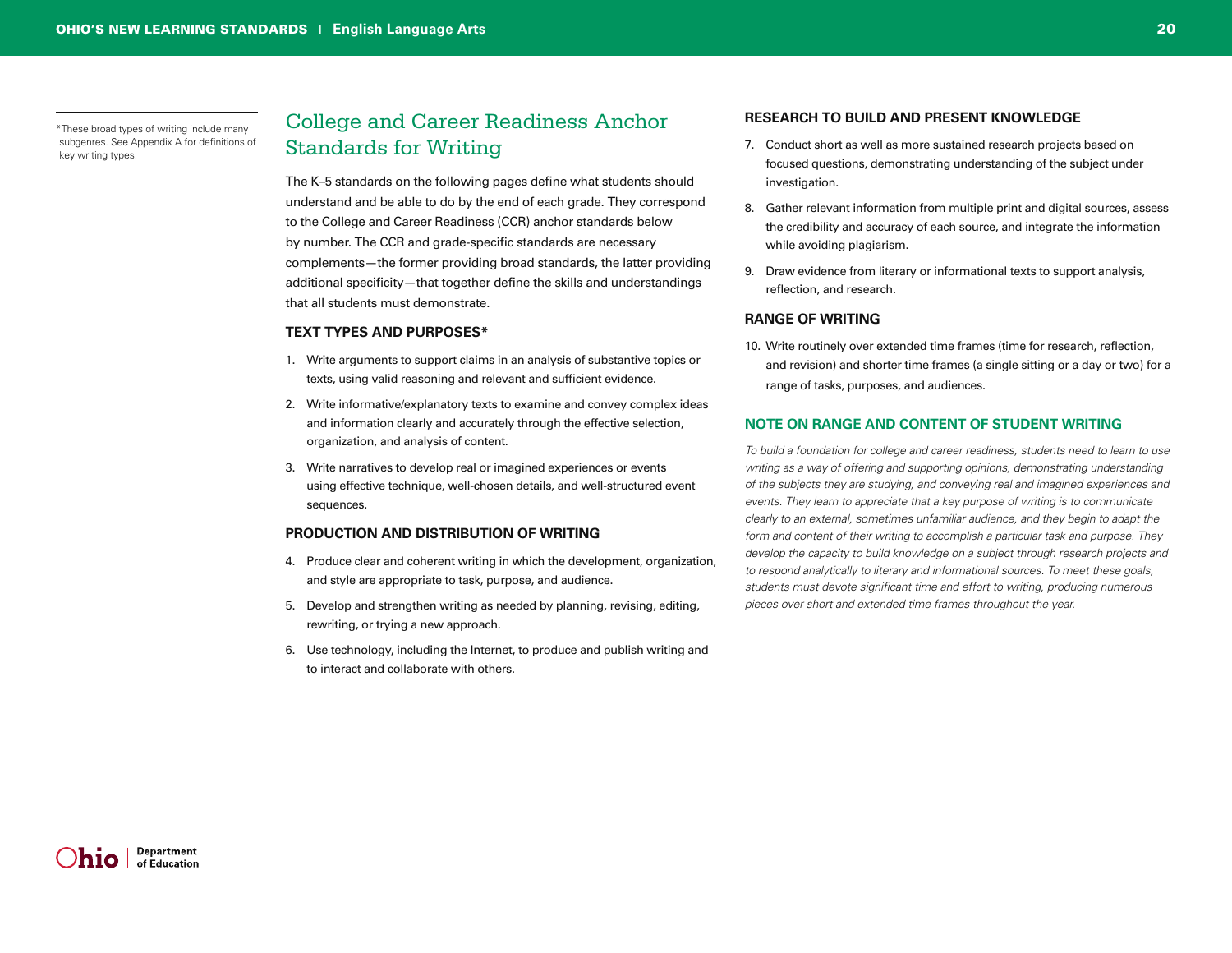# <span id="page-20-0"></span>Writing Standards K–5

The following standards for K–5 offer a focus for instruction each year to help ensure that students gain adequate mastery of a range of skills and applications. Each year in their writing, students should demonstrate increasing sophistication in all aspects of language use, from vocabulary and syntax to the development and organization of ideas, and they should address increasingly demanding content and sources. *Students advancing through the grades are expected to meet each year's grade-specific standards and retain or further develop skills and understandings mastered in preceding grades.* The expected growth in student writing ability is reflected both in the standards themselves and in the collection of annotated student writing samples in Appendix C.

| <b>KINDERGARTNERS:</b>                                                                                                                                                                                                                                                         | <b>GRADE 1 STUDENTS:</b>                                                                                                                                                                                                        | <b>GRADE 2 STUDENTS:</b>                                                                                                                                                                                                                                                                        |  |
|--------------------------------------------------------------------------------------------------------------------------------------------------------------------------------------------------------------------------------------------------------------------------------|---------------------------------------------------------------------------------------------------------------------------------------------------------------------------------------------------------------------------------|-------------------------------------------------------------------------------------------------------------------------------------------------------------------------------------------------------------------------------------------------------------------------------------------------|--|
| <b>TEXT TYPES AND PURPOSES</b>                                                                                                                                                                                                                                                 |                                                                                                                                                                                                                                 |                                                                                                                                                                                                                                                                                                 |  |
| 1. Use a combination of drawing, dictating, and<br>writing to compose opinion pieces in which they<br>tell a reader the topic or the name of the book<br>they are writing about and state an opinion or<br>preference about the topic or book (e.g., My<br>favorite book is ). | Write opinion pieces in which they introduce<br>1.<br>the topic or name the book they are writing<br>about, state an opinion, supply a reason for the<br>opinion, and provide some sense of closure.                            | 1. Write opinion pieces in which they introduce<br>the topic or book they are writing about, state<br>an opinion, supply reasons that support the<br>opinion, use linking words (e.g., because, and,<br>also) to connect opinion and reasons, and<br>provide a concluding statement or section. |  |
| Use a combination of drawing, dictating, and<br>2.<br>writing to compose informative/explanatory<br>texts in which they name what they are writing<br>about and supply some information about the<br>topic.                                                                    | Write informative/explanatory texts in which<br>2.<br>they name a topic, supply some facts about the<br>topic, and provide some sense of closure.                                                                               | Write informative/explanatory texts in which<br>2.<br>they introduce a topic, use facts and definitions<br>to develop points, and provide a concluding<br>statement or section.                                                                                                                 |  |
| Use a combination of drawing, dictating, and<br>3.<br>writing to narrate a single event or several<br>loosely linked events, tell about the events in<br>the order in which they occurred, and provide a<br>reaction to what happened.                                         | Write narratives in which they recount two or<br>3.<br>more appropriately sequenced events, include<br>some details regarding what happened, use<br>temporal words to signal event order, and<br>provide some sense of closure. | Write narratives in which they recount a<br>3.<br>wellelaborated event or short sequence of<br>events, include details to describe actions,<br>thoughts, and feelings, use temporal words<br>to signal event order, and provide a sense of<br>closure.                                          |  |
| <b>PRODUCTION AND DISTRIBUTION OF WRITING</b>                                                                                                                                                                                                                                  |                                                                                                                                                                                                                                 |                                                                                                                                                                                                                                                                                                 |  |
| (Begins in grade 3)<br>4.                                                                                                                                                                                                                                                      | (Begins in grade 3)<br>4.                                                                                                                                                                                                       | (Begins in grade 3)<br>4.                                                                                                                                                                                                                                                                       |  |
| With guidance and support from adults,<br>5.<br>respond to questions and suggestions from<br>peers and add details to strengthen writing as<br>needed.                                                                                                                         | With guidance and support from adults,<br>5.<br>focus on a topic, respond to questions and<br>suggestions from peers, and add details to<br>strengthen writing as needed.                                                       | With guidance and support from adults and<br>5.<br>peers, focus on a topic and strengthen writing<br>as needed by revising and editing.                                                                                                                                                         |  |
| With guidance and support from adults, explore<br>6.<br>a variety of digital tools to produce and publish<br>writing, including in collaboration with peers.                                                                                                                   | With guidance and support from adults, use a<br>6.<br>variety of digital tools to produce and publish<br>writing, including in collaboration with peers.                                                                        | 6. With quidance and support from adults, use a<br>variety of digital tools to produce and publish<br>writing, including in collaboration with peers.                                                                                                                                           |  |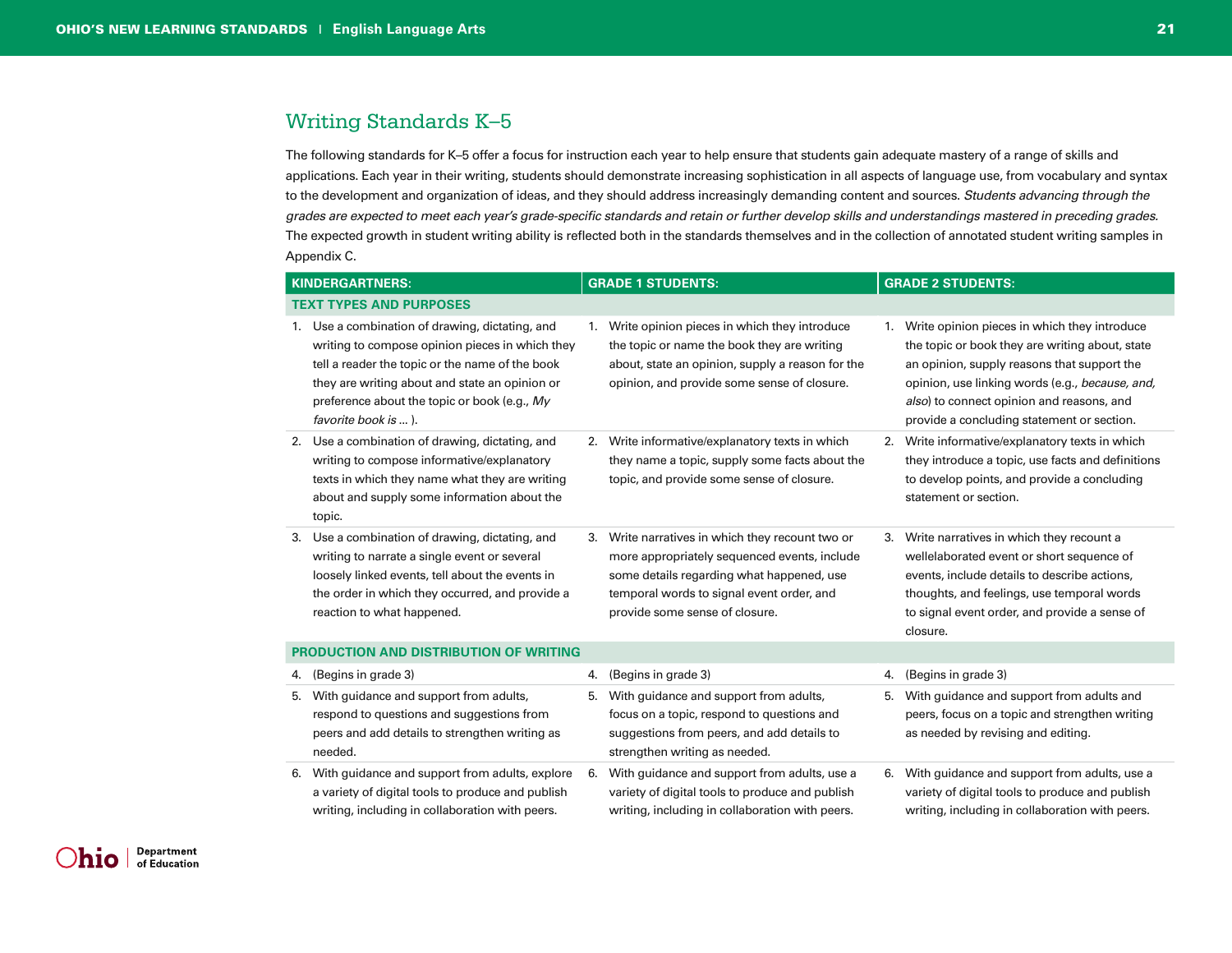| <b>KINDERGARTNERS:</b>                                                                                                                                   |    | <b>GRADE 1 STUDENTS:</b>                                                                                                                                                   |    | <b>GRADE 2 STUDENTS:</b>                                                                                                                                        |
|----------------------------------------------------------------------------------------------------------------------------------------------------------|----|----------------------------------------------------------------------------------------------------------------------------------------------------------------------------|----|-----------------------------------------------------------------------------------------------------------------------------------------------------------------|
| <b>RESEARCH TO BUILD AND PRESENT KNOWLEDGE</b>                                                                                                           |    |                                                                                                                                                                            |    |                                                                                                                                                                 |
| 7. Participate in shared research and writing<br>projects (e.g., explore a number of books by<br>a favorite author and express opinions about<br>them).  |    | Participate in shared research and writing<br>projects (e.g., explore a number of "how-to"<br>books on a given topic and use them to write a<br>sequence of instructions). | 7. | Participate in shared research and writing<br>projects (e.g., read a number of books on a<br>single topic to produce a report; record science<br>observations). |
| 8. With guidance and support from adults,<br>recall information from experiences or gather<br>information from provided sources to answer a<br>question. | 8. | With guidance and support from adults,<br>recall information from experiences or gather<br>information from provided sources to answer a<br>question.                      | 8. | Recall information from experiences or gather<br>information from provided sources to answer a<br>question.                                                     |
| 9. (Begins in grade 4)                                                                                                                                   | 9. | (Begins in grade 4)                                                                                                                                                        | 9. | (Begins in grade 4)                                                                                                                                             |
| <b>RANGE OF WRITING</b>                                                                                                                                  |    |                                                                                                                                                                            |    |                                                                                                                                                                 |
| 10. (Begins in grade 3)                                                                                                                                  |    | 10. (Begins in grade 3)                                                                                                                                                    |    | 10. (Begins in grade 3)                                                                                                                                         |

| <b>GRADE 3 STUDENTS:</b>                                                                                                                                                                                                                                                                                                                                                                                               | <b>GRADE 4 STUDENTS:</b>                                                                                                                                                                                                                                                                                                                                          | <b>GRADE 5 STUDENTS:</b>                                                                                                                                                                                                                                                                                                                                                           |  |  |
|------------------------------------------------------------------------------------------------------------------------------------------------------------------------------------------------------------------------------------------------------------------------------------------------------------------------------------------------------------------------------------------------------------------------|-------------------------------------------------------------------------------------------------------------------------------------------------------------------------------------------------------------------------------------------------------------------------------------------------------------------------------------------------------------------|------------------------------------------------------------------------------------------------------------------------------------------------------------------------------------------------------------------------------------------------------------------------------------------------------------------------------------------------------------------------------------|--|--|
| <b>TEXT TYPES AND PURPOSES</b>                                                                                                                                                                                                                                                                                                                                                                                         |                                                                                                                                                                                                                                                                                                                                                                   |                                                                                                                                                                                                                                                                                                                                                                                    |  |  |
| Write opinion pieces on topics or texts,<br>1.<br>supporting a point of view with reasons.<br>a. Introduce the topic or text they are writing<br>about, state an opinion, and create an<br>organizational structure that lists reasons.<br>Provide reasons that support the opinion.<br>b.<br>Use linking words and phrases (e.g., because,<br>c.<br>therefore, since, for example) to connect<br>opinion and reasons. | 1. Write opinion pieces on topics or texts,<br>supporting a point of view with reasons and<br>information.<br>Introduce a topic or text clearly, state an<br>a.<br>opinion, and create an organizational<br>structure in which related ideas are grouped<br>to support the writer's purpose.<br>Provide reasons that are supported by facts<br>b.<br>and details. | Write opinion pieces on topics or texts,<br>supporting a point of view with reasons and<br>information.<br>Introduce a topic or text clearly, state an<br>а.<br>opinion, and create an organizational<br>structure in which ideas are logically grouped<br>to support the writer's purpose.<br>Provide logically ordered reasons that are<br>b.<br>supported by facts and details. |  |  |
| Provide a concluding statement or section.<br>d.                                                                                                                                                                                                                                                                                                                                                                       | Link opinion and reasons using words and<br>c.<br>phrases (e.g., for instance, in order to, in<br>addition).<br>Provide a concluding statement or section<br>d.<br>related to the opinion presented.                                                                                                                                                              | Link opinion and reasons using words,<br>C.<br>phrases, and clauses (e.g., consequently,<br>specifically).<br>Provide a concluding statement or section<br>d.<br>related to the opinion presented.                                                                                                                                                                                 |  |  |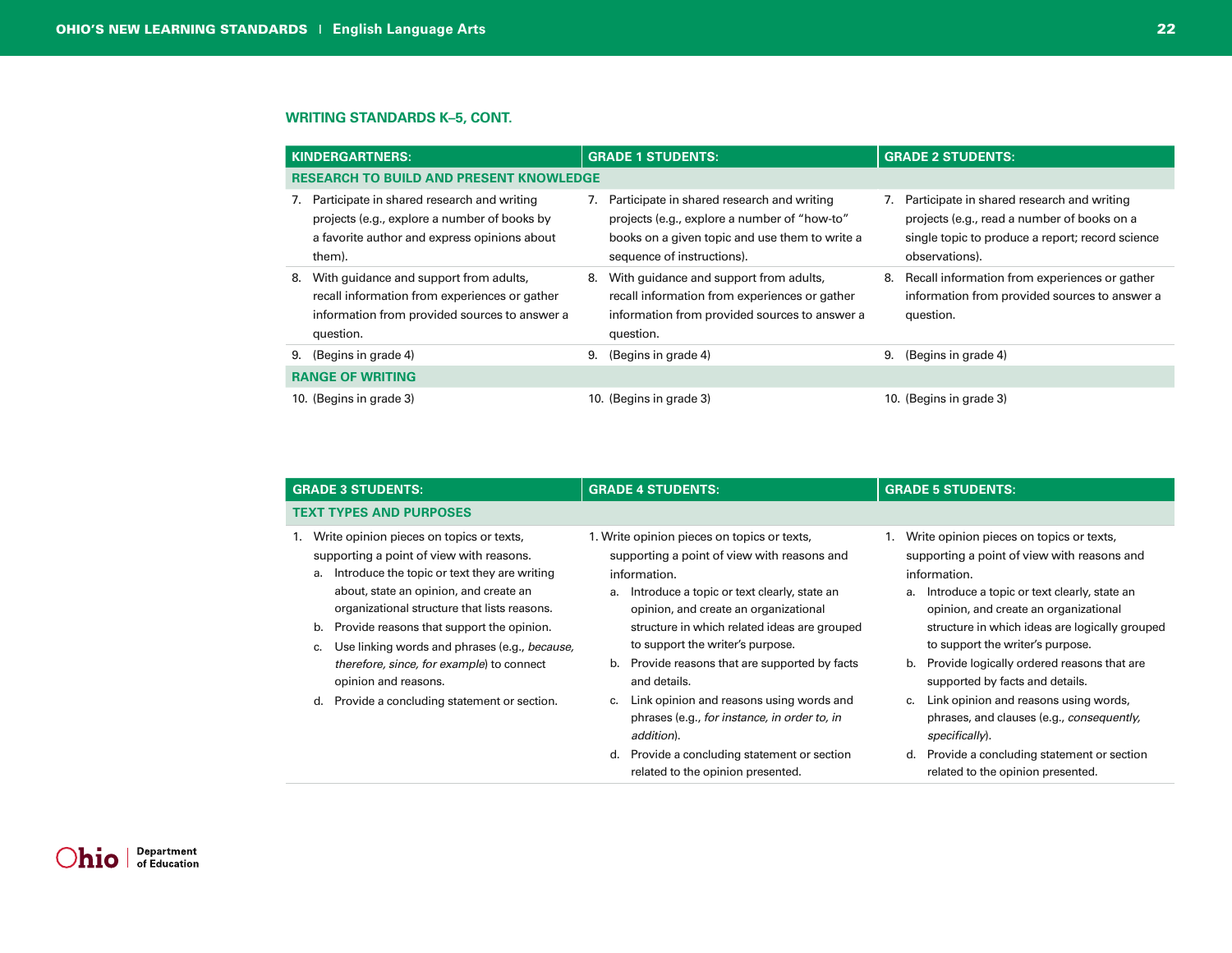| <b>GRADE 3 STUDENTS:</b>                                                                                                                                               |                                                                                                                                                                                                                                                                                                                                                                                             | <b>GRADE 4 STUDENTS:</b> |                                                                                                                                                                                                                                                                                                                                                                                                                                                                                                                                                                                                                                                                                                                                                                                                                    | <b>GRADE 5 STUDENTS:</b> |                                                                                                                                                                                                                                                                                                                                                                                                                                                                                                                                                                                                                                                                                                                                                                                                                                                            |  |
|------------------------------------------------------------------------------------------------------------------------------------------------------------------------|---------------------------------------------------------------------------------------------------------------------------------------------------------------------------------------------------------------------------------------------------------------------------------------------------------------------------------------------------------------------------------------------|--------------------------|--------------------------------------------------------------------------------------------------------------------------------------------------------------------------------------------------------------------------------------------------------------------------------------------------------------------------------------------------------------------------------------------------------------------------------------------------------------------------------------------------------------------------------------------------------------------------------------------------------------------------------------------------------------------------------------------------------------------------------------------------------------------------------------------------------------------|--------------------------|------------------------------------------------------------------------------------------------------------------------------------------------------------------------------------------------------------------------------------------------------------------------------------------------------------------------------------------------------------------------------------------------------------------------------------------------------------------------------------------------------------------------------------------------------------------------------------------------------------------------------------------------------------------------------------------------------------------------------------------------------------------------------------------------------------------------------------------------------------|--|
| a topic and convey ideas and information<br>clearly.<br>a. Introduce a topic and group related<br>b.<br>details.<br>c.<br>within categories of information.<br>d.      | 2. Write informative/explanatory texts to examine<br>information together; include illustrations<br>when useful to aiding comprehension.<br>Develop the topic with facts, definitions, and<br>Use linking words and phrases (e.g., also,<br>another, and, more, but) to connect ideas<br>Provide a concluding statement or section.                                                         | b.                       | 2. Write informative/explanatory texts to examine<br>a topic and convey ideas and information<br>clearly.<br>a. Introduce a topic clearly and group related<br>information in paragraphs and sections;<br>include formatting (e.g., headings),<br>illustrations, and multimedia when useful to<br>aiding comprehension.<br>Develop the topic with facts, definitions,<br>concrete details, quotations, or other<br>information and examples related to the<br>topic.<br>c. Link ideas within categories of information<br>using words and phrases (e.g., another, for<br>example, also, because).<br>d. Use precise language and domain-specific<br>vocabulary to inform about or explain the<br>topic.<br>e. Provide a concluding statement or section<br>related to the information or explanation<br>presented. |                          | 2. Write informative/explanatory texts to examine<br>a topic and convey ideas and information<br>clearly.<br>a. Introduce a topic clearly, provide a general<br>observation and focus, and group related<br>information logically; include formatting (e.g.,<br>headings), illustrations, and multimedia when<br>useful to aiding comprehension.<br>b. Develop the topic with facts, definitions,<br>concrete details, quotations, or other<br>information and examples related to the<br>topic.<br>Link ideas within and across categories<br>c.<br>of information using words, phrases, and<br>clauses (e.g., in contrast, especially).<br>d. Use precise language and domain-specific<br>vocabulary to inform about or explain the<br>topic.<br>e. Provide a concluding statement or section<br>related to the information or explanation<br>presented. |  |
| 3.<br>sequence that unfolds naturally.<br>thoughts, and feelings to develop<br>of characters to situations.<br>c.<br>event order.<br>Provide a sense of closure.<br>d. | Write narratives to develop real or imagined<br>experiences or events using effective technique,<br>descriptive details, and clear event sequences.<br>a. Establish a situation and introduce a narrator<br>and/or characters; organize an event<br>b. Use dialogue and descriptions of actions,<br>experiences and events or show the response<br>Use temporal words and phrases to signal | 3.<br>c.<br>е.           | Write narratives to develop real or imagined<br>experiences or events using effective technique,<br>descriptive details, and clear event sequences.<br>a. Orient the reader by establishing a situation<br>and introducing a narrator and/or characters;<br>organize an event sequence that unfolds<br>naturally.<br>b. Use dialogue and description to develop<br>experiences and events or show the<br>responses of characters to situations.<br>Use a variety of transitional words and<br>phrases to manage the sequence of events.<br>d. Use concrete words and phrases and sensory<br>details to convey experiences and events<br>precisely.<br>Provide a conclusion that follows from the<br>narrated experiences or events.                                                                                |                          | 3. Write narratives to develop real or imagined<br>experiences or events using effective technique,<br>descriptive details, and clear event sequences.<br>a. Orient the reader by establishing a situation<br>and introducing a narrator and/or characters;<br>organize an event sequence that unfolds<br>naturally.<br>b. Use narrative techniques, such as dialogue,<br>description, and pacing, to develop<br>experiences and events or show the<br>responses of characters to situations.<br>Use a variety of transitional words, phrases,<br>c.<br>and clauses to manage the sequence of<br>events.<br>Use concrete words and phrases and sensory<br>d.<br>details to convey experiences and events<br>precisely.<br>e Provide a conclusion that follows from the                                                                                     |  |

ovide a conclusion that follo narrated experiences or events.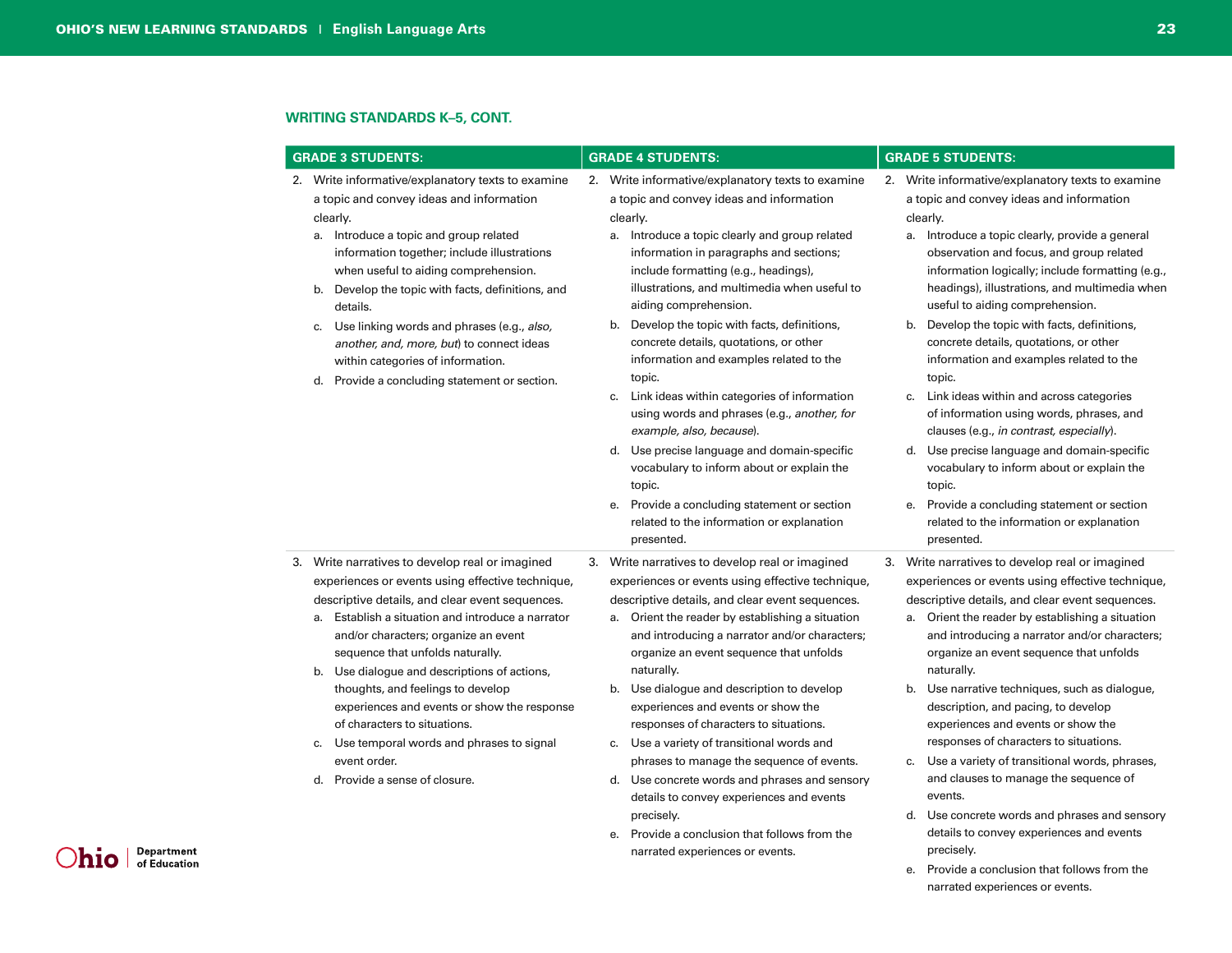|    | <b>GRADE 3 STUDENTS:</b>                                                                                                                                                                                                                                            |    | <b>GRADE 4 STUDENTS:</b>                                                                                                                                                                                                                                                                         |    | <b>GRADE 5 STUDENTS:</b>                                                                                                                                                                                                                                                                                |
|----|---------------------------------------------------------------------------------------------------------------------------------------------------------------------------------------------------------------------------------------------------------------------|----|--------------------------------------------------------------------------------------------------------------------------------------------------------------------------------------------------------------------------------------------------------------------------------------------------|----|---------------------------------------------------------------------------------------------------------------------------------------------------------------------------------------------------------------------------------------------------------------------------------------------------------|
|    | PRODUCTION AND DISTRIBUTION OF WRITING                                                                                                                                                                                                                              |    |                                                                                                                                                                                                                                                                                                  |    |                                                                                                                                                                                                                                                                                                         |
|    | 4. With guidance and support from adults,<br>produce writing in which the development<br>and organization are appropriate to task and<br>purpose. (Grade-specific expectations for<br>writing types are defined in standards 1-3<br>above.)                         |    | 4. Produce clear and coherent writing in which the<br>development and organization are appropriate<br>to task, purpose, and audience. (Grade-specific<br>expectations for writing types are defined in<br>standards 1-3 above.)                                                                  | 4. | Produce clear and coherent writing in which the<br>development and organization are appropriate<br>to task, purpose, and audience. (Grade-specific<br>expectations for writing types are defined in<br>standards 1-3 above.)                                                                            |
| 5. | With guidance and support from peers and<br>adults, develop and strengthen writing as<br>needed by planning, revising, and editing.<br>(Editing for conventions should demonstrate<br>command of Language standards 1-3 up to and<br>including grade 3 on page 35.) | 5. | With guidance and support from peers and<br>adults, develop and strengthen writing as<br>needed by planning, revising, and editing.<br>(Editing for conventions should demonstrate<br>command of Language standards 1-3 up to and<br>including grade 4 on page 35.)                              | 5. | With guidance and support from peers<br>and adults, develop and strengthen writing<br>as needed by planning, revising, editing,<br>rewriting, or trying a new approach. (Editing for<br>conventions should demonstrate command of<br>Language standards 1-3 up to and including<br>grade 5 on page 35.) |
| 6. | With guidance and support from adults, use<br>technology to produce and publish writing<br>(using keyboarding skills) as well as to interact<br>and collaborate with others.                                                                                        | 6. | With some guidance and support from<br>adults, use technology, including the<br>Internet, to produce and publish writing<br>as well as to interact and collaborate with<br>others; demonstrate sufficient command of<br>keyboarding skills to type a minimum of one<br>page in a single sitting. |    | 6. With some guidance and support from<br>adults, use technology, including the<br>Internet, to produce and publish writing<br>as well as to interact and collaborate with<br>others; demonstrate sufficient command of<br>keyboarding skills to type a minimum of two<br>pages in a single sitting.    |
|    | <b>RESEARCH TO BUILD AND PRESENT KNOWLEDGE</b>                                                                                                                                                                                                                      |    |                                                                                                                                                                                                                                                                                                  |    |                                                                                                                                                                                                                                                                                                         |
|    | 7. Conduct short research projects that build<br>knowledge about a topic.                                                                                                                                                                                           | 7. | Conduct short research projects that build<br>knowledge through investigation of different<br>aspects of a topic.                                                                                                                                                                                | 7. | Conduct short research projects that use<br>several sources to build knowledge through<br>investigation of different aspects of a topic.                                                                                                                                                                |
|    | 8. Recall information from experiences or gather<br>information from print and digital sources; take<br>brief notes on sources and sort evidence into<br>provided categories.                                                                                       |    | 8. Recall relevant information from experiences<br>or gather relevant information from print and<br>digital sources; take notes and categorize<br>information, and provide a list of sources.                                                                                                    |    | 8. Recall relevant information from experiences<br>or gather relevant information from print and<br>digital sources; summarize or paraphrase<br>information in notes and finished work, and<br>provide a list of sources.                                                                               |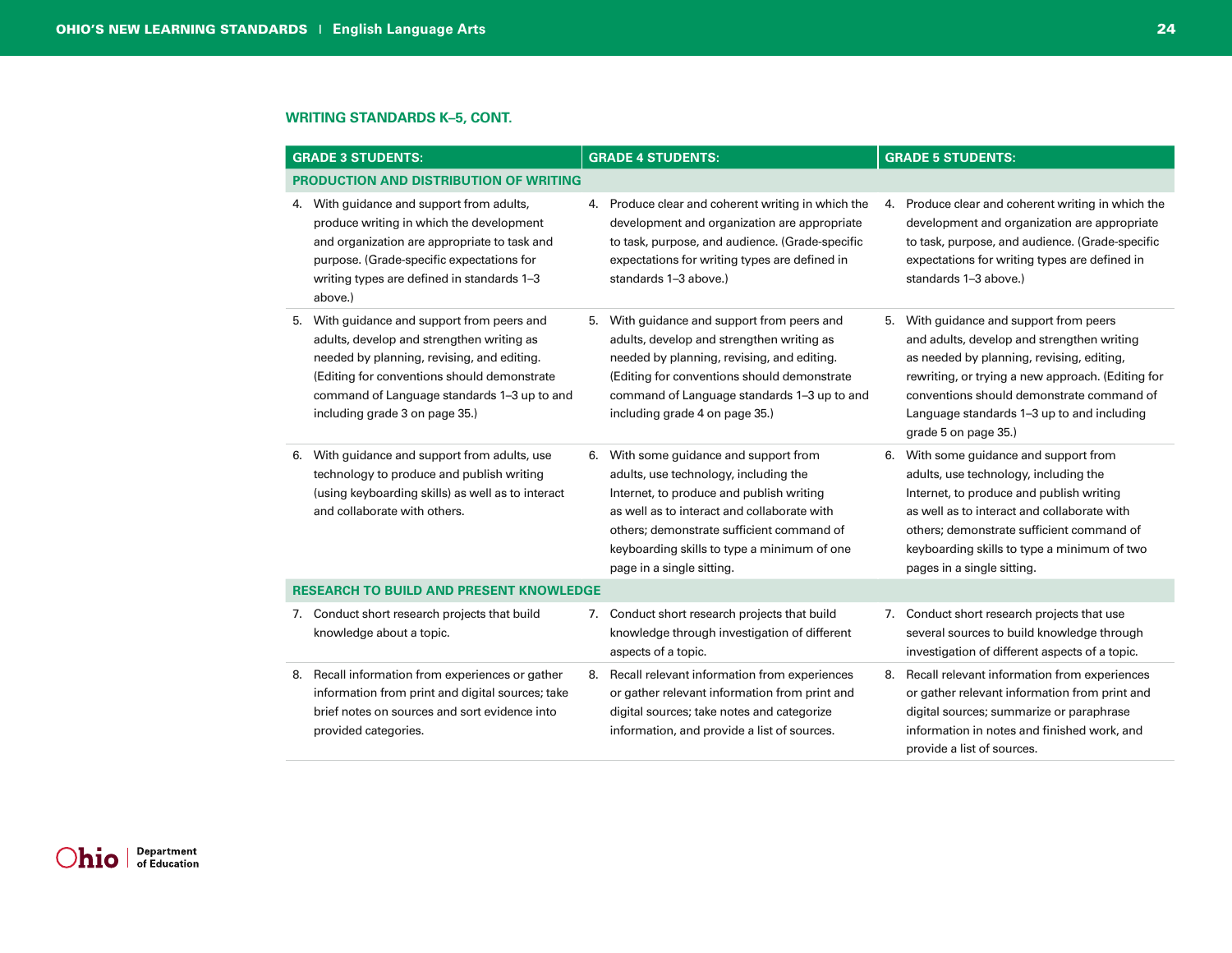| <b>GRADE 3 STUDENTS:</b>                                                                           | <b>GRADE 4 STUDENTS:</b>                                                                                                                                                                                                                                                                                                                                                                                                                                                                                                       | <b>GRADE 5 STUDENTS:</b>                                                                                                                                                                                                                                                                                                                                                                                                                                                                                                                                                                                       |
|----------------------------------------------------------------------------------------------------|--------------------------------------------------------------------------------------------------------------------------------------------------------------------------------------------------------------------------------------------------------------------------------------------------------------------------------------------------------------------------------------------------------------------------------------------------------------------------------------------------------------------------------|----------------------------------------------------------------------------------------------------------------------------------------------------------------------------------------------------------------------------------------------------------------------------------------------------------------------------------------------------------------------------------------------------------------------------------------------------------------------------------------------------------------------------------------------------------------------------------------------------------------|
| (Begins in grade 4)<br>9.                                                                          | Draw evidence from literary or informational<br>9.<br>texts to support analysis, reflection, and<br>research.<br>Apply grade 4 Reading standards to literature<br>(e.g., "Describe in depth a character, setting,<br>or event in a story or drama, drawing on<br>specific details in the text [e.g., a character's<br>thoughts, words, or actions].").<br>b. Apply grade 4 Reading standards to<br>informational texts (e.g., "Explain how an<br>author uses reasons and evidence to support<br>particular points in a text"). | Draw evidence from literary or informational<br>9.<br>texts to support analysis, reflection, and<br>research.<br>Apply grade 5 Reading standards to literature<br>а.<br>(e.g., "Compare and contrast two or more<br>characters, settings, or events in a story or a<br>drama, drawing on specific details in the text<br>[e.g., how characters interact]").<br>Apply grade 5 Reading standards to<br>b.<br>informational texts (e.g., "Explain how<br>an author uses reasons and evidence to<br>support particular points in a text, identifying<br>which reasons and evidence support which<br>$point[s]'$ ). |
| <b>RANGE OF WRITING</b>                                                                            |                                                                                                                                                                                                                                                                                                                                                                                                                                                                                                                                |                                                                                                                                                                                                                                                                                                                                                                                                                                                                                                                                                                                                                |
| 10. Write routinely over extended time frames<br>(time for research, reflection, and revision) and | 10. Write routinely over extended time frames<br>(time for research, reflection, and revision) and                                                                                                                                                                                                                                                                                                                                                                                                                             | 10. Write routinely over extended time frames<br>(time for research, reflection, and revision) and                                                                                                                                                                                                                                                                                                                                                                                                                                                                                                             |

- shorter time frames (a single sitting or a day or two) for a range of discipline-specific tasks, purposes, and audiences.
- shorter time frames (a single sitting or a day or two) for a range of discipline-specific tasks, purposes, and audiences.
- shorter time frames (a single sitting or a day or two) for a range of discipline-specific tasks, purposes, and audiences.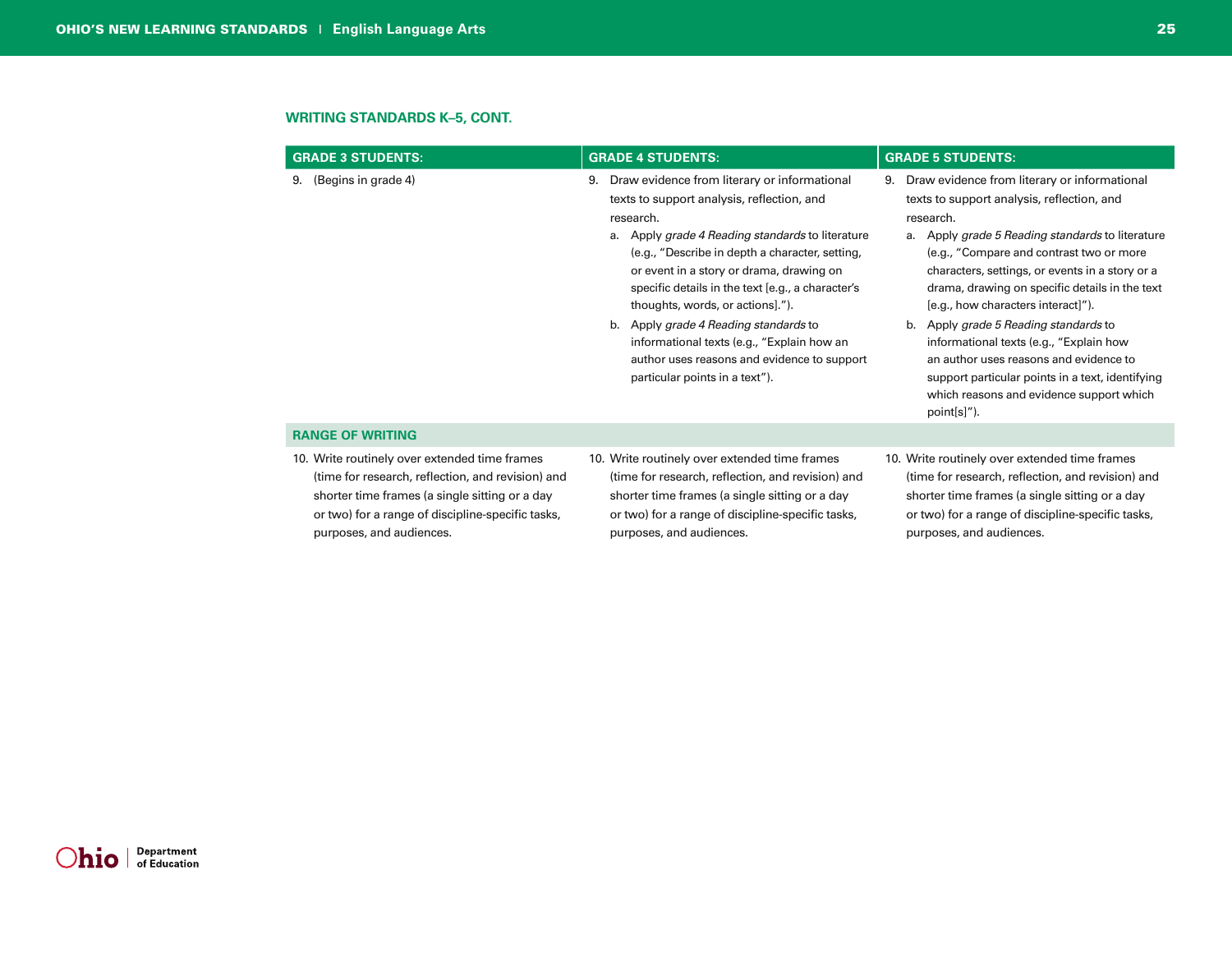# <span id="page-25-0"></span>College and Career Readiness Anchor Standards for Speaking and Listening

The K–5 standards on the following pages define what students should understand and be able to do by the end of each grade. They correspond to the College and Career Readiness (CCR) anchor standards below by number. The CCR and grade-specific standards are necessary complements—the former providing broad standards, the latter providing additional specificity—that together define the skills and understandings that all students must demonstrate.

#### **COMPREHENSION AND COLLABORATION**

- 1. Prepare for and participate effectively in a range of conversations and collaborations with diverse partners, building on others' ideas and expressing their own clearly and persuasively.
- 2. Integrate and evaluate information presented in diverse media and formats, including visually, quantitatively, and orally.
- 3. Evaluate a speaker's point of view, reasoning, and use of evidence and rhetoric.

## **PRESENTATION OF KNOWLEDGE AND IDEAS**

- 4. Present information, findings, and supporting evidence such that listeners can follow the line of reasoning and the organization, development, and style are appropriate to task, purpose, and audience.
- 5. Make strategic use of digital media and visual displays of data to express information and enhance understanding of presentations.
- 6. Adapt speech to a variety of contexts and communicative tasks, demonstrating command of formal English when indicated or appropriate.

# **NOTE ON RANGE AND CONTENT OF STUDENT SPEAKING AND LISTENING**

*To build a foundation for college and career readiness, students must have ample opportunities to take part in a variety of rich, structured conversations—as part of a whole class, in small groups, and with a partner. Being productive members of these conversations requires that students contribute accurate, relevant information; respond to and develop what others have said; make comparisons and contrasts; and analyze and synthesize a multitude of ideas in various domains. New technologies have broadened and expanded the role that speaking and listening play in acquiring and sharing knowledge and have tightened their link to other forms of communication. Digital texts confront students with the potential for continually updated content and dynamically changing combinations of words, graphics, images, hyperlinks, and embedded video and audio.*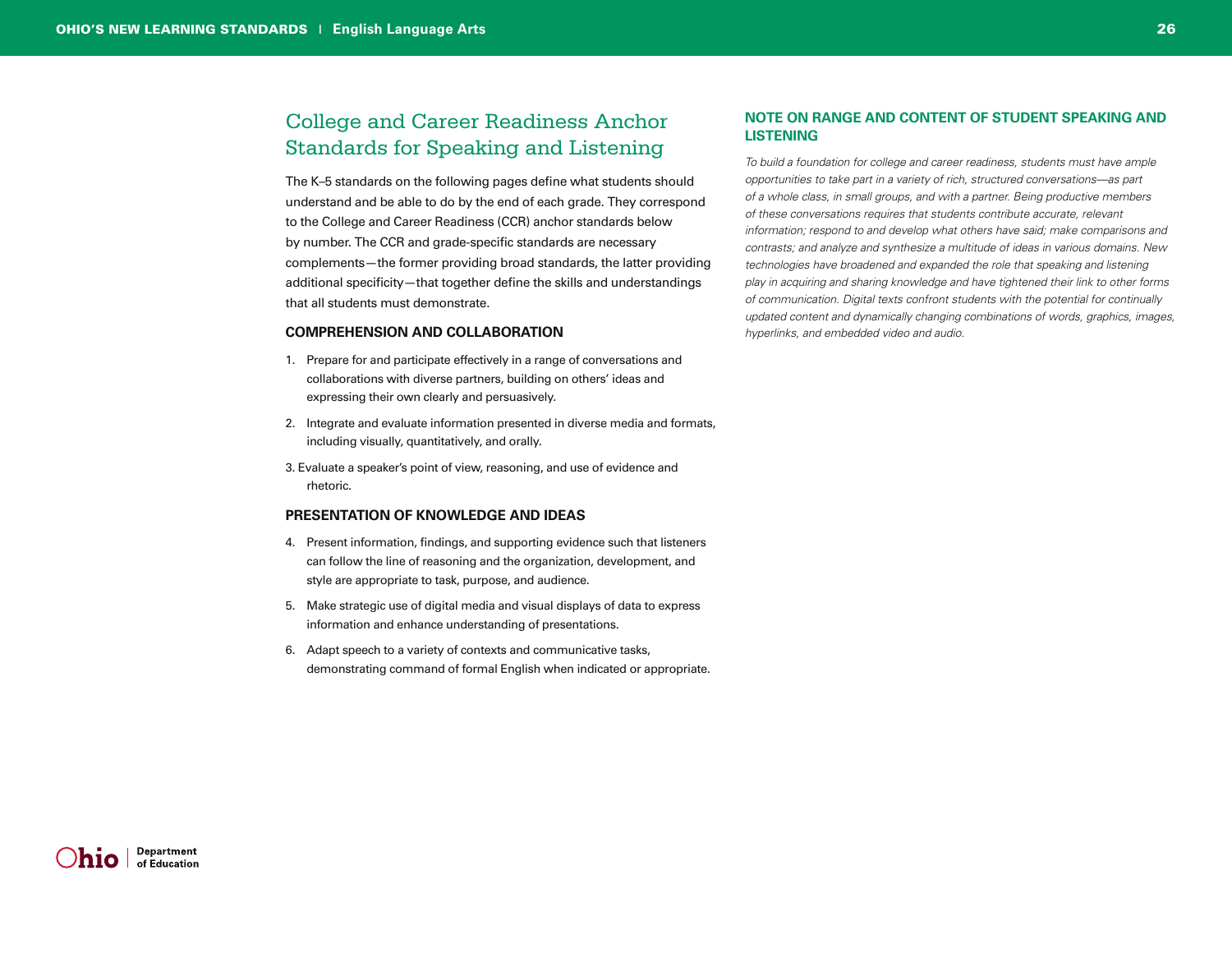# <span id="page-26-0"></span>Speaking and Listening Standards K–5

The following standards for K–5 offer a focus for instruction each year to help ensure that students gain adequate mastery of a range of skills and applications. *Students advancing through the grades are expected to meet each year's grade-specific standards and retain or further develop skills and understandings mastered in preceding grades.* 

| <b>KINDERGARTNERS:</b>                                                                                                                                                                                                                                                                                                                                                                        | <b>GRADE 1 STUDENTS:</b>                                                                                                                                                                                                                                                                                                                                                                                                                                                                                                                                       | <b>GRADE 2 STUDENTS:</b>                                                                                                                                                                                                                                                                                                                                                                                                                                                                                                                                                                                        |
|-----------------------------------------------------------------------------------------------------------------------------------------------------------------------------------------------------------------------------------------------------------------------------------------------------------------------------------------------------------------------------------------------|----------------------------------------------------------------------------------------------------------------------------------------------------------------------------------------------------------------------------------------------------------------------------------------------------------------------------------------------------------------------------------------------------------------------------------------------------------------------------------------------------------------------------------------------------------------|-----------------------------------------------------------------------------------------------------------------------------------------------------------------------------------------------------------------------------------------------------------------------------------------------------------------------------------------------------------------------------------------------------------------------------------------------------------------------------------------------------------------------------------------------------------------------------------------------------------------|
| <b>COMPREHENSION AND COLLABORATION</b>                                                                                                                                                                                                                                                                                                                                                        |                                                                                                                                                                                                                                                                                                                                                                                                                                                                                                                                                                |                                                                                                                                                                                                                                                                                                                                                                                                                                                                                                                                                                                                                 |
| 1. Participate in collaborative conversations with<br>diverse partners about kindergarten topics and<br>texts with peers and adults in small and larger<br>groups.<br>a. Follow agreed-upon rules for discussions<br>(e.g., listening to others and taking turns<br>speaking about the topics and texts under<br>discussion).<br>Continue a conversation through multiple<br>b.<br>exchanges. | Participate in collaborative conversations with<br>1.<br>diverse partners about grade 1 topics and<br>texts with peers and adults in small and larger<br>groups.<br>a. Follow agreed-upon rules for discussions<br>(e.g., listening to others with care, speaking<br>one at a time about the topics and texts under<br>discussion).<br>Build on others' talk in conversations by<br>b.<br>responding to the comments of others<br>through multiple exchanges.<br>Ask questions to clear up any confusion<br>c.<br>about the topics and texts under discussion. | 1. Participate in collaborative conversations with<br>diverse partners about grade 2 topics and<br>texts with peers and adults in small and larger<br>groups.<br>Follow agreed-upon rules for discussions<br>а.<br>(e.g., gaining the floor in respectful ways,<br>listening to others with care, speaking one<br>at a time about the topics and texts under<br>discussion).<br>Build on others' talk in conversations by<br>b.<br>linking their comments to the remarks of<br>others.<br>Ask for clarification and further explanation<br>$C_{1}$<br>as needed about the topics and texts under<br>discussion. |
| 2. Confirm understanding of a text read aloud or<br>information presented orally or through other<br>media by asking and answering questions<br>about key details and requesting clarification if<br>something is not understood.                                                                                                                                                             | 2. Ask and answer questions about key details in a<br>text read aloud or information presented orally<br>or through other media.                                                                                                                                                                                                                                                                                                                                                                                                                               | Recount or describe key ideas or details from a<br>2.<br>text read aloud or information presented orally<br>or through other media.                                                                                                                                                                                                                                                                                                                                                                                                                                                                             |
| 3. Ask and answer questions in order to seek help,<br>get information, or clarify something that is not<br>understood.                                                                                                                                                                                                                                                                        | 3. Ask and answer questions about what a speaker<br>says in order to gather additional information or<br>clarify something that is not understood.                                                                                                                                                                                                                                                                                                                                                                                                             | Ask and answer questions about what a<br>3.<br>speaker says in order to clarify comprehension,<br>gather additional information, or deepen<br>understanding of a topic or issue.                                                                                                                                                                                                                                                                                                                                                                                                                                |
| <b>PRESENTATION OF KNOWLEDGE AND IDEAS</b>                                                                                                                                                                                                                                                                                                                                                    |                                                                                                                                                                                                                                                                                                                                                                                                                                                                                                                                                                |                                                                                                                                                                                                                                                                                                                                                                                                                                                                                                                                                                                                                 |
| Describe familiar people, places, things, and<br>4.<br>events and, with prompting and support,<br>provide additional detail.                                                                                                                                                                                                                                                                  | Describe people, places, things, and events with<br>4.<br>relevant details, expressing ideas and feelings<br>clearly.                                                                                                                                                                                                                                                                                                                                                                                                                                          | Tell a story or recount an experience with<br>4.<br>appropriate facts and relevant, descriptive<br>details, speaking audibly in coherent sentences.                                                                                                                                                                                                                                                                                                                                                                                                                                                             |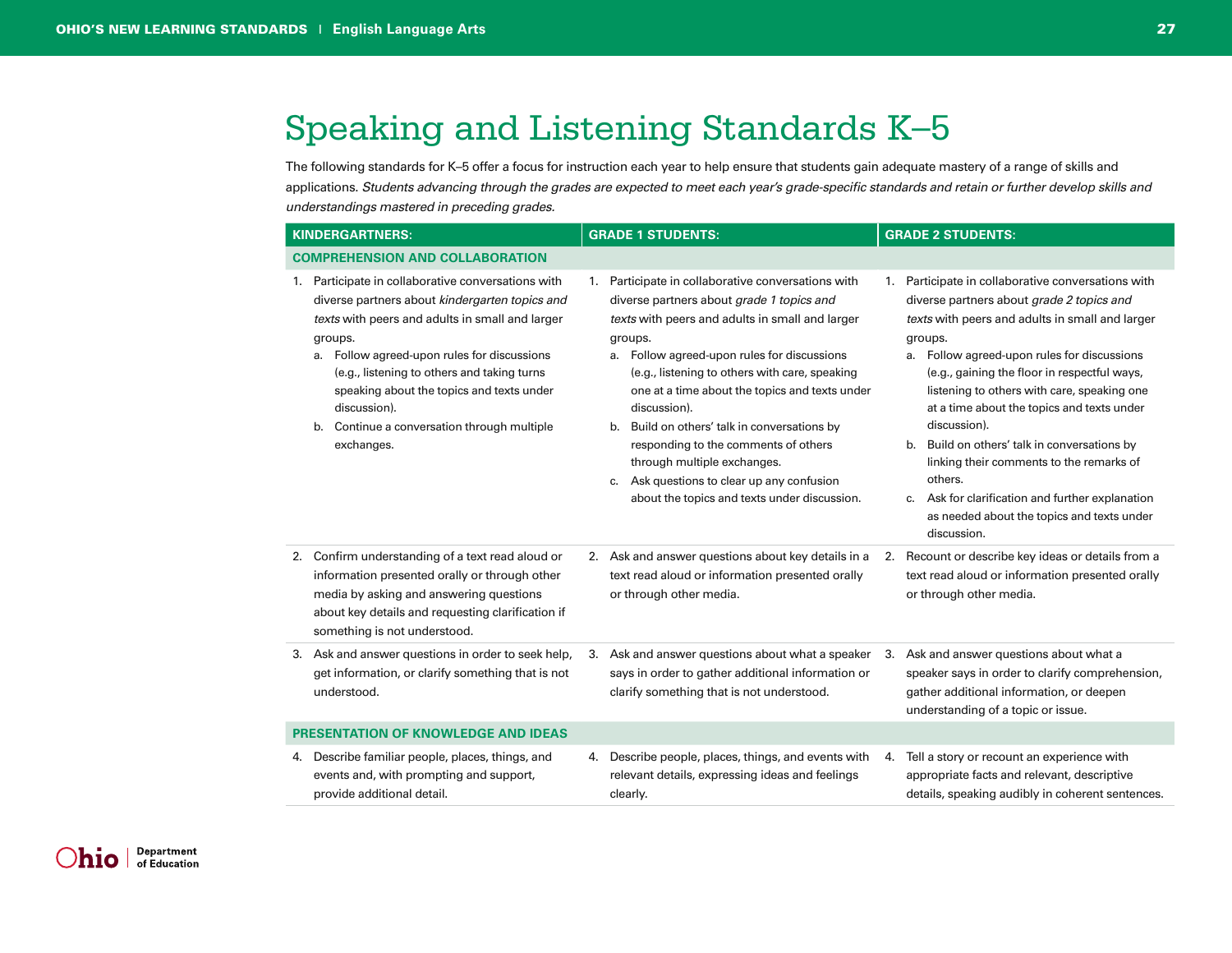#### **SPEAKING AND LISTENING STANDARDS K–5, CONT.**

| <b>KINDERGARTNERS:</b>                                                                                  | <b>GRADE 1 STUDENTS:</b>                                                                                                                                         | <b>GRADE 2 STUDENTS:</b>                                                                                                                                                                                                  |
|---------------------------------------------------------------------------------------------------------|------------------------------------------------------------------------------------------------------------------------------------------------------------------|---------------------------------------------------------------------------------------------------------------------------------------------------------------------------------------------------------------------------|
| 5. Add drawings or other visual displays to<br>descriptions as desired to provide additional<br>detail. | Add drawings or other visual displays to<br>5.<br>descriptions when appropriate to clarify ideas,<br>thoughts, and feelings.                                     | Create audio recordings of stories or poems;<br>5.<br>add drawings or other visual displays to stories<br>or recounts of experiences when appropriate to<br>clarify ideas, thoughts, and feelings.                        |
| 6. Speak audibly and express thoughts, feelings,<br>and ideas clearly                                   | Produce complete sentences when appropriate<br>6.<br>to task and situation. (See grade 1 Language<br>standards 1 and 3 on page 32 for specific<br>expectations.) | Produce complete sentences when appropriate<br>6.<br>to task and situation in order to provide<br>requested detail or clarification. (See grade 2<br>Language standards 1 and 3 on page 32 for<br>specific expectations.) |

| <b>GRADE 3 STUDENTS:</b> | <b>GRADE 5 STUDENTS:</b> |
|--------------------------|--------------------------|
|                          |                          |

- **COMPREHENSION AND COLLABORATION**
- 1. Engage effectively in a range of collaborative discussions (one-on-one, in groups, and teacherled) with diverse partners on *grade 3 topics and texts*, building on others' ideas and expressing their own clearly.
	- a. Come to discussions prepared, having read or studied required material; explicitly draw on that preparation and other information known about the topic to explore ideas under discussion.
	- b. Follow agreed-upon rules for discussions (e.g., gaining the floor in respectful ways, listening to others with care, speaking one at a time about the topics and texts under discussion).
	- c. Ask questions to check understanding of information presented, stay on topic, and link their comments to the remarks of others.
	- d. Explain their own ideas and understanding in light of the discussion.
- 1. Engage effectively in a range of collaborative discussions (one-on-one, in groups, and teacherled) with diverse partners on *grade 4 topics and texts,* building on others' ideas and expressing their own clearly.
	- a. Come to discussions prepared, having read or studied required material; explicitly draw on that preparation and other information known about the topic to explore ideas under discussion.
	- b. Follow agreed-upon rules for discussions and carry out assigned roles.
	- c. Pose and respond to specific questions to clarify or follow up on information, and make comments that contribute to the discussion and link to the remarks of others.
	- d. Review the key ideas expressed and explain their own ideas and understanding in light of the discussion.

# 1. Engage effectively in a range of collaborative discussions (one-on-one, in groups, and teacherled) with diverse partners on *grade 5 topics and texts*, building on others' ideas and expressing their own clearly.

- a. Come to discussions prepared, having read or studied required material; explicitly draw on that preparation and other information known about the topic to explore ideas under discussion.
- b. Follow agreed-upon rules for discussions and carry out assigned roles.
- c. Pose and respond to specific questions by making comments that contribute to the discussion and elaborate on the remarks of others.
- d. Review the key ideas expressed and draw conclusions in light of information and knowledge gained from the discussions.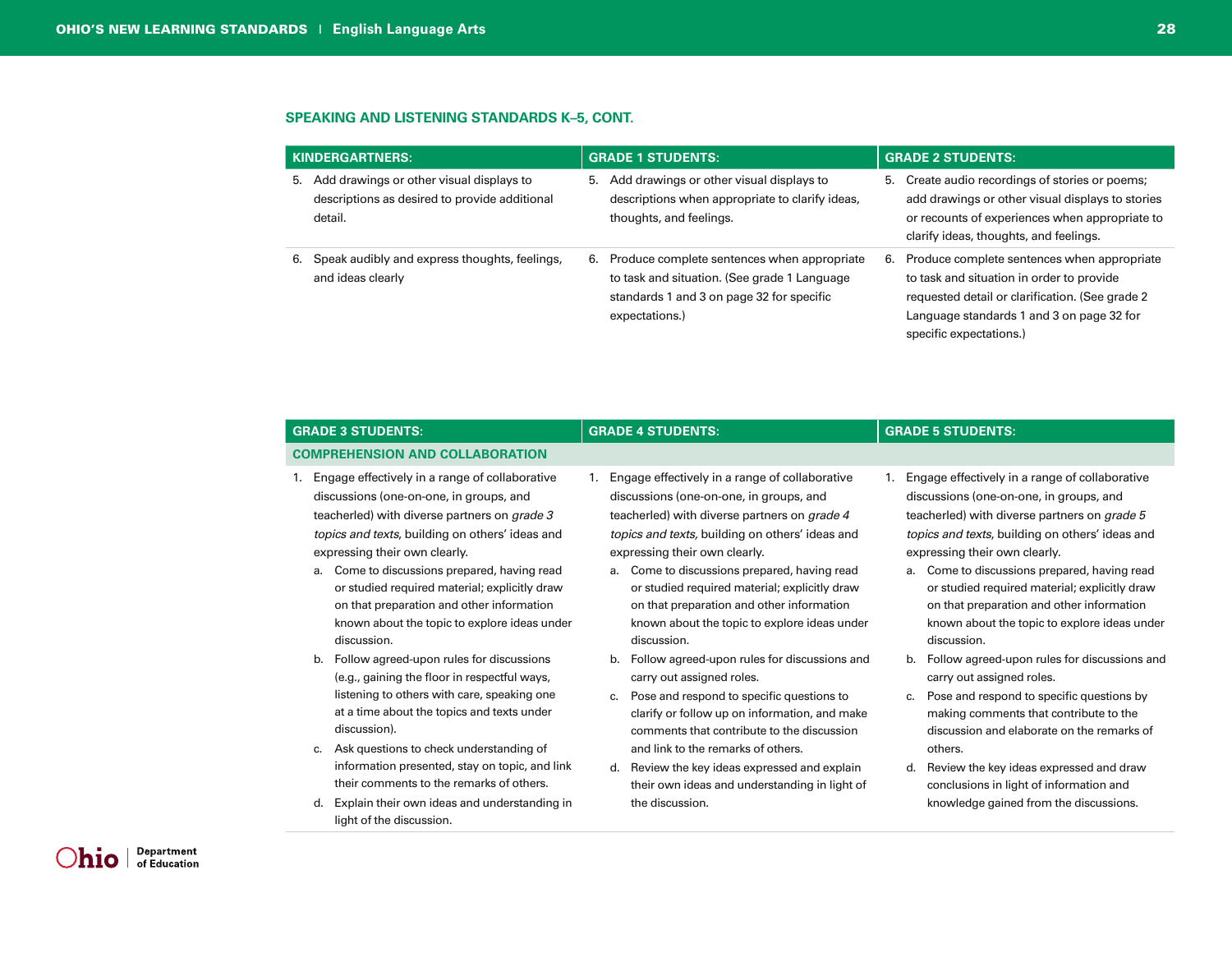# **SPEAKING AND LISTENING STANDARDS K–5, CONT.**

|    | <b>GRADE 3 STUDENTS:</b>                                                                                                                                                                                             |    | <b>GRADE 4 STUDENTS:</b>                                                                                                                                                                                                                                                                                                          |    | <b>GRADE 5 STUDENTS:</b>                                                                                                                                                                                                        |
|----|----------------------------------------------------------------------------------------------------------------------------------------------------------------------------------------------------------------------|----|-----------------------------------------------------------------------------------------------------------------------------------------------------------------------------------------------------------------------------------------------------------------------------------------------------------------------------------|----|---------------------------------------------------------------------------------------------------------------------------------------------------------------------------------------------------------------------------------|
| 2. | Determine the main ideas and supporting<br>details of a text read aloud or information<br>presented in diverse media and formats,<br>including visually, quantitatively, and orally.                                 |    | 2. Paraphrase portions of a text read aloud or<br>information presented in diverse media and<br>formats, including visually, quantitatively, and<br>orally.                                                                                                                                                                       | 2. | Summarize a written text read aloud or<br>information presented in diverse media and<br>formats, including visually, quantitatively, and<br>orally.                                                                             |
| 3. | Ask and answer questions about information<br>from a speaker, offering appropriate elaboration<br>and detail.                                                                                                        | 3. | Identify the reasons and evidence a speaker<br>provides to support particular points.                                                                                                                                                                                                                                             | 3. | Summarize the points a speaker makes and<br>explain how each claim is supported by reasons<br>and evidence.                                                                                                                     |
|    | <b>PRESENTATION OF KNOWLEDGE AND IDEAS</b>                                                                                                                                                                           |    |                                                                                                                                                                                                                                                                                                                                   |    |                                                                                                                                                                                                                                 |
| 4. | Report on a topic or text, tell a story, or recount<br>an experience with appropriate facts and<br>relevant, descriptive details, speaking clearly at<br>an understandable pace.                                     |    | 4. Report on a topic or text, tell a story, or recount<br>an experience in an organized manner, using<br>appropriate facts and relevant, descriptive<br>details to support main ideas or themes; speak<br>clearly at an understandable pace.                                                                                      | 4. | Report on a topic or text or present an<br>opinion, sequencing ideas logically and using<br>appropriate facts and relevant, descriptive<br>details to support main ideas or themes; speak<br>clearly at an understandable pace. |
| 5. | Create engaging audio recordings of stories<br>or poems that demonstrate fluid reading at an<br>understandable pace; add visual displays when<br>appropriate to emphasize or enhance certain<br>facts or details.    |    | 5. Add audio recordings and visual displays to<br>presentations when appropriate to enhance the<br>development of main ideas or themes.                                                                                                                                                                                           | 5. | Include multimedia components (e.g., graphics,<br>sound) and visual displays in presentations<br>when appropriate to enhance the development<br>of main ideas or themes.                                                        |
| 6. | Speak in complete sentences when appropriate<br>to task and situation in order to provide<br>requested detail or clarification. (See grade 3<br>Language standards 1 and 3 on page 35 for<br>specific expectations.) | 6. | Differentiate between contexts that call<br>for formal English (e.g., presenting ideas)<br>and situations where informal discourse is<br>appropriate (e.g., small-group discussion); use<br>formal English when appropriate to task and<br>situation. (See grade 4 Language standards 1<br>on page 35 for specific expectations.) | 6. | Adapt speech to a variety of contexts and tasks,<br>using formal English when appropriate to task<br>and situation. (See grade 5 Language standards<br>1 and 3 on page 35 for specific expectations.)                           |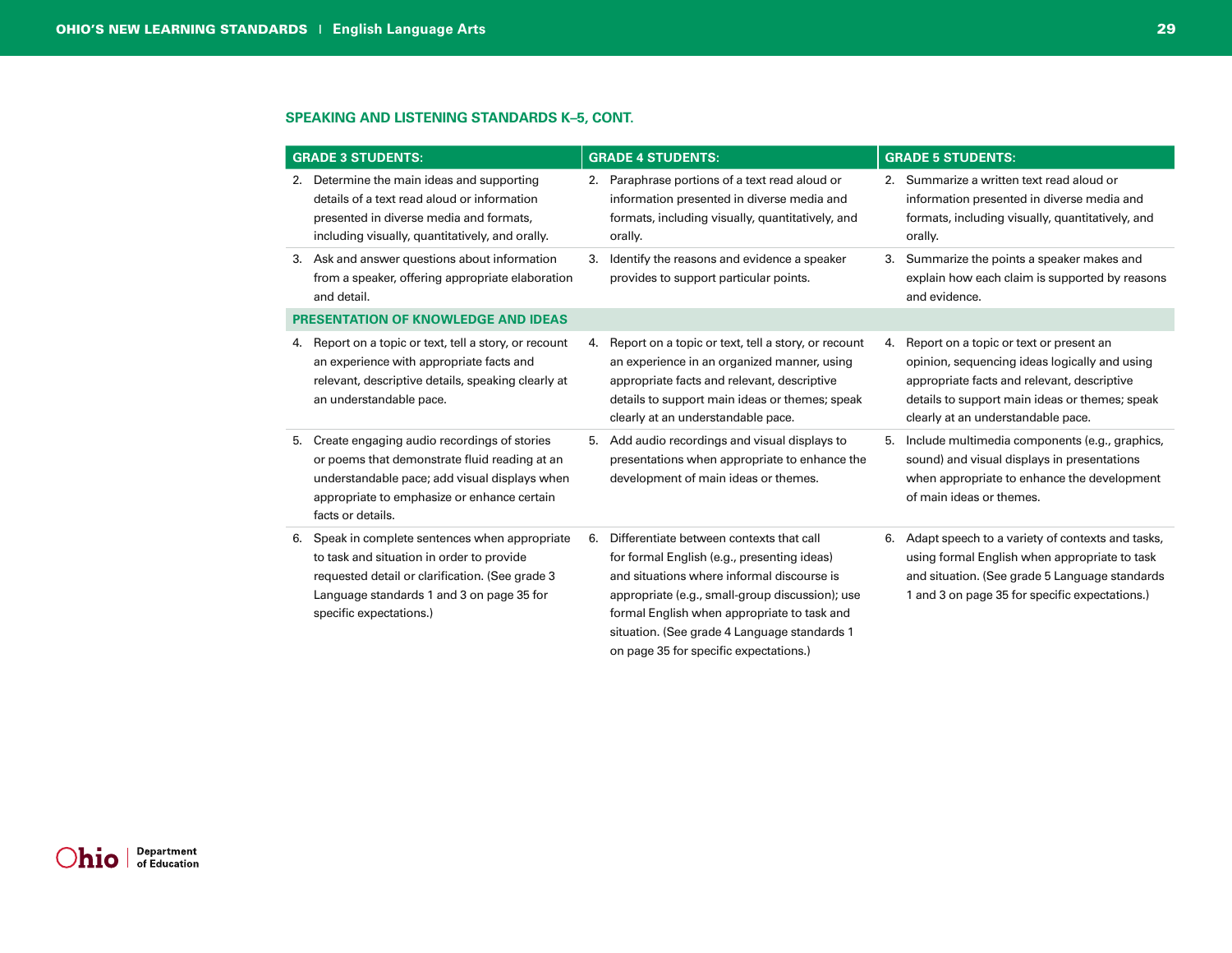<span id="page-29-0"></span>The K–5 standards on the following pages define what students should understand and be able to do by the end of each grade. They correspond to the College and Career Readiness (CCR) anchor standards below by number. The CCR and grade-specific standards are necessary complements—the former providing broad standards, the latter providing additional specificity—that together define the skills and understandings that all students must demonstrate.

### **CONVENTIONS OF STANDARD ENGLISH**

- 1. Demonstrate command of the conventions of standard English grammar and usage when writing or speaking.
- 2. Demonstrate command of the conventions of standard English capitalization, punctuation, and spelling when writing.

## **KNOWLEDGE OF LANGUAGE**

3. Apply knowledge of language to understand how language functions in different contexts, to make effective choices for meaning or style, and to comprehend more fully when reading or listening.

### **VOCABULARY ACQUISITION AND USE**

- 4. Determine or clarify the meaning of unknown and multiple-meaning words and phrases by using context clues, analyzing meaningful word parts, and consulting general and specialized reference materials, as appropriate.
- 5. Demonstrate understanding of figurative language, word relationships, and nuances in word meanings.
- 6. Acquire and use accurately a range of general academic and domainspecific words and phrases sufficient for reading, writing, speaking, and listening at the college and career readiness level; demonstrate independence in gathering vocabulary knowledge when encountering an unknown term important to comprehension or expression.

# **NOTE ON RANGE AND CONTENT OF STUDENT LANGUAGE USE**

*To build a foundation for college and career readiness in language, students must gain control over many conventions of standard English grammar, usage, and mechanics as well as learn other ways to use language to convey meaning effectively. They must also be able to determine or clarify the meaning of gradeappropriate words encountered through listening, reading, and media use; come to appreciate that words have nonliteral meanings, shadings of meaning, and relationships to other words; and expand their vocabulary in the course of studying content. The inclusion of Language standards in their own strand should not be taken as an indication that skills related to conventions, effective language use, and vocabulary are unimportant to reading, writing, speaking, and listening; indeed, they are inseparable from such contexts.*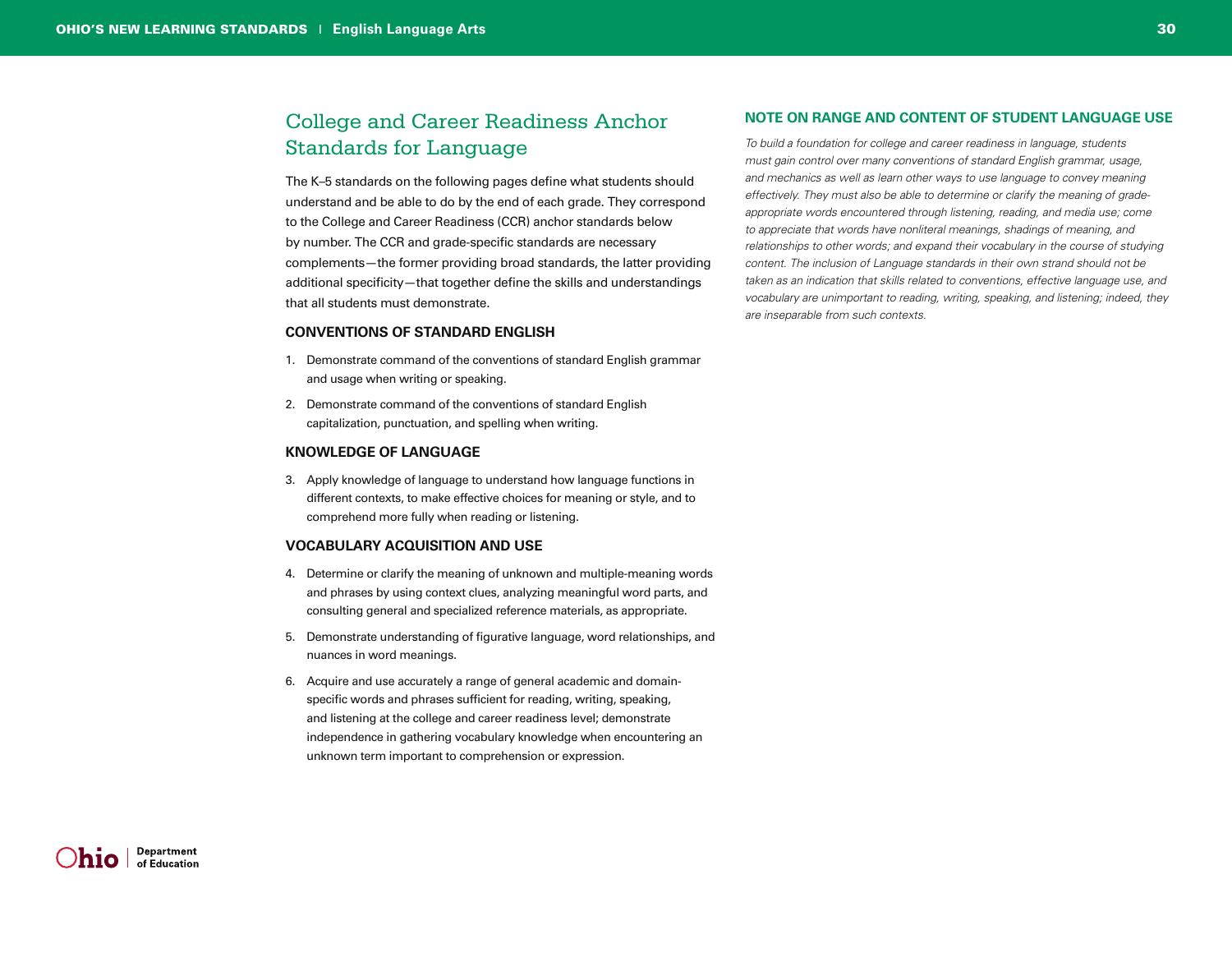# <span id="page-30-0"></span>Language Standards K–5

The following standards for grades K–5 offer a focus for instruction each year to help ensure that students gain adequate mastery of a range of skills and applications. *Students advancing through the grades are expected to meet each year's grade-specific standards and retain or further develop skills and understandings mastered in preceding grades.* Beginning in grade 3, skills and understandings that are particularly likely to require continued attention in higher grades as they are applied to increasingly sophisticated writing and speaking are marked with an asterisk (\*). See the table on page 44 for a complete list and Appendix A for an example of how these skills develop in sophistication.

| <b>KINDERGARTNERS:</b>                                                                                                                                                                                                                                                                                                                                                                                                                                                                                                                                                                                                               | <b>GRADE 1 STUDENTS:</b>                                                                                                                                                                                                                                                                                                                                                                                                                                                                                                                                                                                                                                                                                                                                                                                                                                                                                                                                                                                                                                                     | <b>GRADE 2 STUDENTS:</b>                                                                                                                                                                                                                                                                                                                                                                                                                                                                                                                                                                                                                                                                                                                                                   |
|--------------------------------------------------------------------------------------------------------------------------------------------------------------------------------------------------------------------------------------------------------------------------------------------------------------------------------------------------------------------------------------------------------------------------------------------------------------------------------------------------------------------------------------------------------------------------------------------------------------------------------------|------------------------------------------------------------------------------------------------------------------------------------------------------------------------------------------------------------------------------------------------------------------------------------------------------------------------------------------------------------------------------------------------------------------------------------------------------------------------------------------------------------------------------------------------------------------------------------------------------------------------------------------------------------------------------------------------------------------------------------------------------------------------------------------------------------------------------------------------------------------------------------------------------------------------------------------------------------------------------------------------------------------------------------------------------------------------------|----------------------------------------------------------------------------------------------------------------------------------------------------------------------------------------------------------------------------------------------------------------------------------------------------------------------------------------------------------------------------------------------------------------------------------------------------------------------------------------------------------------------------------------------------------------------------------------------------------------------------------------------------------------------------------------------------------------------------------------------------------------------------|
| <b>CONVENTIONS OF STANDARD ENGLISH</b>                                                                                                                                                                                                                                                                                                                                                                                                                                                                                                                                                                                               |                                                                                                                                                                                                                                                                                                                                                                                                                                                                                                                                                                                                                                                                                                                                                                                                                                                                                                                                                                                                                                                                              |                                                                                                                                                                                                                                                                                                                                                                                                                                                                                                                                                                                                                                                                                                                                                                            |
| 1. Demonstrate command of the conventions of<br>standard English grammar and usage when<br>writing or speaking.<br>Print many upper- and lowercase letters.<br>a.<br>Use frequently occurring nouns and verbs.<br>b.<br>Form regular plural nouns orally by adding /s/<br>c.<br>or /es/ (e.g., dog, dogs; wish, wishes).<br>Understand and use question words<br>d.<br>(interrogatives) (e.g., who, what, where,<br>when, why, how).<br>Use the most frequently occurring<br>е.<br>prepositions (e.g., to, from, in, out, on, off, for,<br>of, by, with).<br>Produce and expand complete sentences in<br>shared language activities. | Demonstrate command of the conventions of<br>$1_{-}$<br>standard English grammar and usage when<br>writing or speaking.<br>Print all upper- and lowercase letters.<br>а.<br>Use common, proper, and possessive nouns.<br>b.<br>Use singular and plural nouns with matching<br>c.<br>verbs in basic sentences (e.g., He hops; We<br>hop).<br>Use personal, possessive, and indefinite<br>d.<br>pronouns (e.g., I, me, my; they, them, their;<br>anyone, everything).<br>Use verbs to convey a sense of past, present,<br>e.<br>and future (e.g., Yesterday I walked home;<br>Today I walk home; Tomorrow I will walk<br>home).<br>Use frequently occurring adjectives.<br>f.<br>Use frequently occurring conjunctions (e.g.,<br>g.<br>and, but, or, so, because).<br>Use determiners (e.g., articles,<br>h.<br>demonstratives).<br>Use frequently occurring prepositions (e.g.,<br>i.<br>during, beyond, toward).<br>Produce and expand complete simple<br>j.<br>and compound declarative, interrogative,<br>imperative, and exclamatory sentences in<br>response to prompts. | Demonstrate command of the conventions of<br>1.<br>standard English grammar and usage when<br>writing or speaking.<br>a. Use collective nouns (e.g., group).<br>Form and use frequently occurring irregular<br>b.<br>plural nouns (e.g., feet, children, teeth, mice,<br>fish).<br>Use reflexive pronouns (e.g., myself,<br>c.<br>ourselves).<br>d. Form and use the past tense of frequently<br>occurring irregular verbs (e.g., sat, hid, told).<br>Use adjectives and adverbs, and choose<br>e.<br>between them depending on what is to be<br>modified.<br>Produce, expand, and rearrange complete<br>f.<br>simple and compound sentences (e.g.,<br>The boy watched the movie; The little boy<br>watched the movie; The action movie was<br>watched by the little boy). |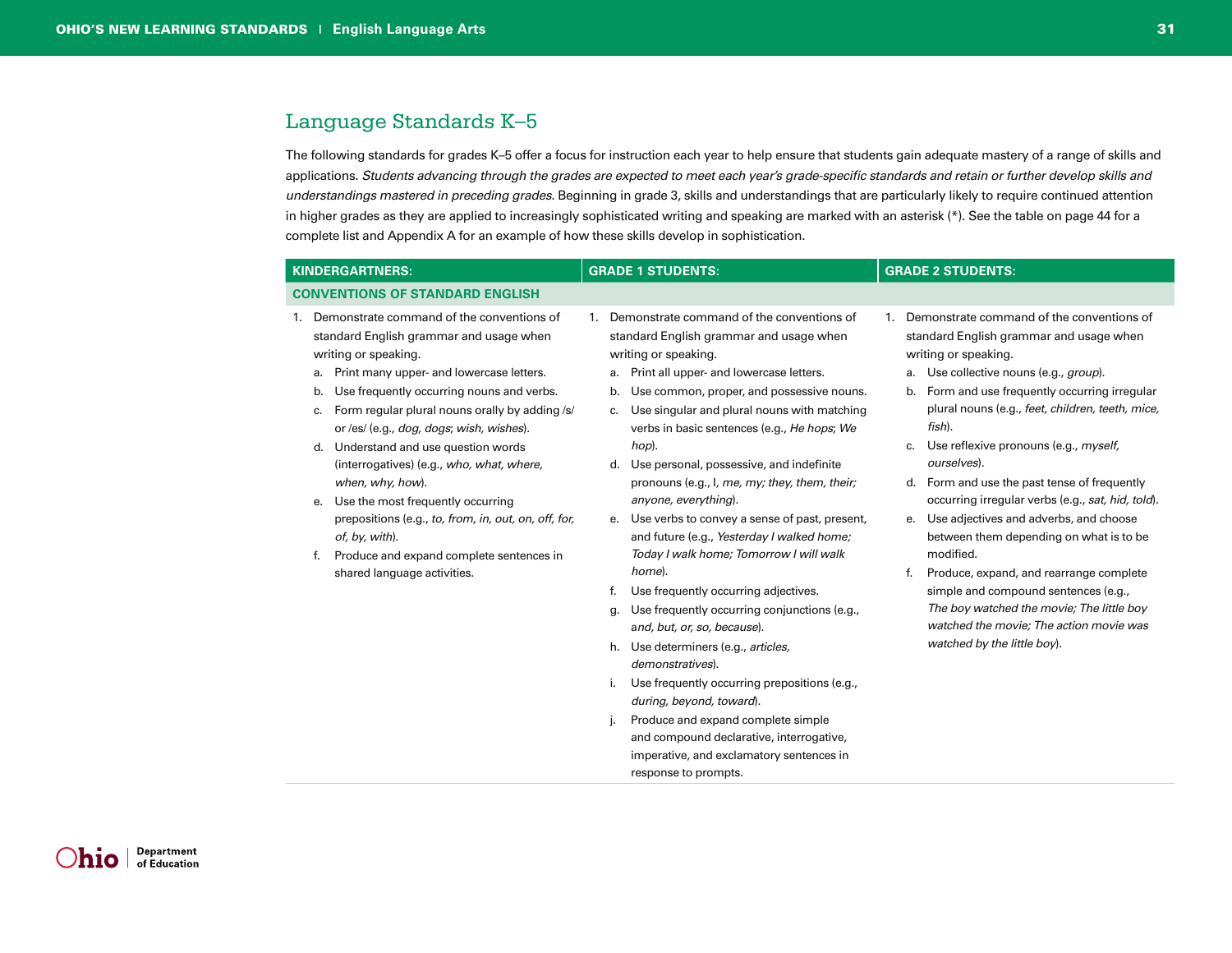| <b>KINDERGARTNERS:</b>                                                                                                                                                                                                                                                                                                                                                                                                                                       | <b>GRADE 1 STUDENTS:</b>                                                                                                                                                                                                                                                                                                                                                                                                                                                                                                                  | <b>GRADE 2 STUDENTS:</b>                                                                                                                                                                                                                                                                                                                                                                                                                                                                                                                                                                                                                                                                           |
|--------------------------------------------------------------------------------------------------------------------------------------------------------------------------------------------------------------------------------------------------------------------------------------------------------------------------------------------------------------------------------------------------------------------------------------------------------------|-------------------------------------------------------------------------------------------------------------------------------------------------------------------------------------------------------------------------------------------------------------------------------------------------------------------------------------------------------------------------------------------------------------------------------------------------------------------------------------------------------------------------------------------|----------------------------------------------------------------------------------------------------------------------------------------------------------------------------------------------------------------------------------------------------------------------------------------------------------------------------------------------------------------------------------------------------------------------------------------------------------------------------------------------------------------------------------------------------------------------------------------------------------------------------------------------------------------------------------------------------|
| Demonstrate command of the conventions of<br>standard English capitalization, punctuation,<br>and spelling when writing.<br>Capitalize the first word in a sentence and the<br>а.<br>pronoun l.<br>Recognize and name end punctuation.<br>b.<br>Write a letter or letters for most consonant<br>c.<br>and short-vowel sounds (phonemes).<br>d. Spell simple words phonetically, drawing on<br>knowledge of sound-letter relationships.                       | 2. Demonstrate command of the conventions of<br>standard English capitalization, punctuation,<br>and spelling when writing.<br>Capitalize dates and names of people.<br>а.<br>Use end punctuation for sentences.<br>b.<br>Use commas in dates and to separate single<br>c.<br>words in a series.<br>Use conventional spelling for words with<br>d.<br>common spelling patterns and for frequently<br>occurring irregular words.<br>Spell untaught words phonetically, drawing<br>е.<br>on phonemic awareness and spelling<br>conventions. | 2. Demonstrate command of the conventions of<br>standard English capitalization, punctuation,<br>and spelling when writing.<br>a. Capitalize holidays, product names, and<br>geographic names.<br>b. Use commas in greetings and closings of<br>letters.<br>Use an apostrophe to form contractions and<br>c.<br>frequently occurring possessives.<br>d. Generalize learned spelling patterns when<br>writing words (e.g., cage badge; boy boil).<br>Consult reference materials, including<br>e.<br>beginning dictionaries, as needed to check<br>and correct spellings.                                                                                                                           |
| <b>KNOWLEDGE OF LANGUAGE</b>                                                                                                                                                                                                                                                                                                                                                                                                                                 |                                                                                                                                                                                                                                                                                                                                                                                                                                                                                                                                           |                                                                                                                                                                                                                                                                                                                                                                                                                                                                                                                                                                                                                                                                                                    |
| 3. (Begins in grade 2)                                                                                                                                                                                                                                                                                                                                                                                                                                       | (Begins in grade 2)<br>3.                                                                                                                                                                                                                                                                                                                                                                                                                                                                                                                 | Use knowledge of language and its conventions<br>3.<br>when writing, speaking, reading, or listening.<br>a. Compare formal and informal uses of<br>English.                                                                                                                                                                                                                                                                                                                                                                                                                                                                                                                                        |
| <b>VOCABULARY ACQUISITION AND USE</b>                                                                                                                                                                                                                                                                                                                                                                                                                        |                                                                                                                                                                                                                                                                                                                                                                                                                                                                                                                                           |                                                                                                                                                                                                                                                                                                                                                                                                                                                                                                                                                                                                                                                                                                    |
| 4. Determine or clarify the meaning of unknown<br>and multiple-meaning words and phrases<br>based on kindergarten reading and content.<br>a. Identify new meanings for familiar words and<br>apply them accurately (e.g., knowing <i>duck</i> is<br>a bird and learning the verb to duck).<br>b. Use the most frequently occurring inflections<br>and affixes (e.g., -ed, -s, re-, un-, pre-, -ful,<br>-less) as a clue to the meaning of an unknown<br>word | Determine or clarify the meaning of unknown<br>4.<br>and multiple-meaning words and phrases<br>based on grade 1 reading and content, choosing<br>flexibly from an array of strategies.<br>a. Use sentence-level context as a clue to the<br>meaning of a word or phrase.<br>b. Use frequently occurring affixes as a clue to<br>the meaning of a word.<br>Identify frequently occurring root words (e.g.,<br>c.<br>look) and their inflectional forms (e.g., looks,<br>looked, looking).                                                  | Determine or clarify the meaning of unknown<br>4.<br>and multiple-meaning words and phrases<br>based on grade 2 reading and content, choosing<br>flexibly from an array of strategies.<br>a. Use sentence-level context as a clue to the<br>meaning of a word or phrase.<br>b. Determine the meaning of the new word<br>formed when a known prefix is added to a<br>known word (e.g., happy/unhappy, tell/retell).<br>Use a known root word as a clue to the<br>C.<br>meaning of an unknown word with the same<br>root (e.g., addition, additional).<br>d. Use knowledge of the meaning of individual<br>words to predict the meaning of compound<br>words (e.g., birdhouse, lighthouse, housefly; |

*bookshelf, notebook, bookmark*). e. Use glossaries and beginning dictionaries, both print and digital, to determine or clarify the meaning of words and phrases.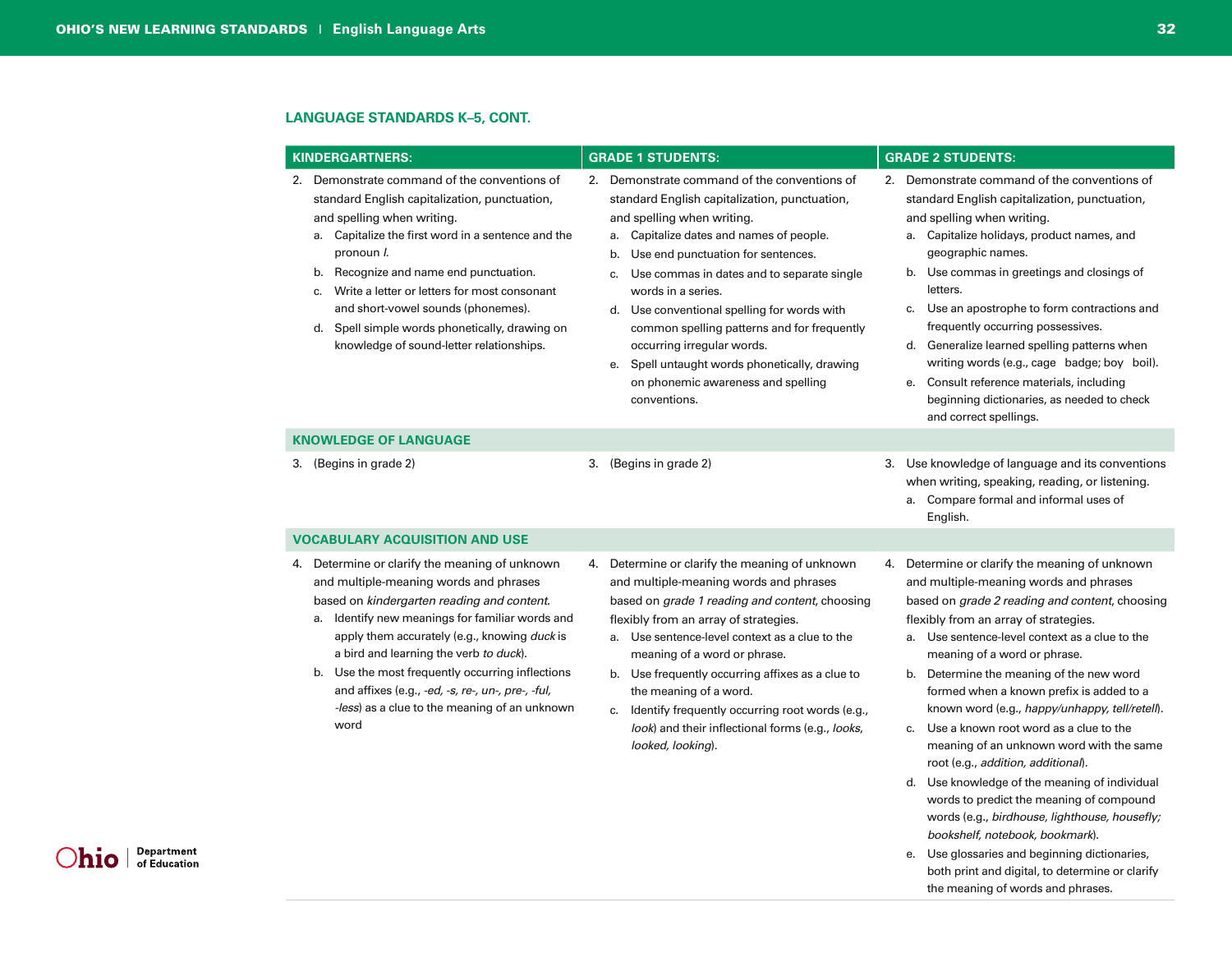| <b>KINDERGARTNERS:</b>                                                                                                                                                                                                                                                                                                                                                                                                                                                                                                                                                                                                                                                        | <b>GRADE 1 STUDENTS:</b>                                                                                                                                                                                                                                                                                                                                                                                                                                                                                                                                                                                                                                                                                                                                                                                          | <b>GRADE 2 STUDENTS:</b>                                                                                                                                                                                                                                                                                                                                                                      |
|-------------------------------------------------------------------------------------------------------------------------------------------------------------------------------------------------------------------------------------------------------------------------------------------------------------------------------------------------------------------------------------------------------------------------------------------------------------------------------------------------------------------------------------------------------------------------------------------------------------------------------------------------------------------------------|-------------------------------------------------------------------------------------------------------------------------------------------------------------------------------------------------------------------------------------------------------------------------------------------------------------------------------------------------------------------------------------------------------------------------------------------------------------------------------------------------------------------------------------------------------------------------------------------------------------------------------------------------------------------------------------------------------------------------------------------------------------------------------------------------------------------|-----------------------------------------------------------------------------------------------------------------------------------------------------------------------------------------------------------------------------------------------------------------------------------------------------------------------------------------------------------------------------------------------|
| With guidance and support from adults, explore<br>5.<br>word relationships and nuances in word<br>meanings.<br>Sort common objects into categories<br>а.<br>(e.g., shapes, foods) to gain a sense of the<br>concepts the categories represent.<br>Demonstrate understanding of frequently<br>b.<br>occurring verbs and adjectives by relating<br>them to their opposites (antonyms).<br>Identify real-life connections between words<br>c.<br>and their use (e.g., note places at school that<br>are colorful).<br>Distinguish shades of meaning among verbs<br>d.<br>describing the same general action (e.g.,<br>walk, march, strut, prance) by acting out the<br>meanings. | With guidance and support from adults,<br>5.<br>demonstrate understanding of word<br>relationships and nuances in word meanings.<br>a. Sort words into categories (e.g., colors,<br>clothing) to gain a sense of the concepts the<br>categories represent.<br>Define words by category and by one or<br>b.<br>more key attributes (e.g., a <i>duck</i> is a bird that<br>swims; a <i>tiger</i> is a large cat with stripes).<br>Identify real-life connections between words<br>c.<br>and their use (e.g., note places at home that<br>are cozy).<br>Distinguish shades of meaning among verbs<br>d.<br>differing in manner (e.g., look, peek, glance,<br>stare, glare, scowl) and adjectives differing<br>in intensity (e.g., large, gigantic) by defining<br>or choosing them or by acting out the<br>meanings. | Demonstrate understanding of word<br>5.<br>relationships and nuances in word meanings.<br>Identify real-life connections between words<br>a.<br>and their use (e.g., describe foods that are<br>spicy or juicy).<br>Distinguish shades of meaning among<br>b.<br>closely related verbs (e.g., toss, throw, hurl)<br>and closely related adjectives (e.g., thin,<br>slender, skinny, scrawny). |
| Use words and phrases acquired through<br>6.<br>conversations, reading and being read to, and<br>responding to texts.                                                                                                                                                                                                                                                                                                                                                                                                                                                                                                                                                         | Use words and phrases acquired through<br>6.<br>conversations, reading and being read to, and<br>responding to texts, including using frequently<br>occurring conjunctions to signal simple<br>relationships (e.g., because).                                                                                                                                                                                                                                                                                                                                                                                                                                                                                                                                                                                     | Use words and phrases acquired through<br>6.<br>conversations, reading and being read to, and<br>responding to texts, including using adjectives<br>and adverbs to describe (e.g., When other kids<br>are happy that makes me happy).                                                                                                                                                         |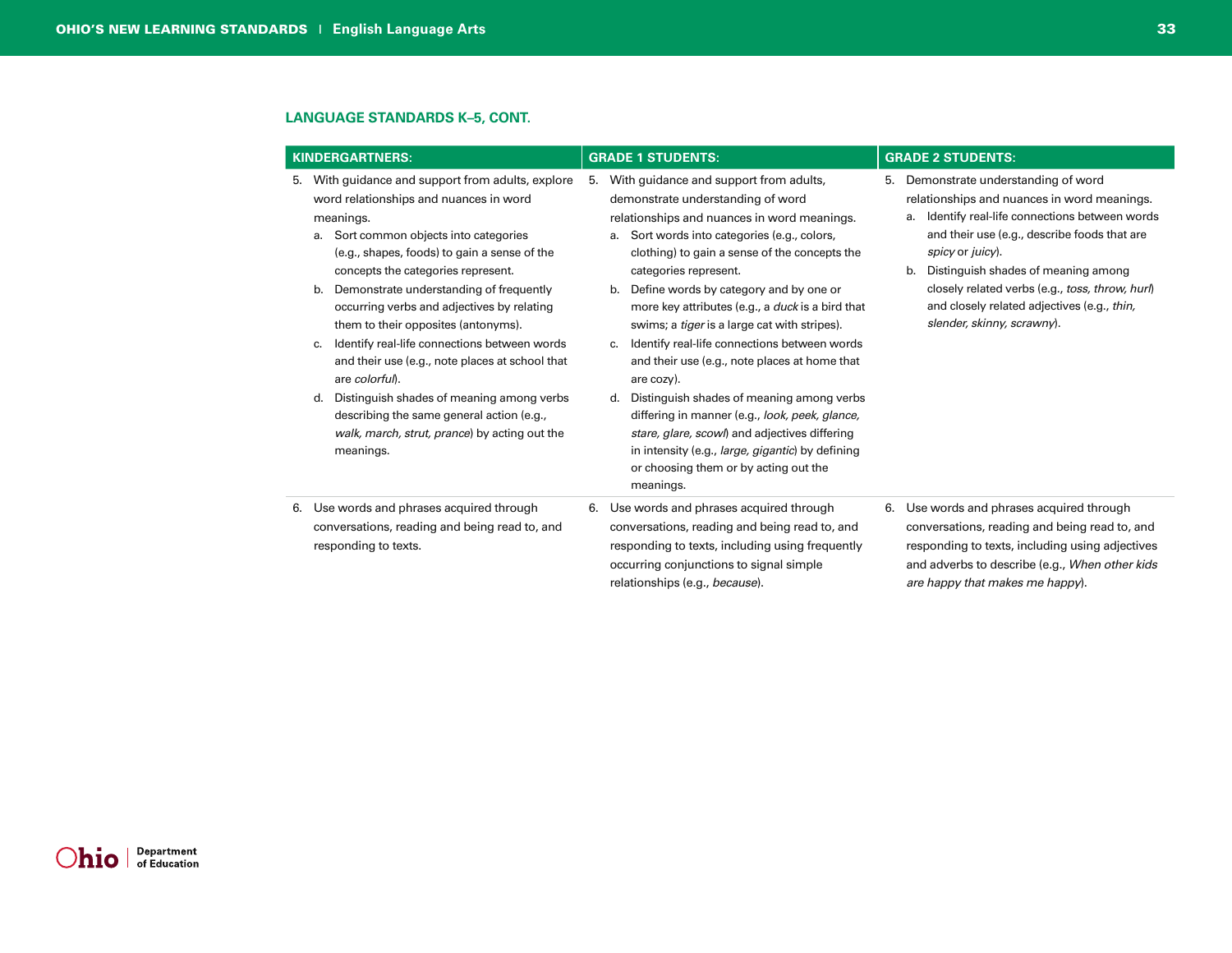| <b>GRADE 3 STUDENTS:</b>                                                                                                                                                                                                                                          | <b>GRADE 4 STUDENTS:</b>                                                                                                                                                                                                   | <b>GRADE 5 STUDENTS:</b>                                                                                                                                                                                                                              |  |  |  |
|-------------------------------------------------------------------------------------------------------------------------------------------------------------------------------------------------------------------------------------------------------------------|----------------------------------------------------------------------------------------------------------------------------------------------------------------------------------------------------------------------------|-------------------------------------------------------------------------------------------------------------------------------------------------------------------------------------------------------------------------------------------------------|--|--|--|
| <b>CONVENTIONS OF STANDARD ENGLISH</b>                                                                                                                                                                                                                            |                                                                                                                                                                                                                            |                                                                                                                                                                                                                                                       |  |  |  |
| Demonstrate command of the conventions of<br>1.<br>standard English grammar and usage when<br>writing or speaking.<br>Explain the function of nouns, pronouns,<br>a.<br>verbs, adjectives, and adverbs in general and<br>their functions in particular sentences. | Demonstrate command of the conventions of<br>standard English grammar and usage when<br>writing or speaking.<br>Use relative pronouns (who, whose, whom,<br>а.<br>which, that) and relative adverbs (where,<br>when, why). | Demonstrate command of the conventions of<br>standard English grammar and usage when<br>writing or speaking.<br>a. Explain the function of conjunctions,<br>prepositions, and interjections in general and<br>their function in particular sentences. |  |  |  |
| Form and use regular and irregular plural<br>b.<br>nouns.                                                                                                                                                                                                         | Form and use the progressive (e.g., I was<br>b.<br>walking; I am walking; I will be walking) verb                                                                                                                          | b. Form and use the perfect (e.g., I had walked; I<br>have walked; I will have walked) verb tenses.                                                                                                                                                   |  |  |  |
| Use abstract nouns (e.g., childhood).<br>c.                                                                                                                                                                                                                       | tenses.                                                                                                                                                                                                                    | Use verb tense to convey various times,<br>c.                                                                                                                                                                                                         |  |  |  |
| Form and use regular and irregular verbs.<br>d.                                                                                                                                                                                                                   | Use modal auxiliaries (e.g., can, may, must)<br>c.                                                                                                                                                                         | sequences, states, and conditions.                                                                                                                                                                                                                    |  |  |  |
| Form and use the simple (e.g., I walked; I<br>е.<br>walk; I will walk) verb tenses.                                                                                                                                                                               | to convey various conditions.<br>Order adjectives within sentences according<br>d.                                                                                                                                         | Recognize and correct inappropriate shifts in<br>d.<br>verb tense.*                                                                                                                                                                                   |  |  |  |
| Ensure subject-verb and pronoun-antecedent<br>agreement.*                                                                                                                                                                                                         | to conventional patterns (e.g., a small red bag<br>rather than a red small bag).                                                                                                                                           | Use correlative conjunctions (e.g., either/or,<br>e.<br>neither/nor).                                                                                                                                                                                 |  |  |  |
| Form and use comparative and superlative<br>g.                                                                                                                                                                                                                    | Form and use prepositional phrases.<br>е.                                                                                                                                                                                  |                                                                                                                                                                                                                                                       |  |  |  |
| adjectives and adverbs, and choose between                                                                                                                                                                                                                        | Produce complete sentences, recognizing                                                                                                                                                                                    |                                                                                                                                                                                                                                                       |  |  |  |
| them depending on what is to be modified.                                                                                                                                                                                                                         | and correcting inappropriate fragments and                                                                                                                                                                                 |                                                                                                                                                                                                                                                       |  |  |  |
| Use coordinating and subordinating<br>h.                                                                                                                                                                                                                          | run-ons.*                                                                                                                                                                                                                  |                                                                                                                                                                                                                                                       |  |  |  |
| conjunctions.                                                                                                                                                                                                                                                     | Correctly use frequently confused words<br>g.                                                                                                                                                                              |                                                                                                                                                                                                                                                       |  |  |  |

(e.g., *to, too, two; there, their*).\*

i. Produce simple, compound, and complex sentences.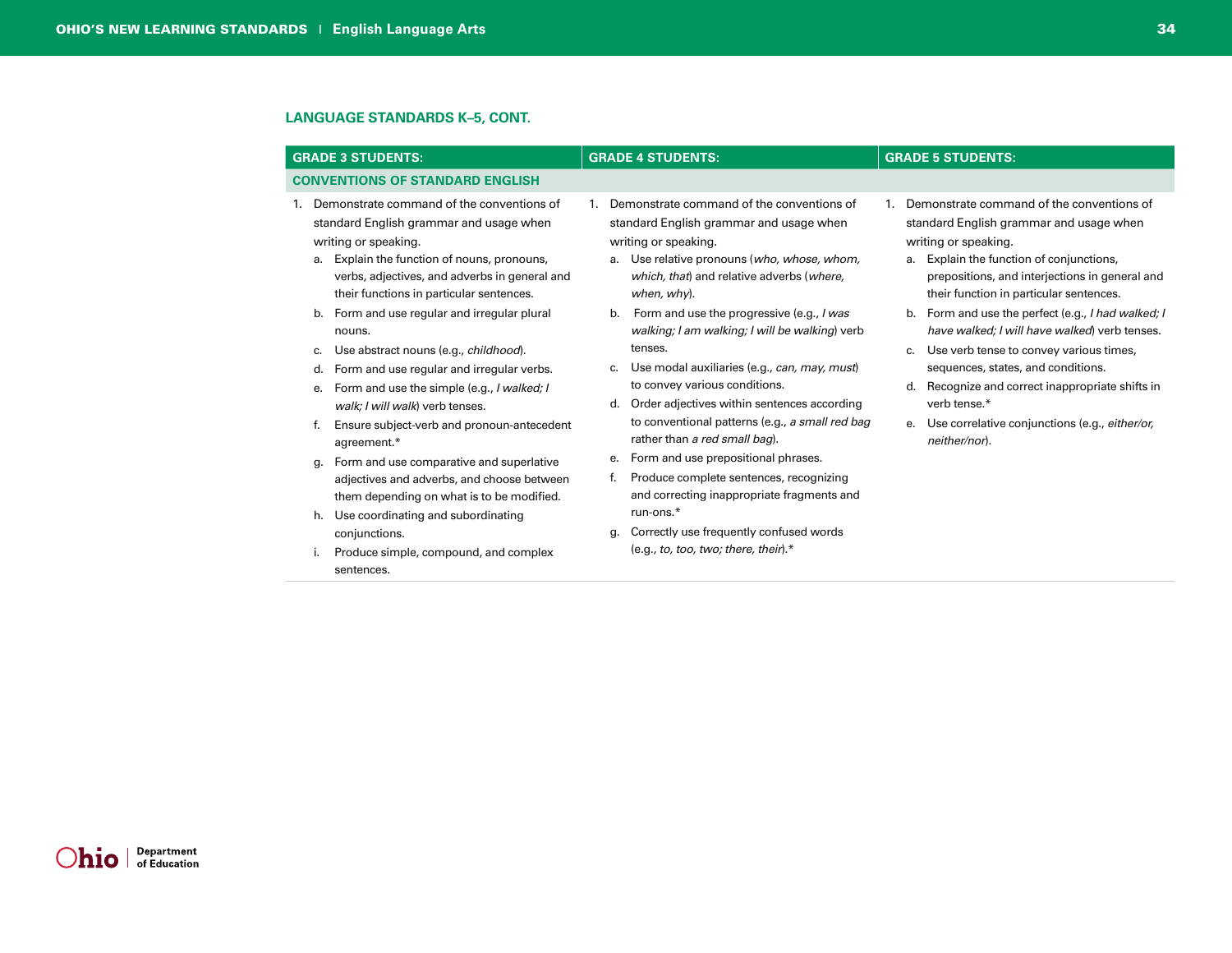|                              | <b>GRADE 3 STUDENTS:</b>                                                                                                                                                                                                                                                                                                                                                                                                                                                                                                                                                                                                                                                                                                                                                               |    | <b>GRADE 4 STUDENTS:</b>                                                                                                                                                                                                                                                                                                                                                                                                           |    | <b>GRADE 5 STUDENTS:</b>                                                                                                                                                                                                                                                                                                                                                                                                                                                                                                                                                                                                                                                                               |
|------------------------------|----------------------------------------------------------------------------------------------------------------------------------------------------------------------------------------------------------------------------------------------------------------------------------------------------------------------------------------------------------------------------------------------------------------------------------------------------------------------------------------------------------------------------------------------------------------------------------------------------------------------------------------------------------------------------------------------------------------------------------------------------------------------------------------|----|------------------------------------------------------------------------------------------------------------------------------------------------------------------------------------------------------------------------------------------------------------------------------------------------------------------------------------------------------------------------------------------------------------------------------------|----|--------------------------------------------------------------------------------------------------------------------------------------------------------------------------------------------------------------------------------------------------------------------------------------------------------------------------------------------------------------------------------------------------------------------------------------------------------------------------------------------------------------------------------------------------------------------------------------------------------------------------------------------------------------------------------------------------------|
| 2.<br>f.                     | Demonstrate command of the conventions of<br>standard English capitalization, punctuation,<br>and spelling when writing.<br>Capitalize appropriate words in titles.<br>a.<br>Use commas in addresses.<br>b.<br>Use commas and quotation marks in<br>c.<br>dialogue.<br>Form and use possessives.<br>d.<br>Use conventional spelling for high-frequency<br>е.<br>and other studied words and for adding<br>suffixes to base words (e.g., sitting, smiled,<br>cries, happiness).<br>Use spelling patterns and generalizations<br>(e.g., word families, position-based spellings,<br>syllable patterns, ending rules, meaningful<br>word parts) in writing words.<br>Consult reference materials, including<br>g.<br>beginning dictionaries, as needed to check<br>and correct spellings. | 2. | Demonstrate command of the conventions of<br>standard English capitalization, punctuation,<br>and spelling when writing.<br>Use correct capitalization.<br>а.<br>Use commas and quotation marks to mark<br>b.<br>direct speech and quotations from a text.<br>Use a comma before a coordinating<br>c.<br>conjunction in a compound sentence.<br>Spell grade-appropriate words correctly,<br>d.<br>consulting references as needed. | 2. | Demonstrate command of the conventions of<br>standard English capitalization, punctuation,<br>and spelling when writing.<br>Use punctuation to separate items in a<br>a.<br>series.*<br>Use a comma to separate an introductory<br>b.<br>element from the rest of the sentence.<br>Use a comma to set off the words yes and no<br>C.<br>(e.g., Yes, thank you), to set off a tag question<br>from the rest of the sentence (e.g., It's true,<br>isn't it?), and to indicate direct address (e.g., Is<br>that you, Steve?).<br>Use underlining, quotation marks, or italics to<br>d.<br>indicate titles of works.<br>Spell grade-appropriate words correctly,<br>е.<br>consulting references as needed. |
| <b>KNOWLEDGE OF LANGUAGE</b> |                                                                                                                                                                                                                                                                                                                                                                                                                                                                                                                                                                                                                                                                                                                                                                                        |    |                                                                                                                                                                                                                                                                                                                                                                                                                                    |    |                                                                                                                                                                                                                                                                                                                                                                                                                                                                                                                                                                                                                                                                                                        |
|                              | 3. Use knowledge of language and its conventions<br>when writing, speaking, reading, or listening.<br>a. Choose words and phrases for effect.*                                                                                                                                                                                                                                                                                                                                                                                                                                                                                                                                                                                                                                         | 3. | Use knowledge of language and its conventions<br>when writing, speaking, reading, or listening.<br>a. Choose words and phrases to convey ideas                                                                                                                                                                                                                                                                                     | 3. | Use knowledge of language and its conventions<br>when writing, speaking, reading, or listening.<br>a. Expand, combine, and reduce sentences for                                                                                                                                                                                                                                                                                                                                                                                                                                                                                                                                                        |

- b. Recognize and observe differences between the conventions of spoken and written standard English.
- precisely.\*
- b. Choose punctuation for effect.\*
- c. Differentiate between contexts that call for formal English (e.g., presenting ideas) and situations where informal discourse is appropriate (e.g., small-group discussion).
- meaning, reader/listener interest, and style.
- b. Compare and contrast the varieties of English (e.g., dialects, registers) used in stories, dramas, or poems.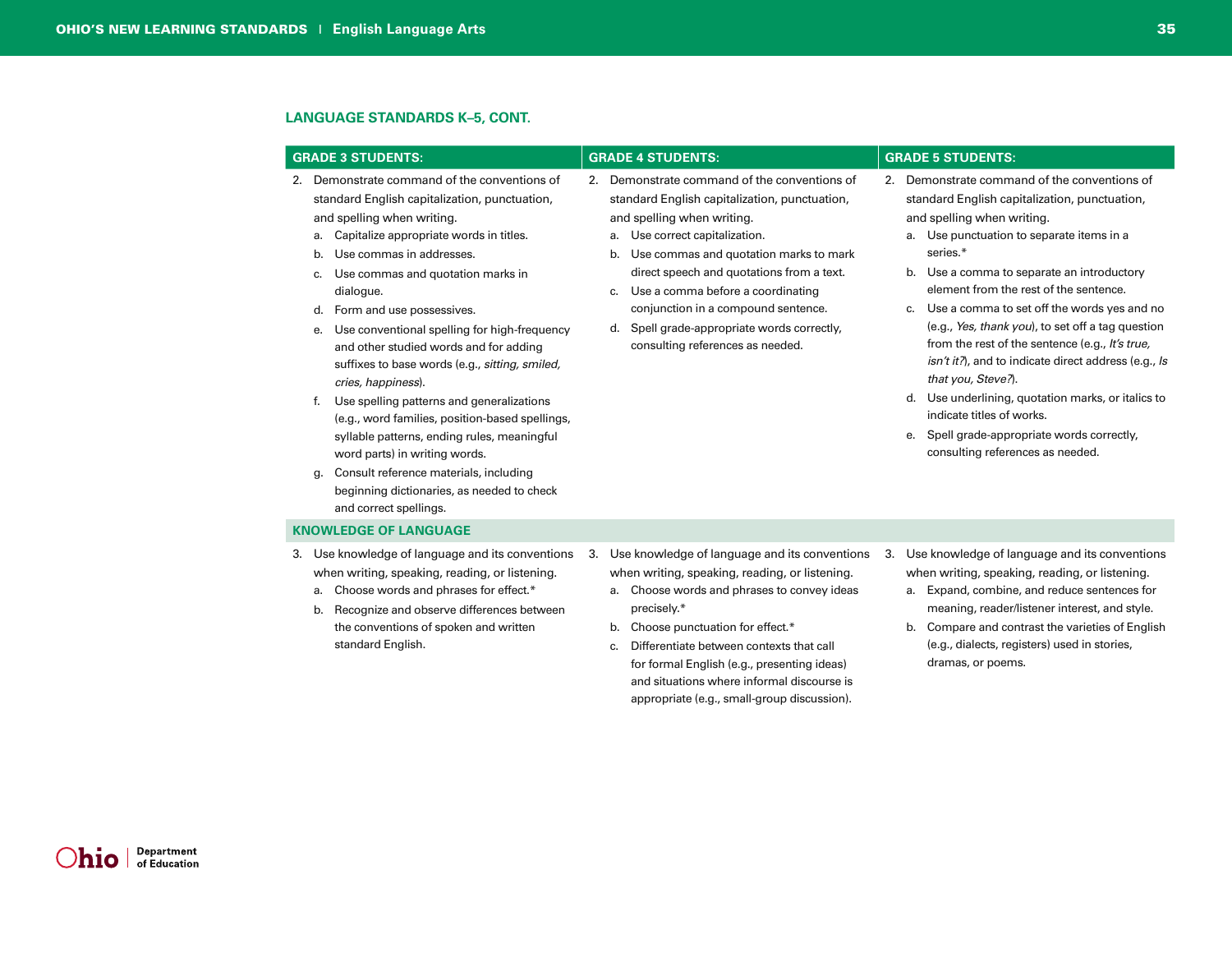|    | <b>GRADE 3 STUDENTS:</b>                                                                                                                                                                                                                                                                                                                                                                                                                                                                                                                                                                                                                                                                                                                                   | <b>GRADE 4 STUDENTS:</b>                                                                                                                                                                                                                                                                                                                                                                                                                                                                                                                                                                                                                                                                         | <b>GRADE 5 STUDENTS:</b>                                                                                                                                                                                                                                                                                                                                                                                                                                                                                                                                                                                                                                                                          |
|----|------------------------------------------------------------------------------------------------------------------------------------------------------------------------------------------------------------------------------------------------------------------------------------------------------------------------------------------------------------------------------------------------------------------------------------------------------------------------------------------------------------------------------------------------------------------------------------------------------------------------------------------------------------------------------------------------------------------------------------------------------------|--------------------------------------------------------------------------------------------------------------------------------------------------------------------------------------------------------------------------------------------------------------------------------------------------------------------------------------------------------------------------------------------------------------------------------------------------------------------------------------------------------------------------------------------------------------------------------------------------------------------------------------------------------------------------------------------------|---------------------------------------------------------------------------------------------------------------------------------------------------------------------------------------------------------------------------------------------------------------------------------------------------------------------------------------------------------------------------------------------------------------------------------------------------------------------------------------------------------------------------------------------------------------------------------------------------------------------------------------------------------------------------------------------------|
|    | <b>VOCABULARY ACQUISITION AND USE</b>                                                                                                                                                                                                                                                                                                                                                                                                                                                                                                                                                                                                                                                                                                                      |                                                                                                                                                                                                                                                                                                                                                                                                                                                                                                                                                                                                                                                                                                  |                                                                                                                                                                                                                                                                                                                                                                                                                                                                                                                                                                                                                                                                                                   |
| 4. | Determine or clarify the meaning of unknown<br>and multiple-meaning word and phrases based<br>on grade 3 reading and content, choosing<br>flexibly from a range of strategies.<br>a. Use sentence-level context as a clue to the<br>meaning of a word or phrase.<br>Determine the meaning of the new word<br>b.<br>formed when a known affix is added to a<br>known word (e.g., agreeable/disagreeable,<br>comfortable/uncomfortable, care/careless,<br>heat/preheat).<br>Use a known root word as a clue to the<br>c.<br>meaning of an unknown word with the same<br>root (e.g., company, companion).<br>d. Use glossaries or beginning dictionaries, both<br>print and digital, to determine or clarify the<br>precise meaning of key words and phrases. | 4. Determine or clarify the meaning of unknown<br>and multiple-meaning words and phrases<br>based on grade 4 reading and content, choosing<br>flexibly from a range of strategies.<br>a. Use context (e.g., definitions, examples, or<br>restatements in text) as a clue to the meaning<br>of a word or phrase.<br>b. Use common, grade-appropriate Greek<br>and Latin affixes and roots as clues to<br>the meaning of a word (e.g., telegraph,<br>photograph, autograph).<br>c. Consult reference materials (e.g., dictionaries,<br>glossaries, thesauruses), both print and<br>digital, to find the pronunciation and<br>determine or clarify the precise meaning of<br>key words and phrases. | 4. Determine or clarify the meaning of unknown<br>and multiple-meaning words and phrases<br>based on grade 5 reading and content, choosing<br>flexibly from a range of strategies.<br>a. Use context (e.g., cause/effect relationships<br>and comparisons in text) as a clue to the<br>meaning of a word or phrase.<br>b. Use common, grade-appropriate Greek<br>and Latin affixes and roots as clues to<br>the meaning of a word (e.g., photograph,<br>photosynthesis).<br>Consult reference materials (e.g., dictionaries,<br>c.<br>glossaries, thesauruses), both print and<br>digital, to find the pronunciation and<br>determine or clarify the precise meaning of<br>key words and phrases. |
| 5. | Demonstrate understanding of word<br>relationships and nuances in word meanings.<br>Distinguish the literal and nonliteral<br>a.<br>meanings of words and phrases in context<br>(e.g., take steps).<br>Identify real-life connections between words<br>b.<br>and their use (e.g., describe people who are<br>friendly or helpful).<br>Distinguish shades of meaning among<br>c.<br>related words that describe states of mind<br>or degrees of certainty (e.g., knew, believed,<br>suspected, heard, wondered).                                                                                                                                                                                                                                            | Demonstrate understanding of figurative<br>5.<br>language, word relationships, and nuances in<br>word meanings.<br>a. Explain the meaning of simple similes and<br>metaphors (e.g., as pretty as a picture) in<br>context.<br>b. Recognize and explain the meaning of<br>common idioms, adages, and proverbs.<br>Demonstrate understanding of words by<br>c.<br>relating them to their opposites (antonyms)<br>and to words with similar but not identical<br>meanings (synonyms).                                                                                                                                                                                                               | 5. Demonstrate understanding of figurative<br>language, word relationships, and nuances in<br>word meanings.<br>a. Interpret figurative language, including<br>similes and metaphors, in context.<br>b. Recognize and explain the meaning of<br>common idioms, adages, and proverbs.<br>c. Use the relationship between particular<br>words (e.g., synonyms, antonyms,<br>homographs) to better understand each of<br>the words.                                                                                                                                                                                                                                                                  |
|    | 6. Acquire and use accurately grade-appropriate<br>conversational, general academic, and domain<br>specific words and phrases, including those<br>that signal spatial and temporal relationships<br>(e.g., After dinner that night we went looking for<br>them).                                                                                                                                                                                                                                                                                                                                                                                                                                                                                           | 6. Acquire and use accurately grade-appropriate<br>general academic and domain-specific words<br>and phrases, including those that signal precise<br>actions, emotions, or states of being (e.g.,<br>quizzed, whined, stammered) and that are basic<br>to a particular topic (e.g., wildlife, conservation,<br>and endangered when discussing animal<br>preservation).                                                                                                                                                                                                                                                                                                                           | 6. Acquire and use accurately grade-appropriate<br>general academic and domain-specific<br>words and phrases, including those that<br>signal contrast, addition, and other logical<br>relationships (e.g., however, although,<br>nevertheless, similarly, moreover, in addition).                                                                                                                                                                                                                                                                                                                                                                                                                 |

 $$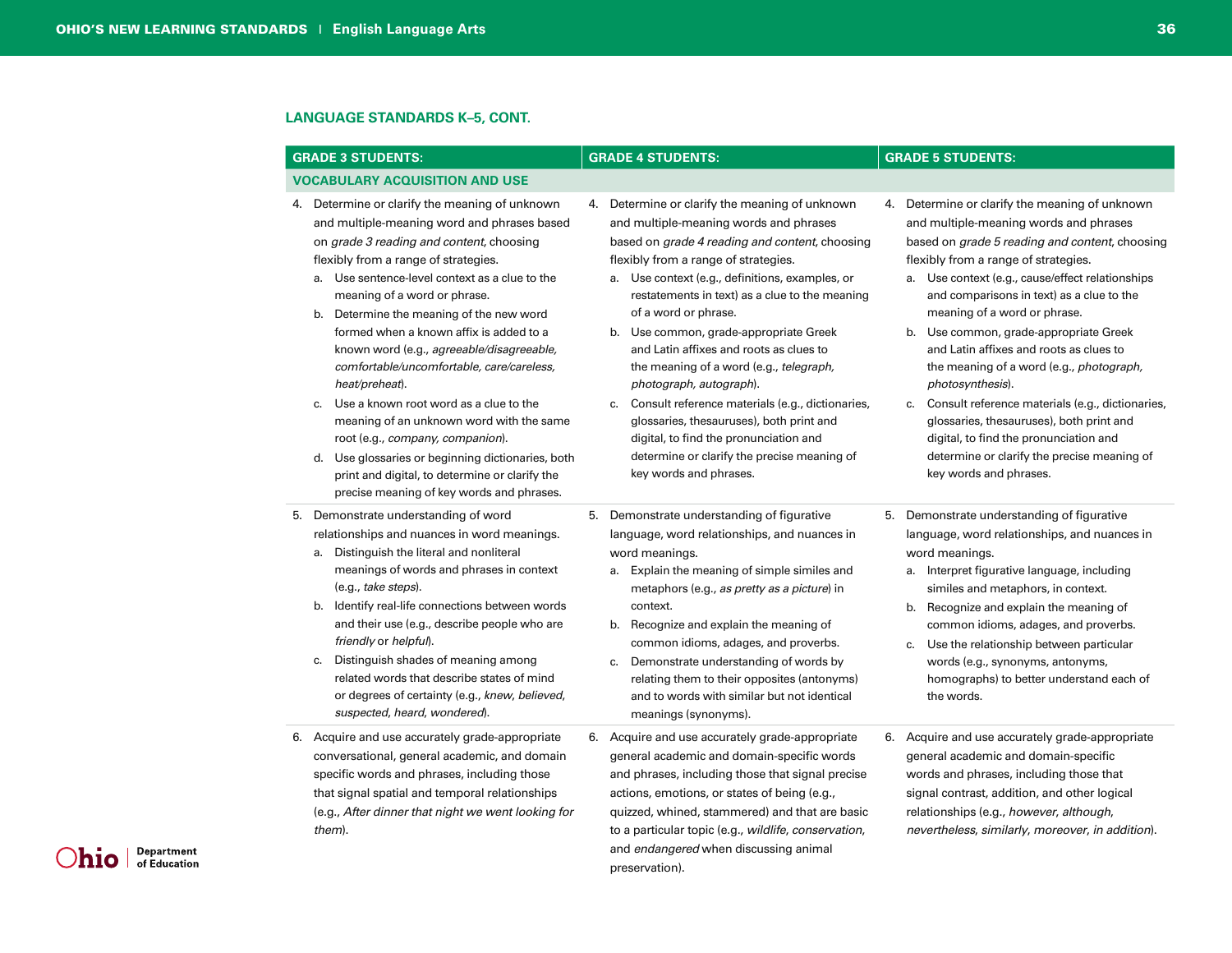\*Subsumed by L.7.3a †Subsumed by L.9–10.1a ‡Subsumed by L.11–12.3a

### Language Progressive Skills, by Grade

The following skills, marked with an asterisk (\*) in Language standards 1–3, are particularly likely to require continued attention in higher grades as they are applied to increasingly sophisticated writing and speaking.

| <b>STANDARD</b>                                                                                                                                                                             |                           |             | <b>GRADE(S)</b> |                           |              |                           |                  |              |  |
|---------------------------------------------------------------------------------------------------------------------------------------------------------------------------------------------|---------------------------|-------------|-----------------|---------------------------|--------------|---------------------------|------------------|--------------|--|
|                                                                                                                                                                                             | 3                         | 4           | 5               | 6                         | 7            | 8                         | $9 - 10$         | $11 - 12$    |  |
| <b>L.3.1f.</b> Ensure subject-verb and pronoun-antecedent agreement.                                                                                                                        | x                         | X           | $\mathbf x$     | $\mathbf x$               | X            | $\boldsymbol{\mathsf{x}}$ | X                | X            |  |
| L.3.3a. Choose words and phrases for effect.                                                                                                                                                | $\boldsymbol{\mathsf{x}}$ | X           | X               | X                         | X            | X                         | $\mathbf x$      | $\mathbf x$  |  |
| <b>L.4.1f.</b> Produce complete sentences, recognizing and correcting inappropriate fragments and run-ons.                                                                                  |                           |             |                 | X                         | X            | $\mathbf x$               | X                | X            |  |
| <b>L.4.1g.</b> Correctly use frequently confused words (e.g., <i>to/too/two; there/their</i> ).                                                                                             |                           | X           | X               | X                         | $\mathbf{x}$ | $\mathbf{x}$              | $\mathbf x$      | $\mathbf x$  |  |
| <b>L.4.3a.</b> Choose words and phrases to convey ideas precisely.*                                                                                                                         |                           | <b>X</b>    | $\mathbf{x}$    | $\boldsymbol{\mathsf{x}}$ |              |                           |                  |              |  |
| <b>L.4.3b.</b> Choose punctuation for effect.                                                                                                                                               |                           | $\mathbf x$ | X               | X                         | $\mathbf{x}$ | $\mathbf{x}$              | $\mathbf x$      | $\mathbf{x}$ |  |
| <b>L.5.1d.</b> Recognize and correct inappropriate shifts in verb tense.                                                                                                                    |                           |             | <b>X</b>        | X                         | $\mathbf{x}$ | $\mathbf x$               | X                | $\mathbf x$  |  |
| <b>L.5.2a.</b> Use punctuation to separate items in a series. <sup>†</sup>                                                                                                                  |                           |             | $\mathbf{x}$    | $\mathbf x$               | $\mathbf{x}$ | $\mathbf{x}$              |                  |              |  |
| <b>L.6.1c.</b> Recognize and correct inappropriate shifts in pronoun number and person.                                                                                                     |                           |             |                 | x                         | X            | $\boldsymbol{\mathsf{x}}$ | X                | X            |  |
| <b>L.6.1d.</b> Recognize and correct vague pronouns (i.e., ones with unclear or ambiguous antecedents).                                                                                     |                           |             |                 | X                         | $\mathbf{x}$ | $\mathbf{x}$              | $\mathbf x$      | $\mathbf{x}$ |  |
| <b>L.6.1e.</b> Recognize variations from standard English in their own and others' writing and speaking, and identify and use<br>strategies to improve expression in conventional language. |                           |             |                 | X                         | X            | $\boldsymbol{\mathsf{x}}$ | X                | $\mathbf x$  |  |
| <b>L.6.2a.</b> Use punctuation (commas, parentheses, dashes) to set off nonrestrictive/parenthetical elements.                                                                              |                           |             |                 | $\mathbf{x}$              | $\mathbf{x}$ | $\mathbf{x}$              | X                | $\mathbf x$  |  |
| <b>L.6.3a.</b> Vary sentence patterns for meaning, reader/listener interest, and style. <sup>‡</sup>                                                                                        |                           |             |                 | <b>X</b>                  | X            | $\mathbf x$               | X                |              |  |
| <b>L.6.3b.</b> Maintain consistency in style and tone.                                                                                                                                      |                           |             |                 | $\mathbf{x}$              | X            | X                         | X                | $\mathbf x$  |  |
| <b>L.7.1c.</b> Place phrases and clauses within a sentence, recognizing and correcting misplaced and dangling modifiers.                                                                    |                           |             |                 |                           | <b>X</b>     | X                         | X                | X            |  |
| <b>L.7.3a.</b> Choose language that expresses ideas precisely and concisely, recognizing and eliminating wordiness and<br>redundancy.                                                       |                           |             |                 |                           | $\mathbf{x}$ | $\mathbf{x}$              | $\boldsymbol{x}$ | $\mathbf x$  |  |
| <b>L.8.1d.</b> Recognize and correct inappropriate shifts in verb voice and mood.                                                                                                           |                           |             |                 |                           |              | X                         | X                | X            |  |
| L.9-10.1a. Use parallel structure.                                                                                                                                                          |                           |             |                 |                           |              |                           | $\mathbf x$      | $\mathbf x$  |  |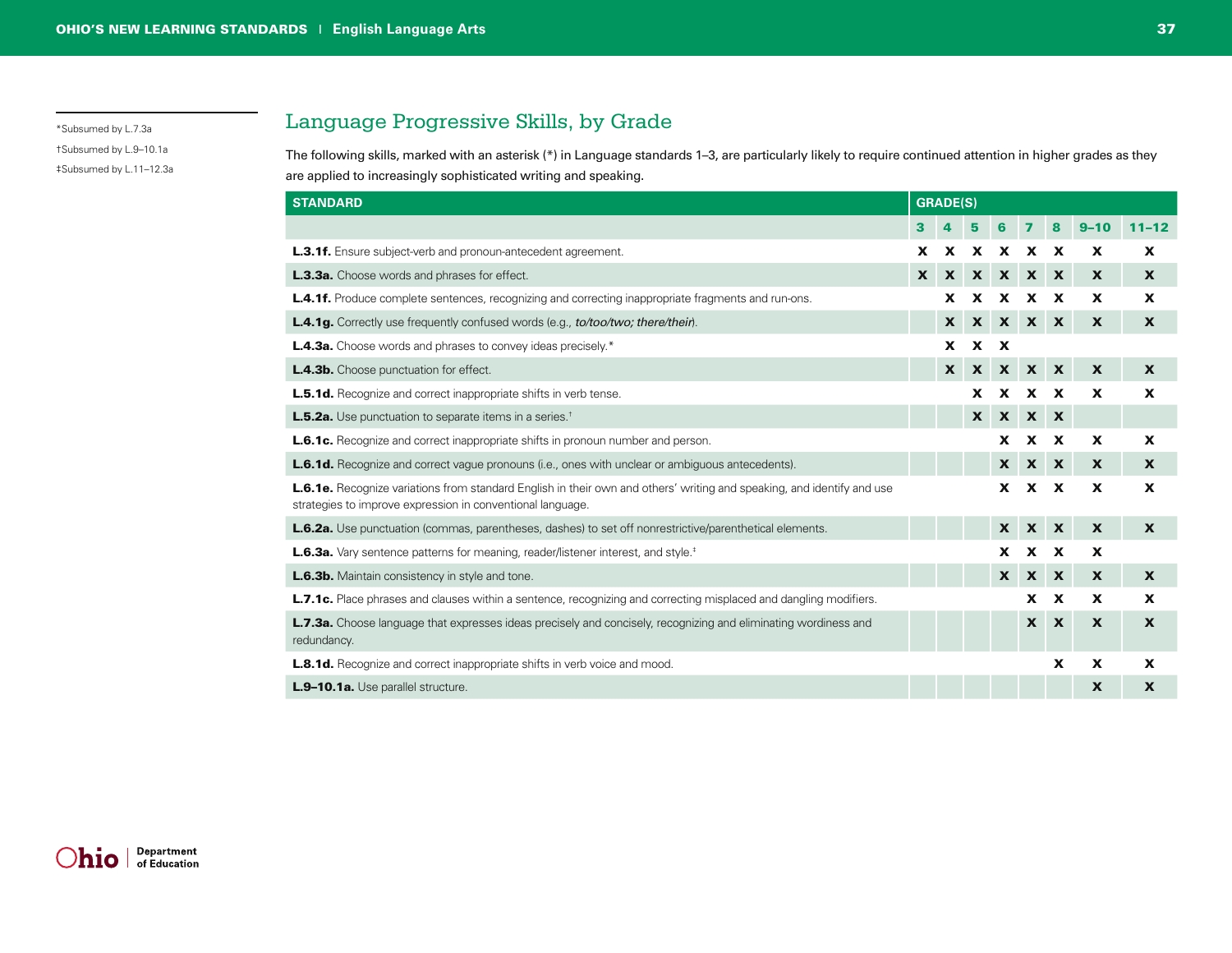### Standard 10: Range, Quality, and Complexity of Student Reading K–5

#### **MEASURING TEXT COMPLEXITY: THREE FACTORS**



**Qualitative evaluation of the text:** Levels of meaning, structure, language conventionality and clarity, and knowledge demands

**Quantitative evaluation of the text:** Readability measures and other scores of text complexity

Matching reader to text and task: Reader variables (such as motivation, knowledge, and experiences) and task variables (such as purpose and the complexity generated by the task assigned and the questions posed)

**Note: More detailed information on text complexity and how it is measured is contained in Appendix A.** 

#### **RANGE OF TEXT TYPES FOR K–5**

Students in K–5 apply the Reading standards to the following range of text types, with texts selected from a broad range of cultures and periods.

| <b>LITERATURE</b>                                                                                                |                                                       | <b>I INFORMATIONAL TEXT</b>                                                                             |                                                                                                                                                                                                                                                             |  |  |
|------------------------------------------------------------------------------------------------------------------|-------------------------------------------------------|---------------------------------------------------------------------------------------------------------|-------------------------------------------------------------------------------------------------------------------------------------------------------------------------------------------------------------------------------------------------------------|--|--|
| <b>STORIES</b>                                                                                                   | <b>DRAMAS</b>                                         | <b>POETRY</b>                                                                                           | LITERARY NONFICTION AND HISTORICAL, SCIENTIFIC, AND<br><b>TECHNICAL TEXTS</b>                                                                                                                                                                               |  |  |
| Includes children's adventure<br>stories, folktales, legends,<br>fables, fantasy, realistic<br>fiction, and myth | Includes staged dialogue<br>and brief familiar scenes | Includes nursery rhymes<br>and the subgenres of the<br>narrative poem, limerick,<br>and free verse poem | Includes biographies and autobiographies; books about history, social<br>studies, science, and the arts; technical texts, including directions, forms,<br>and information displayed in graphs, charts, or maps; and digital sources on<br>a range of topics |  |  |

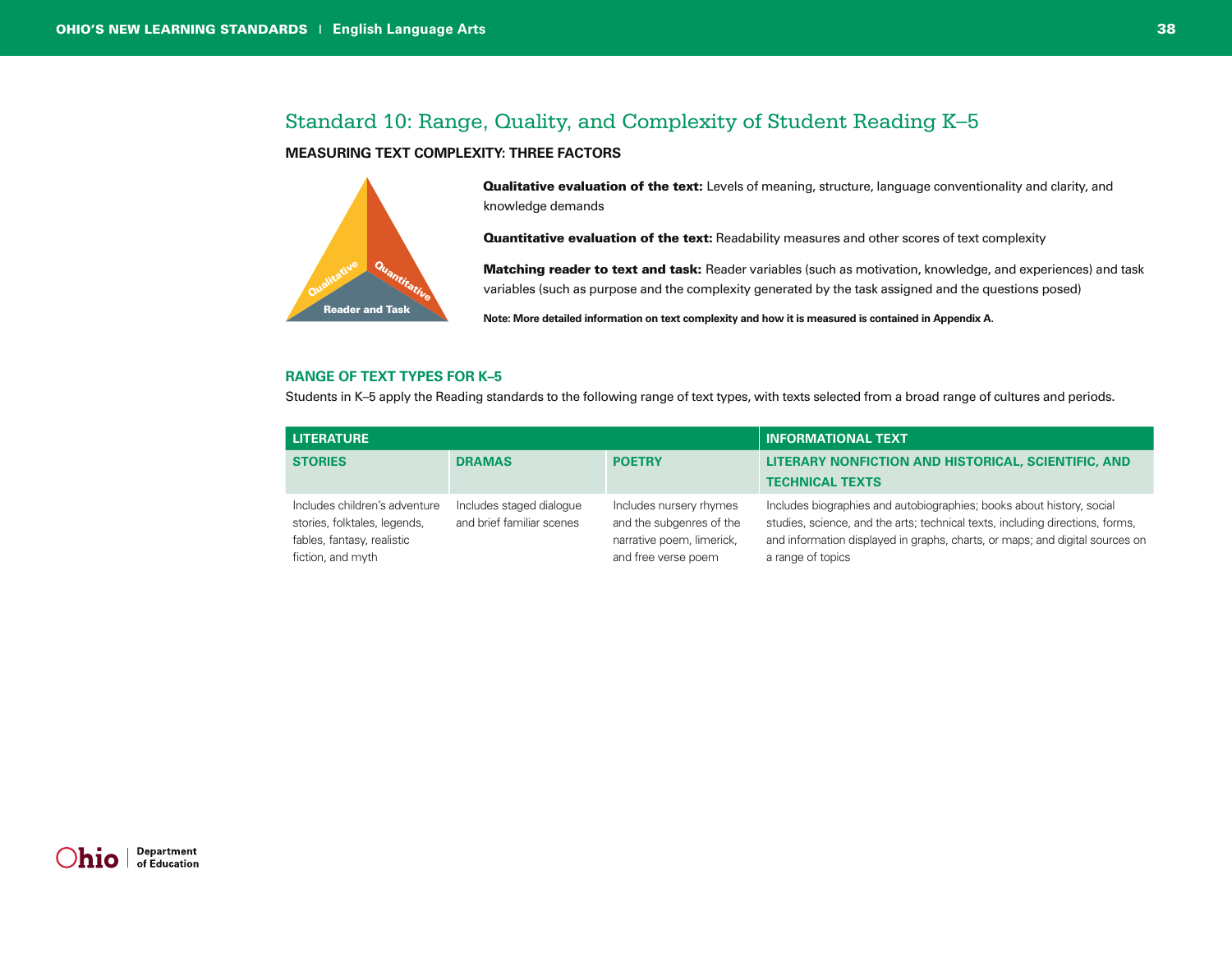\*Children at the kindergarten and grade 1 levels should be expected to read texts independently that have been specifically written to correlate to their reading level and their word knowledge. Many of the titles listed above are meant to supplement carefully structured independent reading with books to read along with a teacher or that are read aloud to students to build knowledge and cultivate a joy in reading.

#### **TEXTS ILLUSTRATING THE COMPLEXITY, QUALITY, AND RANGE OF STUDENT READING K–5**

|         | <b>LITERATURE: STORIES, DRAMA, POETRY</b>                                     | <b>INFORMATIONAL TEXTS: LITERARY NONFICTION AND</b>                                                     |
|---------|-------------------------------------------------------------------------------|---------------------------------------------------------------------------------------------------------|
|         |                                                                               | HISTORICAL, SCIENTIFIC, AND TECHNICAL TEXTS                                                             |
| K*      | Over in the Meadow by John Langstaff (traditional) (c1800)*                   | My Five Senses by Aliki (1962)**                                                                        |
|         | A Boy, a Dog, and a Frog by Mercer Mayer (1967)                               | Truck by Donald Crews (1980)                                                                            |
|         | Pancakes for Breakfast by Tomie DePaola (1978)                                | I Read Signs by Tana Hoban (1987)                                                                       |
|         | A Story, A Story by Gail E. Haley (1970)*                                     | What Do You Do With a Tail Like This? by Steve Jenkins and Robin Page                                   |
|         | Kitten's First Full Moon by Kevin Henkes (2004)*                              | $(2003)*$                                                                                               |
|         |                                                                               | Amazing Whales! by Sarah L. Thomson (2005)*                                                             |
| $1*$    | "Mix a Pancake" by Christina G. Rossetti (1893)**                             | A Tree Is a Plant by Clyde Robert Bulla, illustrated by Stacey Schuett (1960)**                         |
|         | Mr. Popper's Penguins by Richard Atwater (1938)*                              | Starfish by Edith Thacher Hurd (1962)                                                                   |
|         | Little Bear by Else Holmelund Minarik, illustrated by Maurice Sendak (1957)** | Follow the Water from Brook to Ocean by Arthur Dorros (1991)**                                          |
|         | Frog and Toad Together by Arnold Lobel (1971)**                               | From Seed to Pumpkin by Wendy Pfeffer, illustrated by James Graham Hale                                 |
|         | Hi! Fly Guy by Tedd Arnold (2006)                                             | $(2004)^*$                                                                                              |
|         |                                                                               | How People Learned to Fly by Fran Hodgkins and True Kelley (2007)*                                      |
| $2 - 3$ | "Who Has Seen the Wind?" by Christina G. Rossetti (1893)                      | A Medieval Feast by Aliki (1983)                                                                        |
|         | Charlotte's Web by E. B. White (1952)*                                        | From Seed to Plant by Gail Gibbons (1991)                                                               |
|         | Sarah, Plain and Tall by Patricia MacLachlan (1985)                           | The Story of Ruby Bridges by Robert Coles (1995)*                                                       |
|         | Tops and Bottoms by Janet Stevens (1995)                                      | A Drop of Water: A Book of Science and Wonder by Walter Wick (1997)                                     |
|         | Poppleton in Winter by Cynthia Rylant, illustrated by Mark Teague (2001)      | Moonshot: The Flight of Apollo 11 by Brian Floca (2009)                                                 |
| $4 - 5$ | Alice's Adventures in Wonderland by Lewis Carroll (1865)                      | Discovering Mars: The Amazing Story of the Red Planet by Melvin Berger                                  |
|         | "Casey at the Bat" by Ernest Lawrence Thayer (1888)                           | (1992)                                                                                                  |
|         | The Black Stallion by Walter Farley (1941)                                    | Hurricanes: Earth's Mightiest Storms by Patricia Lauber (1996)                                          |
|         | "Zlateh the Goat" by Isaac Bashevis Singer (1984)                             | A History of US by Joy Hakim (2005)                                                                     |
|         | Where the Mountain Meets the Moon by Grace Lin (2009)                         | Horses by Seymour Simon (2006)                                                                          |
|         |                                                                               | Quest for the Tree Kangaroo: An Expedition to the Cloud Forest of New<br>Guinea by Sy Montgomery (2006) |

**Note: Given space limitations, the illustrative texts listed above are meant only to show individual titles that are representative of a wide range of topics and genres. (See Appendix B for excerpts of these and other texts illustrative of K–5 text complexity, quality, and range.) At a curricular or instructional level, within and across grade levels, texts need to be**  selected around topics or themes that generate knowledge and allow students to study those topics or themes in depth. On the next page is an example of progressions of texts **building knowledge across grade levels.**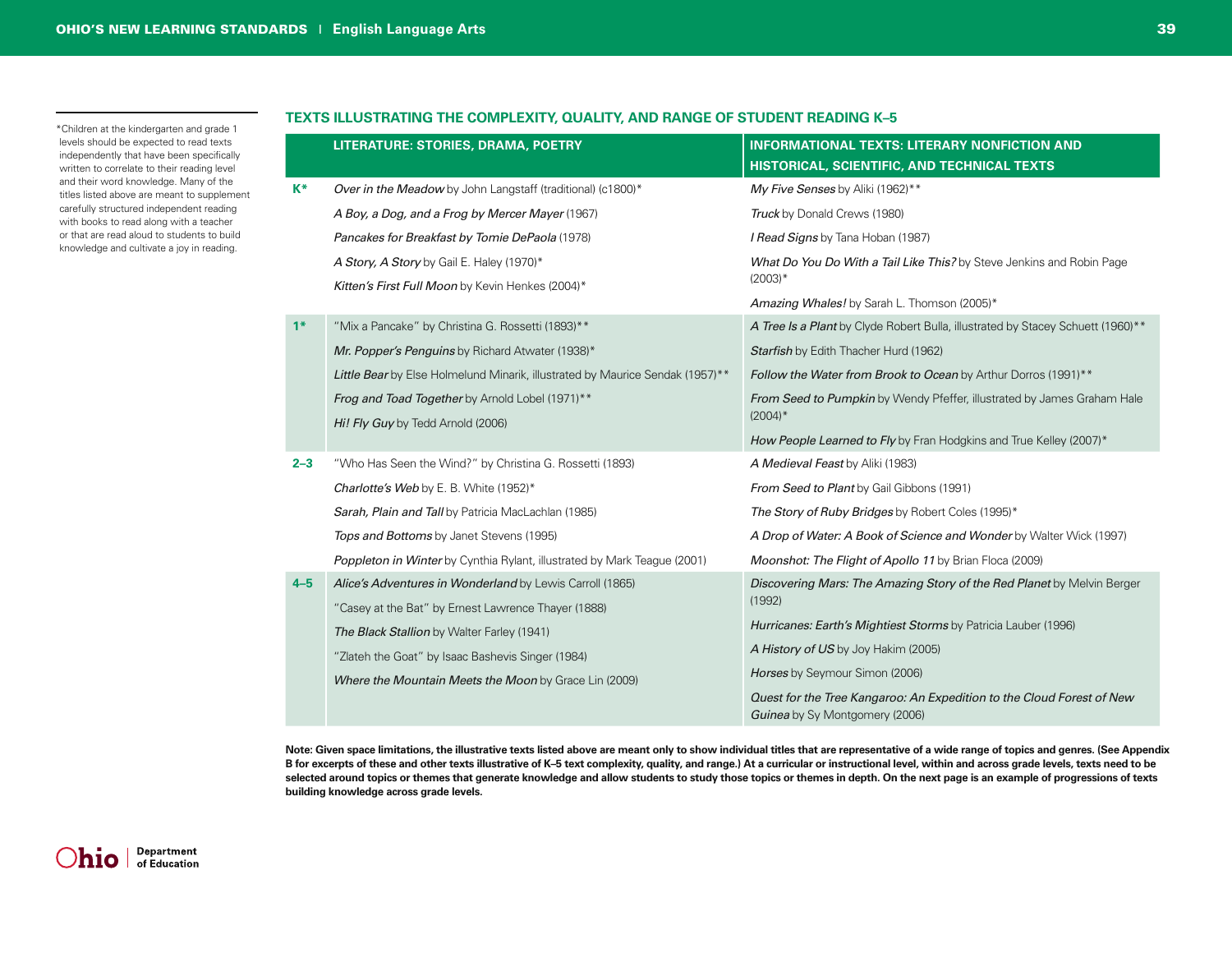**Department**<br>of Education

 $Ohio<sub>l</sub>$ 

### Staying on Topic Within a Grade and Across Grades: How to Build Knowledge Systematically in English Language Arts K–5

Building knowledge systematically in English language arts is like giving children various pieces of a puzzle in each grade that, over time, will form one big picture. At a curricular or instructional level, texts—within and across grade levels—need to be selected around topics or themes that systematically develop the knowledge base of students. Within a grade level, there should be an adequate number of titles on a single topic that would allow children to study that topic for a sustained period. The knowledge children have learned about particular topics in early grade levels should then be expanded and developed in subsequent grade levels to ensure an increasingly deeper understanding of these topics. Children in the upper elementary grades will generally be expected to read these texts independently and reflect on them in writing. However, children in the early grades (particularly K–2) should participate in rich, structured conversations with an adult in response to the written texts that are read aloud, orally comparing and contrasting as well as analyzing and synthesizing, in the manner called for by the Standards.

Preparation for reading complex informational texts should begin at the very earliest elementary school grades. What follows is one example that uses domainspecific nonfiction titles across grade levels to illustrate how curriculum designers and classroom teachers can infuse the English language arts block with rich, age-appropriate content knowledge and vocabulary in history/social studies, science, and the arts. Having students listen to informational read-alouds in the early grades helps lay the necessary foundation for students' reading and understanding of increasingly complex texts on their own in subsequent grades.

| <b>EXEMPLAR TEXTS ON A</b><br><b>TOPIC ACROSS GRADES</b>                                                  | K                                                                                                                                                                                                                                                                                                                                                                                                                                                                                                                                               | 1                                                                                                                                                                                                                                                                                           | $2 - 3$                                                                                                                                                                                                                                                                                                                | $4 - 5$                                                                                                                                                                                                                                                                               |
|-----------------------------------------------------------------------------------------------------------|-------------------------------------------------------------------------------------------------------------------------------------------------------------------------------------------------------------------------------------------------------------------------------------------------------------------------------------------------------------------------------------------------------------------------------------------------------------------------------------------------------------------------------------------------|---------------------------------------------------------------------------------------------------------------------------------------------------------------------------------------------------------------------------------------------------------------------------------------------|------------------------------------------------------------------------------------------------------------------------------------------------------------------------------------------------------------------------------------------------------------------------------------------------------------------------|---------------------------------------------------------------------------------------------------------------------------------------------------------------------------------------------------------------------------------------------------------------------------------------|
| <b>The Human Body</b><br>Students can begin learning<br>about the human body                              | The five senses and<br>associated body parts<br>• My Five Senses by Aliki<br>(1989)                                                                                                                                                                                                                                                                                                                                                                                                                                                             | <b>Introduction to the systems</b><br>of the human body and<br>associated body parts<br>• Under Your Skin: Your                                                                                                                                                                             | <b>Digestive and excretory systems</b><br>• What Happens to a Hamburger by<br>Paul Showers (1985)<br>• The Digestive System by Christine                                                                                                                                                                               | <b>Circulatory system</b><br>• The Heart by Seymour<br>Simon (2006)<br>• The Heart and Circulation by                                                                                                                                                                                 |
| starting in kindergarten and<br>then review and extend<br>their learning during each<br>subsequent grade. | Amazing Body by Mick<br>• Hearing by Maria Rius<br>(1985)<br>Manning (2007)<br>• Me and My Amazing Body by<br>Sight by Maria Rius (1985)<br>Joan Sweeney (1999)<br><b>Smell</b> by Maria Rius (1985)<br>• The Human Body by<br>Taste by Maria Rius (1985)<br>٠<br>Touch by Maria Rius<br>Gallimard Jeunesse (2007)<br>(1985)<br>• The Busy Body Book by Lizzy<br>Rockwell (2008)<br><b>Taking care of your</b><br>• First Encyclopedia of the<br>body: Overview<br>Human Body by Fiona<br>(hygiene, diet, exercise,<br>Chandler (2004)<br>rest) |                                                                                                                                                                                                                                                                                             | Taylor-Butler (2008)<br>• The Digestive System by Rebecca<br>L. Johnson (2006)<br>• The Digestive System by Kristin<br>Petrie (2007)                                                                                                                                                                                   | Carol Ballard (2005)<br>• The Circulatory System by<br>Kristin Petrie (2007)<br>• The Amazing Circulatory<br>System by John Burstein                                                                                                                                                  |
|                                                                                                           |                                                                                                                                                                                                                                                                                                                                                                                                                                                                                                                                                 | Taking care of your body:<br><b>Healthy eating and nutrition</b><br>• Good Enough to Eat by Lizzy<br>Rockwell (1999)<br>• Showdown at the Food Pyramid by<br>Rex Barron (2004)                                                                                                              | (2009)<br><b>Respiratory system</b><br>• The Lungs by Seymour<br>Simon (2007)<br>• The Respiratory System by<br>Susan Glass (2004)                                                                                                                                                                                     |                                                                                                                                                                                                                                                                                       |
|                                                                                                           | • My Amazing Body: A First<br>Look at Health & Fitness<br>by Pat Thomas (2001)<br><b>Get Up and Go!</b> by Nancy<br>$\bullet$<br>Carlson (2008)<br>Go Wash Up by Doering<br>Tourville (2008)<br><b>Sleep</b> by Paul Showers<br>(1997)<br>• Fuel the Body by Doering<br>Tourville (2008)                                                                                                                                                                                                                                                        | Taking care of your body:<br>Germs, diseases, and<br>preventing illness<br>• Germs Make Me Sick by<br>Marilyn Berger (1995)<br>• Tiny Life on Your Body by<br>Christine Taylor-Butler (2005)<br>• Germ Stories by Arthur<br>Kornberg (2007)<br>• All About Scabs by<br>GenichiroYagu (1998) | Muscular, skeletal, and nervous<br>systems<br>• The Mighty Muscular and Skeletal<br><b>Systems</b> Crabtree Publishing (2009)<br>• Muscles by Seymour Simon (1998)<br>• Bones by Seymour Simon (1998)<br>The Astounding Nervous System<br>Crabtree Publishing (2009)<br>• The Nervous System by Joelle Riley<br>(2004) | • The Respiratory System by<br>Kristin Petrie (2007)<br>The Remarkable Respiratory<br>$\bullet$<br>System by John Burstein<br>(2009)<br><b>Endocrine system</b><br>• The Endocrine System by<br>Rebecca Olien (2006)<br>• The Exciting Endocrine<br>System by John Burstein<br>(2009) |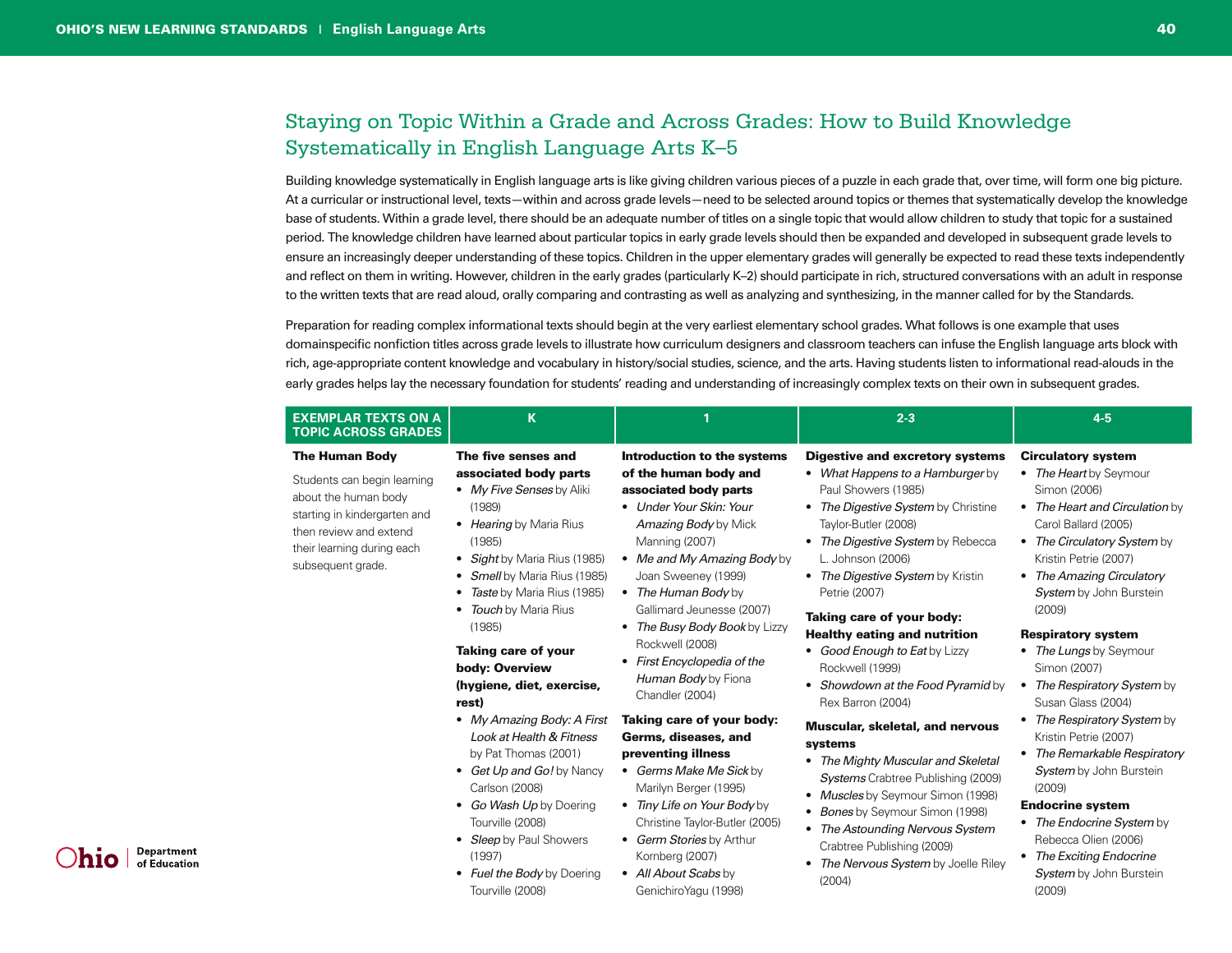\*Please see "Research to Build Knowledge" in Writing and "Comprehension and Collaboration" in Speaking and Listening for additional standards relevant to gathering, assessing, and applying information from print and digital sources.

# Standards For English Language Arts 6–12

### College and Career Readiness Anchor Standards for Reading

The grades 6–12 standards on the following pages define what students should understand and be able to do by the end of each grade. They correspond to the College and Career Readiness (CCR) anchor standards below by number. The CCR and grade-specific standards are necessary complements—the former providing broad standards, the latter providing additional specificity—that together define the skills and understandings that all students must demonstrate.

#### **KEY IDEAS AND DETAILS**

- 1. Read closely to determine what the text says explicitly and to make logical inferences from it; cite specific textual evidence when writing or speaking to support conclusions drawn from the text.
- 2. Determine central ideas or themes of a text and analyze their development; summarize the key supporting details and ideas.
- 3. Analyze how and why individuals, events, and ideas develop and interact over the course of a text.

#### **CRAFT AND STRUCTURE**

- 4. Interpret words and phrases as they are used in a text, including determining technical, connotative, and figurative meanings, and analyze how specific word choices shape meaning or tone.
- 5. Analyze the structure of texts, including how specific sentences, paragraphs, and larger portions of the text (e.g., a section, chapter, scene, or stanza) relate to each other and the whole.
- 6. Assess how point of view or purpose shapes the content and style of a text.

#### **INTEGRATION OF KNOWLEDGE AND IDEAS**

- 7. Integrate and evaluate content presented in diverse formats and media, including visually and quantitatively, as well as in words.\*
- 8. Delineate and evaluate the argument and specific claims in a text, including the validity of the reasoning as well as the relevance and sufficiency of the evidence.
- 9. Analyze how two or more texts address similar themes or topics in order to build knowledge or to compare the approaches the authors take.

#### **RANGE OF READING AND LEVEL OF TEXT COMPLEXITY**

10. Read and comprehend complex literary and informational texts independently and proficiently.

#### **NOTE ON RANGE AND CONTENT OF STUDENT READING**

*To become college and career ready, students must grapple with works of exceptional craft and thought whose range extends across genres, cultures, and centuries. Such works offer profound insights into the human condition and serve as models for students' own thinking and writing. Along with high-quality contemporary works, these texts should be chosen from among seminal U.S. documents, the classics of American literature, and the timeless dramas of Shakespeare. Through wide and deep reading of literature and literary nonfiction of steadily increasing sophistication, students gain a reservoir of literary and cultural knowledge, references, and images; the ability to evaluate intricate arguments; and the capacity to surmount the challenges posed by complex texts.*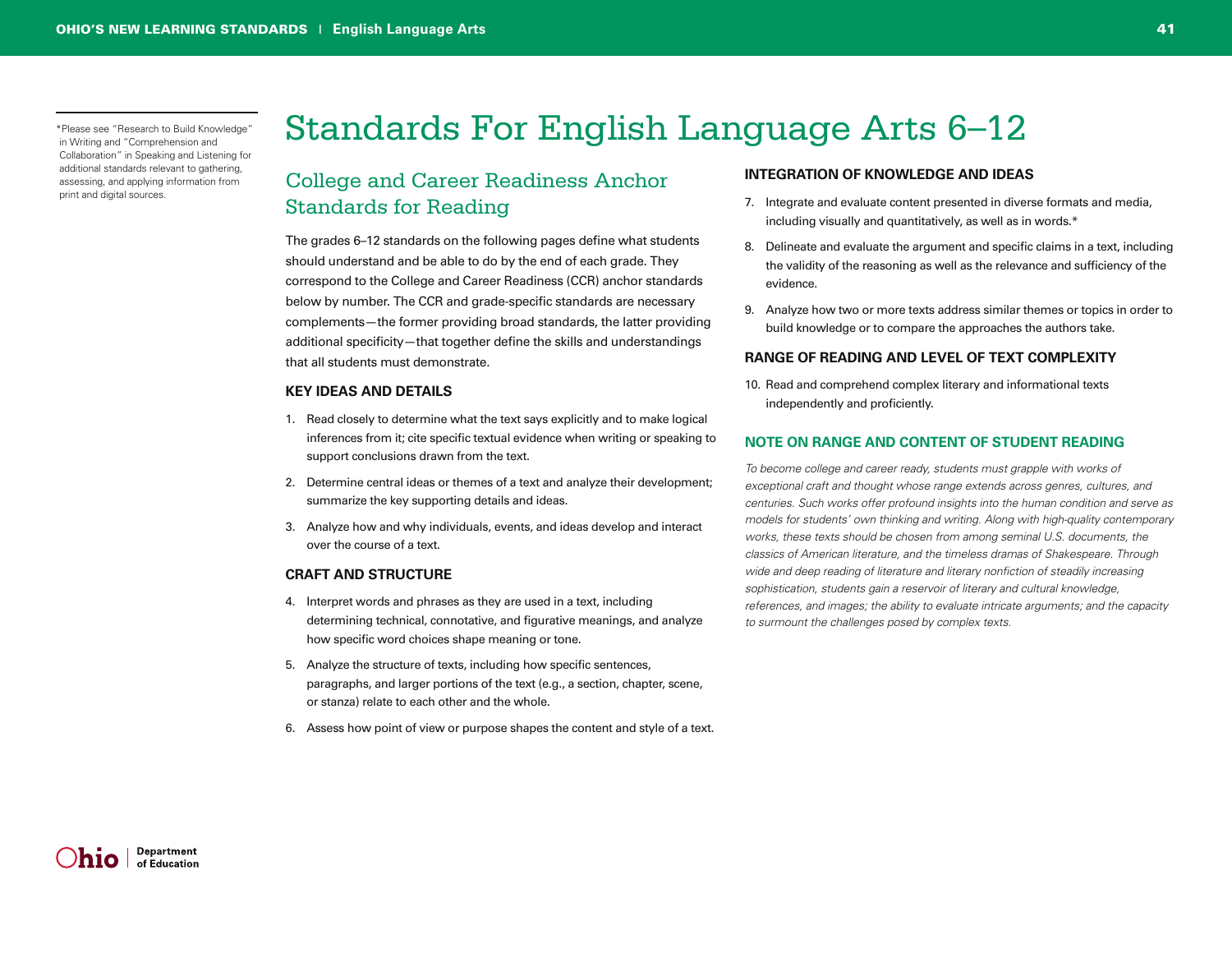### Reading Standards for Literature 6–12

The following standards offer a focus for instruction each year and help ensure that students gain adequate exposure to a range of texts and tasks. Rigor is also infused through the requirement that students read increasingly complex texts through the grades. *Students advancing through the grades are expected to meet each year's grade-specific standards and retain or further develop skills and understandings mastered in preceding grades.*

|                            | <b>GRADE 6 STUDENTS:</b>                                                                                                                                                                            |    | <b>GRADE 7 STUDENTS:</b>                                                                                                                                                                                                                                                                       |    | <b>GRADE 8 STUDENTS:</b>                                                                                                                                                                                                                            |
|----------------------------|-----------------------------------------------------------------------------------------------------------------------------------------------------------------------------------------------------|----|------------------------------------------------------------------------------------------------------------------------------------------------------------------------------------------------------------------------------------------------------------------------------------------------|----|-----------------------------------------------------------------------------------------------------------------------------------------------------------------------------------------------------------------------------------------------------|
|                            | <b>KEY IDEAS AND DETAILS</b>                                                                                                                                                                        |    |                                                                                                                                                                                                                                                                                                |    |                                                                                                                                                                                                                                                     |
|                            | 1. Cite textual evidence to support analysis<br>of what the text says explicitly as well as<br>inferences drawn from the text.                                                                      |    | 1. Cite several pieces of textual evidence to<br>support analysis of what the text says explicitly<br>as well as inferences drawn from the text.                                                                                                                                               |    | 1. Cite the textual evidence that most strongly<br>supports an analysis of what the text says<br>explicitly as well as inferences drawn from the<br>text.                                                                                           |
|                            | 2. Determine a theme or central idea of a text and<br>how it is conveyed through particular details;<br>provide a summary of the text distinct from<br>personal opinions or judgments.              |    | 2. Determine a theme or central idea of a text and<br>analyze its development over the course of the<br>text; provide an objective summary of the text.                                                                                                                                        | 2. | Determine a theme or central idea of a text and<br>analyze its development over the course of the<br>text, including its relationship to the characters,<br>setting, and plot; provide an objective summary<br>of the text.                         |
| 3.                         | Describe how a particular story's or drama's plot 3.<br>unfolds in a series of episodes as well as how<br>the characters respond or change as the plot<br>moves toward a resolution.                |    | Analyze how particular elements of a story or<br>drama interact (e.g., how setting shapes the<br>characters or plot).                                                                                                                                                                          |    | 3. Analyze how particular lines of dialogue or<br>incidents in a story or drama propel the action,<br>reveal aspects of a character, or provoke a<br>decision.                                                                                      |
| <b>CRAFT AND STRUCTURE</b> |                                                                                                                                                                                                     |    |                                                                                                                                                                                                                                                                                                |    |                                                                                                                                                                                                                                                     |
|                            | 4. Determine the meaning of words and phrases<br>as they are used in a text, including figurative<br>and connotative meanings; analyze the impact<br>of a specific word choice on meaning and tone. | 4. | Determine the meaning of words and phrases<br>as they are used in a text, including figurative<br>and connotative meanings; analyze the impact<br>of rhymes and other repetitions of sounds (e.g.,<br>alliteration) on a specific verse or stanza of a<br>poem or section of a story or drama. | 4. | Determine the meaning of words and phrases<br>as they are used in a text, including figurative<br>and connotative meanings; analyze the impact<br>of specific word choices on meaning and tone,<br>including analogies or allusions to other texts. |
|                            | 5. Analyze how a particular sentence, chapter,<br>scene, or stanza fits into the overall structure of<br>a text and contributes to the development of the<br>theme, setting, or plot.               | 5. | Analyze how a drama's or poem's form or<br>structure (e.g., soliloguy, sonnet) contributes to<br>its meaning.                                                                                                                                                                                  | 5. | Compare and contrast the structure of two<br>or more texts and analyze how the differing<br>structure of each text contributes to its meaning<br>and style.                                                                                         |
| 6.                         | Explain how an author develops the point of<br>view of the narrator or speaker in a text.                                                                                                           |    | 6. Analyze how an author develops and contrasts<br>the points of view of different characters or<br>narrators in a text.                                                                                                                                                                       |    | 6. Analyze how differences in the points of view<br>of the characters and the audience or reader<br>(e.g., created through the use of dramatic irony)<br>create such effects as suspense or humor.                                                  |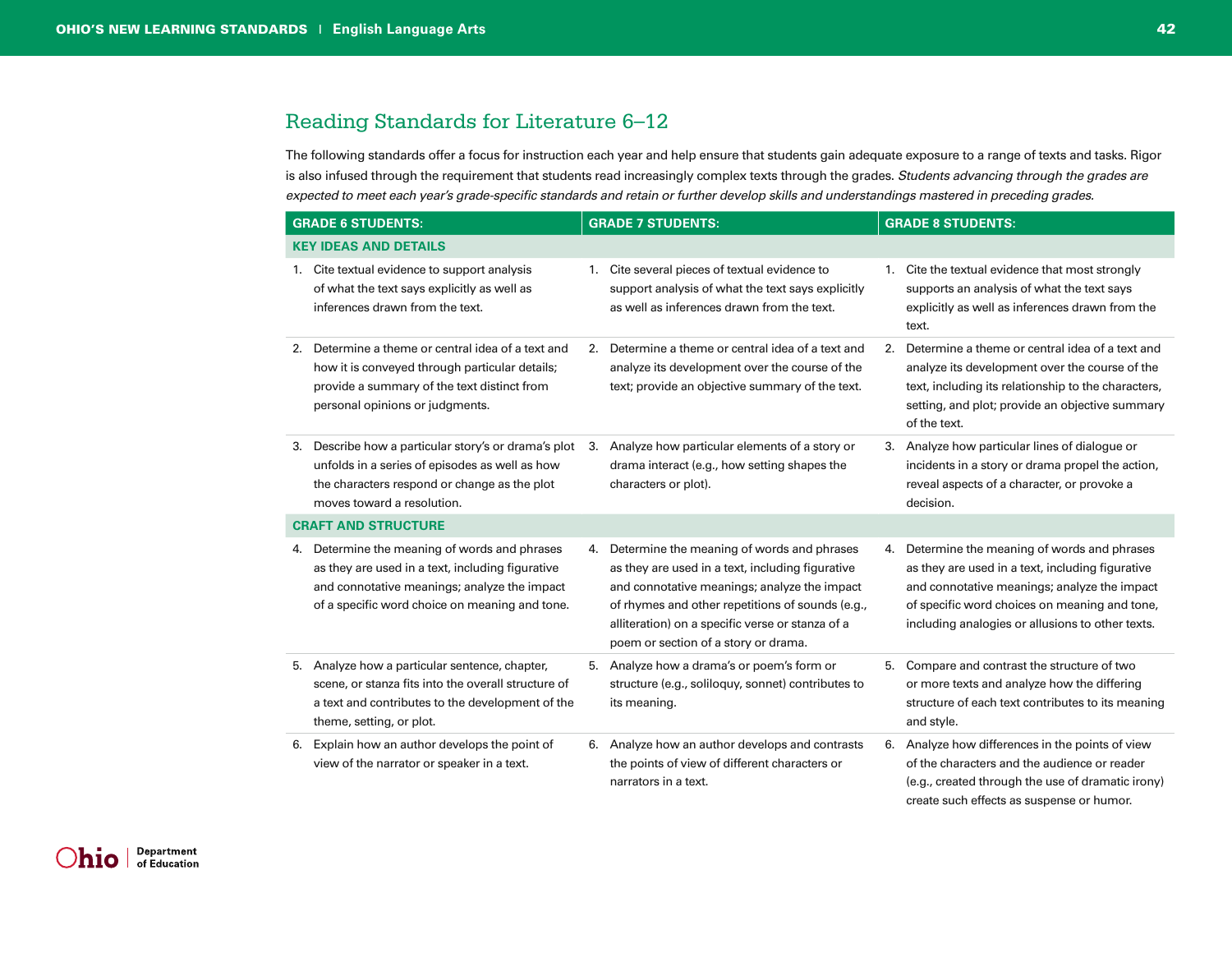#### **READING STANDARDS FOR LITERATURE 6–12, CONT.**

| <b>GRADE 6 STUDENTS:</b>                                                                                                                                                                                                                                                                  | <b>GRADE 7 STUDENTS:</b>                                                                                                                                                                                                                                 | <b>GRADE 8 STUDENTS:</b>                                                                                                                                                                                                                     |
|-------------------------------------------------------------------------------------------------------------------------------------------------------------------------------------------------------------------------------------------------------------------------------------------|----------------------------------------------------------------------------------------------------------------------------------------------------------------------------------------------------------------------------------------------------------|----------------------------------------------------------------------------------------------------------------------------------------------------------------------------------------------------------------------------------------------|
| <b>INTEGRATION OF KNOWLEDGE AND IDEAS</b>                                                                                                                                                                                                                                                 |                                                                                                                                                                                                                                                          |                                                                                                                                                                                                                                              |
| 7. Compare and contrast the experience of<br>reading a story, drama, or poem to listening to<br>or viewing an audio, video, or live version of<br>the text, including contrasting what they "see"<br>and "hear" when reading the text to what they<br>perceive when they listen or watch. | 7. Compare and contrast a written story, drama, or<br>poem to its audio, filmed, staged, or multimedia<br>version, analyzing the effects of techniques<br>unique to each medium (e.g., lighting, sound,<br>color, or camera focus and angles in a film). | Analyze the extent to which a filmed or live<br>7.<br>production of a story or drama stays faithful to<br>or departs from the text or script, evaluating the<br>choices made by the director or actors.                                      |
| (Not applicable to literature)<br>8.                                                                                                                                                                                                                                                      | 8.<br>(Not applicable to literature)                                                                                                                                                                                                                     | 8.<br>(Not applicable to literature)                                                                                                                                                                                                         |
| Compare and contrast texts in different forms<br>9.<br>or genres (e.g., stories and poems; historical<br>novels and fantasy stories) in terms of their<br>approaches to similar themes and topics.                                                                                        | Compare and contrast a fictional portrayal<br>9.<br>of a time, place, or character and a historical<br>account of the same period as a means of<br>understanding how authors of fiction use or<br>alter history.                                         | Analyze how a modern work of fiction draws on<br>9.<br>themes, patterns of events, or character types<br>from myths, traditional stories, or religious<br>works such as the Bible, including describing<br>how the material is rendered new. |
| <b>RANGE OF READING AND LEVEL OF TEXT COMPLEXITY</b>                                                                                                                                                                                                                                      |                                                                                                                                                                                                                                                          |                                                                                                                                                                                                                                              |
| 10. By the end of the year, read and comprehend<br>literature, including stories, dramas, and<br>poems, in the grades 6–8 text complexity band<br>proficiently, with scaffolding as needed at the<br>high end of the range.                                                               | 10. By the end of the year, read and comprehend<br>literature, including stories, dramas, and<br>poems, in the grades 6–8 text complexity band<br>proficiently, with scaffolding as needed at the<br>high end of the range.                              | 10. By the end of the year, read and comprehend<br>literature, including stories, dramas, and poems,<br>at the high end of grades 6-8 text complexity<br>band independently and proficiently.                                                |

The CCR anchor standards and high school grade-specific standards work in tandem to define college and career readiness expectations—the former providing broad standards, the latter providing additional specificity.

| <b>GRADE 9-10 STUDENTS:</b>                                                                                                                                                                                                                     | <b>GRADE 11-12 STUDENTS:</b>                                                                                                                                                                                                                                |
|-------------------------------------------------------------------------------------------------------------------------------------------------------------------------------------------------------------------------------------------------|-------------------------------------------------------------------------------------------------------------------------------------------------------------------------------------------------------------------------------------------------------------|
| <b>KEY IDEAS AND DETAILS</b>                                                                                                                                                                                                                    |                                                                                                                                                                                                                                                             |
| Cite strong and thorough textual evidence to support analysis of what the<br>text says explicitly as well as inferences drawn from the text.                                                                                                    | Cite strong and thorough textual evidence to support analysis of what the<br>text says explicitly as well as inferences drawn from the text, including<br>determining where the text leaves matters uncertain.                                              |
| Determine a theme or central idea of a text and analyze in detail its<br>2.<br>development over the course of the text, including how it emerges and is<br>shaped and refined by specific details; provide an objective summary of the<br>text. | 2. Determine two or more themes or central ideas of a text and analyze their<br>development over the course of the text, including how they interact and<br>build on one another to produce a complex account; provide an objective<br>summary of the text. |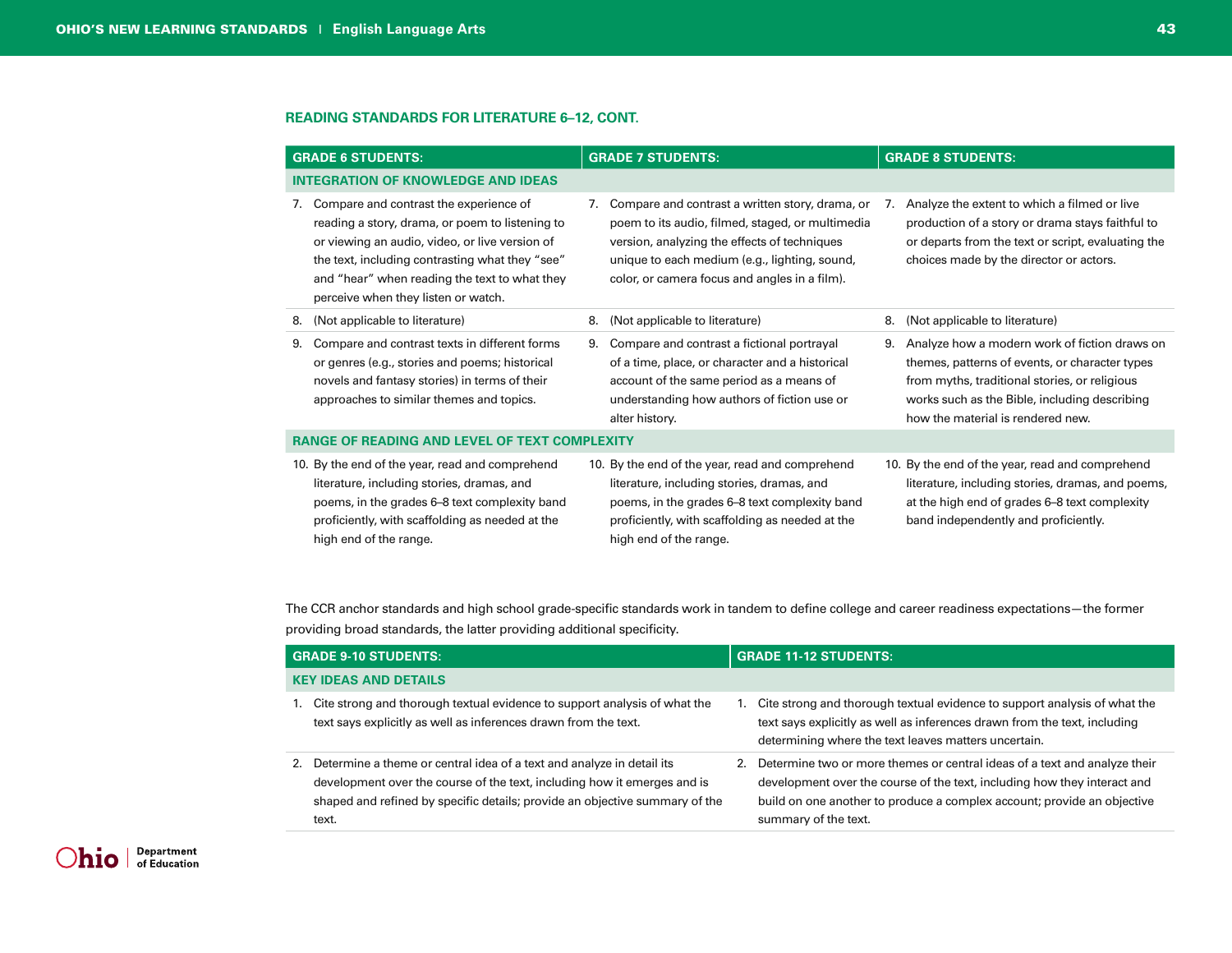#### **READING STANDARDS FOR LITERATURE 6–12, CONT.**

|    | <b>GRADE 9-10 STUDENTS:</b>                                                                                                                                                                                                                                                                                                                                                                                          |    | <b>GRADE 11-12 STUDENTS:</b>                                                                                                                                                                                                                                                                                                                                                                                              |
|----|----------------------------------------------------------------------------------------------------------------------------------------------------------------------------------------------------------------------------------------------------------------------------------------------------------------------------------------------------------------------------------------------------------------------|----|---------------------------------------------------------------------------------------------------------------------------------------------------------------------------------------------------------------------------------------------------------------------------------------------------------------------------------------------------------------------------------------------------------------------------|
|    | 3. Analyze how complex characters (e.g., those with multiple or conflicting<br>motivations) develop over the course of a text, interact with other<br>characters, and advance the plot or develop the theme.                                                                                                                                                                                                         |    | 3. Analyze the impact of the author's choices regarding how to develop and<br>relate elements of a story or drama (e.g., where a story is set, how the<br>action is ordered, how the characters are introduced and developed).                                                                                                                                                                                            |
|    | <b>CRAFT AND STRUCTURE</b>                                                                                                                                                                                                                                                                                                                                                                                           |    |                                                                                                                                                                                                                                                                                                                                                                                                                           |
| 4. | Determine the meaning of words and phrases as they are used in the text,<br>including figurative and connotative meanings; analyze the cumulative<br>impact of specific word choices on meaning and tone (e.g., how the<br>language evokes a sense of time and place; how it sets a formal or informal<br>tone).                                                                                                     |    | 4. Determine the meaning of words and phrases as they are used in the<br>text, including figurative and connotative meanings; analyze the impact of<br>specific word choices on meaning and tone, including words with multiple<br>meanings or language that is particularly fresh, engaging, or beautiful.<br>(Include Shakespeare as well as other authors.)                                                            |
| 5. | Analyze how an author's choices concerning how to structure a text, order<br>events within it (e.g., parallel plots), and manipulate time (e.g., pacing,<br>flashbacks) create such effects as mystery, tension, or surprise.                                                                                                                                                                                        |    | 5. Analyze how an author's choices concerning how to structure specific parts<br>of a text (e.g., the choice of where to begin or end a story, the choice to<br>provide a comedic or tragic resolution) contribute to its overall structure<br>and meaning as well as its aesthetic impact.                                                                                                                               |
| 6. | Analyze a particular point of view or cultural experience reflected in a work<br>of literature from outside the United States, drawing on a wide reading of<br>world literature.                                                                                                                                                                                                                                     | 6. | Analyze a case in which grasping point of view requires distinguishing<br>what is directly stated in a text from what is really meant (e.g., satire,<br>sarcasm, irony, or understatement).                                                                                                                                                                                                                               |
|    | <b>INTEGRATION OF KNOWLEDGE AND IDEAS</b>                                                                                                                                                                                                                                                                                                                                                                            |    |                                                                                                                                                                                                                                                                                                                                                                                                                           |
|    | 7. Analyze the representation of a subject or a key scene in two different<br>artistic mediums, including what is emphasized or absent in each treatment<br>(e.g., Auden's "Musée des Beaux Arts" and Breughel's Landscape with the<br>Fall of Icarus).                                                                                                                                                              |    | 7. Analyze multiple interpretations of a story, drama, or poem (e.g., recorded<br>or live production of a play or recorded novel or poetry), evaluating how<br>each version interprets the source text. (Include at least one play by<br>Shakespeare and one play by an American dramatist.)                                                                                                                              |
| 8. | (Not applicable to literature)                                                                                                                                                                                                                                                                                                                                                                                       | 8. | (Not applicable to literature)                                                                                                                                                                                                                                                                                                                                                                                            |
|    | 9. Analyze how an author draws on and transforms source material in a<br>specific work (e.g., how Shakespeare treats a theme or topic from Ovid or<br>the Bible or how a later author draws on a play by Shakespeare).                                                                                                                                                                                               |    | 9. Demonstrate knowledge of eighteenth-, nineteenth- and early-twentieth-<br>century foundational works of American literature, including how two or<br>more texts from the same period treat similar themes or topics.                                                                                                                                                                                                   |
|    | RANGE OF READING AND LEVEL OF TEXT COMPLEXITY                                                                                                                                                                                                                                                                                                                                                                        |    |                                                                                                                                                                                                                                                                                                                                                                                                                           |
|    | 10. By the end of grade 9, read and comprehend literature, including stories,<br>dramas, and poems, in the grades 9–10 text complexity band proficiently,<br>with scaffolding as needed at the high end of the range. By the end of<br>grade 10, read and comprehend literature, including stories, dramas,<br>and poems, at the high end of the grades 9-10 text complexity band<br>independently and proficiently. |    | 10. By the end of grade 11, read and comprehend literature, including<br>stories, dramas, and poems, in the grades 11–CCR text complexity band<br>proficiently, with scaffolding as needed at the high end of the range. By the<br>end of grade 12, read and comprehend literature, including stories, dramas,<br>and poems, at the high end of the grades 11–CCR text complexity band<br>independently and proficiently. |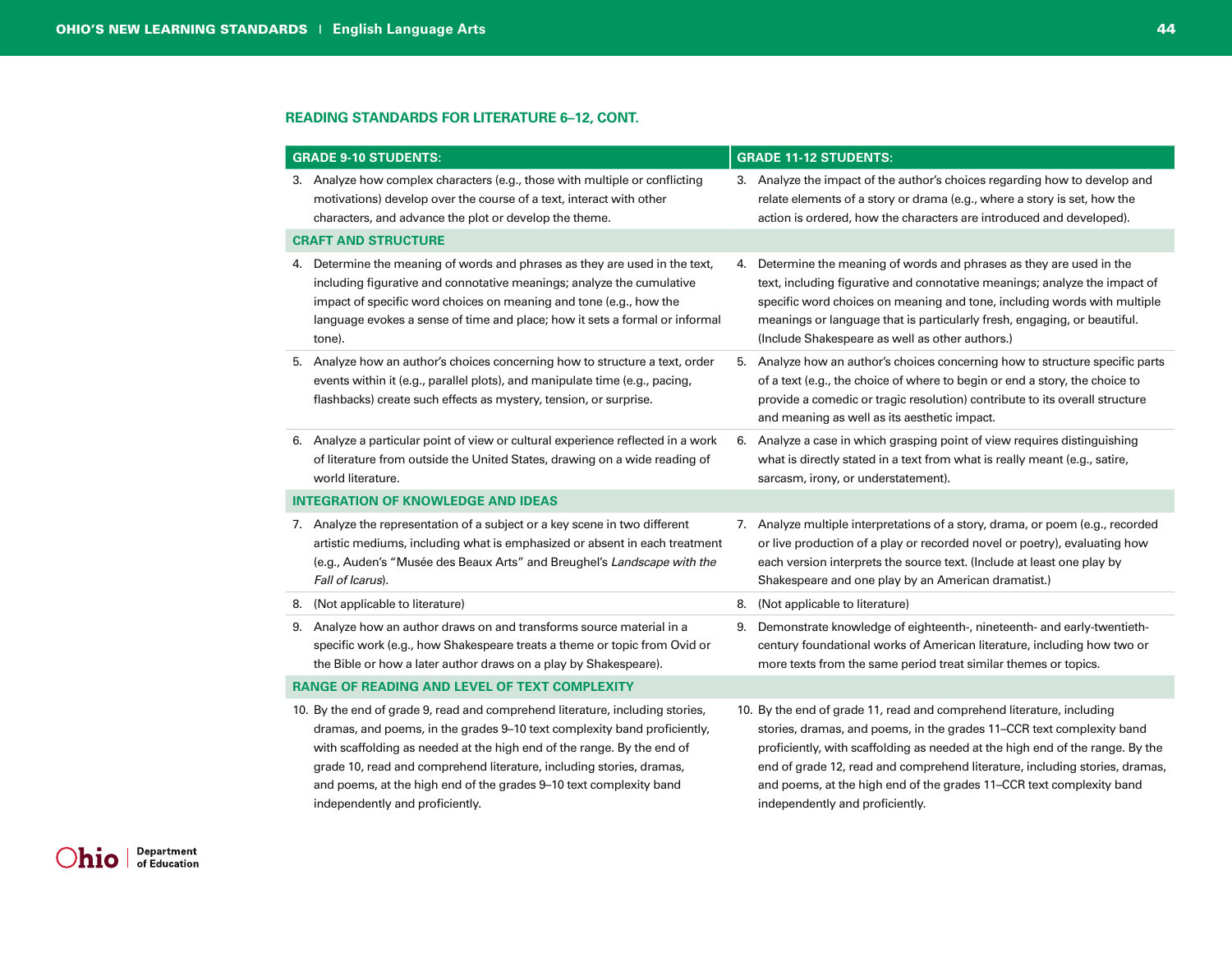| <b>GRADE 6 STUDENTS:</b>                                                                                                                                                                | <b>GRADE 7 STUDENTS:</b>                                                                                                                                                                                                 | <b>GRADE 8 STUDENTS:</b>                                                                                                                                                                                                                                              |
|-----------------------------------------------------------------------------------------------------------------------------------------------------------------------------------------|--------------------------------------------------------------------------------------------------------------------------------------------------------------------------------------------------------------------------|-----------------------------------------------------------------------------------------------------------------------------------------------------------------------------------------------------------------------------------------------------------------------|
| <b>KEY IDEAS AND DETAILS</b>                                                                                                                                                            |                                                                                                                                                                                                                          |                                                                                                                                                                                                                                                                       |
| 1. Cite textual evidence to support analysis<br>of what the text says explicitly as well as<br>inferences drawn from the text.                                                          | 1. Cite several pieces of textual evidence to<br>support analysis of what the text says explicitly<br>as well as inferences drawn from the text.                                                                         | 1. Cite the textual evidence that most strongly<br>supports an analysis of what the text says<br>explicitly as well as inferences drawn from the<br>text.                                                                                                             |
| Determine a central idea of a text and how it is<br>2.<br>conveyed through particular details; provide<br>a summary of the text distinct from personal<br>opinions or judgments.        | 2. Determine two or more central ideas in a text<br>and analyze their development over the course<br>of the text; provide an objective summary of the<br>text.                                                           | 2. Determine a central idea of a text and analyze<br>its development over the course of the text,<br>including its relationship to supporting ideas;<br>provide an objective summary of the text.                                                                     |
| Analyze in detail how a key individual, event, or<br>3.<br>idea is introduced, illustrated, and elaborated in<br>a text (e.g., through examples or anecdotes).                          | 3. Analyze the interactions between individuals,<br>events, and ideas in a text (e.g., how ideas<br>influence individuals or events, or how<br>individuals influence ideas or events).                                   | 3. Analyze how a text makes connections among<br>and distinctions between individuals, ideas, or<br>events (e.g., through comparisons, analogies, or<br>categories).                                                                                                  |
| <b>CRAFT AND STRUCTURE</b>                                                                                                                                                              |                                                                                                                                                                                                                          |                                                                                                                                                                                                                                                                       |
| 4. Determine the meaning of words and phrases<br>as they are used in a text, including figurative,<br>connotative, and technical meanings.                                              | 4. Determine the meaning of words and phrases<br>as they are used in a text, including figurative,<br>connotative, and technical meanings; analyze<br>the impact of a specific word choice on<br>meaning and tone.       | 4. Determine the meaning of words and phrases<br>as they are used in a text, including figurative,<br>connotative, and technical meanings; analyze<br>the impact of specific word choices on meaning<br>and tone, including analogies or allusions to<br>other texts. |
| 5. Analyze how a particular sentence, paragraph,<br>chapter, or section fits into the overall structure<br>of a text and contributes to the development of<br>the ideas.                | 5. Analyze the structure an author uses to organize<br>a text, including how the major sections<br>contribute to the whole and to the development<br>of the ideas.                                                       | 5.<br>Analyze in detail the structure of a specific<br>paragraph in a text, including the role of<br>particular sentences in developing and refining<br>a key concept.                                                                                                |
| 6.<br>Determine an author's point of view or purpose<br>in a text and explain how it is conveyed in the<br>text.                                                                        | 6.<br>Determine an author's point of view or<br>purpose in a text and analyze how the author<br>distinguishes his or her position from that of<br>others.                                                                | Determine an author's point of view or<br>6.<br>purpose in a text and analyze how the author<br>acknowledges and responds to conflicting<br>evidence or viewpoints.                                                                                                   |
| <b>INTEGRATION OF KNOWLEDGE AND IDEAS</b>                                                                                                                                               |                                                                                                                                                                                                                          |                                                                                                                                                                                                                                                                       |
| 7. Integrate information presented in different<br>media or formats (e.g., visually, quantitatively)<br>as well as in words to develop a coherent<br>understanding of a topic or issue. | 7. Compare and contrast a text to an audio, video,<br>or multimedia version of the text, analyzing<br>each medium's portrayal of the subject (e.g.,<br>how the delivery of a speech affects the impact<br>of the words). | 7. Evaluate the advantages and disadvantages of<br>using different mediums (e.g., print or digital<br>text, video, multimedia) to present a particular<br>topic or idea.                                                                                              |

## Reading Standards for Informational Text 6–12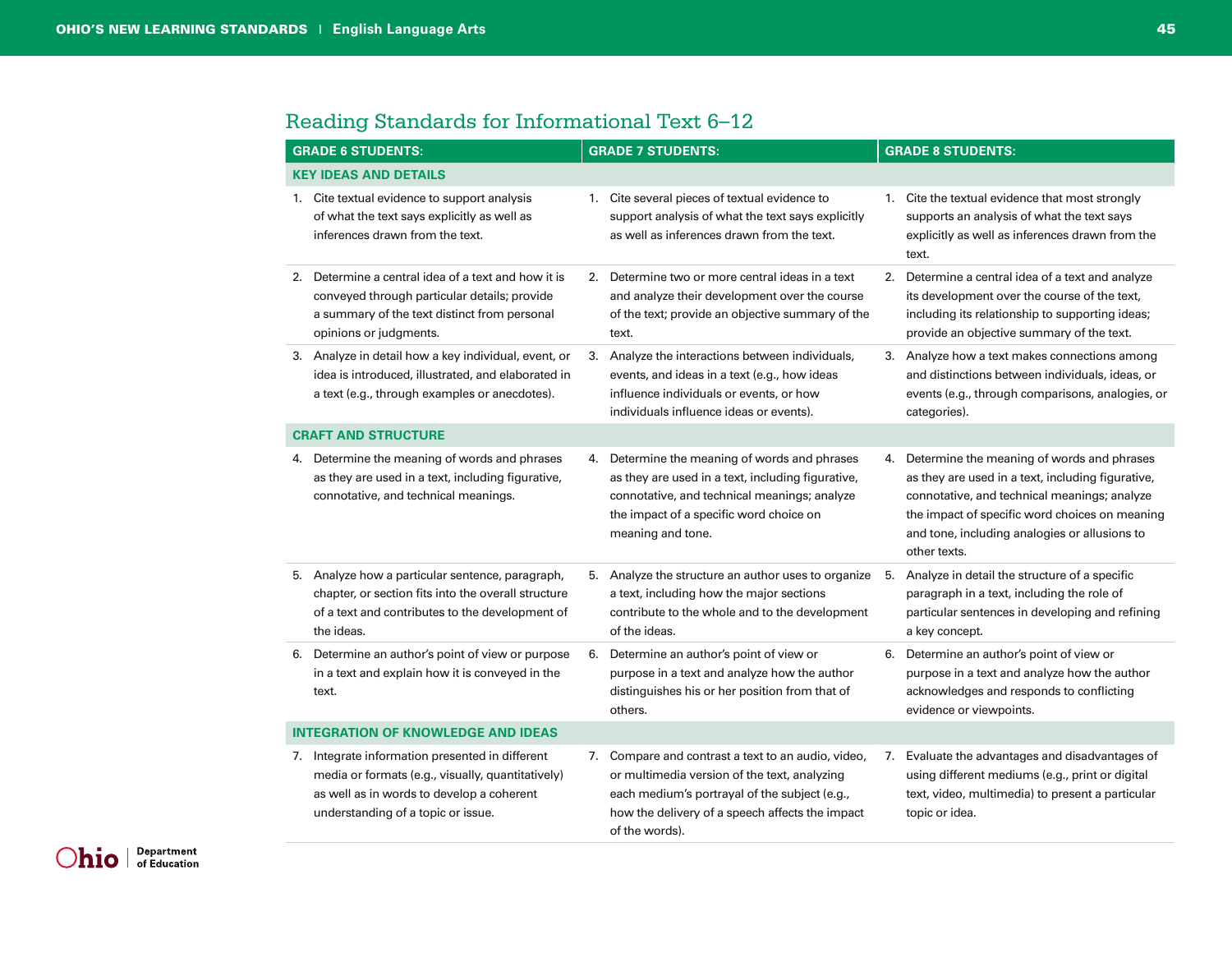#### **READING STANDARDS FOR INFORMATIONAL TEXT 6–12, CONT.**

| <b>GRADE 6 STUDENTS:</b>                                                                                                                                                                   |    | <b>GRADE 7 STUDENTS:</b>                                                                                                                                                                              |    | <b>GRADE 8 STUDENTS:</b>                                                                                                                                                                                               |  |
|--------------------------------------------------------------------------------------------------------------------------------------------------------------------------------------------|----|-------------------------------------------------------------------------------------------------------------------------------------------------------------------------------------------------------|----|------------------------------------------------------------------------------------------------------------------------------------------------------------------------------------------------------------------------|--|
| 8. Trace and evaluate the argument and specific<br>claims in a text, distinguishing claims that are<br>supported by reasons and evidence from claims<br>that are not.                      | 8. | Trace and evaluate the argument and specific<br>claims in a text, assessing whether the<br>reasoning is sound and the evidence is relevant<br>and sufficient to support the claims.                   | 8. | Delineate and evaluate the argument and<br>specific claims in a text, assessing whether the<br>reasoning is sound and the evidence is relevant<br>and sufficient; recognize when irrelevant<br>evidence is introduced. |  |
| 9. Compare and contrast one author's<br>presentation of events with that of another (e.g.,<br>a memoir written by and a biography on the<br>same person).                                  | 9. | Analyze how two or more authors writing about<br>the same topic shape their presentations of key<br>information by emphasizing different evidence<br>or advancing different interpretations of facts. | 9. | Analyze a case in which two or more texts<br>provide conflicting information on the same<br>topic and identify where the texts disagree on<br>matters of fact or interpretation.                                       |  |
| <b>RANGE OF READING AND LEVEL OF TEXT COMPLEXITY</b>                                                                                                                                       |    |                                                                                                                                                                                                       |    |                                                                                                                                                                                                                        |  |
| 10. By the end of the year, read and comprehend<br>literary nonfiction in the grades 6–8 text<br>complexity band proficiently, with scaffolding<br>as needed at the high end of the range. |    | 10. By the end of the year, read and comprehend<br>literary nonfiction in the grades 6–8 text<br>complexity band proficiently, with scaffolding<br>as needed at the high end of the range.            |    | 10. By the end of the year, read and comprehend<br>literary nonfiction at the high end of the grades<br>6–8 text complexity band independently and<br>proficiently.                                                    |  |

The CCR anchor standards and high school grade-specific standards work in tandem to define college and career readiness expectations—the former providing broad standards, the latter providing additional specificity.

| <b>GRADE 9-10 STUDENTS:</b>                                                                                                                                                                                                    | <b>GRADE 11-12 STUDENTS:</b>                                                                                                                                                                                                                          |
|--------------------------------------------------------------------------------------------------------------------------------------------------------------------------------------------------------------------------------|-------------------------------------------------------------------------------------------------------------------------------------------------------------------------------------------------------------------------------------------------------|
| <b>KEY IDEAS AND DETAILS</b>                                                                                                                                                                                                   |                                                                                                                                                                                                                                                       |
| Cite strong and thorough textual evidence to support analysis of what the<br>text says explicitly as well as inferences drawn from the text.                                                                                   | Cite strong and thorough textual evidence to support analysis of what the<br>text says explicitly as well as inferences drawn from the text, including<br>determining where the text leaves matters uncertain.                                        |
| Determine a central idea of a text and analyze its development over the<br>2.<br>course of the text, including how it emerges and is shaped and refined by<br>specific details; provide an objective summary of the text.      | Determine two or more central ideas of a text and analyze their<br>2.<br>development over the course of the text, including how they interact and<br>build on one another to provide a complex analysis; provide an objective<br>summary of the text. |
| Analyze how the author unfolds an analysis or series of ideas or events,<br>3.<br>including the order in which the points are made, how they are introduced<br>and developed, and the connections that are drawn between them. | Analyze a complex set of ideas or sequence of events and explain how<br>З.<br>specific individuals, ideas, or events interact and develop over the course of<br>the text.                                                                             |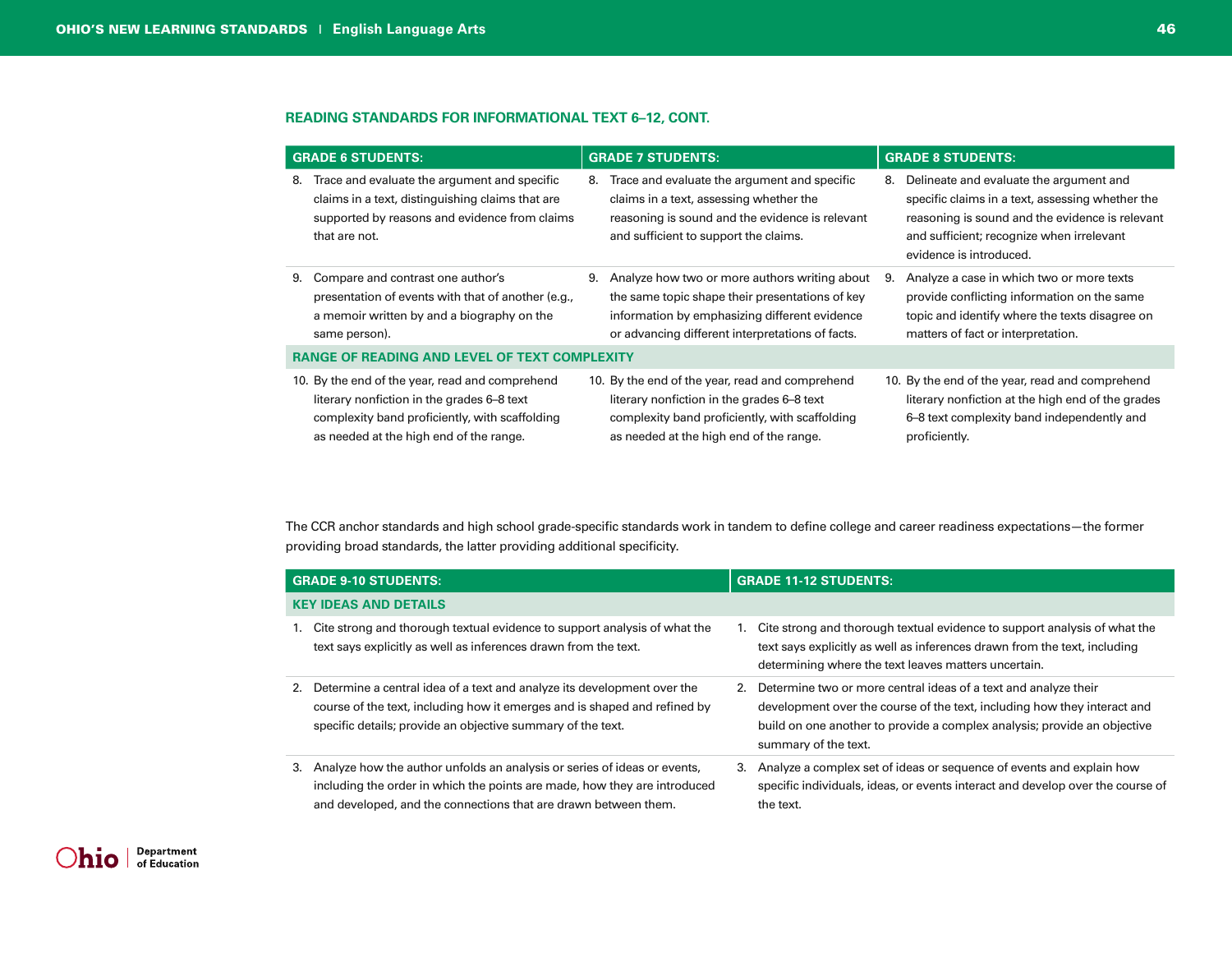#### **READING STANDARDS FOR INFORMATIONAL TEXT 6–12, CONT.**

| <b>GRADE 9-10 STUDENTS:</b>                                                                                                                                                                                                                                                                            | <b>GRADE 11-12 STUDENTS:</b>                                                                                                                                                                                                                                                                                                                       |
|--------------------------------------------------------------------------------------------------------------------------------------------------------------------------------------------------------------------------------------------------------------------------------------------------------|----------------------------------------------------------------------------------------------------------------------------------------------------------------------------------------------------------------------------------------------------------------------------------------------------------------------------------------------------|
| <b>CRAFT AND STRUCTURE</b>                                                                                                                                                                                                                                                                             |                                                                                                                                                                                                                                                                                                                                                    |
| 4. Determine the meaning of words and phrases as they are used in a text,<br>including figurative, connotative, and technical meanings; analyze the<br>cumulative impact of specific word choices on meaning and tone (e.g., how<br>the language of a court opinion differs from that of a newspaper). | Determine the meaning of words and phrases as they are used in a text,<br>4.<br>including figurative, connotative, and technical meanings; analyze how an<br>author uses and refines the meaning of a key term or terms over the course<br>of a text (e.g., how Madison defines faction in Federalist No. 10).                                     |
| 5. Analyze in detail how an author's ideas or claims are developed and refined<br>by particular sentences, paragraphs, or larger portions of a text (e.g., a<br>section or chapter).                                                                                                                   | Analyze and evaluate the effectiveness of the structure an author uses in<br>5.<br>his or her exposition or argument, including whether the structure makes<br>points clear, convincing, and engaging.                                                                                                                                             |
| Determine an author's point of view or purpose in a text and analyze how<br>6.<br>an author uses rhetoric to advance that point of view or purpose.                                                                                                                                                    | 6. Determine an author's point of view or purpose in a text in which the<br>rhetoric is particularly effective, analyzing how style and content contribute<br>to the power, persuasiveness, or beauty of the text.                                                                                                                                 |
| <b>INTEGRATION OF KNOWLEDGE AND IDEAS</b>                                                                                                                                                                                                                                                              |                                                                                                                                                                                                                                                                                                                                                    |
| 7. Analyze various accounts of a subject told in different mediums (e.g., a<br>person's life story in both print and multimedia), determining which details<br>are emphasized in each account.                                                                                                         | 7. Integrate and evaluate multiple sources of information presented in<br>different media or formats (e.g., visually, quantitatively) as well as in words<br>in order to address a question or solve a problem.                                                                                                                                    |
| Delineate and evaluate the argument and specific claims in a text,<br>8.<br>assessing whether the reasoning is valid and the evidence is relevant and<br>sufficient; identify false statements and fallacious reasoning.                                                                               | Delineate and evaluate the reasoning in seminal U.S. texts, including the<br>8.<br>application of constitutional principles and use of legal reasoning (e.g., in<br>U.S. Supreme Court majority opinions and dissents) and the premises,<br>purposes, and arguments in works of public advocacy (e.g., The Federalist,<br>presidential addresses). |
| 9. Analyze seminal U.S. documents of historical and literary significance (e.g.,<br>Washington's Farewell Address, the Gettysburg Address, Roosevelt's Four<br>Freedoms speech, King's "Letter from Birmingham Jail"), including how<br>they address related themes and concepts.                      | 9. Analyze seventeenth-, eighteenth-, and nineteenth-century foundational<br>U.S. documents of historical and literary significance (including The<br>Declaration of Independence, the Preamble to the Constitution, the Bill<br>of Rights, and Lincoln's Second Inaugural Address) for their themes,<br>purposes, and rhetorical features.        |
| <b>RANGE OF READING AND LEVEL OF TEXT COMPLEXITY</b>                                                                                                                                                                                                                                                   |                                                                                                                                                                                                                                                                                                                                                    |
| 10. By the end of grade 9, read and comprehend literary nonfiction in the<br>grades 9-10 text complexity band proficiently, with scaffolding as needed<br>at the high end of the range.                                                                                                                | 10. By the end of grade 11, read and comprehend literary nonfiction in the<br>grades 11-CCR text complexity band proficiently, with scaffolding as<br>needed at the high end of the range.                                                                                                                                                         |
| By the end of grade 10, read and comprehend literary nonfiction at the<br>high end of the grades 9-10 text complexity band independently and<br>proficiently.                                                                                                                                          | By the end of grade 12, read and comprehend literary nonfiction at the<br>high end of the grades 11–CCR text complexity band independently and<br>proficiently.                                                                                                                                                                                    |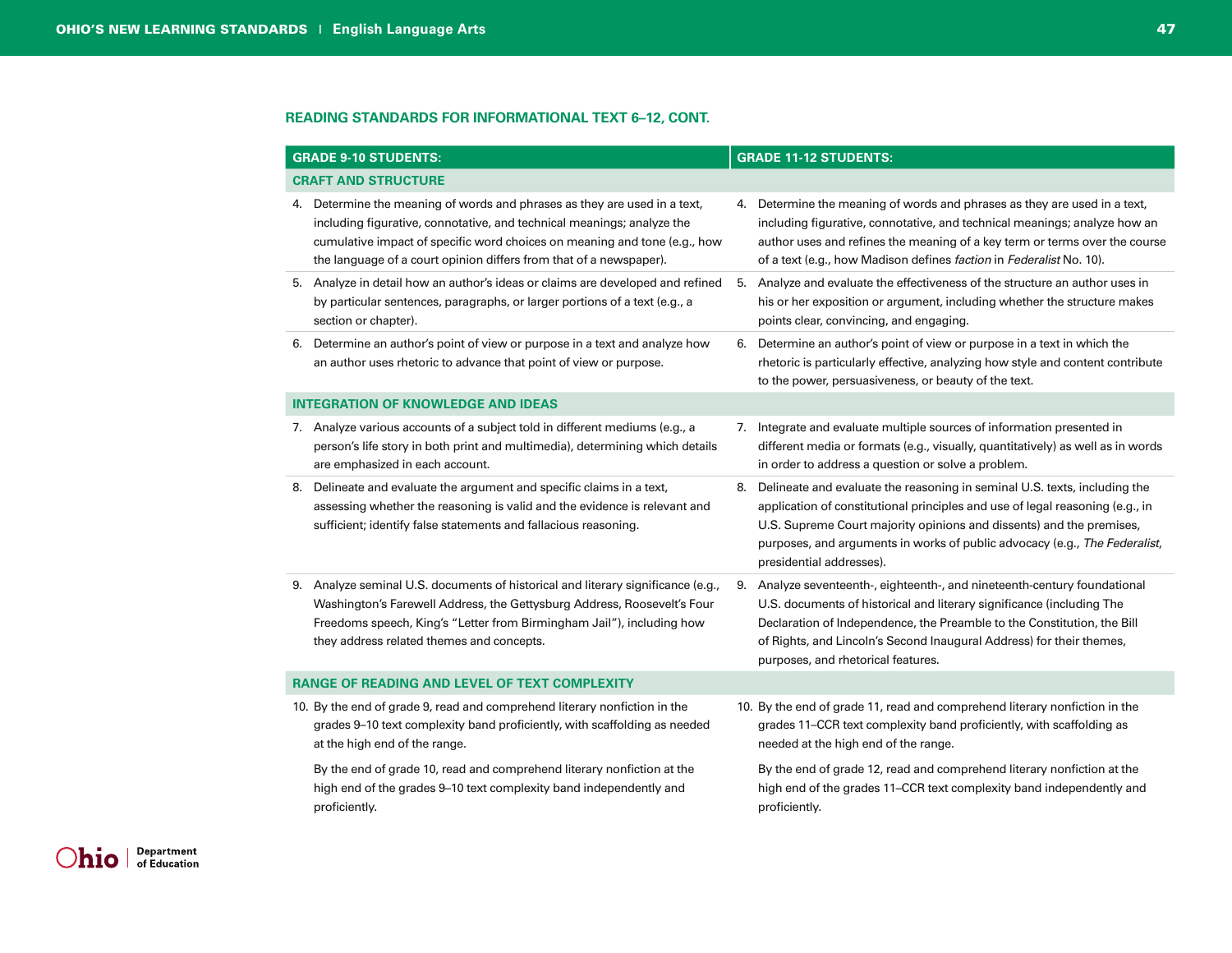\*These broad types of writing include many subgenres. See Appendix A for definitions of key writing types.

### College and Career Readiness Anchor Standards for Writing

The grades 6–12 standards on the following pages define what students should understand and be able to do by the end of each grade. They correspond to the College and Career Readiness (CCR) anchor standards below by number. The CCR and grade-specific standards are necessary complements—the former providing broad standards, the latter providing additional specificity—that together define the skills and understandings that all students must demonstrate.

#### **TEXT TYPES AND PURPOSES\***

- 1. Write arguments to support claims in an analysis of substantive topics or texts, using valid reasoning and relevant and sufficient evidence.
- 2. Write informative/explanatory texts to examine and convey complex ideas and information clearly and accurately through the effective selection, organization, and analysis of content.
- 3. Write narratives to develop real or imagined experiences or events using effective technique, well-chosen details, and well-structured event sequences.

#### **PRODUCTION AND DISTRIBUTION OF WRITING**

- 4. Produce clear and coherent writing in which the development, organization, and style are appropriate to task, purpose, and audience.
- 5. Develop and strengthen writing as needed by planning, revising, editing, rewriting, or trying a new approach.
- 6. Use technology, including the Internet, to produce and publish writing and to interact and collaborate with others.

#### **RESEARCH TO BUILD AND PRESENT KNOWLEDGE**

- 7. Conduct short as well as more sustained research projects based on focused questions, demonstrating understanding of the subject under investigation.
- 8. Gather relevant information from multiple print and digital sources, assess the credibility and accuracy of each source, and integrate the information while avoiding plagiarism.
- 9. Draw evidence from literary or informational texts to support analysis, reflection, and research.

#### **RANGE OF WRITING**

10. Write routinely over extended time frames (time for research, reflection, and revision) and shorter time frames (a single sitting or a day or two) for a range of tasks, purposes, and audiences.

#### **\*These broad types of writing include many subgenres. See Appendix A for definitions of key writing types.**

#### **NOTE ON RANGE AND CONTENT OF STUDENT WRITING**

*For students, writing is a key means of asserting and defending claims, showing what they know about a subject, and conveying what they have experienced, imagined, thought, and felt. To be college- and careerready writers, students must take task, purpose, and audience into careful consideration, choosing words, information, structures, and formats deliberately. They need to know how to combine elements of different kinds of writing—for example, to use narrative strategies within argument and explanation within narrative— to produce complex and nuanced writing. They need to be able to use technology strategically when creating, refining, and collaborating on writing. They have to become adept at gathering information, evaluating sources, and citing material accurately, reporting findings from their research and analysis of sources in a clear and cogent manner. They must have the flexibility, concentration, and fluency to produce high-quality firstdraft text under a tight deadline as well as the capacity to revisit and make improvements to a piece of writing over multiple drafts when circumstances encourage or require it.*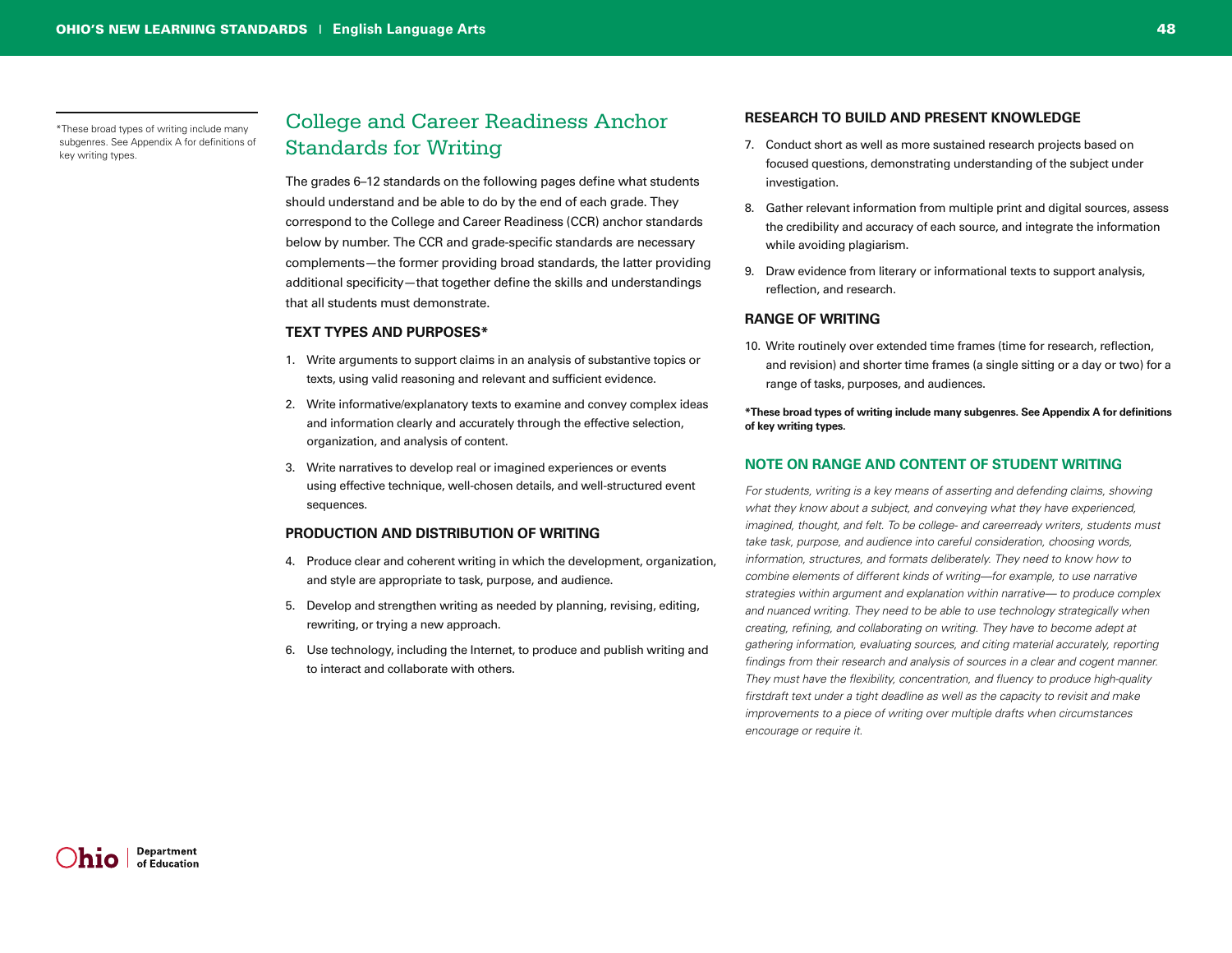### Writing Standards 6–12

The following standards for grades 6–12 offer a focus for instruction each year to help ensure that students gain adequate mastery of a range of skills and applications. Each year in their writing, students should demonstrate increasing sophistication in all aspects of language use, from vocabulary and syntax to the development and organization of ideas, and they should address increasingly demanding content and sources. *Students advancing through the grades are expected to meet each year's grade-specific standards and retain or further develop skills and understandings mastered in preceding grades.* The expected growth in student writing ability is reflected both in the standards themselves and in the collection of annotated student writing samples in Appendix C.

| <b>GRADE 6 STUDENTS:</b>                                                                                                                                                                                                                                                                                                                                                                                                                                                                                                                                                          | <b>GRADE 7 STUDENTS:</b>                                                                                                                                                                                                                                                                                                                                                                                                                                                                                                                                                                                                                                                                       | <b>GRADE 8 STUDENTS:</b>                                                                                                                                                                                                                                                                                                                                                                                                                                                                                                                                                                                                                                                                                                                                                |  |
|-----------------------------------------------------------------------------------------------------------------------------------------------------------------------------------------------------------------------------------------------------------------------------------------------------------------------------------------------------------------------------------------------------------------------------------------------------------------------------------------------------------------------------------------------------------------------------------|------------------------------------------------------------------------------------------------------------------------------------------------------------------------------------------------------------------------------------------------------------------------------------------------------------------------------------------------------------------------------------------------------------------------------------------------------------------------------------------------------------------------------------------------------------------------------------------------------------------------------------------------------------------------------------------------|-------------------------------------------------------------------------------------------------------------------------------------------------------------------------------------------------------------------------------------------------------------------------------------------------------------------------------------------------------------------------------------------------------------------------------------------------------------------------------------------------------------------------------------------------------------------------------------------------------------------------------------------------------------------------------------------------------------------------------------------------------------------------|--|
| <b>TEXT TYPES AND PURPOSES</b>                                                                                                                                                                                                                                                                                                                                                                                                                                                                                                                                                    |                                                                                                                                                                                                                                                                                                                                                                                                                                                                                                                                                                                                                                                                                                |                                                                                                                                                                                                                                                                                                                                                                                                                                                                                                                                                                                                                                                                                                                                                                         |  |
| 1. Write arguments to support claims with clear<br>reasons and relevant evidence.<br>Introduce claim(s) and organize the reasons<br>a.<br>and evidence clearly.<br>Support claim(s) with clear reasons and<br>b.<br>relevant evidence, using credible sources and<br>demonstrating an understanding of the topic<br>or text.<br>Use words, phrases, and clauses to clarify the<br>c.<br>relationships among claim(s) and reasons.<br>Establish and maintain a formal style.<br>d.<br>Provide a concluding statement or section<br>е.<br>that follows from the argument presented. | Write arguments to support claims with clear<br>reasons and relevant evidence.<br>Introduce claim(s), acknowledge alternate or<br>a.<br>opposing claims, and organize the reasons<br>and evidence logically.<br>Support claim(s) with logical reasoning and<br>b.<br>relevant evidence, using accurate, credible<br>sources and demonstrating an understanding<br>of the topic or text.<br>Use words, phrases, and clauses to create<br>c.<br>cohesion and clarify the relationships among<br>claim(s), reasons, and evidence.<br>Establish and maintain a formal style.<br>d.<br>Provide a concluding statement or section<br>е.<br>that follows from and supports the argument<br>presented. | Write arguments to support claims with clear<br>1.<br>reasons and relevant evidence.<br>Introduce claim(s), acknowledge and<br>a.<br>distinguish the claim(s) from alternate or<br>opposing claims, and organize the reasons<br>and evidence logically.<br>Support claim(s) with logical reasoning and<br>b.<br>relevant evidence, using accurate, credible<br>sources and demonstrating an understanding<br>of the topic or text.<br>Use words, phrases, and clauses to create<br>C <sub>1</sub><br>cohesion and clarify the relationships<br>among claim(s), counterclaims, reasons, and<br>evidence.<br>Establish and maintain a formal style.<br>d.<br>Provide a concluding statement or section<br>е.<br>that follows from and supports the argument<br>presented. |  |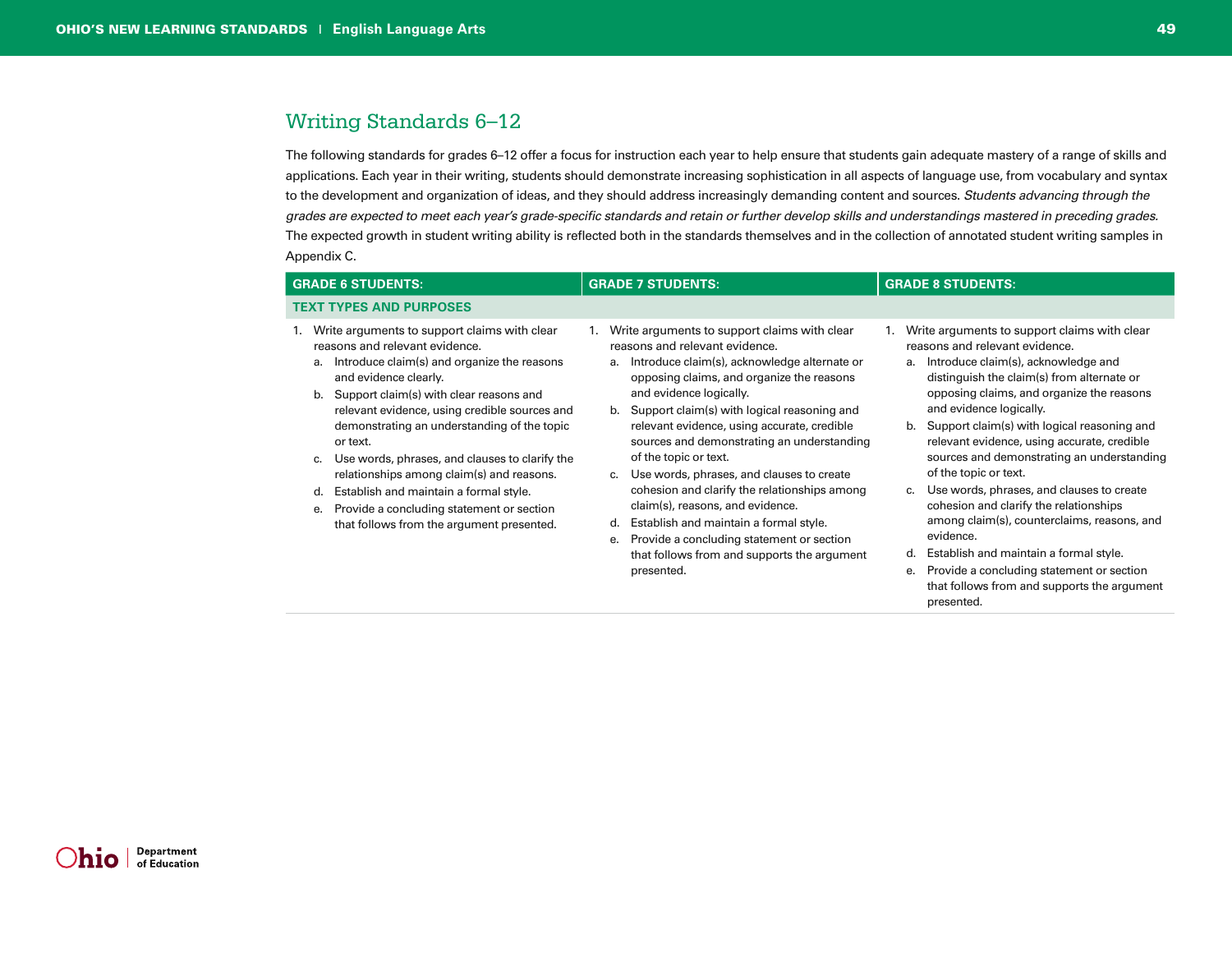| <b>GRADE 6 STUDENTS:</b> |                                                                                                                                                                                                                                                                                                                                                                                                                                                                                                   |          | <b>GRADE 7 STUDENTS:</b>                                                                                                                                                                                                                                                                                                                                                                                                                                                                                           |    | <b>GRADE 8 STUDENTS:</b>                                                                                                                                                                                                                                                                                                                                                                                                                                                                                               |  |
|--------------------------|---------------------------------------------------------------------------------------------------------------------------------------------------------------------------------------------------------------------------------------------------------------------------------------------------------------------------------------------------------------------------------------------------------------------------------------------------------------------------------------------------|----------|--------------------------------------------------------------------------------------------------------------------------------------------------------------------------------------------------------------------------------------------------------------------------------------------------------------------------------------------------------------------------------------------------------------------------------------------------------------------------------------------------------------------|----|------------------------------------------------------------------------------------------------------------------------------------------------------------------------------------------------------------------------------------------------------------------------------------------------------------------------------------------------------------------------------------------------------------------------------------------------------------------------------------------------------------------------|--|
|                          | Write informative/explanatory texts to examine<br>a topic and convey ideas, concepts, and<br>information through the selection, organization,<br>and analysis of relevant content.<br>Introduce a topic; organize ideas, concepts,<br>a.<br>and information, using strategies such as<br>definition, classification, comparison/contrast,<br>and cause/effect; include formatting (e.g.,<br>headings), graphics (e.g., charts, tables),<br>and multimedia when useful to aiding<br>comprehension. | 2.<br>a. | Write informative/explanatory texts to examine<br>a topic and convey ideas, concepts, and<br>information through the selection, organization,<br>and analysis of relevant content.<br>Introduce a topic clearly, previewing what<br>is to follow; organize ideas, concepts,<br>and information, using strategies such as<br>definition, classification, comparison/contrast,<br>and cause/effect; include formatting (e.g.,<br>headings), graphics (e.g., charts, tables),<br>and multimedia when useful to aiding | 2. | Write informative/explanatory texts to examine<br>a topic and convey ideas, concepts, and<br>information through the selection, organization,<br>and analysis of relevant content.<br>Introduce a topic clearly, previewing what<br>a.<br>is to follow; organize ideas, concepts, and<br>information into broader categories; include<br>formatting (e.g., headings), graphics (e.g.,<br>charts, tables), and multimedia when useful<br>to aiding comprehension.<br>Develop the topic with relevant, well-chosen<br>b. |  |
|                          | Develop the topic with relevant facts,<br>b.<br>definitions, concrete details, quotations, or<br>other information and examples.                                                                                                                                                                                                                                                                                                                                                                  | b.       | comprehension.<br>Develop the topic with relevant facts,<br>definitions, concrete details, quotations, or                                                                                                                                                                                                                                                                                                                                                                                                          |    | facts, definitions, concrete details, quotations,<br>or other information and examples.<br>Use appropriate and varied transitions to<br>c.                                                                                                                                                                                                                                                                                                                                                                             |  |
|                          | Use appropriate transitions to clarify the<br>c.<br>relationships among ideas and concepts.                                                                                                                                                                                                                                                                                                                                                                                                       | c.       | other information and examples.<br>Use appropriate transitions to create                                                                                                                                                                                                                                                                                                                                                                                                                                           |    | create cohesion and clarify the relationships<br>among ideas and concepts.                                                                                                                                                                                                                                                                                                                                                                                                                                             |  |
|                          | Use precise language and domain-specific<br>d.<br>vocabulary to inform about or explain the<br>topic.                                                                                                                                                                                                                                                                                                                                                                                             | d.       | cohesion and clarify the relationships among<br>ideas and concepts.<br>Use precise language and domain-specific                                                                                                                                                                                                                                                                                                                                                                                                    |    | d. Use precise language and domain-specific<br>vocabulary to inform about or explain the<br>topic.                                                                                                                                                                                                                                                                                                                                                                                                                     |  |
|                          | Establish and maintain a formal style.<br>e.                                                                                                                                                                                                                                                                                                                                                                                                                                                      |          | vocabulary to inform about or explain the                                                                                                                                                                                                                                                                                                                                                                                                                                                                          |    | Establish and maintain a formal style.<br>e.                                                                                                                                                                                                                                                                                                                                                                                                                                                                           |  |
|                          | Provide a concluding statement or section<br>that follows from the information or<br>explanation presented.                                                                                                                                                                                                                                                                                                                                                                                       | е.<br>f. | topic.<br>Establish and maintain a formal style.<br>Provide a concluding statement or section<br>that follows from and supports the<br>information or explanation presented.                                                                                                                                                                                                                                                                                                                                       |    | Provide a concluding statement or section<br>that follows from and supports the<br>information or explanation presented.                                                                                                                                                                                                                                                                                                                                                                                               |  |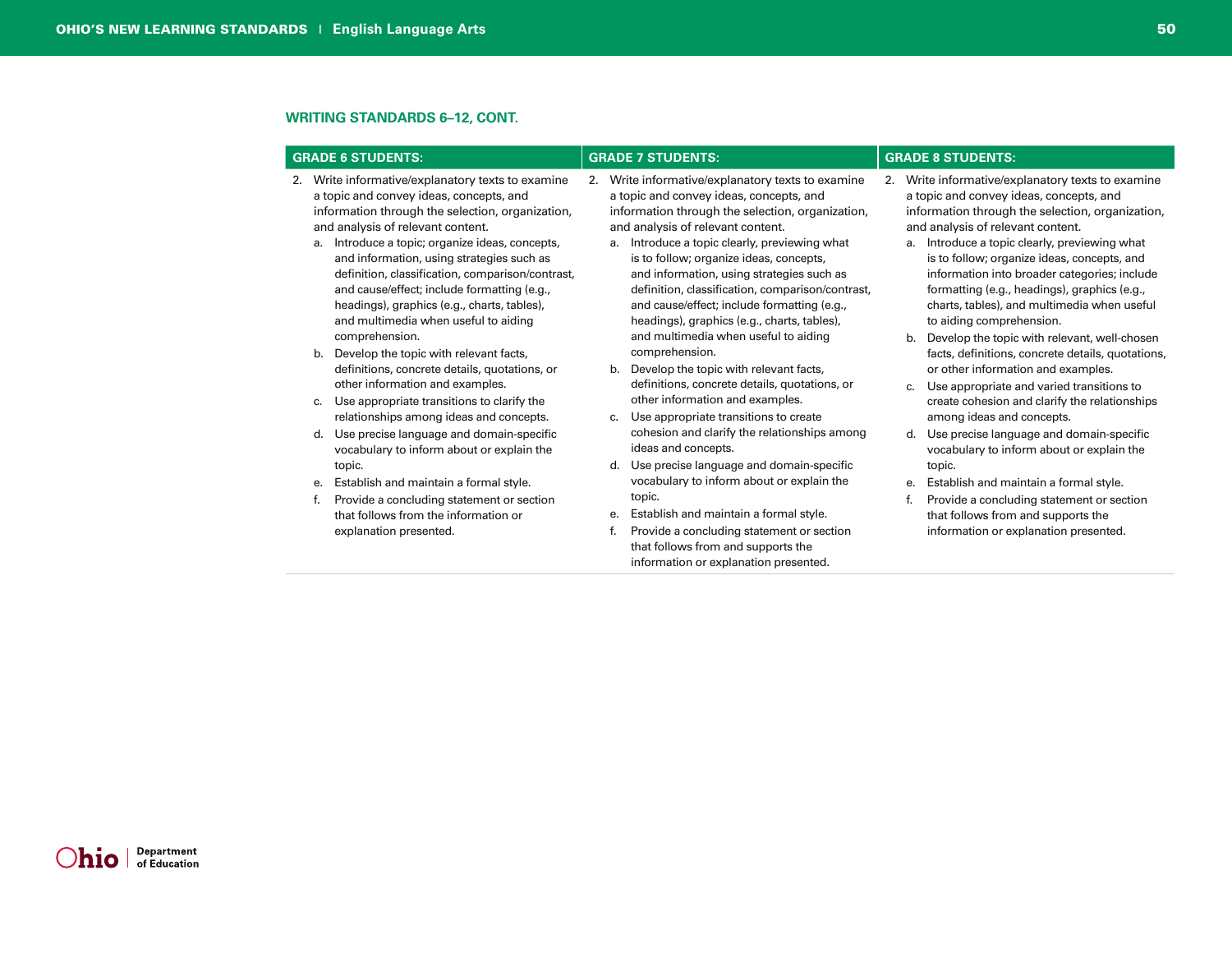| <b>GRADE 6 STUDENTS:</b>                                                                                                                                                                                                                                                                                                                                                                                                                                                                                                                                                                                                                                                                                                                                                                                                                                                                  | <b>GRADE 7 STUDENTS:</b>                                                                                                                                                                                                                                                                                                                                                                                                                                                                                                                                                                                                                                                                                                                                                                                                                                                                                                                                          | <b>GRADE 8 STUDENTS:</b>                                                                                                                                                                                                                                                                                                                                                                                                                                                                                                                                                                                                                                                                                                                                                                                                                                                                                                                                                                                                   |  |  |
|-------------------------------------------------------------------------------------------------------------------------------------------------------------------------------------------------------------------------------------------------------------------------------------------------------------------------------------------------------------------------------------------------------------------------------------------------------------------------------------------------------------------------------------------------------------------------------------------------------------------------------------------------------------------------------------------------------------------------------------------------------------------------------------------------------------------------------------------------------------------------------------------|-------------------------------------------------------------------------------------------------------------------------------------------------------------------------------------------------------------------------------------------------------------------------------------------------------------------------------------------------------------------------------------------------------------------------------------------------------------------------------------------------------------------------------------------------------------------------------------------------------------------------------------------------------------------------------------------------------------------------------------------------------------------------------------------------------------------------------------------------------------------------------------------------------------------------------------------------------------------|----------------------------------------------------------------------------------------------------------------------------------------------------------------------------------------------------------------------------------------------------------------------------------------------------------------------------------------------------------------------------------------------------------------------------------------------------------------------------------------------------------------------------------------------------------------------------------------------------------------------------------------------------------------------------------------------------------------------------------------------------------------------------------------------------------------------------------------------------------------------------------------------------------------------------------------------------------------------------------------------------------------------------|--|--|
| 3. Write narratives to develop real or imagined<br>experiences or events using effective technique,<br>relevant descriptive details, and well-structured<br>event sequences.<br>a. Engage and orient the reader by establishing<br>a context and introducing a narrator and/or<br>characters; organize an event sequence that<br>unfolds naturally and logically.<br>b. Use narrative techniques, such as dialogue,<br>pacing, and description, to develop<br>experiences, events, and/or characters.<br>Use a variety of transition words, phrases,<br>c.<br>and clauses to convey sequence and signal<br>shifts from one time frame or setting to<br>another.<br>Use precise words and phrases, relevant<br>d.<br>descriptive details, and sensory language to<br>convey experiences and events.<br>Provide a conclusion that follows from the<br>е.<br>narrated experiences or events. | Write narratives to develop real or imagined<br>3.<br>experiences or events using effective technique,<br>relevant descriptive details, and well-structured<br>event sequences.<br>Engage and orient the reader by establishing<br>a.<br>a context and point of view and introducing a<br>narrator and/or characters; organize an event<br>sequence that unfolds naturally and logically.<br>Use narrative techniques, such as dialogue,<br>b.<br>pacing, and description, to develop<br>experiences, events, and/or characters.<br>Use a variety of transition words, phrases,<br>c.<br>and clauses to convey sequence and signal<br>shifts from one time frame or setting to<br>another.<br>Use precise words and phrases, relevant<br>d.<br>descriptive details, and sensory language to<br>capture the action and convey experiences<br>and events.<br>Provide a conclusion that follows from and<br>е.<br>reflects on the narrated experiences or<br>events. | 3. Write narratives to develop real or imagined<br>experiences or events using effective technique,<br>relevant descriptive details, and well-structured<br>event sequences.<br>a. Engage and orient the reader by establishing<br>a context and point of view and introducing a<br>narrator and/or characters; organize an event<br>sequence that unfolds naturally and logically.<br>b. Use narrative techniques, such as dialogue,<br>pacing, description, and reflection, to develop<br>experiences, events, and/or characters.<br>Use a variety of transition words, phrases,<br>c.<br>and clauses to convey sequence, signal<br>shifts from one time frame or setting to<br>another, and show the relationships among<br>experiences and events.<br>d. Use precise words and phrases, relevant<br>descriptive details, and sensory language to<br>capture the action and convey experiences<br>and events.<br>Provide a conclusion that follows from and<br>e.<br>reflects on the narrated experiences or<br>events. |  |  |
| <b>CRAFT AND STRUCTURE</b>                                                                                                                                                                                                                                                                                                                                                                                                                                                                                                                                                                                                                                                                                                                                                                                                                                                                |                                                                                                                                                                                                                                                                                                                                                                                                                                                                                                                                                                                                                                                                                                                                                                                                                                                                                                                                                                   |                                                                                                                                                                                                                                                                                                                                                                                                                                                                                                                                                                                                                                                                                                                                                                                                                                                                                                                                                                                                                            |  |  |
| 4. Produce clear and coherent writing in which<br>the development, organization, and style are<br>appropriate to task, purpose, and audience.<br>(Grade-specific expectations for writing types<br>are defined in standards 1-3 above.)                                                                                                                                                                                                                                                                                                                                                                                                                                                                                                                                                                                                                                                   | 4. Produce clear and coherent writing in which<br>the development, organization, and style are<br>appropriate to task, purpose, and audience.<br>(Grade-specific expectations for writing types<br>are defined in standards 1-3 above.)                                                                                                                                                                                                                                                                                                                                                                                                                                                                                                                                                                                                                                                                                                                           | 4. Produce clear and coherent writing in which<br>the development, organization, and style are<br>appropriate to task, purpose, and audience.<br>(Grade-specific expectations for writing types<br>are defined in standards 1-3 above.)                                                                                                                                                                                                                                                                                                                                                                                                                                                                                                                                                                                                                                                                                                                                                                                    |  |  |
| With some guidance and support from peers<br>5.<br>and adults, develop and strengthen writing<br>as needed by planning, revising, editing,<br>rewriting, or trying a new approach. (Editing for<br>conventions should demonstrate command of<br>Language standards 1-3 up to and including<br>grade 6 on page 64.)                                                                                                                                                                                                                                                                                                                                                                                                                                                                                                                                                                        | With some guidance and support from peers<br>5.<br>and adults, develop and strengthen writing as<br>needed by planning, revising, editing, rewriting,<br>or trying a new approach, focusing on how well<br>purpose and audience have been addressed.<br>(Editing for conventions should demonstrate<br>command of Language standards 1-3 up to and<br>including grade 7 on page 64.)                                                                                                                                                                                                                                                                                                                                                                                                                                                                                                                                                                              | With some guidance and support from peers<br>5.<br>and adults, develop and strengthen writing as<br>needed by planning, revising, editing, rewriting,<br>or trying a new approach, focusing on how well<br>purpose and audience have been addressed.<br>(Editing for conventions should demonstrate<br>command of Language standards 1-3 up to and<br>including grade 8 on page 64.)                                                                                                                                                                                                                                                                                                                                                                                                                                                                                                                                                                                                                                       |  |  |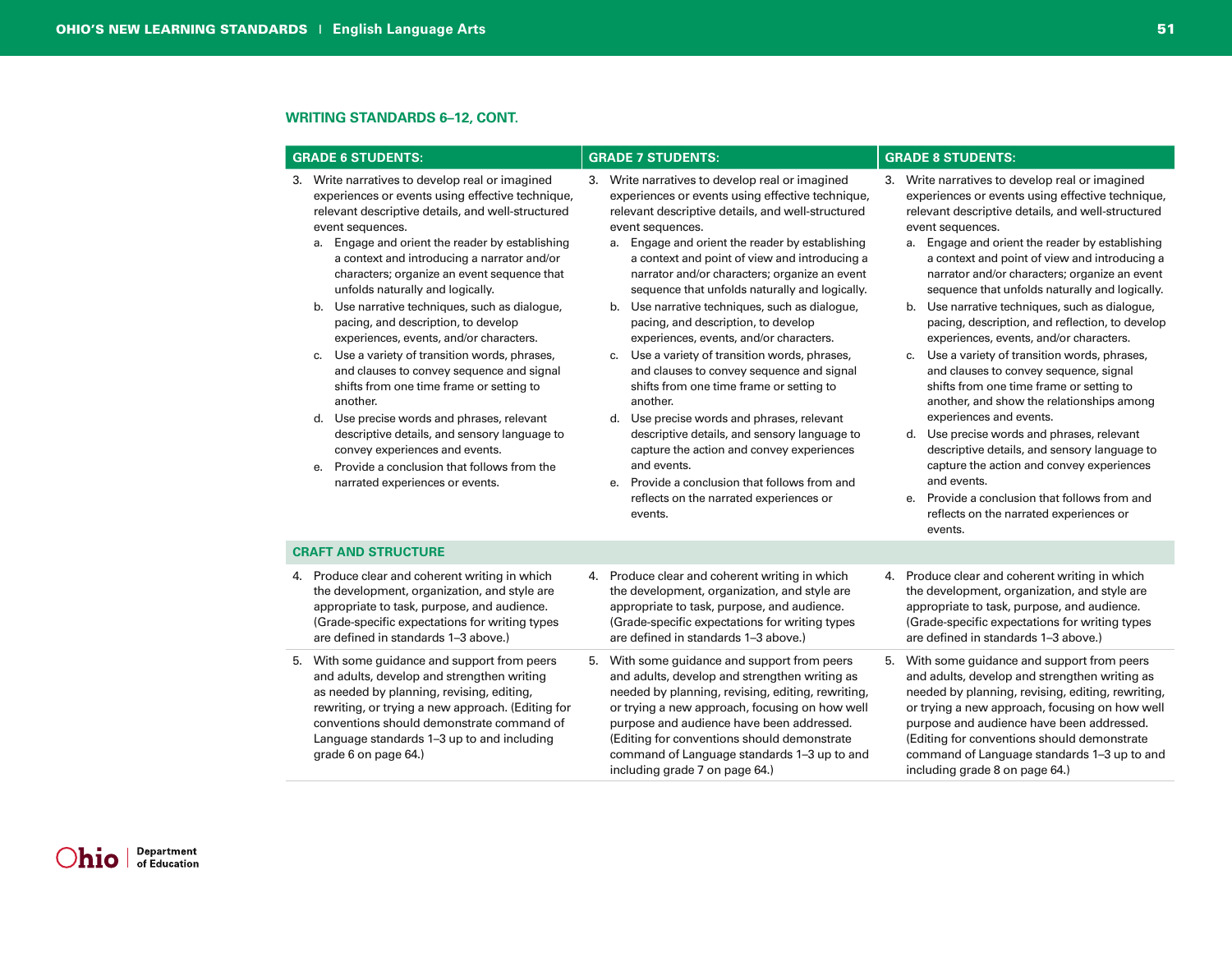| <b>GRADE 6 STUDENTS:</b> |                                                                                                                                                                                                                                                                                                                                                                                                                                                                                                                                                                                                                             | <b>GRADE 7 STUDENTS:</b> |                                                                                                                                                                                                                                                                                                                                                                                                                                                                                                                                                                                                                                                        | <b>GRADE 8 STUDENTS:</b> |                                                                                                                                                                                                                                                                                                                                                                                                                                                                                                                                                                                                                                                                                                          |  |
|--------------------------|-----------------------------------------------------------------------------------------------------------------------------------------------------------------------------------------------------------------------------------------------------------------------------------------------------------------------------------------------------------------------------------------------------------------------------------------------------------------------------------------------------------------------------------------------------------------------------------------------------------------------------|--------------------------|--------------------------------------------------------------------------------------------------------------------------------------------------------------------------------------------------------------------------------------------------------------------------------------------------------------------------------------------------------------------------------------------------------------------------------------------------------------------------------------------------------------------------------------------------------------------------------------------------------------------------------------------------------|--------------------------|----------------------------------------------------------------------------------------------------------------------------------------------------------------------------------------------------------------------------------------------------------------------------------------------------------------------------------------------------------------------------------------------------------------------------------------------------------------------------------------------------------------------------------------------------------------------------------------------------------------------------------------------------------------------------------------------------------|--|
| 6.                       | Use technology, including the Internet,<br>to produce and publish writing as well as<br>to interact and collaborate with others;<br>demonstrate sufficient command of<br>keyboarding skills to type a minimum of three<br>pages in a single sitting.                                                                                                                                                                                                                                                                                                                                                                        |                          | 6. Use technology, including the Internet, to<br>produce and publish writing and link to and cite<br>sources as well as to interact and collaborate<br>with others, including linking to and citing<br>sources.                                                                                                                                                                                                                                                                                                                                                                                                                                        | 6.                       | Use technology, including the Internet, to<br>produce and publish writing and present the<br>relationships between information and ideas<br>efficiently as well as to interact and collaborate<br>with others.                                                                                                                                                                                                                                                                                                                                                                                                                                                                                           |  |
|                          | <b>RESEARCH TO BUILD AND PRESENT KNOWLEDGE</b>                                                                                                                                                                                                                                                                                                                                                                                                                                                                                                                                                                              |                          |                                                                                                                                                                                                                                                                                                                                                                                                                                                                                                                                                                                                                                                        |                          |                                                                                                                                                                                                                                                                                                                                                                                                                                                                                                                                                                                                                                                                                                          |  |
|                          | 7. Conduct short research projects to answer<br>a question, drawing on several sources and<br>refocusing the inquiry when appropriate.                                                                                                                                                                                                                                                                                                                                                                                                                                                                                      |                          | 7. Conduct short research projects to answer<br>a question, drawing on several sources and<br>generating additional related, focused questions<br>for further research and investigation.                                                                                                                                                                                                                                                                                                                                                                                                                                                              |                          | 7. Conduct short research projects to answer a<br>question (including a self-generated question),<br>drawing on several sources and generating<br>additional related, focused questions that allow<br>for multiple avenues of exploration.                                                                                                                                                                                                                                                                                                                                                                                                                                                               |  |
|                          | 8. Gather relevant information from multiple<br>print and digital sources; assess the credibility<br>of each source; and quote or paraphrase the<br>data and conclusions of others while avoiding<br>plagiarism and providing basic bibliographic<br>information for sources.                                                                                                                                                                                                                                                                                                                                               | 8.                       | Gather relevant information from multiple<br>print and digital sources, using search terms<br>effectively; assess the credibility and accuracy<br>of each source; and quote or paraphrase the<br>data and conclusions of others while avoiding<br>plagiarism and following a standard format for<br>citation.                                                                                                                                                                                                                                                                                                                                          |                          | 8. Gather relevant information from multiple<br>print and digital sources, using search terms<br>effectively; assess the credibility and accuracy<br>of each source; and quote or paraphrase the<br>data and conclusions of others while avoiding<br>plagiarism and following a standard format for<br>citation.                                                                                                                                                                                                                                                                                                                                                                                         |  |
| 9.                       | Draw evidence from literary or informational<br>texts to support analysis, reflection, and<br>research.<br>a. Apply grade 6 Reading standards to literature<br>(e.g., "Compare and contrast texts in different<br>forms or genres [e.g., stories and poems;<br>historical novels and fantasy stories] in terms<br>of their approaches to similar themes and<br>topics").<br>Apply grade 6 Reading standards to literary<br>b.<br>nonfiction (e.g., "Trace and evaluate the<br>argument and specific claims in a text,<br>distinguishing claims that are supported by<br>reasons and evidence from claims that are<br>not"). | 9.                       | Draw evidence from literary or informational<br>texts to support analysis, reflection, and<br>research.<br>a. Apply grade 7 Reading standards to literature<br>(e.g., "Compare and contrast a fictional<br>portrayal of a time, place, or character and<br>a historical account of the same period as<br>a means of understanding how authors of<br>fiction use or alter history").<br>Apply grade 7 Reading standards to literary<br>b.<br>nonfiction (e.g. "Trace and evaluate the<br>argument and specific claims in a text,<br>assessing whether the reasoning is sound<br>and the evidence is relevant and sufficient to<br>support the claims"). | 9.                       | Draw evidence from literary or informational<br>texts to support analysis, reflection, and<br>research.<br>a. Apply grade 8 Reading standards to literature<br>(e.g., "Analyze how a modern work of<br>fiction draws on themes, patterns of events,<br>or character types from myths, traditional<br>stories, or religious works such as the Bible,<br>including describing how the material is<br>rendered new").<br>Apply grade 8 Reading standards to literary<br>b.<br>nonfiction (e.g., "Delineate and evaluate<br>the argument and specific claims in a text,<br>assessing whether the reasoning is sound<br>and the evidence is relevant and sufficient;<br>recognize when irrelevant evidence is |  |

#### **RANGE OF READING AND LEVEL OF TEXT COMPLEXITY**

- 10. Write routinely over extended time frames (time for research, reflection, and revision) and shorter time frames (a single sitting or a day or two) for a range of discipline-specific tasks, purposes, and audiences.
- 10. Write routinely over extended time frames (time for research, reflection, and revision) and shorter time frames (a single sitting or a day or two) for a range of discipline-specific tasks, purposes, and audiences.
- 10. Write routinely over extended time frames (time for research, reflection, and revision) and shorter time frames (a single sitting or a day or two) for a range of discipline-specific tasks, purposes, and audiences.

introduced").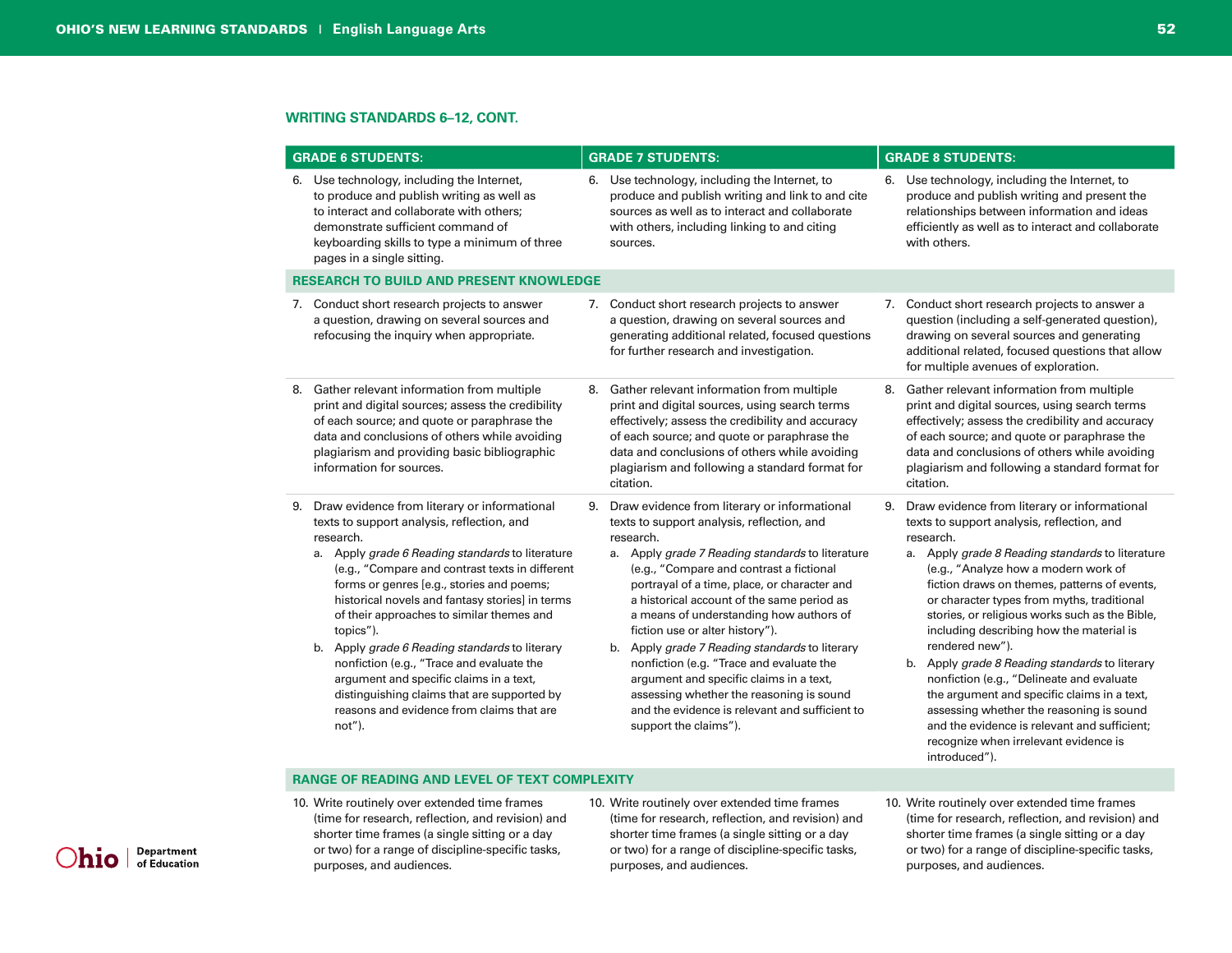The CCR anchor standards and high school grade-specific standards work in tandem to define college and career readiness expectations—the former providing broad standards, the latter providing additional specificity.

|                                  | <b>GRADE 9-10 STUDENTS:</b>                                                                                                                                                                                                                                                                                                                                                                                                                                                                                                                                                                                                                                                                                                                                                                                                                                                                                                                                                                                                                                                                                                                                                                                                                                                                                                       |    | <b>GRADE 11-12 STUDENTS:</b>                                                                                                                                                                                                                                                                                                                                                                                                                                                                                                                                                                                                                                                                                                                                                                                                                                                                                                                                                                                                                                                                                                                                                                                                                                                                                                                                                                                                                |
|----------------------------------|-----------------------------------------------------------------------------------------------------------------------------------------------------------------------------------------------------------------------------------------------------------------------------------------------------------------------------------------------------------------------------------------------------------------------------------------------------------------------------------------------------------------------------------------------------------------------------------------------------------------------------------------------------------------------------------------------------------------------------------------------------------------------------------------------------------------------------------------------------------------------------------------------------------------------------------------------------------------------------------------------------------------------------------------------------------------------------------------------------------------------------------------------------------------------------------------------------------------------------------------------------------------------------------------------------------------------------------|----|---------------------------------------------------------------------------------------------------------------------------------------------------------------------------------------------------------------------------------------------------------------------------------------------------------------------------------------------------------------------------------------------------------------------------------------------------------------------------------------------------------------------------------------------------------------------------------------------------------------------------------------------------------------------------------------------------------------------------------------------------------------------------------------------------------------------------------------------------------------------------------------------------------------------------------------------------------------------------------------------------------------------------------------------------------------------------------------------------------------------------------------------------------------------------------------------------------------------------------------------------------------------------------------------------------------------------------------------------------------------------------------------------------------------------------------------|
|                                  |                                                                                                                                                                                                                                                                                                                                                                                                                                                                                                                                                                                                                                                                                                                                                                                                                                                                                                                                                                                                                                                                                                                                                                                                                                                                                                                                   |    |                                                                                                                                                                                                                                                                                                                                                                                                                                                                                                                                                                                                                                                                                                                                                                                                                                                                                                                                                                                                                                                                                                                                                                                                                                                                                                                                                                                                                                             |
|                                  | <b>TEXT TYPES AND PURPOSES</b>                                                                                                                                                                                                                                                                                                                                                                                                                                                                                                                                                                                                                                                                                                                                                                                                                                                                                                                                                                                                                                                                                                                                                                                                                                                                                                    |    |                                                                                                                                                                                                                                                                                                                                                                                                                                                                                                                                                                                                                                                                                                                                                                                                                                                                                                                                                                                                                                                                                                                                                                                                                                                                                                                                                                                                                                             |
| a.<br>b.<br>c.<br>d.<br>e.       | 1. Write arguments to support claims in an analysis of substantive topics or<br>texts, using valid reasoning and relevant and sufficient evidence.<br>Introduce precise claim(s), distinguish the claim(s) from alternate or<br>opposing claims, and create an organization that establishes clear<br>relationships among claim(s), counterclaims, reasons, and evidence.<br>Develop claim(s) and counterclaims fairly, supplying evidence for each<br>while pointing out the strengths and limitations of both in a manner that<br>anticipates the audience's knowledge level and concerns.<br>Use words, phrases, and clauses to link the major sections of the text,<br>create cohesion, and clarify the relationships between claim(s) and<br>reasons, between reasons and evidence, and between claim(s) and<br>counterclaims.<br>Establish and maintain a formal style and objective tone while attending<br>to the norms and conventions of the discipline in which they are writing.<br>Provide a concluding statement or section that follows from and supports<br>the argument presented.                                                                                                                                                                                                                               |    | 1. Write arguments to support claims in an analysis of substantive topics or<br>texts, using valid reasoning and relevant and sufficient evidence.<br>a. Introduce precise, knowledgeable claim(s), establish the significance<br>of the claim(s), distinguish the claim(s) from alternate or opposing<br>claims, and create an organization that logically sequences claim(s),<br>counterclaims, reasons, and evidence.<br>Develop claim(s) and counterclaims fairly and thoroughly, supplying the<br>b.<br>most relevant evidence for each while pointing out the strengths and<br>limitations of both in a manner that anticipates the audience's knowledge<br>level, concerns, values, and possible biases.<br>Use words, phrases, and clauses as well as varied syntax to link the major<br>c.<br>sections of the text, create cohesion, and clarify the relationships between<br>claim(s) and reasons, between reasons and evidence, and between<br>claim(s) and counterclaims.<br>d. Establish and maintain a formal style and objective tone while attending<br>to the norms and conventions of the discipline in which they are writing.<br>Provide a concluding statement or section that follows from and supports<br>е.<br>the argument presented.                                                                                                                                                                              |
| a.<br>b.<br>c.<br>d.<br>е.<br>f. | 2. Write informative/explanatory texts to examine and convey complex ideas,<br>concepts, and information clearly and accurately through the effective<br>selection, organization, and analysis of content.<br>Introduce a topic; organize complex ideas, concepts, and information to<br>make important connections and distinctions; include formatting (e.g.,<br>headings), graphics (e.g., figures, tables), and multimedia when useful to<br>aiding comprehension.<br>Develop the topic with well-chosen, relevant, and sufficient facts,<br>extended definitions, concrete details, quotations, or other information<br>and examples appropriate to the audience's knowledge of the topic.<br>Use appropriate and varied transitions to link the major sections of the<br>text, create cohesion, and clarify the relationships among complex ideas<br>and concepts.<br>Use precise language and domain-specific vocabulary to manage the<br>complexity of the topic.<br>Establish and maintain a formal style and objective tone while attending<br>to the norms and conventions of the discipline in which they are writing.<br>Provide a concluding statement or section that follows from and supports<br>the information or explanation presented (e.g., articulating implications or<br>the significance of the topic). | 2. | Write informative/explanatory texts to examine and convey complex ideas,<br>concepts, and information clearly and accurately through the effective<br>selection, organization, and analysis of content.<br>a. Introduce a topic; organize complex ideas, concepts, and information so<br>that each new element builds on that which precedes it to create a unified<br>whole; include formatting (e.g., headings), graphics (e.g., figures, tables),<br>and multimedia when useful to aiding comprehension.<br>b. Develop the topic thoroughly by selecting the most significant and<br>relevant facts, extended definitions, concrete details, quotations, or other<br>information and examples appropriate to the audience's knowledge of the<br>topic.<br>Use appropriate and varied transitions and syntax to link the major<br>c.<br>sections of the text, create cohesion, and clarify the relationships among<br>complex ideas and concepts.<br>d. Use precise language, domain-specific vocabulary, and techniques such<br>as metaphor, simile, and analogy to manage the complexity of the topic.<br>Establish and maintain a formal style and objective tone while attending<br>е.<br>to the norms and conventions of the discipline in which they are writing.<br>Provide a concluding statement or section that follows from and supports<br>f.<br>the information or explanation presented (e.g., articulating implications or |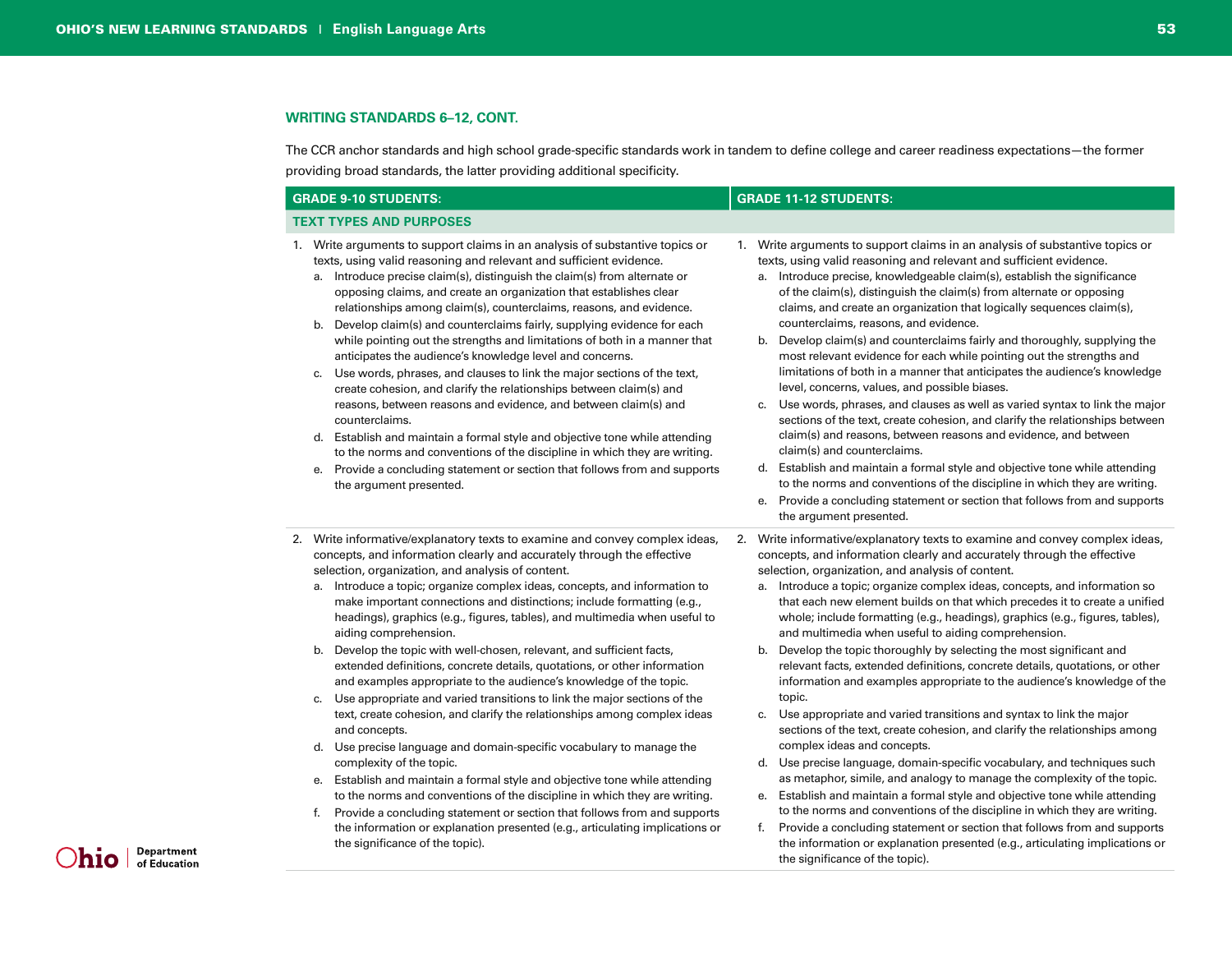| <b>GRADE 9-10 STUDENTS:</b>                                                                                                                                                                                                                                                                                                                                                                                                                                                                                                                                                                                                                                                                                                                                                                                                                                                                                                                                                                                                              | <b>GRADE 11-12 STUDENTS:</b> |                                                                                                                                                                                                                                                                                                                                                                                                                                                                                                                                                                                                                                                                                                                                                                                                                                                                                                                                                                                                                                                                                                                                                                       |  |
|------------------------------------------------------------------------------------------------------------------------------------------------------------------------------------------------------------------------------------------------------------------------------------------------------------------------------------------------------------------------------------------------------------------------------------------------------------------------------------------------------------------------------------------------------------------------------------------------------------------------------------------------------------------------------------------------------------------------------------------------------------------------------------------------------------------------------------------------------------------------------------------------------------------------------------------------------------------------------------------------------------------------------------------|------------------------------|-----------------------------------------------------------------------------------------------------------------------------------------------------------------------------------------------------------------------------------------------------------------------------------------------------------------------------------------------------------------------------------------------------------------------------------------------------------------------------------------------------------------------------------------------------------------------------------------------------------------------------------------------------------------------------------------------------------------------------------------------------------------------------------------------------------------------------------------------------------------------------------------------------------------------------------------------------------------------------------------------------------------------------------------------------------------------------------------------------------------------------------------------------------------------|--|
| 3. Write narratives to develop real or imagined experiences or events<br>using effective technique, well-chosen details, and well-structured event<br>sequences.<br>a. Engage and orient the reader by setting out a problem, situation, or<br>observation, establishing one or multiple point(s) of view, and introducing<br>a narrator and/or characters; create a smooth progression of experiences<br>or events.<br>Use narrative techniques, such as dialogue, pacing, description, reflection,<br>b.<br>and multiple plot lines, to develop experiences, events, and/or characters.<br>Use a variety of techniques to sequence events so that they build on one<br>c.<br>another to create a coherent whole.<br>Use precise words and phrases, telling details, and sensory language<br>d.<br>to convey a vivid picture of the experiences, events, setting, and/or<br>characters.<br>Provide a conclusion that follows from and reflects on what is<br>e.<br>experienced, observed, or resolved over the course of the narrative. |                              | 3. Write narratives to develop real or imagined experiences or events<br>using effective technique, well-chosen details, and well-structured event<br>sequences.<br>a. Engage and orient the reader by setting out a problem, situation, or<br>observation and its significance, establishing one or multiple point(s)<br>of view, and introducing a narrator and/or characters; create a smooth<br>progression of experiences or events.<br>b. Use narrative techniques, such as dialogue, pacing, description, reflection,<br>and multiple plot lines, to develop experiences, events, and/or characters.<br>Use a variety of techniques to sequence events so that they build on one<br>c.<br>another to create a coherent whole and build toward a particular tone and<br>outcome (e.g., a sense of mystery, suspense, growth, or resolution).<br>d. Use precise words and phrases, telling details, and sensory language<br>to convey a vivid picture of the experiences, events, setting, and/or<br>characters.<br>Provide a conclusion that follows from and reflects on what is<br>e.<br>experienced, observed, or resolved over the course of the narrative. |  |
| PRODUCTION AND DISTRIBUTION OF WRITING                                                                                                                                                                                                                                                                                                                                                                                                                                                                                                                                                                                                                                                                                                                                                                                                                                                                                                                                                                                                   |                              |                                                                                                                                                                                                                                                                                                                                                                                                                                                                                                                                                                                                                                                                                                                                                                                                                                                                                                                                                                                                                                                                                                                                                                       |  |
| 4. Produce clear and coherent writing in which the development, organization,<br>and style are appropriate to task, purpose, and audience. (Grade-specific<br>expectations for writing types are defined in standards 1-3 above.)                                                                                                                                                                                                                                                                                                                                                                                                                                                                                                                                                                                                                                                                                                                                                                                                        | 4.                           | Produce clear and coherent writing in which the development, organization,<br>and style are appropriate to task, purpose, and audience. (Grade-specific<br>expectations for writing types are defined in standards 1-3 above.)                                                                                                                                                                                                                                                                                                                                                                                                                                                                                                                                                                                                                                                                                                                                                                                                                                                                                                                                        |  |
| 5. Develop and strengthen writing as needed by planning, revising, editing,<br>rewriting, or trying a new approach, focusing on addressing what is most<br>significant for a specific purpose and audience. (Editing for conventions<br>should demonstrate command of Language standards 1-3 up to and<br>including grades 9-10 on page 67.)                                                                                                                                                                                                                                                                                                                                                                                                                                                                                                                                                                                                                                                                                             | 5.                           | Develop and strengthen writing as needed by planning, revising, editing,<br>rewriting, or trying a new approach, focusing on addressing what is most<br>significant for a specific purpose and audience. (Editing for conventions<br>should demonstrate command of Language standards 1-3 up to and<br>including grades 11-12 on page 67.)                                                                                                                                                                                                                                                                                                                                                                                                                                                                                                                                                                                                                                                                                                                                                                                                                            |  |
| 6. Use technology, including the Internet, to produce, publish, and update<br>individual or shared writing products, taking advantage of technology's<br>capacity to link to other information and to display information flexibly and<br>dynamically.                                                                                                                                                                                                                                                                                                                                                                                                                                                                                                                                                                                                                                                                                                                                                                                   | 6.                           | Use technology, including the Internet, to produce, publish, and update<br>individual or shared writing products in response to ongoing feedback,<br>including new arguments or information.                                                                                                                                                                                                                                                                                                                                                                                                                                                                                                                                                                                                                                                                                                                                                                                                                                                                                                                                                                          |  |
| <b>RESEARCH TO BUILD AND PRESENT KNOWLEDGE</b>                                                                                                                                                                                                                                                                                                                                                                                                                                                                                                                                                                                                                                                                                                                                                                                                                                                                                                                                                                                           |                              |                                                                                                                                                                                                                                                                                                                                                                                                                                                                                                                                                                                                                                                                                                                                                                                                                                                                                                                                                                                                                                                                                                                                                                       |  |
| 7. Conduct short as well as more sustained research projects to answer<br>a question (including a self-generated question) or solve a problem;<br>narrow or broaden the inquiry when appropriate; synthesize multiple<br>sources on the subject, demonstrating understanding of the subject under<br>investigation.                                                                                                                                                                                                                                                                                                                                                                                                                                                                                                                                                                                                                                                                                                                      | 7.                           | Conduct short as well as more sustained research projects to answer<br>a question (including a self-generated question) or solve a problem;<br>narrow or broaden the inquiry when appropriate; synthesize multiple<br>sources on the subject, demonstrating understanding of the subject under<br>investigation.                                                                                                                                                                                                                                                                                                                                                                                                                                                                                                                                                                                                                                                                                                                                                                                                                                                      |  |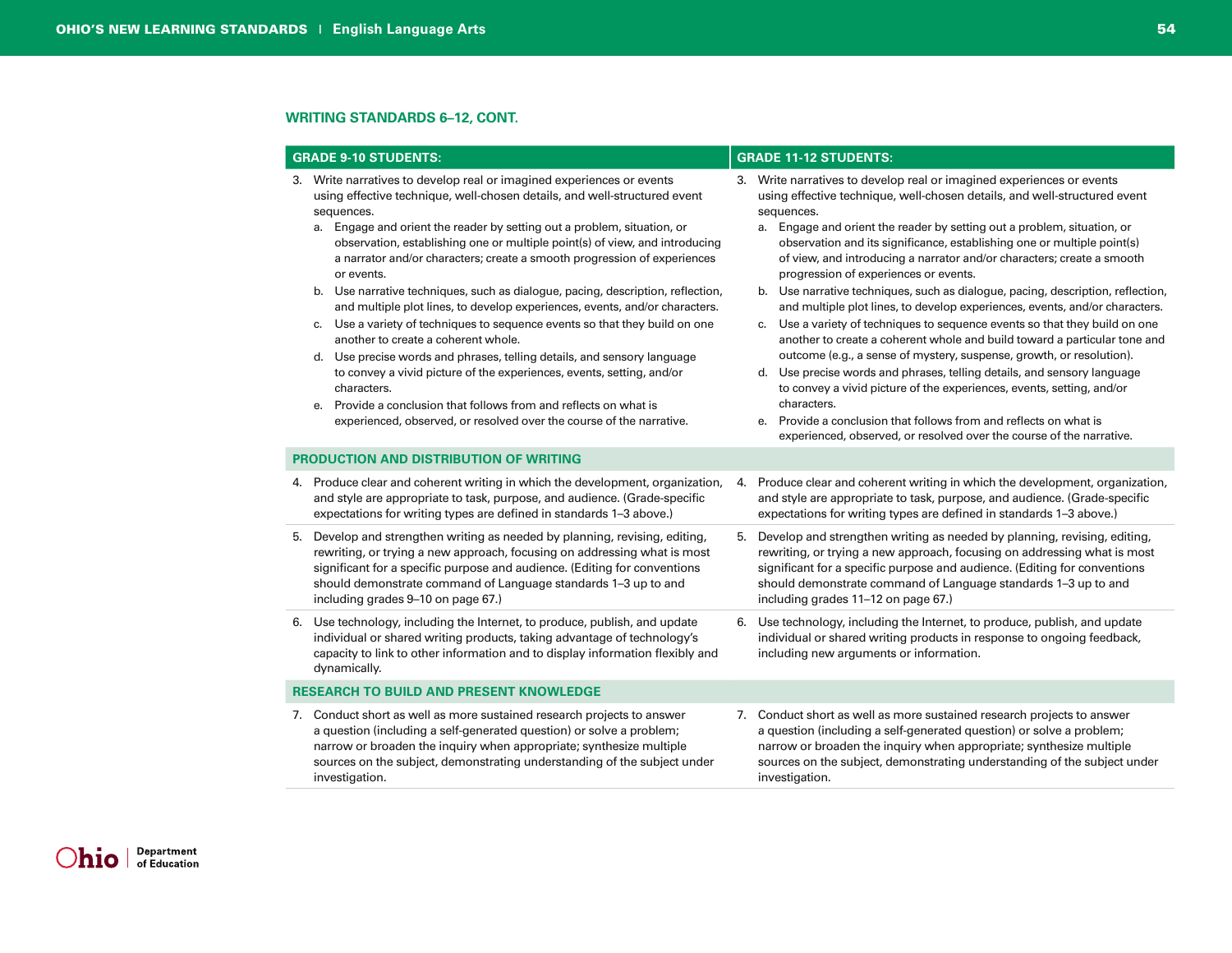#### **WRITING STANDARDS 6–12, CONT.**

| <b>GRADE 9-10 STUDENTS:</b>                                                                                                                                                                                                                                                                                                                                                                                                                                                                                                                                                                                                                                                                       | <b>GRADE 11-12 STUDENTS:</b>                                                                                                                                                                                                                                                                                                                                                                                                                                                                                                                                                                                                                                                                                                                                                                                                          |  |  |  |
|---------------------------------------------------------------------------------------------------------------------------------------------------------------------------------------------------------------------------------------------------------------------------------------------------------------------------------------------------------------------------------------------------------------------------------------------------------------------------------------------------------------------------------------------------------------------------------------------------------------------------------------------------------------------------------------------------|---------------------------------------------------------------------------------------------------------------------------------------------------------------------------------------------------------------------------------------------------------------------------------------------------------------------------------------------------------------------------------------------------------------------------------------------------------------------------------------------------------------------------------------------------------------------------------------------------------------------------------------------------------------------------------------------------------------------------------------------------------------------------------------------------------------------------------------|--|--|--|
| Gather relevant information from multiple authoritative print and digital<br>8.<br>sources, using advanced searches effectively; assess the usefulness of<br>each source in answering the research question; integrate information into<br>the text selectively to maintain the flow of ideas, avoiding plagiarism and<br>following a standard format for citation.                                                                                                                                                                                                                                                                                                                               | Gather relevant information from multiple authoritative print and digital<br>8.<br>sources, using advanced searches effectively; assess the strengths and<br>limitations of each source in terms of the task, purpose, and audience;<br>integrate information into the text selectively to maintain the flow of ideas,<br>avoiding plagiarism and overreliance on any one source and following a<br>standard format for citation.                                                                                                                                                                                                                                                                                                                                                                                                     |  |  |  |
| Draw evidence from literary or informational texts to support analysis,<br>reflection, and research.<br>a. Apply grades 9–10 Reading standards to literature (e.g., "Analyze how an<br>author draws on and transforms source material in a specific work [e.g.,<br>how Shakespeare treats a theme or topic from Ovid or the Bible or how a<br>later author draws on a play by Shakespeare]").<br>Apply grades 9-10 Reading standards to literary nonfiction (e.g.,<br>b.<br>"Delineate and evaluate the argument and specific claims in a text,<br>assessing whether the reasoning is valid and the evidence is relevant and<br>sufficient; identify false statements and fallacious reasoning"). | Draw evidence from literary or informational texts to support analysis,<br>9.<br>reflection, and research.<br>a. Apply grades 11–12 Reading standards to literature (e.g., "Demonstrate<br>knowledge of eighteenth-, nineteenth- and early-twentieth-century<br>foundational works of American literature, including how two or more<br>texts from the same period treat similar themes or topics").<br>b. Apply grades 11–12 Reading standards to literary nonfiction (e.g.,<br>"Delineate and evaluate the reasoning in seminal U.S. texts, including<br>the application of constitutional principles and use of legal reasoning<br>[e.g., in U.S. Supreme Court Case majority opinions and dissents] and the<br>premises, purposes, and arguments in works of public advocacy [e.g., The<br>Federalist, presidential addresses]"). |  |  |  |
| <b>RANGE OF WRITING</b>                                                                                                                                                                                                                                                                                                                                                                                                                                                                                                                                                                                                                                                                           |                                                                                                                                                                                                                                                                                                                                                                                                                                                                                                                                                                                                                                                                                                                                                                                                                                       |  |  |  |
| 10 Write reutinely over extended time frames (time for research, reflection                                                                                                                                                                                                                                                                                                                                                                                                                                                                                                                                                                                                                       | 10 Write reutinely ever extended time frames (time for research, reflection                                                                                                                                                                                                                                                                                                                                                                                                                                                                                                                                                                                                                                                                                                                                                           |  |  |  |

- 10. Write routinely over extended time frames (time for research, reflection, and revision) and shorter time frames (a single sitting or a day or two) for a range of tasks, purposes, and audiences.
- 10. Write routinely over extended time frames (time for research, reflection, and revision) and shorter time frames (a single sitting or a day or two) for a range of tasks, purposes, and audiences.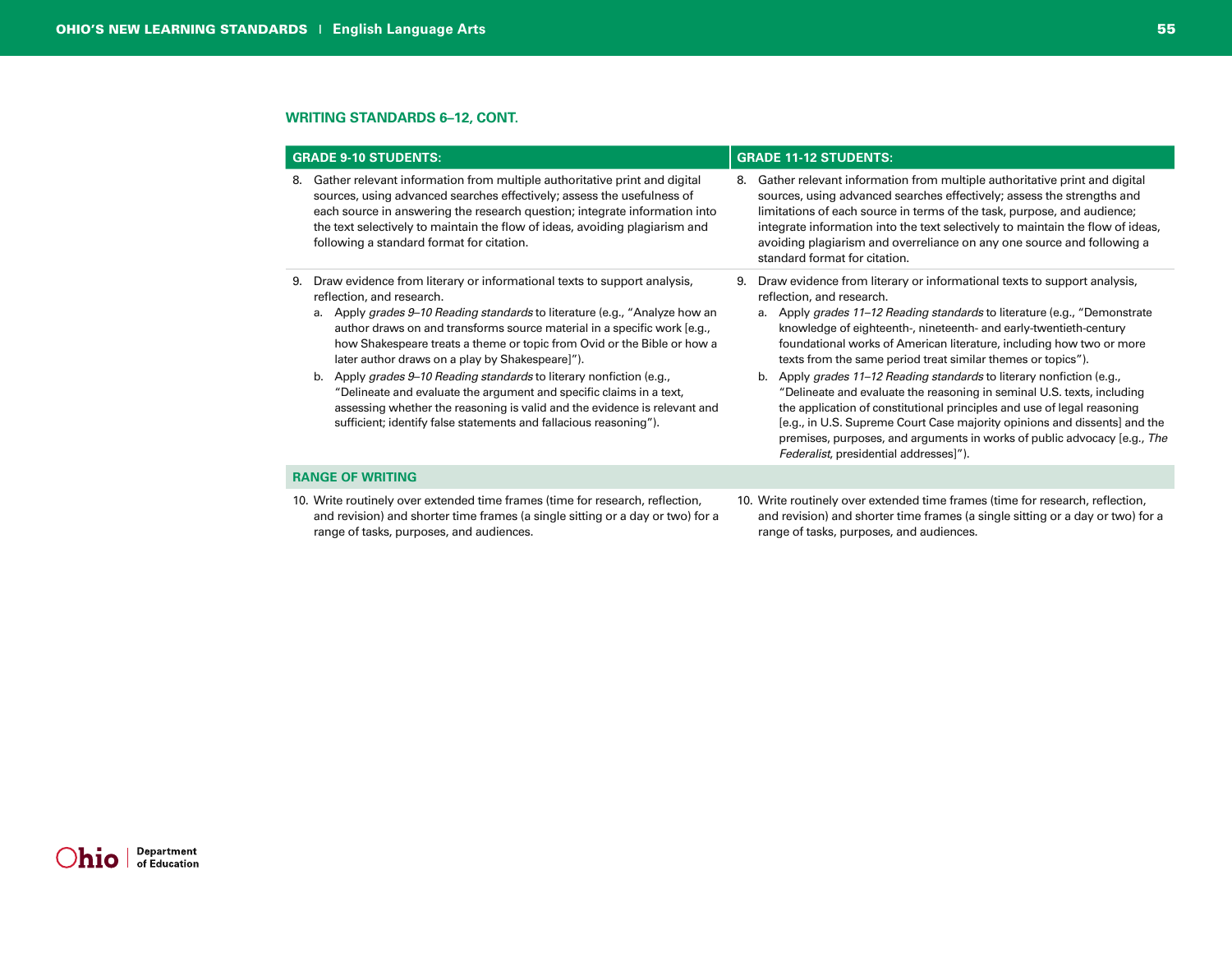### College and Career Readiness Anchor Standards for Speaking and Listening

The grades 6–12 standards on the following pages define what students should understand and be able to do by the end of each grade. They correspond to the College and Career Readiness (CCR) anchor standards below by number. The CCR and grade-specific standards are necessary complements—the former providing broad standards, the latter providing additional specificity—that together define the skills and understandings that all students must demonstrate.

#### **COMPREHENSION AND COLLABORATION**

- 1. Prepare for and participate effectively in a range of conversations and collaborations with diverse partners, building on others' ideas and expressing their own clearly and persuasively.
- 2. Integrate and evaluate information presented in diverse media and formats, including visually, quantitatively, and orally.
- 3. Evaluate a speaker's point of view, reasoning, and use of evidence and rhetoric.

#### **PRESENTATION OF KNOWLEDGE AND IDEAS**

- 4. Present information, findings, and supporting evidence such that listeners can follow the line of reasoning and the organization, development, and style are appropriate to task, purpose, and audience.
- 5. Make strategic use of digital media and visual displays of data to express information and enhance understanding of presentations.
- 6. Adapt speech to a variety of contexts and communicative tasks, demonstrating command of formal English when indicated or appropriate.

#### **NOTE ON RANGE AND CONTENT OF STUDENT SPEAKING AND LISTENING**

*To become college and career ready, students must have ample opportunities to take part in a variety of rich, structured conversations—as part of a whole class, in small groups, and with a partner—built around important content in various domains. They must be able to contribute appropriately to these conversations, to make comparisons and contrasts, and to analyze and synthesize a multitude of ideas in accordance with the standards of evidence appropriate to a particular discipline. Whatever their intended major or profession, high school graduates will depend heavily on their ability to listen attentively to others so that they are able to build on others' meritorious ideas while expressing their own clearly and persuasively.* 

*New technologies have broadened and expanded the role that speaking and listening play in acquiring and sharing knowledge and have tightened their link to other forms of communication. The Internet has accelerated the speed at which connections between speaking, listening, reading, and writing can be made, requiring that students be ready to use these modalities nearly simultaneously. Technology itself is changing quickly, creating a new urgency for students to be adaptable in response to change.*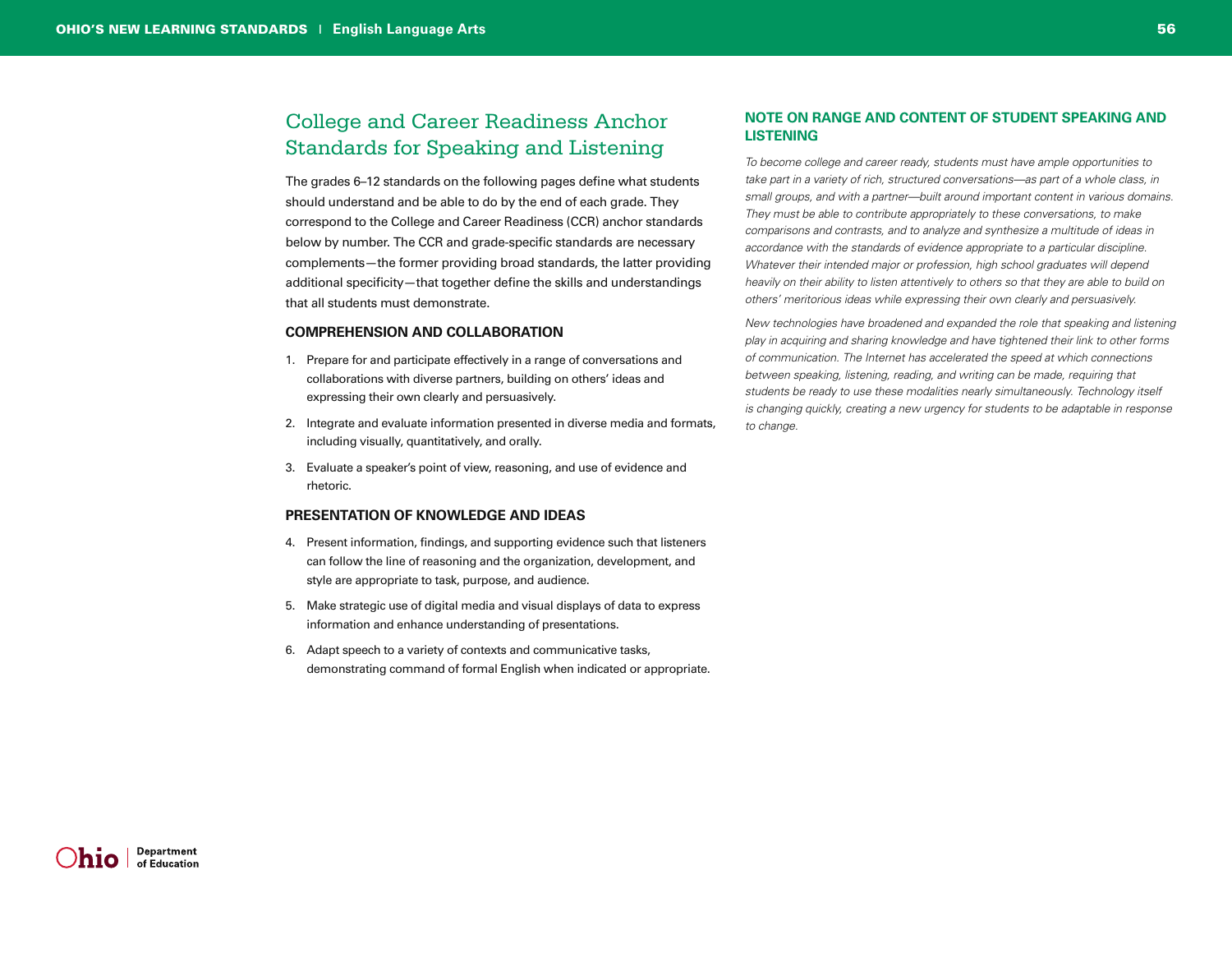### Speaking and Listening Standards 6–12

The following standards for grades 6–12 offer a focus for instruction in each year to help ensure that students gain adequate mastery of a range of skills and applications. *Students advancing through the grades are expected to meet each year's grade-specific standards and retain or further develop skills and understandings mastered in preceding grades.*

| <b>GRADE 6 STUDENTS:</b> |                                                                                                                                                                                                                                                                                                                                                                                                                                                                                                                                                                                                                                                                                                                                                                                                                                                                                                                              | <b>GRADE 7 STUDENTS:</b> |                                                                                                                                                                                                                                                                                                                                                                                                                                                                                                                                                                                                                                                                                                                                                                                                                                                                                                                                                | <b>GRADE 8 STUDENTS:</b> |                                                                                                                                                                                                                                                                                                                                                                                                                                                                                                                                                                                                                                                                                                                                                                                                                                                                                                                                                                                                   |
|--------------------------|------------------------------------------------------------------------------------------------------------------------------------------------------------------------------------------------------------------------------------------------------------------------------------------------------------------------------------------------------------------------------------------------------------------------------------------------------------------------------------------------------------------------------------------------------------------------------------------------------------------------------------------------------------------------------------------------------------------------------------------------------------------------------------------------------------------------------------------------------------------------------------------------------------------------------|--------------------------|------------------------------------------------------------------------------------------------------------------------------------------------------------------------------------------------------------------------------------------------------------------------------------------------------------------------------------------------------------------------------------------------------------------------------------------------------------------------------------------------------------------------------------------------------------------------------------------------------------------------------------------------------------------------------------------------------------------------------------------------------------------------------------------------------------------------------------------------------------------------------------------------------------------------------------------------|--------------------------|---------------------------------------------------------------------------------------------------------------------------------------------------------------------------------------------------------------------------------------------------------------------------------------------------------------------------------------------------------------------------------------------------------------------------------------------------------------------------------------------------------------------------------------------------------------------------------------------------------------------------------------------------------------------------------------------------------------------------------------------------------------------------------------------------------------------------------------------------------------------------------------------------------------------------------------------------------------------------------------------------|
|                          | <b>COMPREHENSION AND COLLABORATION</b>                                                                                                                                                                                                                                                                                                                                                                                                                                                                                                                                                                                                                                                                                                                                                                                                                                                                                       |                          |                                                                                                                                                                                                                                                                                                                                                                                                                                                                                                                                                                                                                                                                                                                                                                                                                                                                                                                                                |                          |                                                                                                                                                                                                                                                                                                                                                                                                                                                                                                                                                                                                                                                                                                                                                                                                                                                                                                                                                                                                   |
| 1.                       | Engage effectively in a range of collaborative<br>discussions (one-on-one, in groups, and<br>teacher-led) with diverse partners on grade 6<br>topics, texts, and issues, building on others'<br>ideas and expressing their own clearly.<br>a. Come to discussions prepared, having read<br>or studied required material; explicitly draw<br>on that preparation by referring to evidence<br>on the topic, text, or issue to probe and reflect<br>on ideas under discussion.<br>b. Follow rules for collegial discussions, set<br>specific goals and deadlines, and define<br>individual roles as needed.<br>Pose and respond to specific questions with<br>c.<br>elaboration and detail by making comments<br>that contribute to the topic, text, or issue<br>under discussion.<br>Review the key ideas expressed and<br>d.<br>demonstrate understanding of multiple<br>perspectives through reflection and<br>paraphrasing. |                          | 1. Engage effectively in a range of collaborative<br>discussions (one-on-one, in groups, and<br>teacher-led) with diverse partners on grade 7<br>topics, texts, and issues, building on others'<br>ideas and expressing their own clearly.<br>Come to discussions prepared, having read<br>а.<br>or researched material under study; explicitly<br>draw on that preparation by referring to<br>evidence on the topic, text, or issue to probe<br>and reflect on ideas under discussion.<br>b. Follow rules for collegial discussions, track<br>progress toward specific goals and deadlines,<br>and define individual roles as needed.<br>Pose questions that elicit elaboration and<br>c.<br>respond to others' questions and comments<br>with relevant observations and ideas that<br>bring the discussion back on topic as needed.<br>d. Acknowledge new information expressed<br>by others and, when warranted, modify their<br>own views. |                          | 1. Engage effectively in a range of collaborative<br>discussions (one-on-one, in groups, and<br>teacher-led) with diverse partners on grade 8<br>topics, texts, and issues, building on others'<br>ideas and expressing their own clearly.<br>a. Come to discussions prepared, having read<br>or researched material under study; explicitly<br>draw on that preparation by referring to<br>evidence on the topic, text, or issue to probe<br>and reflect on ideas under discussion.<br>b. Follow rules for collegial discussions and<br>decision-making, track progress toward<br>specific goals and deadlines, and define<br>individual roles as needed.<br>Pose questions that connect the ideas of<br>c.<br>several speakers and respond to others'<br>questions and comments with relevant<br>evidence, observations, and ideas.<br>d. Acknowledge new information expressed<br>by others, and, when warranted, qualify or<br>justify their own views in light of the evidence<br>presented. |
|                          | 2. Interpret information presented in diverse<br>media and formats (e.g., visually, quantitatively,<br>orally) and explain how it contributes to a topic,<br>text, or issue under study                                                                                                                                                                                                                                                                                                                                                                                                                                                                                                                                                                                                                                                                                                                                      |                          | 2. Analyze the main ideas and supporting details<br>presented in diverse media and formats (e.g.,<br>visually, quantitatively, orally) and explain how<br>the ideas clarify a topic, text, or issue under<br>study.                                                                                                                                                                                                                                                                                                                                                                                                                                                                                                                                                                                                                                                                                                                            |                          | 2. Analyze the purpose of information presented<br>in diverse media and formats (e.g., visually,<br>quantitatively, orally) and evaluate the motives<br>(e.g., social, commercial, political) behind its<br>presentation.                                                                                                                                                                                                                                                                                                                                                                                                                                                                                                                                                                                                                                                                                                                                                                         |
|                          | 3. Delineate a speaker's argument and specific<br>claims, distinguishing claims that are supported<br>by reasons and evidence from claims that are<br>not.                                                                                                                                                                                                                                                                                                                                                                                                                                                                                                                                                                                                                                                                                                                                                                   | 3.                       | Delineate a speaker's argument and specific<br>claims, evaluating the soundness of the<br>reasoning and the relevance and sufficiency of<br>the evidence.                                                                                                                                                                                                                                                                                                                                                                                                                                                                                                                                                                                                                                                                                                                                                                                      |                          | 3. Delineate a speaker's argument and specific<br>claims, evaluating the soundness of the<br>reasoning and relevance and sufficiency of<br>the evidence and identifying when irrelevant<br>evidence is introduced.                                                                                                                                                                                                                                                                                                                                                                                                                                                                                                                                                                                                                                                                                                                                                                                |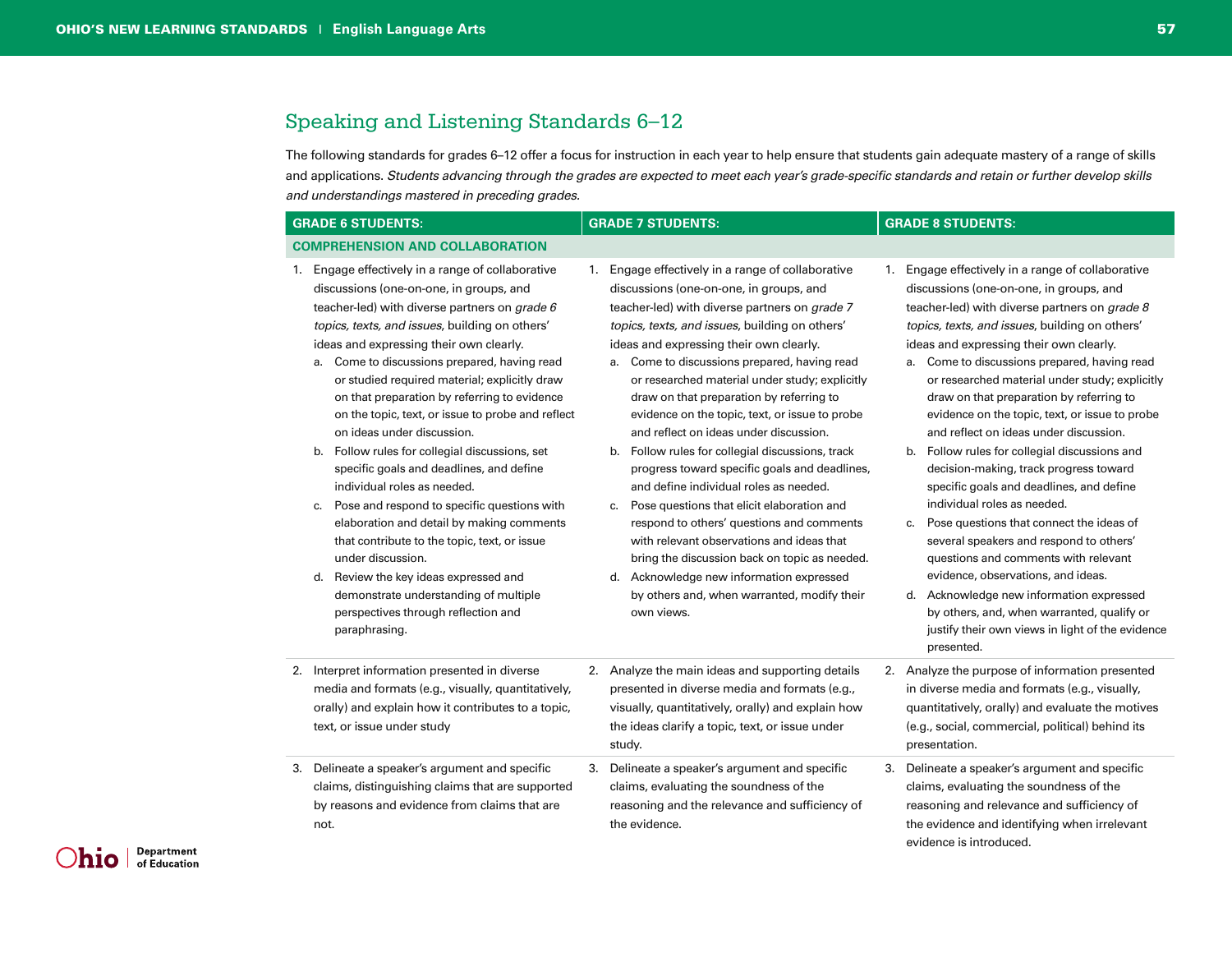#### **SPEAKING AND LISTENING STANDARDS 6–12, CONT.**

| <b>GRADE 6 STUDENTS:</b>                                                                                                                                                                                                                  | <b>GRADE 7 STUDENTS:</b>                                                                                                                                                                                                                  | <b>GRADE 8 STUDENTS:</b>                                                                                                                                                                                                                                  |  |  |
|-------------------------------------------------------------------------------------------------------------------------------------------------------------------------------------------------------------------------------------------|-------------------------------------------------------------------------------------------------------------------------------------------------------------------------------------------------------------------------------------------|-----------------------------------------------------------------------------------------------------------------------------------------------------------------------------------------------------------------------------------------------------------|--|--|
| <b>PRESENTATION OF KNOWLEDGE AND IDEAS</b>                                                                                                                                                                                                |                                                                                                                                                                                                                                           |                                                                                                                                                                                                                                                           |  |  |
| Present claims and findings, sequencing ideas<br>4.<br>logically and using pertinent descriptions, facts,<br>and details to accentuate main ideas or themes:<br>use appropriate eye contact, adequate volume,<br>and clear pronunciation. | Present claims and findings, emphasizing<br>4.<br>salient points in a focused, coherent manner<br>with pertinent descriptions, facts, details,<br>and examples; use appropriate eye contact,<br>adequate volume, and clear pronunciation. | Present claims and findings, emphasizing<br>4.<br>salient points in a focused, coherent manner<br>with relevant evidence, sound valid reasoning,<br>and well-chosen details; use appropriate<br>eye contact, adequate volume, and clear<br>pronunciation. |  |  |
| 5.<br>Include multimedia components (e.g., graphics,<br>images, music, sound) and visual displays in<br>presentations to clarify information.                                                                                             | Include multimedia components and visual<br>5.<br>displays in presentations to clarify claims and<br>findings and emphasize salient points.                                                                                               | Integrate multimedia and visual displays into<br>5.<br>presentations to clarify information, strengthen<br>claims and evidence, and add interest.                                                                                                         |  |  |
| Adapt speech to a variety of contexts and tasks,<br>6.<br>demonstrating command of formal English<br>when indicated or appropriate. (See grade 6<br>Language standards 1 and 3 on page 64 for<br>specific expectations.)                  | Adapt speech to a variety of contexts and tasks,<br>6.<br>demonstrating command of formal English<br>when indicated or appropriate. (See grade 7<br>Language standards 1 and 3 on page 64 for<br>specific expectations.)                  | Adapt speech to a variety of contexts and tasks,<br>6.<br>demonstrating command of formal English<br>when indicated or appropriate. (See grade 8<br>Language standards 1 and 3 on page 64 for<br>specific expectations.)                                  |  |  |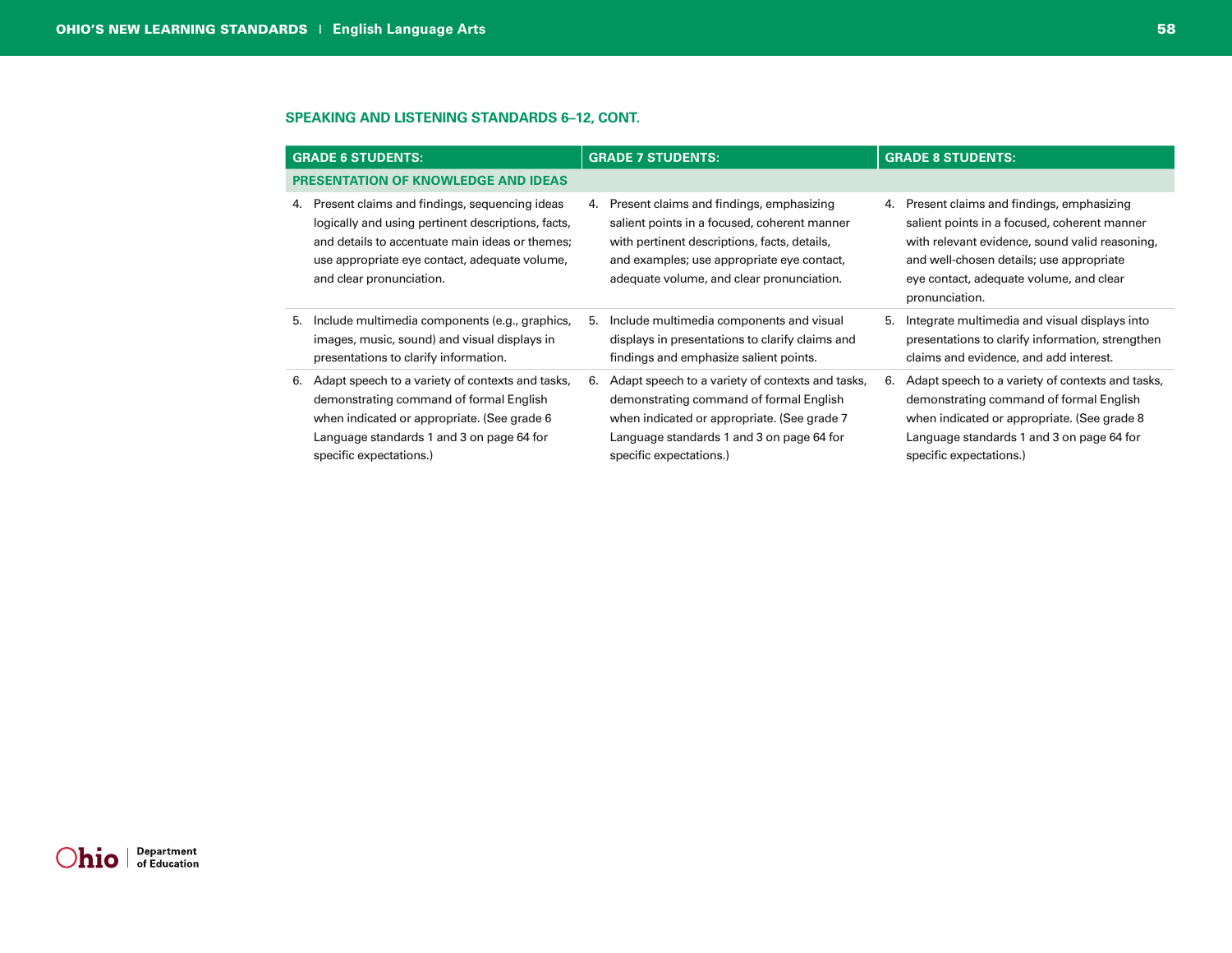#### **SPEAKING AND LISTENING STANDARDS 6–12, CONT.**

| <b>GRADE 9-10 STUDENTS:</b>                                                                                                                                                                                                                                                                                                                                                                                                                                                                                                                                                                                                                                                                                                                                                                                                                                                                                                                                                                                                                                                                                                                                                                                                                                                                                                                     | <b>GRADE 11-12 STUDENTS:</b>                                                                                                                                                                                                                                                                                                                                                                                                                                                                                                                                                                                                                                                                                                                                                                                                                                                                                                                                                                                                                                                                                                                                                                                                                                                                                                 |
|-------------------------------------------------------------------------------------------------------------------------------------------------------------------------------------------------------------------------------------------------------------------------------------------------------------------------------------------------------------------------------------------------------------------------------------------------------------------------------------------------------------------------------------------------------------------------------------------------------------------------------------------------------------------------------------------------------------------------------------------------------------------------------------------------------------------------------------------------------------------------------------------------------------------------------------------------------------------------------------------------------------------------------------------------------------------------------------------------------------------------------------------------------------------------------------------------------------------------------------------------------------------------------------------------------------------------------------------------|------------------------------------------------------------------------------------------------------------------------------------------------------------------------------------------------------------------------------------------------------------------------------------------------------------------------------------------------------------------------------------------------------------------------------------------------------------------------------------------------------------------------------------------------------------------------------------------------------------------------------------------------------------------------------------------------------------------------------------------------------------------------------------------------------------------------------------------------------------------------------------------------------------------------------------------------------------------------------------------------------------------------------------------------------------------------------------------------------------------------------------------------------------------------------------------------------------------------------------------------------------------------------------------------------------------------------|
| <b>COMPREHENSION AND COLLABORATION</b>                                                                                                                                                                                                                                                                                                                                                                                                                                                                                                                                                                                                                                                                                                                                                                                                                                                                                                                                                                                                                                                                                                                                                                                                                                                                                                          |                                                                                                                                                                                                                                                                                                                                                                                                                                                                                                                                                                                                                                                                                                                                                                                                                                                                                                                                                                                                                                                                                                                                                                                                                                                                                                                              |
| 1. Initiate and participate effectively in a range of collaborative discussions<br>(one-on-one, in groups, and teacher-led) with diverse partners on grades<br>9-10 topics, texts, and issues, building on others' ideas and expressing their<br>own clearly and persuasively.<br>Come to discussions prepared, having read and researched material<br>a.<br>under study; explicitly draw on that preparation by referring to evidence<br>from texts and other research on the topic or issue to stimulate a<br>thoughtful, well-reasoned exchange of ideas.<br>Work with peers to set rules for collegial discussions and decision-making<br>b.<br>(e.g., informal consensus, taking votes on key issues, presentation<br>of alternate views), clear goals and deadlines, and individual roles as<br>needed.<br>Propel conversations by posing and responding to questions that<br>c.<br>relate the current discussion to broader themes or larger ideas; actively<br>incorporate others into the discussion; and clarify, verify, or challenge<br>ideas and conclusions.<br>Respond thoughtfully to diverse perspectives, summarize points of<br>d.<br>agreement and disagreement, and, when warranted, qualify or justify<br>their own views and understanding and make new connections in light of<br>the evidence and reasoning presented. | Initiate and participate effectively in a range of collaborative discussions<br>1.<br>(one-on-one, in groups, and teacher-led) with diverse partners on grades<br>11-12 topics, texts, and issues, building on others' ideas and expressing<br>their own clearly and persuasively.<br>Come to discussions prepared, having read and researched material<br>а.<br>under study; explicitly draw on that preparation by referring to evidence<br>from texts and other research on the topic or issue to stimulate a<br>thoughtful, well reasoned exchange of ideas.<br>b. Work with peers to promote civil, democratic discussions and<br>decisionmaking, set clear goals and deadlines, and establish individual<br>roles as needed.<br>Propel conversations by posing and responding to questions that probe<br>c.<br>reasoning and evidence; ensure a hearing for a full range of positions on<br>a topic or issue; clarify, verify, or challenge ideas and conclusions; and<br>promote divergent and creative perspectives.<br>d. Respond thoughtfully to diverse perspectives; synthesize comments,<br>claims, and evidence made on all sides of an issue; resolve contradictions<br>when possible; and determine what additional information or research is<br>required to deepen the investigation or complete the task. |
| 2. Integrate multiple sources of information presented in diverse media or<br>formats (e.g., visually, quantitatively, orally) evaluating the credibility and<br>accuracy of each source.                                                                                                                                                                                                                                                                                                                                                                                                                                                                                                                                                                                                                                                                                                                                                                                                                                                                                                                                                                                                                                                                                                                                                       | Integrate multiple sources of information presented in diverse formats<br>2.<br>and media (e.g., visually, quantitatively, orally) in order to make informed<br>decisions and solve problems, evaluating the credibility and accuracy of<br>each source and noting any discrepancies among the data.                                                                                                                                                                                                                                                                                                                                                                                                                                                                                                                                                                                                                                                                                                                                                                                                                                                                                                                                                                                                                         |
| Evaluate a speaker's point of view, reasoning, and use of evidence and<br>3.<br>rhetoric, identifying any fallacious reasoning or exaggerated or distorted<br>evidence.                                                                                                                                                                                                                                                                                                                                                                                                                                                                                                                                                                                                                                                                                                                                                                                                                                                                                                                                                                                                                                                                                                                                                                         | Evaluate a speaker's point of view, reasoning, and use of evidence and<br>3.<br>rhetoric, assessing the stance, premises, links among ideas, word choice,<br>points of emphasis, and tone used.                                                                                                                                                                                                                                                                                                                                                                                                                                                                                                                                                                                                                                                                                                                                                                                                                                                                                                                                                                                                                                                                                                                              |

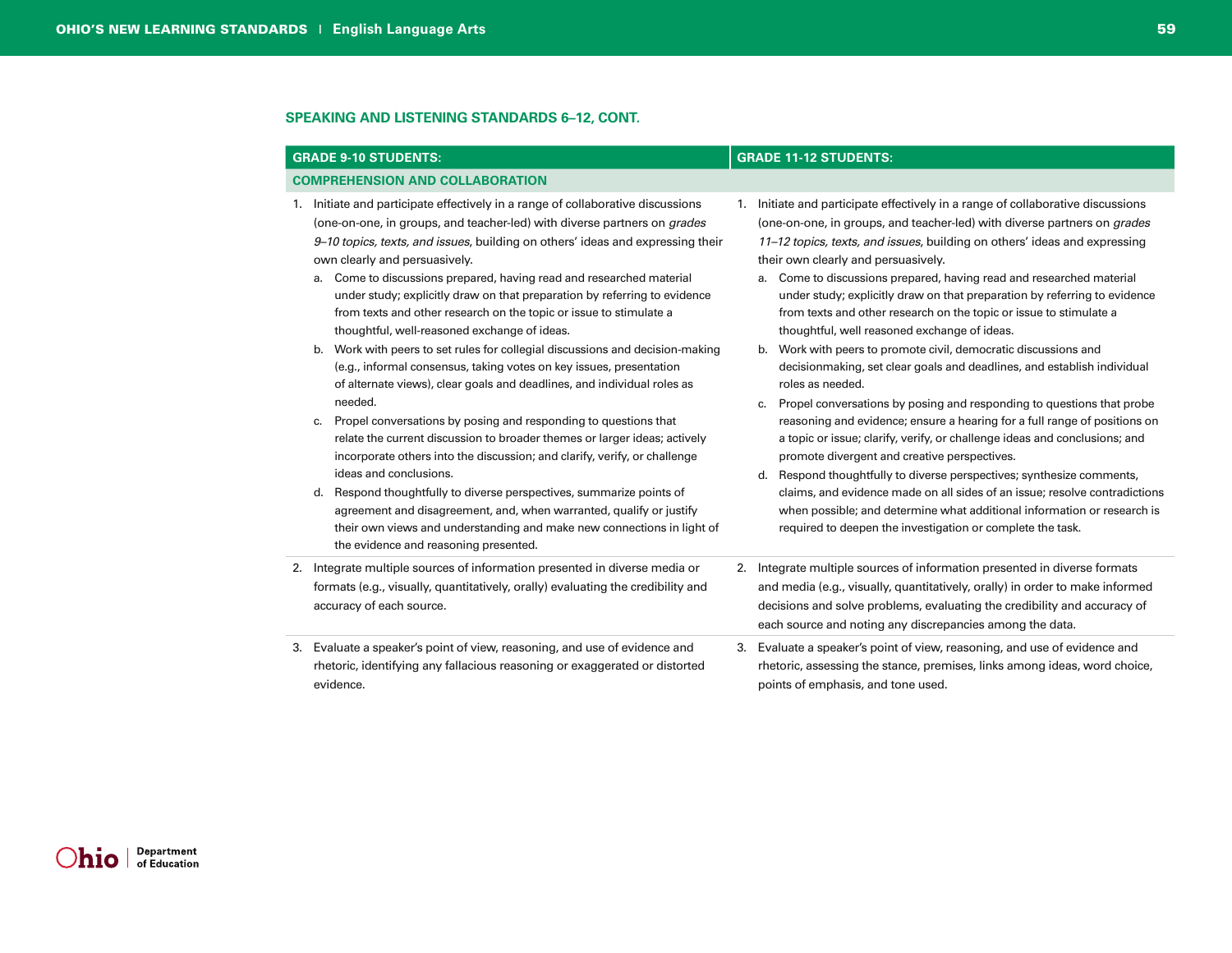#### **SPEAKING AND LISTENING STANDARDS 6–12, CONT.**

|                                            | <b>GRADE 9-10 STUDENTS:</b>                                                                                                                                                                                                                                    |    | <b>GRADE 11-12 STUDENTS:</b>                                                                                                                                                                                                                                                                                                                                      |
|--------------------------------------------|----------------------------------------------------------------------------------------------------------------------------------------------------------------------------------------------------------------------------------------------------------------|----|-------------------------------------------------------------------------------------------------------------------------------------------------------------------------------------------------------------------------------------------------------------------------------------------------------------------------------------------------------------------|
| <b>PRESENTATION OF KNOWLEDGE AND IDEAS</b> |                                                                                                                                                                                                                                                                |    |                                                                                                                                                                                                                                                                                                                                                                   |
| 4.                                         | Present information, findings, and supporting evidence clearly, concisely,<br>and logically such that listeners can follow the line of reasoning and<br>the organization, development, substance, and style are appropriate to<br>purpose, audience, and task. | 4. | Present information, findings, and supporting evidence, conveying a clear<br>and distinct perspective, such that listeners can follow the line of reasoning,<br>alternative or opposing perspectives are addressed, and the organization,<br>development, substance, and style are appropriate to purpose, audience,<br>and a range of formal and informal tasks. |
| 5.                                         | Make strategic use of digital media (e.g., textual, graphical, audio, visual,<br>and interactive elements) in presentations to enhance understanding of<br>findings, reasoning, and evidence and to add interest.                                              | 5. | Make strategic use of digital media (e.g., textual, graphical, audio, visual,<br>and interactive elements) in presentations to enhance understanding of<br>findings, reasoning, and evidence and to add interest.                                                                                                                                                 |
| 6.                                         | Adapt speech to a variety of contexts and tasks, demonstrating command<br>of formal English when indicated or appropriate. (See grades 9–10)<br>Language standards 1 and 3 on page 66 for specific expectations.)                                              | 6. | Adapt speech to a variety of contexts and tasks, demonstrating a command<br>of formal English when indicated or appropriate. (See grades 11–12<br>Language standards 1 and 3 on page 66 for specific expectations.)                                                                                                                                               |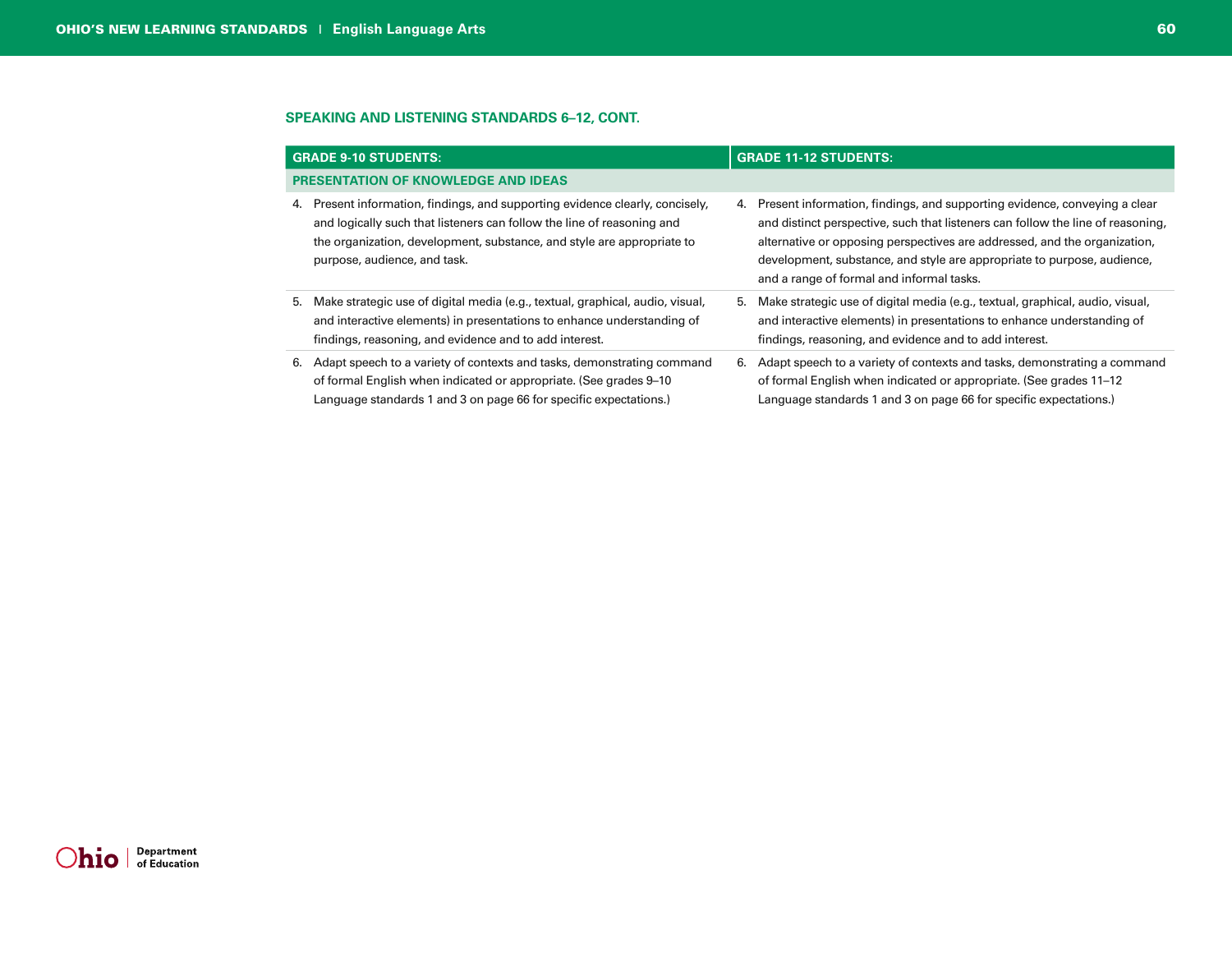### College and Career Readiness Anchor Standards for Language

The grades 6–12 standards on the following pages define what students should understand and be able to do by the end of each grade. They correspond to the College and Career Readiness (CCR) anchor standards below by number. The CCR and grade-specific standards are necessary complements—the former providing broad standards, the latter providing additional specificity—that together define the skills and understandings that all students must demonstrate.

#### **CONVENTIONS OF STANDARD ENGLISH**

- 1. Demonstrate command of the conventions of standard English grammar and usage when writing or speaking.
- 2. Demonstrate command of the conventions of standard English capitalization, punctuation, and spelling when writing.

#### **KNOWLEDGE OF LANGUAGE**

3. Apply knowledge of language to understand how language functions in different contexts, to make effective choices for meaning or style, and to comprehend more fully when reading or listening.

#### **VOCABULARY ACQUISITION AND USE**

- 4. Determine or clarify the meaning of unknown and multiple-meaning words and phrases by using context clues, analyzing meaningful word parts, and consulting general and specialized reference materials, as appropriate.
- 5. Demonstrate understanding of figurative language, word relationships, and nuances in word meanings.
- 6. Acquire and use accurately a range of general academic and domainspecific words and phrases sufficient for reading, writing, speaking, and listening at the college and career readiness level; demonstrate independence in gathering vocabulary knowledge when considering a word or phrase important to comprehension or expression.

#### **NOTE ON RANGE AND CONTENT OF STUDENT LANGUAGE USE**

*To be college and career ready in language, students must have firm control over the conventions of standard English. At the same time, they must come to appreciate that language is as at least as much a matter of craft as of rules and be able to choose words, syntax, and punctuation to express themselves and achieve particular functions and rhetorical effects. They must also have extensive vocabularies, built through reading and study, enabling them to comprehend complex texts and engage in purposeful writing about and conversations around content. They need to become skilled in determining or clarifying the meaning of words and phrases they encounter, choosing flexibly from an array of strategies to aid them. They must learn*  to see an individual word as part of a network of other words—words, for example, *that have similar denotations but different connotations. The inclusion of Language standards in their own strand should not be taken as an indication that skills related to conventions, effective language use, and vocabulary are unimportant to reading, writing, speaking, and listening; indeed, they are inseparable from such contexts.*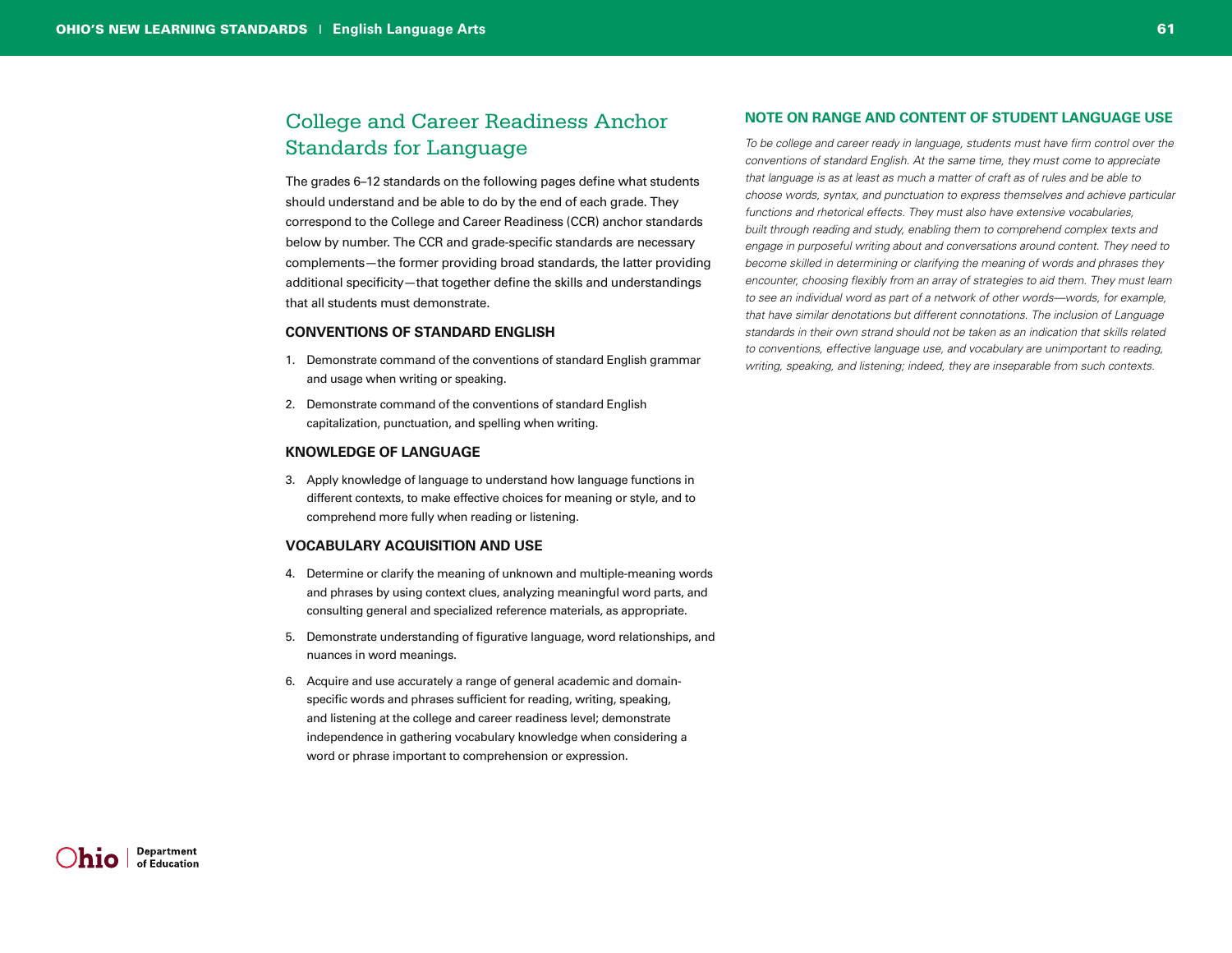### Language Standards 6–12

The following standards for grades 6–12 offer a focus for instruction each year to help ensure that students gain adequate mastery of a range of skills and applications. *Students advancing through the grades are expected to meet each year's grade-specific standards and retain or further develop skills and understandings mastered in preceding grades.* Beginning in grade 3, skills and understandings that are particularly likely to require continued attention in higher grades as they are applied to increasingly sophisticated writing and speaking are marked with an asterisk (\*). See the table on page 68 for a complete listing and Appendix A for an example of how these skills develop in sophistication.

| <b>GRADE 6 STUDENTS:</b>                                                                                                                                                                                                                                                                                                                                                                                                                                                                                                                                                                                                                                                          | <b>GRADE 7 STUDENTS:</b>                                                                                                                                                                                                                                                                                                                                                                                                                                                                    | <b>GRADE 8 STUDENTS:</b>                                                                                                                                                                                                                                                                                                                                                                                                                                                                                                        |  |
|-----------------------------------------------------------------------------------------------------------------------------------------------------------------------------------------------------------------------------------------------------------------------------------------------------------------------------------------------------------------------------------------------------------------------------------------------------------------------------------------------------------------------------------------------------------------------------------------------------------------------------------------------------------------------------------|---------------------------------------------------------------------------------------------------------------------------------------------------------------------------------------------------------------------------------------------------------------------------------------------------------------------------------------------------------------------------------------------------------------------------------------------------------------------------------------------|---------------------------------------------------------------------------------------------------------------------------------------------------------------------------------------------------------------------------------------------------------------------------------------------------------------------------------------------------------------------------------------------------------------------------------------------------------------------------------------------------------------------------------|--|
| <b>CONVENTIONS OF STANDARD ENGLISH</b>                                                                                                                                                                                                                                                                                                                                                                                                                                                                                                                                                                                                                                            |                                                                                                                                                                                                                                                                                                                                                                                                                                                                                             |                                                                                                                                                                                                                                                                                                                                                                                                                                                                                                                                 |  |
| Demonstrate command of the conventions of<br>1.<br>standard English grammar and usage when<br>writing or speaking.<br>Ensure that pronouns are in the proper case<br>a.<br>(subjective, objective, possessive).<br>Use intensive pronouns (e.g., <i>myself</i> ,<br>b.<br>ourselves).<br>Recognize and correct inappropriate shifts in<br>c.<br>pronoun number and person.*<br>Recognize and correct vague pronouns<br>d.<br>(i.e., ones with unclear or ambiguous<br>antecedents).*<br>Recognize variations from standard English<br>е.<br>in their own and others' writing and speaking,<br>and identify and use strategies to improve<br>expression in conventional language.* | Demonstrate command of the conventions of<br>standard English grammar and usage when<br>writing or speaking.<br>Explain the function of phrases and clauses<br>а.<br>in general and their function in specific<br>sentences.<br>Choose among simple, compound, complex,<br>b.<br>and compound-complex sentences to signal<br>differing relationships among ideas.<br>Place phrases and clauses within a sentence,<br>c.<br>recognizing and correcting misplaced and<br>dangling modifiers.* | Demonstrate command of the conventions of<br>1.<br>standard English grammar and usage when<br>writing or speaking.<br>Explain the function of verbals (gerunds,<br>а.<br>participles, infinitives) in general and their<br>function in particular sentences.<br>Form and use verbs in the active and passive<br>b.<br>voice.<br>Form and use verbs in the indicative,<br>C.<br>imperative, interrogative, conditional, and<br>subjunctive mood.<br>Recognize and correct inappropriate shifts in<br>d.<br>verb voice and mood.* |  |
| Demonstrate command of the conventions of<br>2.<br>standard English capitalization, punctuation,<br>and spelling when writing.<br>Use punctuation (commas, parentheses,<br>a.<br>dashes) to set off nonrestrictive/parenthetical<br>elements.*<br>Spell correctly.<br>b.                                                                                                                                                                                                                                                                                                                                                                                                          | Demonstrate command of the conventions of<br>2.<br>standard English capitalization, punctuation,<br>and spelling when writing.<br>Use a comma to separate coordinate<br>а.<br>adjectives (e.g., <i>It was a fascinating, enjoyable</i><br>movie but not He wore an old[,] green shirt).<br>b. Spell correctly.                                                                                                                                                                              | Demonstrate command of the conventions of<br>2.<br>standard English capitalization, punctuation,<br>and spelling when writing.<br>Use punctuation (comma, ellipsis, dash) to<br>а.<br>indicate a pause or break.<br>Use an ellipsis to indicate an omission.<br>b.<br>c. Spell correctly.                                                                                                                                                                                                                                       |  |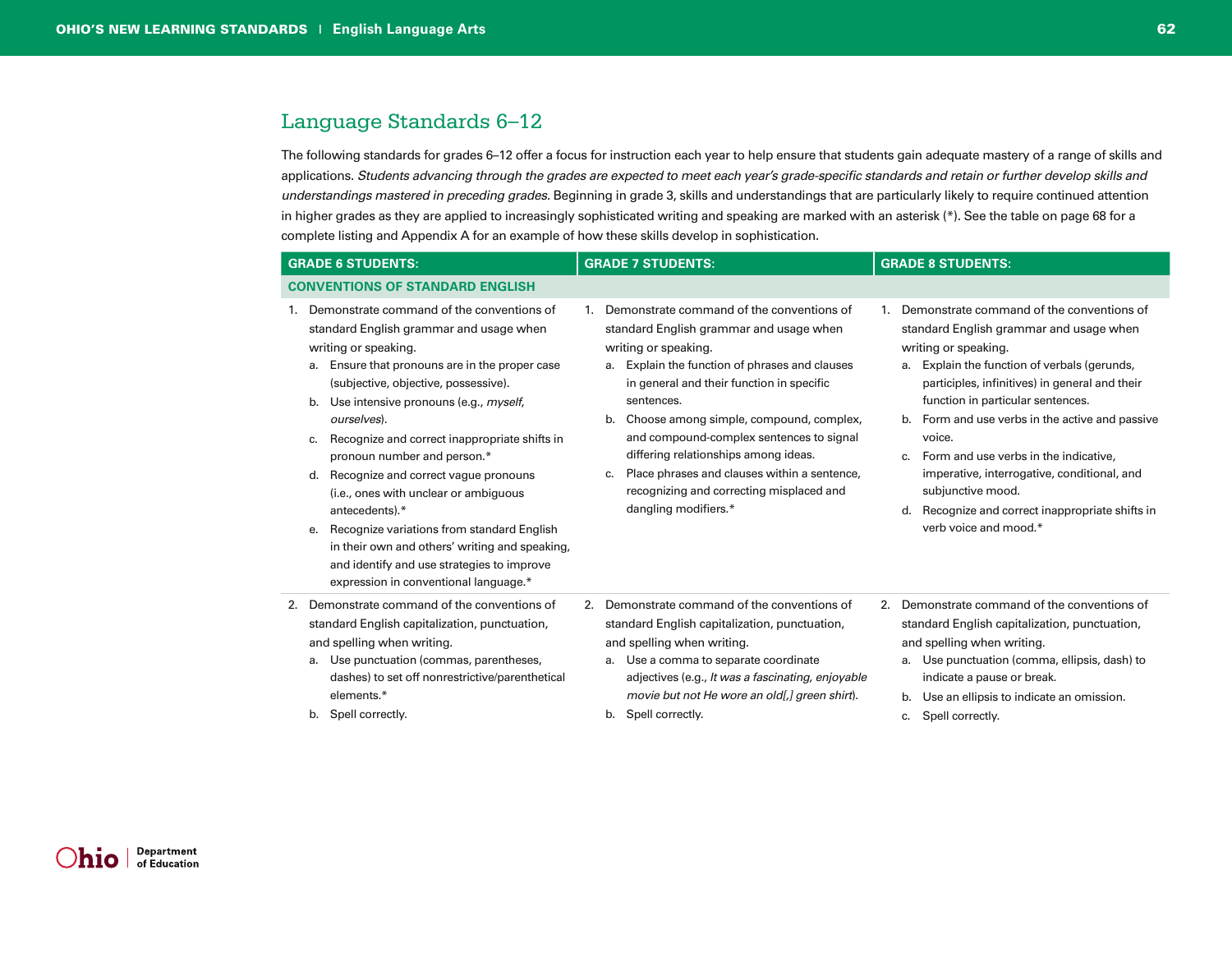| <b>GRADE 6 STUDENTS:</b>                                                                                                                                                                                                                                                                                                                                                                                                                                                                                                   | <b>GRADE 7 STUDENTS:</b>                                                                                                                                                                                                                                                                                                                                                                                                                                                                                               | <b>GRADE 8 STUDENTS:</b>                                                                                                                                                                                                                                                                                                                                                                                                                                                                                              |
|----------------------------------------------------------------------------------------------------------------------------------------------------------------------------------------------------------------------------------------------------------------------------------------------------------------------------------------------------------------------------------------------------------------------------------------------------------------------------------------------------------------------------|------------------------------------------------------------------------------------------------------------------------------------------------------------------------------------------------------------------------------------------------------------------------------------------------------------------------------------------------------------------------------------------------------------------------------------------------------------------------------------------------------------------------|-----------------------------------------------------------------------------------------------------------------------------------------------------------------------------------------------------------------------------------------------------------------------------------------------------------------------------------------------------------------------------------------------------------------------------------------------------------------------------------------------------------------------|
| <b>KNOWLEDGE OF LANGUAGE</b>                                                                                                                                                                                                                                                                                                                                                                                                                                                                                               |                                                                                                                                                                                                                                                                                                                                                                                                                                                                                                                        |                                                                                                                                                                                                                                                                                                                                                                                                                                                                                                                       |
| Use knowledge of language and its conventions<br>3.<br>when writing, speaking, reading, or listening.<br>Vary sentence patterns for meaning, reader/<br>а.<br>listener interest, and style.*<br>Maintain consistency in style and tone.*<br>b.                                                                                                                                                                                                                                                                             | Use knowledge of language and its conventions<br>3.<br>when writing, speaking, reading, or listening.<br>Choose language that expresses ideas<br>a.<br>precisely and concisely, recognizing and<br>eliminating wordiness and redundancy.*                                                                                                                                                                                                                                                                              | Use knowledge of language and its conventions<br>3.<br>when writing, speaking, reading, or listening.<br>a. Use verbs in the active and passive voice and<br>in the conditional and subjunctive mood to<br>achieve particular effects (e.g., emphasizing<br>the actor or the action; expressing uncertainty<br>or describing a state contrary to fact).                                                                                                                                                               |
| <b>VOCABULARY ACQUISITION AND USE</b>                                                                                                                                                                                                                                                                                                                                                                                                                                                                                      |                                                                                                                                                                                                                                                                                                                                                                                                                                                                                                                        |                                                                                                                                                                                                                                                                                                                                                                                                                                                                                                                       |
| Determine or clarify the meaning of unknown<br>4.<br>and multiple-meaning words and phrases<br>based on grade 6 reading and content, choosing<br>flexibly from a range of strategies.<br>a. Use context (e.g., the overall meaning of a<br>sentence or paragraph; a word's position<br>or function in a sentence) as a clue to the<br>meaning of a word or phrase.<br>Use common, grade-appropriate Greek<br>b.<br>or Latin affixes and roots as clues to the<br>meaning of a word (e.g., audience, auditory,<br>audible). | 4. Determine or clarify the meaning of unknown<br>and multiple-meaning words and phrases<br>based on grade 7 reading and content, choosing<br>flexibly from a range of strategies.<br>a. Use context (e.g., the overall meaning of a<br>sentence or paragraph; a word's position<br>or function in a sentence) as a clue to the<br>meaning of a word or phrase.<br>b. Use common, grade-appropriate Greek<br>or Latin affixes and roots as clues to the<br>meaning of a word (e.g., belligerent,<br>bellicose, rebel). | Determine or clarify the meaning of unknown<br>4.<br>and multiple-meaning words or phrases based<br>on grade 8 reading and content, choosing<br>flexibly from a range of strategies.<br>a. Use context (e.g., the overall meaning of a<br>sentence or paragraph; a word's position<br>or function in a sentence) as a clue to the<br>meaning of a word or phrase.<br>Use common, grade-appropriate Greek<br>b.<br>or Latin affixes and roots as clues to the<br>meaning of a word (e.g., precede, recede,<br>secede). |
| Consult reference materials (e.g., dictionaries,<br>c.<br>glossaries, thesauruses), both print and<br>digital, to find the pronunciation of a word or<br>determine or clarify its precise meaning or its<br>part of speech.<br>Verify the preliminary determination of<br>d.                                                                                                                                                                                                                                               | Consult general and specialized reference<br>c.<br>materials (e.g., dictionaries, glossaries,<br>thesauruses), both print and digital, to find<br>the pronunciation of a word or determine<br>or clarify its precise meaning or its part of<br>speech.                                                                                                                                                                                                                                                                 | Consult general and specialized reference<br>c.<br>materials (e.g., dictionaries, glossaries,<br>thesauruses), both print and digital, to find<br>the pronunciation of a word or determine<br>or clarify its precise meaning or its part of<br>speech.                                                                                                                                                                                                                                                                |
| the meaning of a word or phrase (e.g., by<br>checking the inferred meaning in context or<br>in a dictionary).                                                                                                                                                                                                                                                                                                                                                                                                              | d. Verify the preliminary determination of<br>the meaning of a word or phrase (e.g., by<br>checking the inferred meaning in context or<br>in a dictionary).                                                                                                                                                                                                                                                                                                                                                            | d. Verify the preliminary determination of<br>the meaning of a word or phrase (e.g., by<br>checking the inferred meaning in context or<br>in a dictionary).                                                                                                                                                                                                                                                                                                                                                           |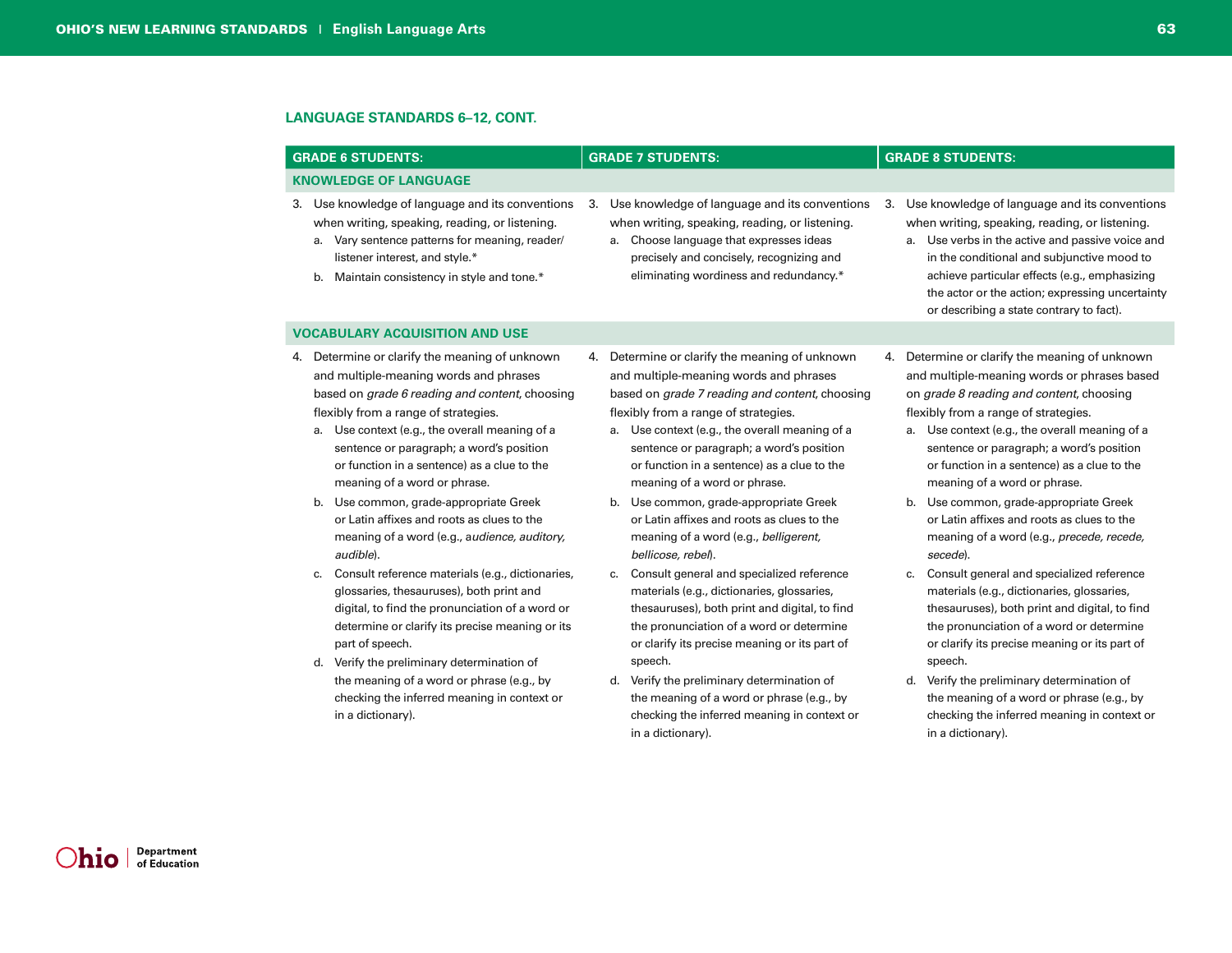| <b>GRADE 6 STUDENTS:</b>                                                                                                                                                                                                                                                                                                                                                                                                                                                                                                             | <b>GRADE 7 STUDENTS:</b>                                                                                                                                                                                                                                                                                                                                                                                                                                                                                                                                | <b>GRADE 8 STUDENTS:</b>                                                                                                                                                                                                                                                                                                                                                                                                                                                        |  |  |  |
|--------------------------------------------------------------------------------------------------------------------------------------------------------------------------------------------------------------------------------------------------------------------------------------------------------------------------------------------------------------------------------------------------------------------------------------------------------------------------------------------------------------------------------------|---------------------------------------------------------------------------------------------------------------------------------------------------------------------------------------------------------------------------------------------------------------------------------------------------------------------------------------------------------------------------------------------------------------------------------------------------------------------------------------------------------------------------------------------------------|---------------------------------------------------------------------------------------------------------------------------------------------------------------------------------------------------------------------------------------------------------------------------------------------------------------------------------------------------------------------------------------------------------------------------------------------------------------------------------|--|--|--|
| <b>VOCABULARY ACQUISITION AND USE</b>                                                                                                                                                                                                                                                                                                                                                                                                                                                                                                |                                                                                                                                                                                                                                                                                                                                                                                                                                                                                                                                                         |                                                                                                                                                                                                                                                                                                                                                                                                                                                                                 |  |  |  |
| Demonstrate understanding of figurative<br>5.<br>language, word relationships, and nuances in<br>word meanings.<br>Interpret figures of speech (e.g.,<br>a.<br>personification) in context.<br>Use the relationship between particular<br>b.<br>words (e.g., cause/effect, part/whole, item/<br>category) to better understand each of the<br>words.<br>Distinguish among the connotations<br>c.<br>(associations) of words with similar<br>denotations (definitions) (e.g., stingy,<br>scrimping, economical, unwasteful, thrifty). | Demonstrate understanding of figurative<br>5.<br>language, word relationships, and nuances in<br>word meanings.<br>Interpret figures of speech (e.g., literary,<br>a.<br>biblical, and mythological allusions) in<br>context.<br>Use the relationship between particular<br>b.<br>words (e.g., synonym/antonym, analogy) to<br>better understand each of the words.<br>Distinguish among the connotations<br>c.<br>(associations) of words with similar<br>denotations (definitions) (e.g., refined,<br>respectful, polite, diplomatic, condescending). | Demonstrate understanding of figurative<br>5.<br>language, word relationships, and nuances in<br>word meanings.<br>Interpret figures of speech (e.g. verbal irony,<br>a.<br>puns) in context.<br>Use the relationship between particular<br>b.<br>words to better understand each of the<br>words.<br>Distinguish among the connotations<br>c.<br>(associations) of words with similar<br>denotations (definitions) (e.g., bullheaded,<br>willful, firm, persistent, resolute). |  |  |  |
| Acquire and use accurately grade-appropriate<br>6.<br>general academic and domain-specific words<br>and phrases; gather vocabulary knowledge<br>when considering a word or phrase important<br>to comprehension or expression.                                                                                                                                                                                                                                                                                                       | Acquire and use accurately grade-appropriate<br>6.<br>general academic and domain-specific words<br>and phrases; gather vocabulary knowledge<br>when considering a word or phrase important<br>to comprehension or expression.                                                                                                                                                                                                                                                                                                                          | Acquire and use accurately grade-appropriate<br>6.<br>general academic and domain-specific words<br>and phrases; gather vocabulary knowledge<br>when considering a word or phrase important<br>to comprehension or expression.                                                                                                                                                                                                                                                  |  |  |  |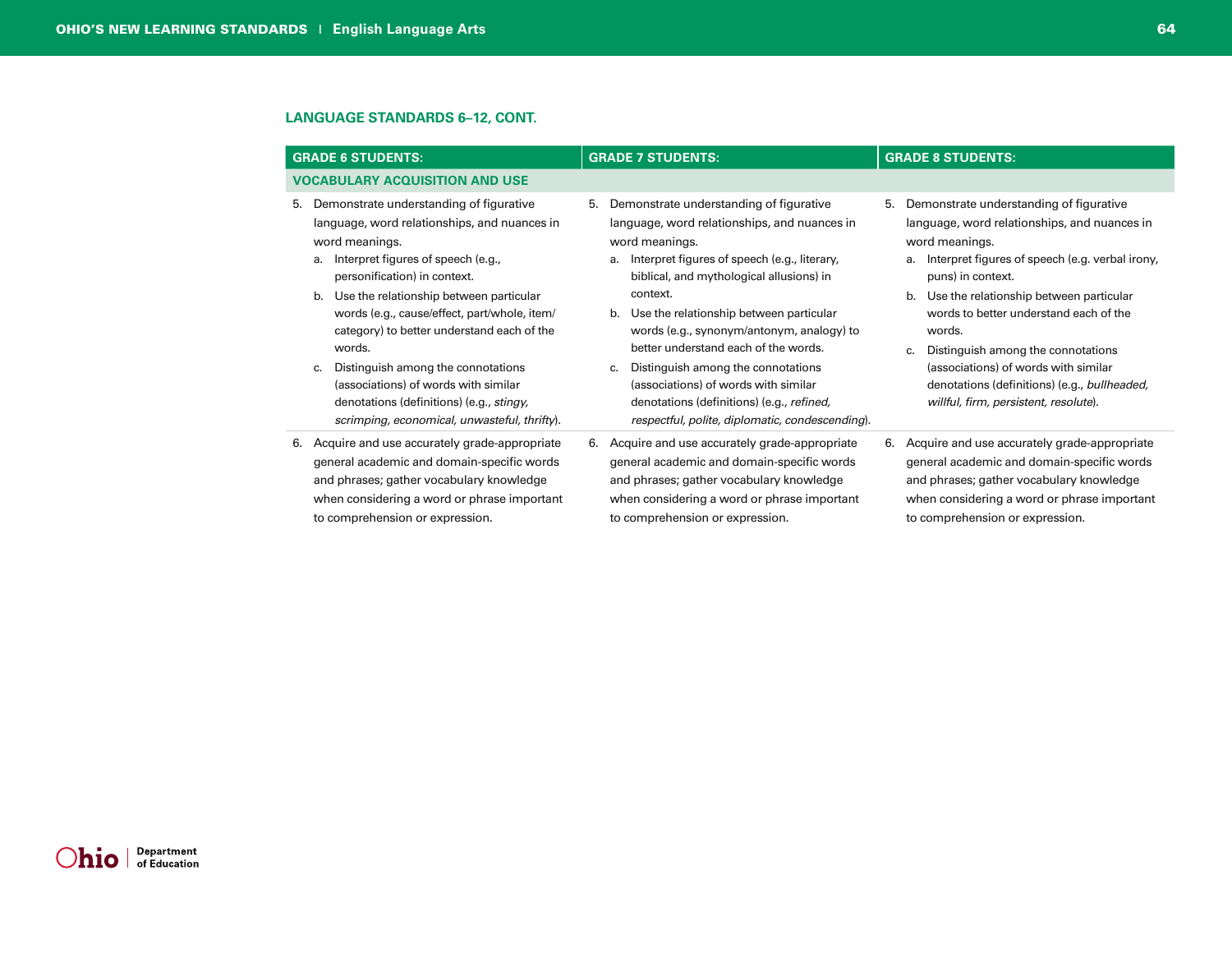The CCR anchor standards and high school grade-specific standards work in tandem to define college and career readiness expectations—the former providing broad standards, the latter providing additional specificity.

|    | <b>GRADE 9-10 STUDENTS:</b>                                                                                                                                                                                                                                                                                                                                                                                       | <b>GRADE 11-12 STUDENTS:</b> |                                                                                                                                                                                                                                                                                                                                                                                                                              |  |  |  |
|----|-------------------------------------------------------------------------------------------------------------------------------------------------------------------------------------------------------------------------------------------------------------------------------------------------------------------------------------------------------------------------------------------------------------------|------------------------------|------------------------------------------------------------------------------------------------------------------------------------------------------------------------------------------------------------------------------------------------------------------------------------------------------------------------------------------------------------------------------------------------------------------------------|--|--|--|
|    | <b>COMPREHENSION AND COLLABORATION</b>                                                                                                                                                                                                                                                                                                                                                                            |                              |                                                                                                                                                                                                                                                                                                                                                                                                                              |  |  |  |
|    | 1. Demonstrate command of the conventions of standard English grammar<br>and usage when writing or speaking.<br>Use parallel structure.*<br>Use various types of phrases (noun, verb, adjectival, adverbial, participial,<br>prepositional, absolute) and clauses (independent, dependent; noun,<br>relative, adverbial) to convey specific meanings and add variety and<br>interest to writing or presentations. |                              | Demonstrate command of the conventions of standard English grammar<br>1.<br>and usage when writing or speaking.<br>Apply the understanding that usage is a matter of convention, can change<br>a.<br>over time, and is sometimes contested.<br>b. Resolve issues of complex or contested usage, consulting references<br>(e.g., Merriam-Webster's Dictionary of English Usage, Garner's Modern<br>American Usage) as needed. |  |  |  |
|    | Demonstrate command of the conventions of standard English<br>capitalization, punctuation, and spelling when writing.<br>Use a semicolon (and perhaps a conjunctive adverb) to link two or more<br>a.<br>closely related independent clauses.<br>Use a colon to introduce a list or quotation.<br>b.<br>Spell correctly.<br>c.                                                                                    | 2.                           | Demonstrate command of the conventions of standard English<br>capitalization, punctuation, and spelling when writing.<br>Observe hyphenation conventions.<br>a.<br>b. Spell correctly.                                                                                                                                                                                                                                       |  |  |  |
|    | <b>KNOWLEDGE OF LANGUAGE</b>                                                                                                                                                                                                                                                                                                                                                                                      |                              |                                                                                                                                                                                                                                                                                                                                                                                                                              |  |  |  |
| 3. | Apply knowledge of language to understand how language functions in<br>different contexts, to make effective choices for meaning or style, and to<br>comprehend more fully when reading or listening.<br>a. Write and edit work so that it conforms to the guidelines in a style manual                                                                                                                           |                              | 3. Apply knowledge of language to understand how language functions in<br>different contexts, to make effective choices for meaning or style, and to<br>comprehend more fully when reading or listening.<br>a. Vary syntax for effect, consulting references (e.g., Tufte's Artful Sentences)                                                                                                                                |  |  |  |

- (e.g., *MLA Handbook*, Turabian's *Manual for Writers*) appropriate for the discipline and writing type.
- y syntax for effect, consulting references (e.g.,  $\overline{\phantom{a}}$ for guidance as needed; apply an understanding of syntax to the study of complex texts when reading.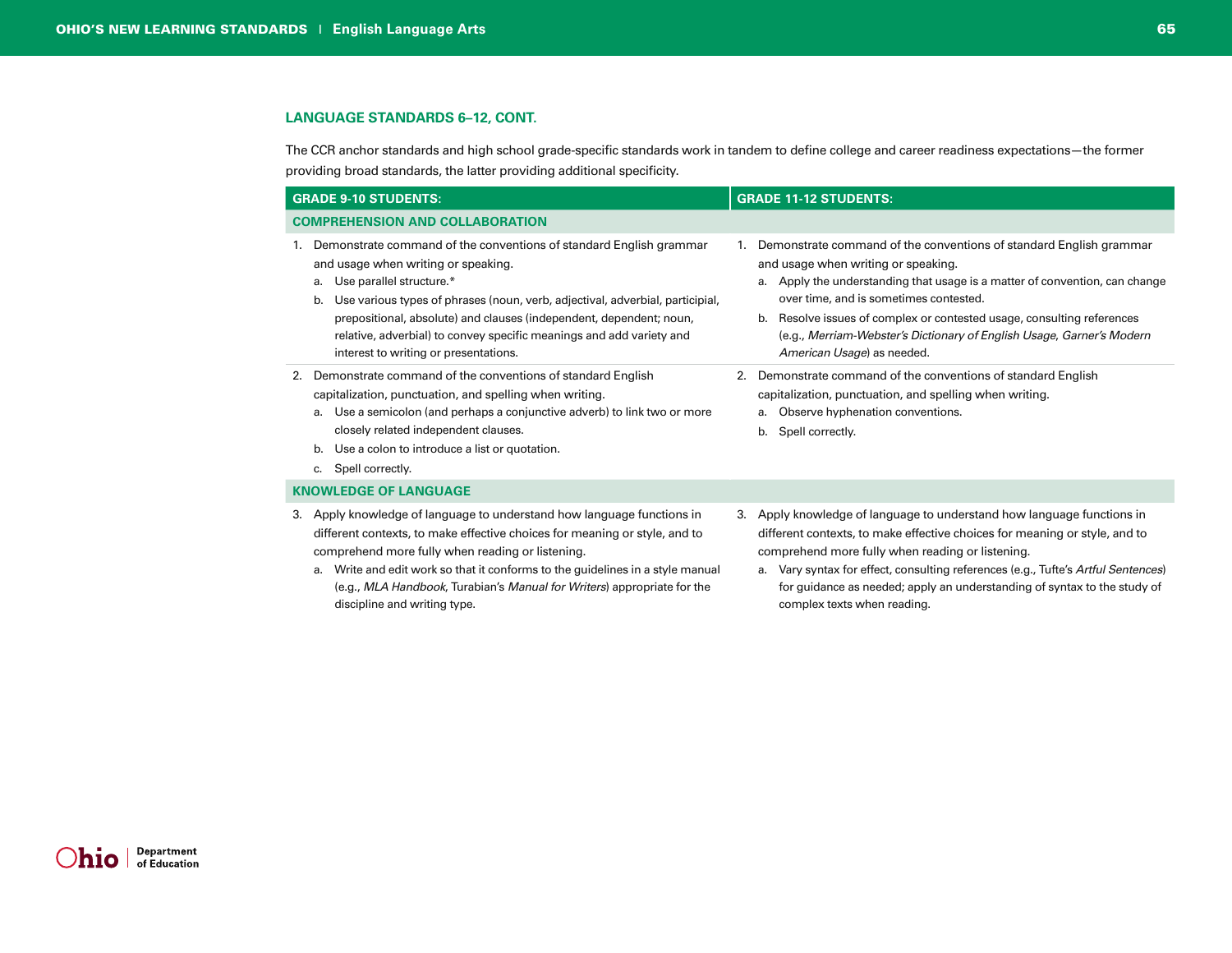|    | <b>GRADE 9-10 STUDENTS:</b>                                                                                                                                                                                                                                                                                                                                                  | <b>GRADE 11-12 STUDENTS:</b> |                                                                                                                                                                                                                                                                                                                                                                 |  |  |
|----|------------------------------------------------------------------------------------------------------------------------------------------------------------------------------------------------------------------------------------------------------------------------------------------------------------------------------------------------------------------------------|------------------------------|-----------------------------------------------------------------------------------------------------------------------------------------------------------------------------------------------------------------------------------------------------------------------------------------------------------------------------------------------------------------|--|--|
|    | <b>VOCABULARY ACQUISITION AND USE</b>                                                                                                                                                                                                                                                                                                                                        |                              |                                                                                                                                                                                                                                                                                                                                                                 |  |  |
| 4. | Determine or clarify the meaning of unknown and multiple-meaning words<br>and phrases based on <i>grades 9-10 reading and content</i> , choosing flexibly<br>from a range of strategies.<br>Use context (e.g., the overall meaning of a sentence, paragraph, or text;<br>а.<br>a word's position or function in a sentence) as a clue to the meaning of a<br>word or phrase. | 4.                           | Determine or clarify the meaning of unknown and multiple-meaning words<br>and phrases based on grades 11–12 reading and content, choosing flexibly<br>from a range of strategies.<br>Use context (e.g., the overall meaning of a sentence, paragraph, or text;<br>a word's position or function in a sentence) as a clue to the meaning of a<br>word or phrase. |  |  |
|    | Identify and correctly use patterns of word changes that indicate different<br>b.<br>meanings or parts of speech (e.g., analyze, analysis, analytical; advocate,<br>advocacy).                                                                                                                                                                                               |                              | Identify and correctly use patterns of word changes that indicate different<br>b.<br>meanings or parts of speech (e.g., conceive, conception, conceivable).<br>Consult general and specialized reference materials (e.g., dictionaries,<br>c.                                                                                                                   |  |  |
|    | Consult general and specialized reference materials (e.g., dictionaries,<br>c.<br>glossaries, thesauruses), both print and digital, to find the pronunciation<br>of a word or determine or clarify its precise meaning, its part of speech, or                                                                                                                               |                              | glossaries, thesauruses), both print and digital, to find the pronunciation<br>of a word or determine or clarify its precise meaning, its part of speech, its<br>etymology, or its standard usage.                                                                                                                                                              |  |  |
|    | its etymology.<br>Verify the preliminary determination of the meaning of a word or phrase<br>d.<br>(e.g., by checking the inferred meaning in context or in a dictionary).                                                                                                                                                                                                   |                              | Verify the preliminary determination of the meaning of a word or phrase<br>d.<br>(e.g., by checking the inferred meaning in context or in a dictionary).                                                                                                                                                                                                        |  |  |
| 5. | Demonstrate understanding of figurative language, word relationships, and<br>nuances in word meanings.                                                                                                                                                                                                                                                                       | 5.                           | Demonstrate understanding of figurative language, word relationships, and<br>nuances in word meanings.                                                                                                                                                                                                                                                          |  |  |
|    | Interpret figures of speech (e.g., euphemism, oxymoron) in context and<br>a.<br>analyze their role in the text.                                                                                                                                                                                                                                                              |                              | Interpret figures of speech (e.g., hyperbole, paradox) in context and<br>a.<br>analyze their role in the text.                                                                                                                                                                                                                                                  |  |  |
|    | b. Analyze nuances in the meaning of words with similar denotations.                                                                                                                                                                                                                                                                                                         |                              | Analyze nuances in the meaning of words with similar denotations.<br>b.                                                                                                                                                                                                                                                                                         |  |  |
| 6. | Acquire and use accurately general academic and domain-specific words<br>and phrases, sufficient for reading, writing, speaking, and listening at the<br>college and career readiness level; demonstrate independence in gathering<br>vocabulary knowledge when considering a word or phrase important to<br>comprehension or expression.                                    | 6.                           | Acquire and use accurately general academic and domain-specific words<br>and phrases, sufficient for reading, writing, speaking, and listening at the<br>college and career readiness level; demonstrate independence in gathering<br>vocabulary knowledge when considering a word or phrase important to<br>comprehension or expression.                       |  |  |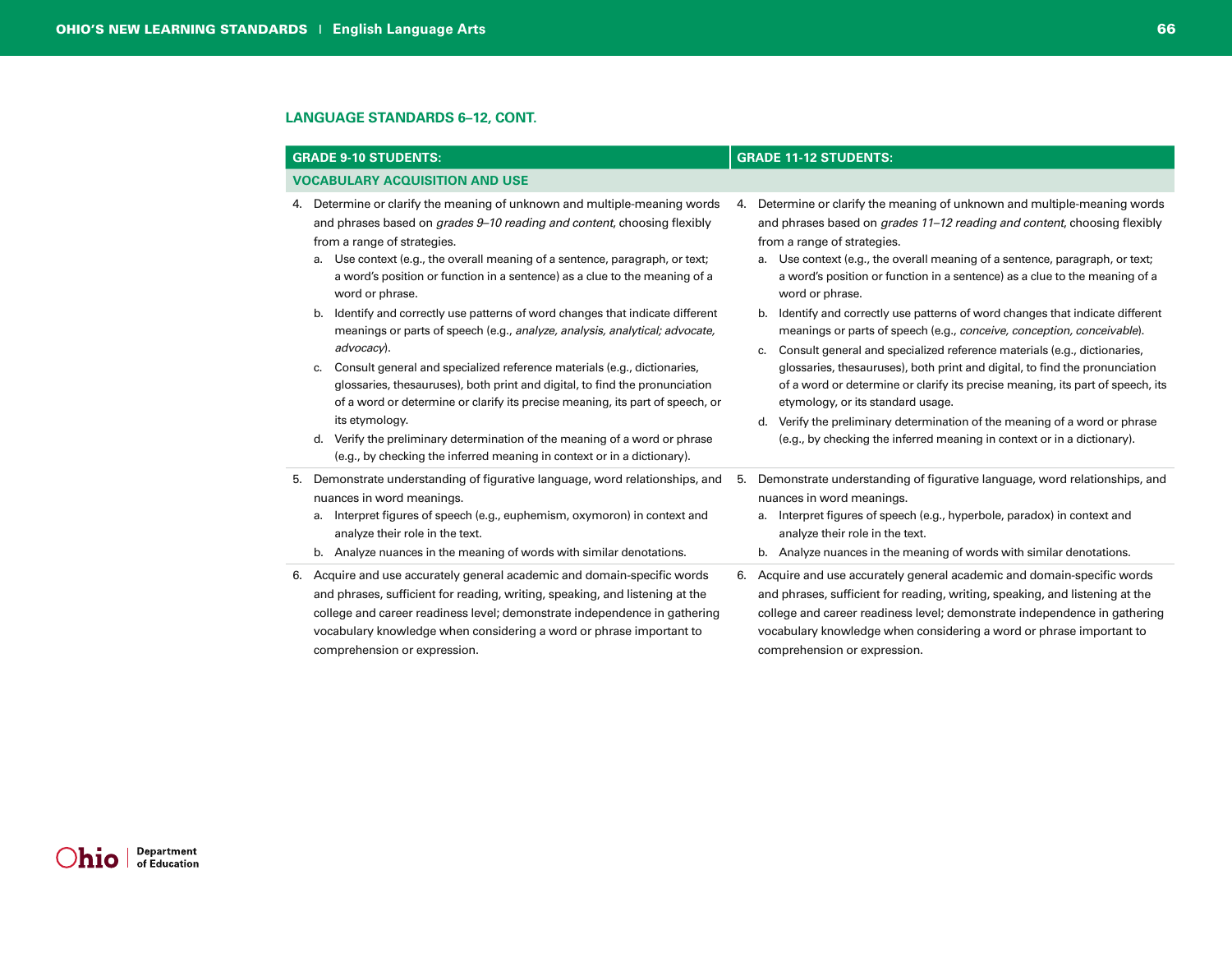\*Subsumed by L.7.3a †Subsumed by L.9–10.1a ‡Subsumed by L.11–12.3a

### Language Progressive Skills, by Grade

The following skills, marked with an asterisk (\*) in Language standards 1–3, are particularly likely to require continued attention in higher grades as they are applied to increasingly sophisticated writing and speaking.

| <b>STANDARD</b>                                                                                                                                                                             |   |   | <b>GRADE(S)</b> |                           |              |                           |             |                           |  |
|---------------------------------------------------------------------------------------------------------------------------------------------------------------------------------------------|---|---|-----------------|---------------------------|--------------|---------------------------|-------------|---------------------------|--|
|                                                                                                                                                                                             | 3 |   | 5               |                           |              | 8                         | $9 - 10$    | $11 - 12$                 |  |
| <b>L.3.1f.</b> Ensure subject-verb and pronoun-antecedent agreement.                                                                                                                        | x | x | X               | X                         | х            |                           | X           | X                         |  |
| <b>L.3.3a.</b> Choose words and phrases for effect.                                                                                                                                         | X | X | X               | X                         | X.           | $\boldsymbol{\mathsf{x}}$ | X           | X                         |  |
| <b>L.4.1f.</b> Produce complete sentences, recognizing and correcting inappropriate fragments and run-ons.                                                                                  |   |   |                 |                           | x            |                           | X           | X                         |  |
| <b>L.4.1g.</b> Correctly use frequently confused words (e.g., <i>to/too/two; there/thein</i> ).                                                                                             |   | X | X               | X.                        | $\mathbf{x}$ | $\mathbf{x}$              | $\mathbf x$ | X                         |  |
| <b>L.4.3a.</b> Choose words and phrases to convey ideas precisely.*                                                                                                                         |   | x | X               | $\boldsymbol{\mathsf{x}}$ |              |                           |             |                           |  |
| <b>L.4.3b.</b> Choose punctuation for effect.                                                                                                                                               |   | X | X               | X                         | X            | $\mathbf{x}$              | X           | X                         |  |
| <b>L.5.1d.</b> Recognize and correct inappropriate shifts in verb tense.                                                                                                                    |   |   | x               | X                         | x            | X                         | X           | X                         |  |
| <b>L.5.2a.</b> Use punctuation to separate items in a series. <sup>†</sup>                                                                                                                  |   |   | <b>X</b>        | X                         | X.           | X                         |             |                           |  |
| <b>L.6.1c.</b> Recognize and correct inappropriate shifts in pronoun number and person.                                                                                                     |   |   |                 | x                         | X            | X                         | X           | X                         |  |
| <b>L.6.1d.</b> Recognize and correct vague pronouns (i.e., ones with unclear or ambiguous antecedents).                                                                                     |   |   |                 | <b>X</b>                  | $\mathbf{x}$ | X                         | X           | $\boldsymbol{\mathsf{x}}$ |  |
| <b>L.6.1e.</b> Recognize variations from standard English in their own and others' writing and speaking, and identify and use<br>strategies to improve expression in conventional language. |   |   |                 | x                         | x            | x                         | X           | X                         |  |
| <b>L.6.2a.</b> Use punctuation (commas, parentheses, dashes) to set off nonrestrictive/parenthetical elements.                                                                              |   |   |                 | <b>X</b>                  | X            | $\mathbf{x}$              | X           | $\mathbf{x}$              |  |
| <b>L.6.3a.</b> Vary sentence patterns for meaning, reader/listener interest, and style. <sup>‡</sup>                                                                                        |   |   |                 | x                         | X            | X                         | X           |                           |  |
| <b>L.6.3b.</b> Maintain consistency in style and tone.                                                                                                                                      |   |   |                 | X                         | X.           | X                         | X           | $\mathbf{x}$              |  |
| <b>L.7.1c.</b> Place phrases and clauses within a sentence, recognizing and correcting misplaced and dangling modifiers.                                                                    |   |   |                 |                           | x            | X                         | X           | X                         |  |
| <b>L.7.3a.</b> Choose language that expresses ideas precisely and concisely, recognizing and eliminating wordiness and<br>redundancy.                                                       |   |   |                 |                           | X            | $\mathbf x$               | X           | X                         |  |
| <b>L.8.1d.</b> Recognize and correct inappropriate shifts in verb voice and mood.                                                                                                           |   |   |                 |                           |              | X                         | X           | X                         |  |
| L.9-10.1a. Use parallel structure.                                                                                                                                                          |   |   |                 |                           |              |                           | X           | X                         |  |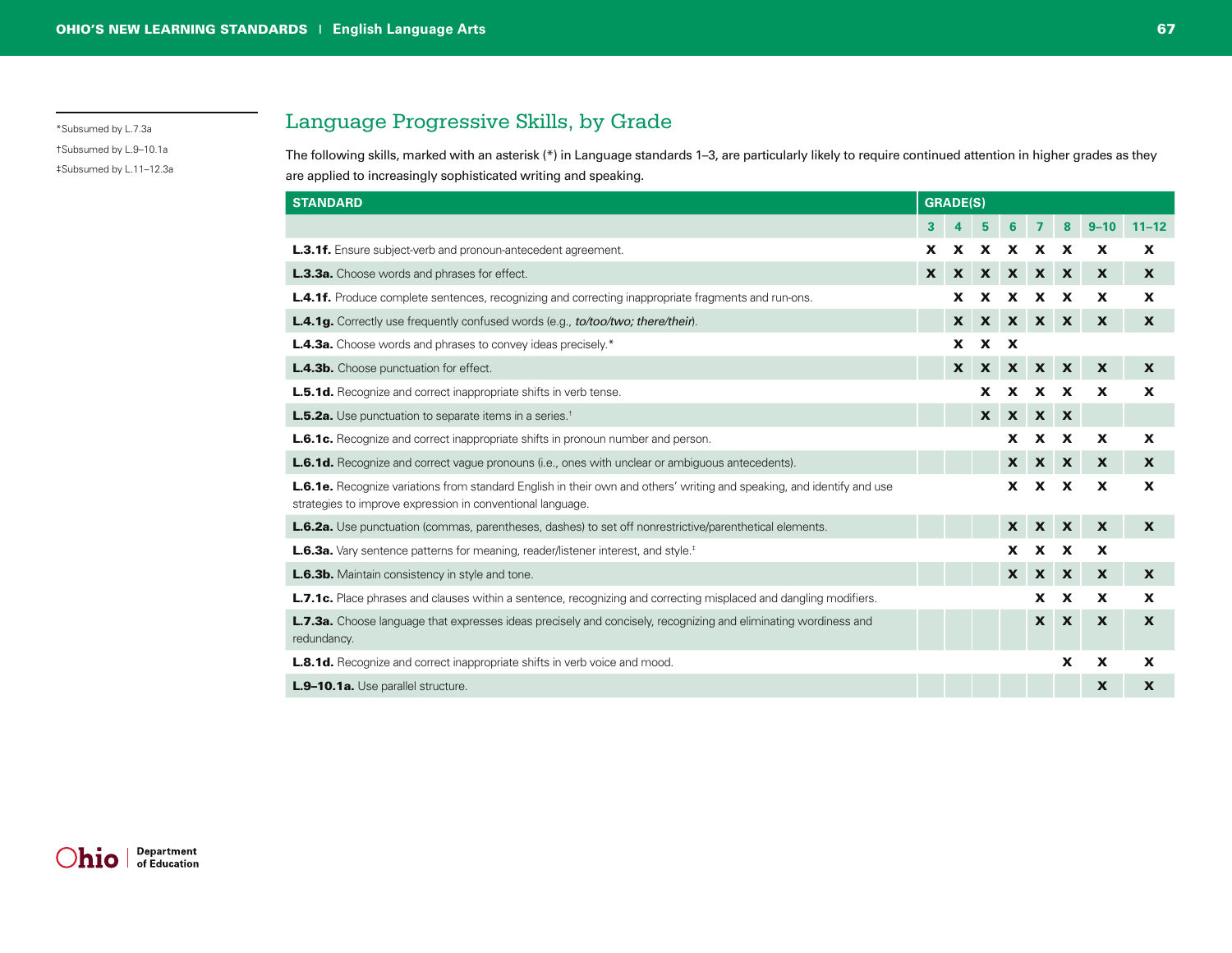### Texts Illustrating the Complexity, Quality, and Range of Student Reading 6–12

#### **MEASURING TEXT COMPLEXITY: THREE FACTORS**



**Qualitative evaluation of the text:** Levels of meaning, structure, language conventionality and clarity, and knowledge demands

**Quantitative evaluation of the text:** Readability measures and other scores of text complexity

Matching reader to text and task: Reader variables (such as motivation, knowledge, and experiences) and task variables (such as purpose and the complexity generated by the task assigned and the questions posed) Note: More detailed information on text complexity and how it is measured is contained in Appendix A.

**Note: More detailed information on text complexity and how it is measured is contained in Appendix A.**

#### **RANGE OF TEXT TYPES FOR K–5**

Students in K–5 apply the Reading standards to the following range of text types, with texts selected from a broad range of cultures and periods.

| <b>LITERATURE</b>                                                                                                                                                                   |                                                                              |                                                                                                                        | I INFORMATIONAL TEXT.                                                                                                                                                                                                                                                                                                            |
|-------------------------------------------------------------------------------------------------------------------------------------------------------------------------------------|------------------------------------------------------------------------------|------------------------------------------------------------------------------------------------------------------------|----------------------------------------------------------------------------------------------------------------------------------------------------------------------------------------------------------------------------------------------------------------------------------------------------------------------------------|
| <b>STORIES</b>                                                                                                                                                                      | <b>DRAMAS</b>                                                                | <b>POETRY</b>                                                                                                          | LITERARY NONFICTION AND HISTORICAL, SCIENTIFIC.<br><b>AND TECHNICAL TEXTS</b>                                                                                                                                                                                                                                                    |
| Includes the subgenres of<br>adventure stories, historical fiction,<br>mysteries, myths, science fiction,<br>realistic fiction, allegories, parodies,<br>satire, and graphic novels | Includes one-act and multi-act<br>plays, both in written form and<br>on film | Includes the subgenres of<br>narrative poems, lyrical poems,<br>free verse poems, sonnets,<br>odes, ballads, and epics | Includes the subgenres of exposition, argument, and functional<br>text in the form of personal essays, speeches, opinion pieces,<br>essays about art or literature, biographies, memoirs, journalism,<br>and historical, scientific, technical, or economic accounts (including<br>digital sources) written for a broad audience |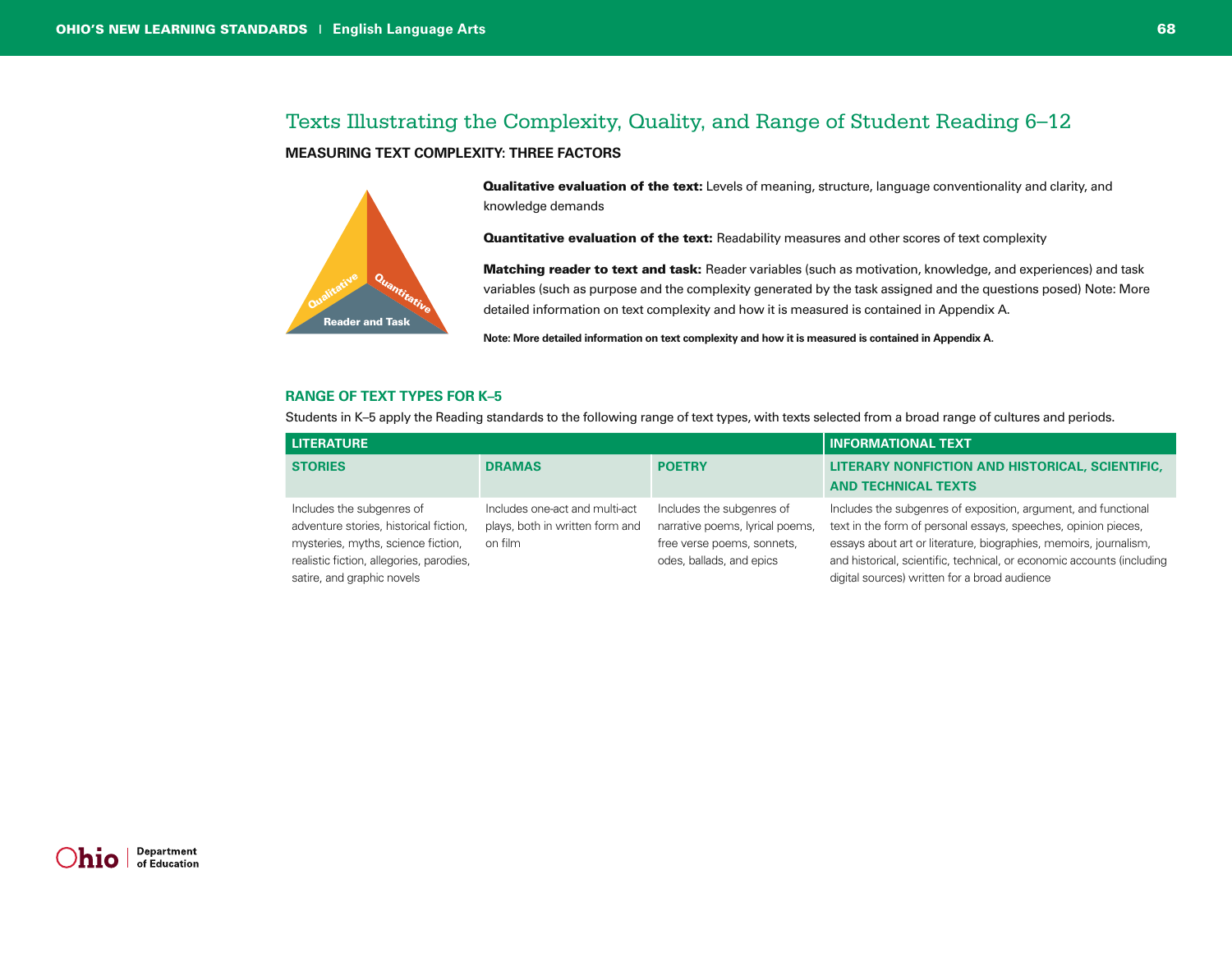|                                    | LITERATURE: STORIES, DRAMA, POETRY                             | <b>INFORMATIONAL TEXTS: LITERARY NONFICTION AND HISTORICAL,</b><br><b>SCIENTIFIC, AND TECHNICAL TEXTS</b> |  |  |  |  |
|------------------------------------|----------------------------------------------------------------|-----------------------------------------------------------------------------------------------------------|--|--|--|--|
| $6 - 8$                            | Little Women by Louisa May Alcott (1869)                       | "Letter on Thomas Jefferson" by John Adams (1776)                                                         |  |  |  |  |
|                                    | The Adventures of Tom Sawyer by Mark Twain (1876)              | Narrative of the Life of Frederick Douglass, an American Slave by Frederick                               |  |  |  |  |
|                                    | "The Road Not Taken" by Robert Frost (1915)                    | Douglass (1845)                                                                                           |  |  |  |  |
|                                    | The Dark Is Rising by Susan Cooper (1973)                      | "Blood, Toil, Tears and Sweat: Address to Parliament on May 13th, 1940" by<br>Winston Churchill (1940)    |  |  |  |  |
| Dragonwings by Laurence Yep (1975) |                                                                | Harriet Tubman: Conductor on the Underground Railroad by Ann Petry (1955)                                 |  |  |  |  |
|                                    | Roll of Thunder, Hear My Cry by Mildred Taylor (1976)          | Travels with Charley: In Search of America by John Steinbeck (1962)                                       |  |  |  |  |
| $9 - 10$                           | The Tragedy of Macbeth by William Shakespeare (1592)           | "Speech to the Second Virginia Convention" by Patrick Henry (1775)                                        |  |  |  |  |
|                                    | "Ozymandias" by Percy Bysshe Shelley (1817)                    | "Farewell Address" by George Washington (1796)                                                            |  |  |  |  |
|                                    | "The Raven" by Edgar Allan Poe (1845)                          | "Gettysburg Address" by Abraham Lincoln (1863)                                                            |  |  |  |  |
|                                    | "The Gift of the Magi" by O. Henry (1906)                      | "State of the Union Address" by Franklin Delano Roosevelt (1941)                                          |  |  |  |  |
|                                    | The Grapes of Wrath by John Steinbeck (1939)                   | "Letter from Birmingham Jail" by Martin Luther King, Jr. (1964)                                           |  |  |  |  |
|                                    | Fahrenheit 451 by Ray Bradbury (1953)                          | "Hope, Despair and Memory" by Elie Wiesel (1997)                                                          |  |  |  |  |
|                                    | The Killer Angels by Michael Shaara (1975)                     |                                                                                                           |  |  |  |  |
| $11 - CCR$                         | "Ode on a Grecian Urn" by John Keats (1820)                    | Common Sense by Thomas Paine (1776)                                                                       |  |  |  |  |
|                                    | Jane Eyre by Charlotte Brontë (1848)                           | Walden by Henry David Thoreau (1854)                                                                      |  |  |  |  |
|                                    | "Because I Could Not Stop for Death" by Emily Dickinson (1890) | "Society and Solitude" by Ralph Waldo Emerson (1857)                                                      |  |  |  |  |
|                                    | The Great Gatsby by F. Scott Fitzgerald (1925)                 | "The Fallacy of Success" by G. K. Chesterton (1909)                                                       |  |  |  |  |
|                                    | Their Eyes Were Watching God by Zora Neale Hurston (1937)      | <b>Black Boy by Richard Wright (1945)</b>                                                                 |  |  |  |  |
|                                    | A Raisin in the Sun by Lorraine Hansberry (1959)               | "Politics and the English Language" by George Orwell (1946)                                               |  |  |  |  |
|                                    | The Namesake by Jhumpa Lahiri (2003)                           | "Take the Tortillas Out of Your Poetry" by Rudolfo Anaya (1995)                                           |  |  |  |  |

#### **TEXTS ILLUSTRATING THE COMPLEXITY, QUALITY, AND RANGE OF STUDENT READING K–5**

Note: Given space limitations, the illustrative texts listed above are meant only to show individual titles that are representative of a range of topics and genres. (See Appendix B for **excerpts of these and other texts illustrative of grades 6–12 text complexity, quality, and range.) At a curricular or instructional level, within and across grade levels, texts need to be selected around topics or themes that generate knowledge and allow students to study those topics or themes in depth.**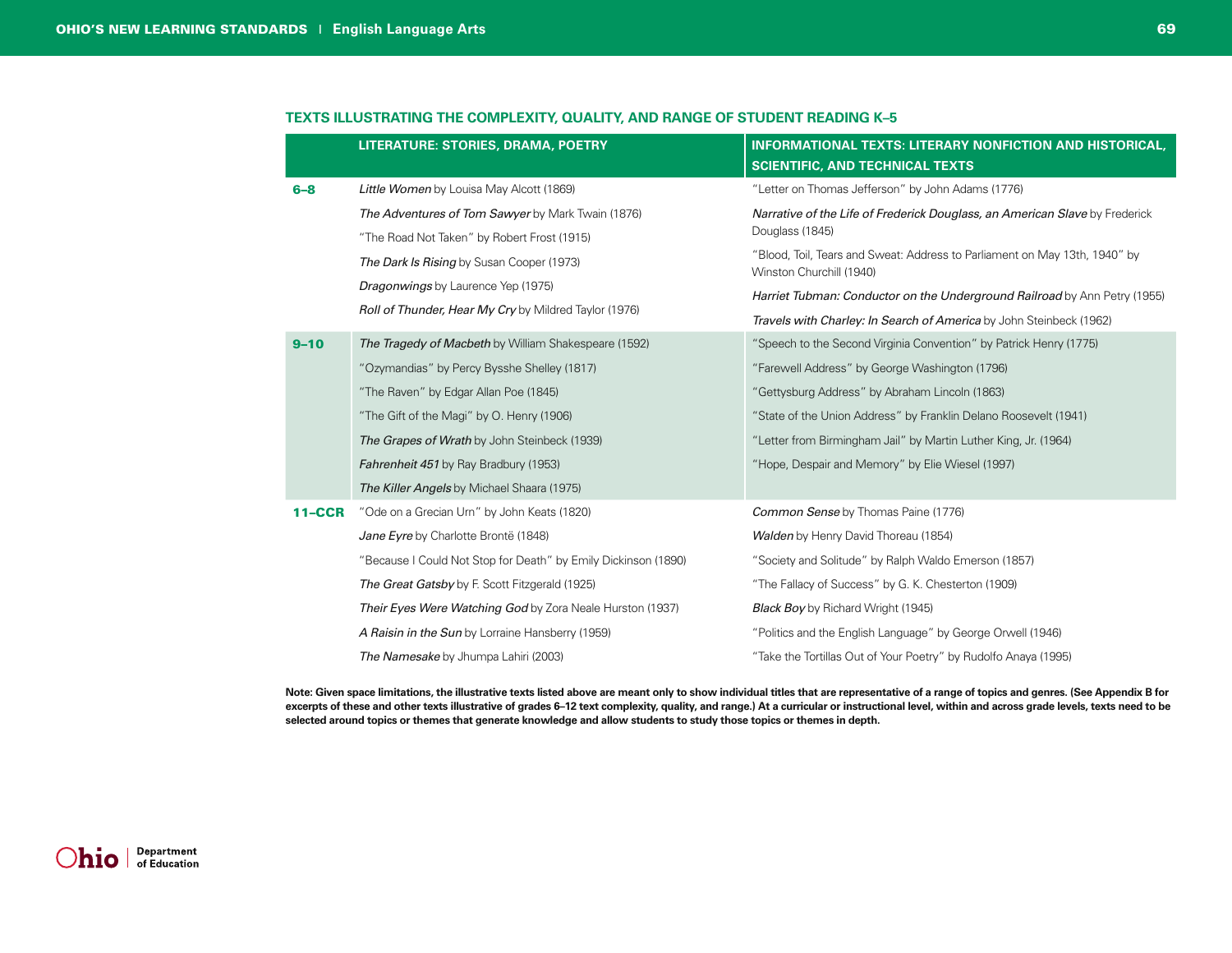\*Please see "Research to Build and Present Knowledge" in Writing for additional standards relevant to gathering, assessing, and applying information from print and digital sources.

# Standards For Literacy in History/Social Studies, Science, and Technical Subjects 6–12

### College and Career Readiness Anchor Standards for Reading

The grades 6–12 standards on the following pages define what students should understand and be able to do by the end of each grade span. They correspond to the College and Career Readiness (CCR) anchor standards below by number. The CCR and grade-specific standards are necessary complements—the former providing broad standards, the latter providing additional specificity—that together define the skills and understandings that all students must demonstrate.

#### **KEY IDEAS AND DETAILS**

- 1. Read closely to determine what the text says explicitly and to make logical inferences from it; cite specific textual evidence when writing or speaking to support conclusions drawn from the text.
- 2. Determine central ideas or themes of a text and analyze their development; summarize the key supporting details and ideas.
- 3. Analyze how and why individuals, events, or ideas develop and interact over the course of a text.

#### **CRAFT AND STRUCTURE**

- 4. Interpret words and phrases as they are used in a text, including determining technical, connotative, and figurative meanings, and analyze how specific word choices shape meaning or tone.
- 5. Analyze the structure of texts, including how specific sentences, paragraphs, and larger portions of the text (e.g., a section, chapter, scene, or stanza) relate to each other and the whole.

6. Assess how point of view or purpose shapes the content and style of a text.

#### **INTEGRATION OF KNOWLEDGE AND IDEAS**

- 7. Integrate and evaluate content presented in diverse formats and media, including visually and quantitatively, as well as in words.\*
- 8. Delineate and evaluate the argument and specific claims in a text, including the validity of the reasoning as well as the relevance and sufficiency of the evidence.
- 9. Analyze how two or more texts address similar themes or topics in order to build knowledge or to compare the approaches the authors take.

#### **RANGE OF READING AND LEVEL OF TEXT COMPLEXITY**

10. Read and comprehend complex literary and informational texts independently and proficiently.

#### **NOTE ON RANGE AND CONTENT OF STUDENT READING**

*Reading is critical to building knowledge in history/social studies as well as in science and technical subjects. College and career ready reading in these fields requires an appreciation of the norms and conventions of each discipline, such as the kinds of evidence used in history and science; an understanding of domain-specific words*  and phrases; an attention to precise details; and the capacity to evaluate intricate *arguments, synthesize complex information, and follow detailed descriptions of events and concepts. In history/social studies, for example, students need to be able to analyze, evaluate, and differentiate primary and secondary sources. When reading scientific and technical texts, students need to be able to gain knowledge from challenging texts that often make extensive use of elaborate diagrams and data to convey information and illustrate concepts. Students must be able to read complex informational texts in these fields with independence and confidence because the vast majority of reading in college and workforce training programs will be sophisticated nonfiction. It is important to note that these Reading standards are meant to complement the specific content demands of the disciplines, not replace them.*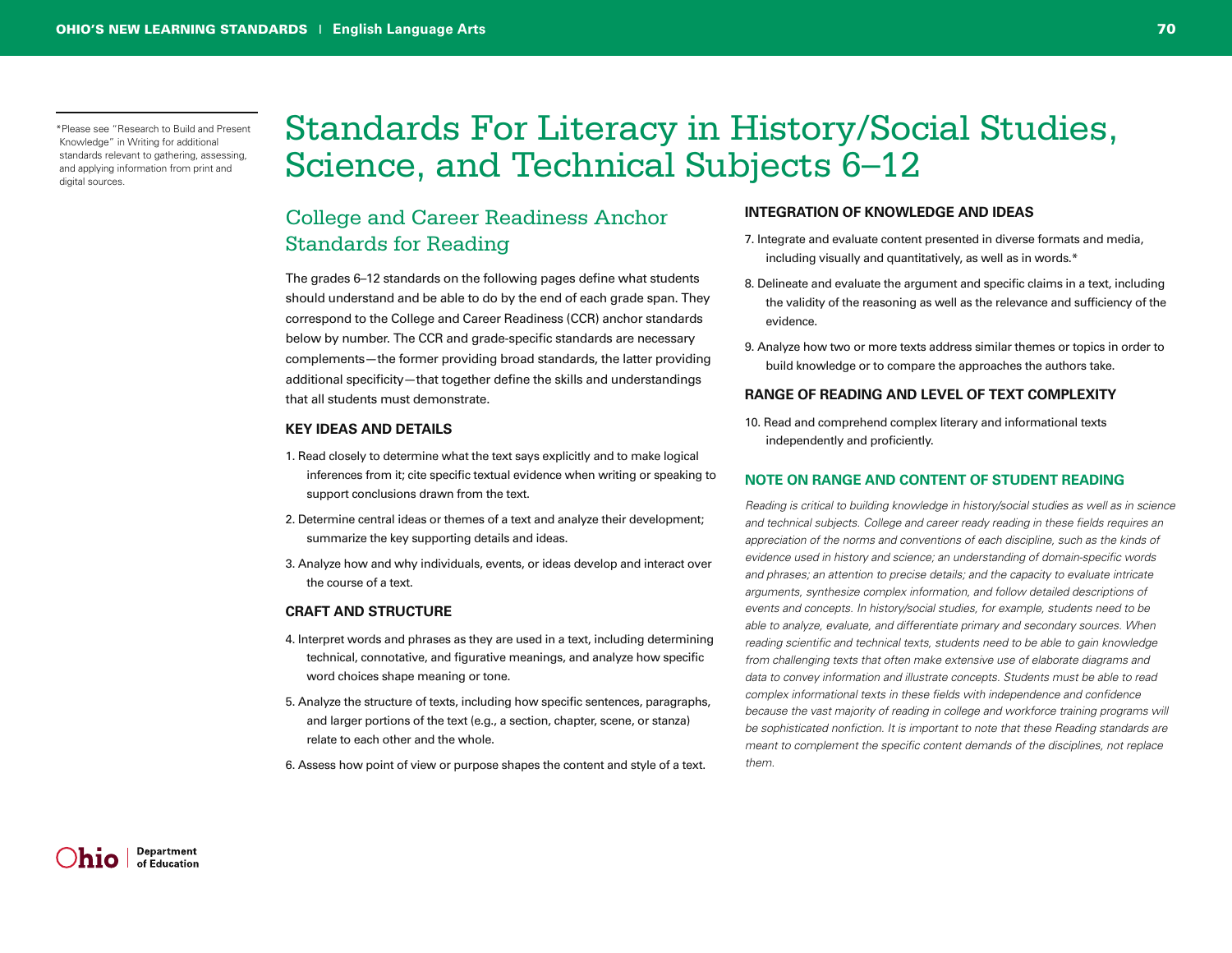### Reading Standards for Literacy in History/Social Studies 6–12

The standards below begin at grade 6; standards for K–5 reading in history/social studies, science, and technical subjects are integrated into the K–5 Reading standards. The CCR anchor standards and high school standards in literacy work in tandem to define college and career readiness expectations the former providing broad standards, the latter providing additional specificity.

| <b>GRADES 6-8 STUDENTS:</b>  |                                                                                                                                                                              |    | <b>GRADES 9-10 STUDENTS:</b>                                                                                                                                                              | <b>GRADES 11-12 STUDENTS:</b> |                                                                                                                                                                                                                                                            |  |  |
|------------------------------|------------------------------------------------------------------------------------------------------------------------------------------------------------------------------|----|-------------------------------------------------------------------------------------------------------------------------------------------------------------------------------------------|-------------------------------|------------------------------------------------------------------------------------------------------------------------------------------------------------------------------------------------------------------------------------------------------------|--|--|
| <b>KEY IDEAS AND DETAILS</b> |                                                                                                                                                                              |    |                                                                                                                                                                                           |                               |                                                                                                                                                                                                                                                            |  |  |
|                              | 1. Cite specific textual evidence to support<br>analysis of primary and secondary sources.                                                                                   | 1. | Cite specific textual evidence to support<br>analysis of primary and secondary sources,<br>attending to such features as the date and origin<br>of the information.                       | 1.                            | Cite specific textual evidence to support<br>analysis of primary and secondary sources,<br>connecting insights gained from specific details<br>to an understanding of the text as a whole.                                                                 |  |  |
| 2.                           | Determine the central ideas or information<br>of a primary or secondary source; provide an<br>accurate summary of the source distinct from<br>prior knowledge or opinions.   | 2. | Determine the central ideas or information<br>of a primary or secondary source; provide an<br>accurate summary of how key events or ideas<br>develop over the course of the text.         | 2.                            | Determine the central ideas or information<br>of a primary or secondary source; provide<br>an accurate summary that makes clear the<br>relationships among the key details and ideas.                                                                      |  |  |
| 3.                           | Identify key steps in a text's description of a<br>process related to history/social studies (e.g.,<br>how a bill becomes law, how interest rates are<br>raised or lowered). |    | 3. Analyze in detail a series of events described in<br>a text; determine whether earlier events caused<br>later ones or simply preceded them.                                            | 3.                            | Evaluate various explanations for actions or<br>events and determine which explanation best<br>accords with textual evidence, acknowledging<br>where the text leaves matters uncertain.                                                                    |  |  |
| <b>CRAFT AND STRUCTURE</b>   |                                                                                                                                                                              |    |                                                                                                                                                                                           |                               |                                                                                                                                                                                                                                                            |  |  |
|                              | 4. Determine the meaning of words and phrases<br>as they are used in a text, including vocabulary<br>specific to domains related to history/social<br>studies.               | 4. | Determine the meaning of words and phrases<br>as they are used in a text, including vocabulary<br>describing political, social, or economic aspects<br>of history/social studies.         | 4.                            | Determine the meaning of words and phrases<br>as they are used in a text, including analyzing<br>how an author uses and refines the meaning of<br>a key term over the course of a text (e.g., how<br>Madison defines <i>faction</i> in Federalist No. 10). |  |  |
| 5.                           | Describe how a text presents information (e.g.,<br>sequentially, comparatively, causally).                                                                                   | 5. | Analyze how a text uses structure to emphasize<br>key points or advance an explanation or<br>analysis.                                                                                    | 5.                            | Analyze in detail how a complex primary source<br>is structured, including how key sentences,<br>paragraphs, and larger portions of the text<br>contribute to the whole.                                                                                   |  |  |
| 6.                           | Identify aspects of a text that reveal an author's<br>point of view or purpose (e.g., loaded language,<br>inclusion or avoidance of particular facts).                       | 6. | Compare the point of view of two or more<br>authors for how they treat the same or similar<br>topics, including which details they include and<br>emphasize in their respective accounts. | 6.                            | Evaluate authors' differing points of view on the<br>same historical event or issue by assessing the<br>authors' claims, reasoning, and evidence.                                                                                                          |  |  |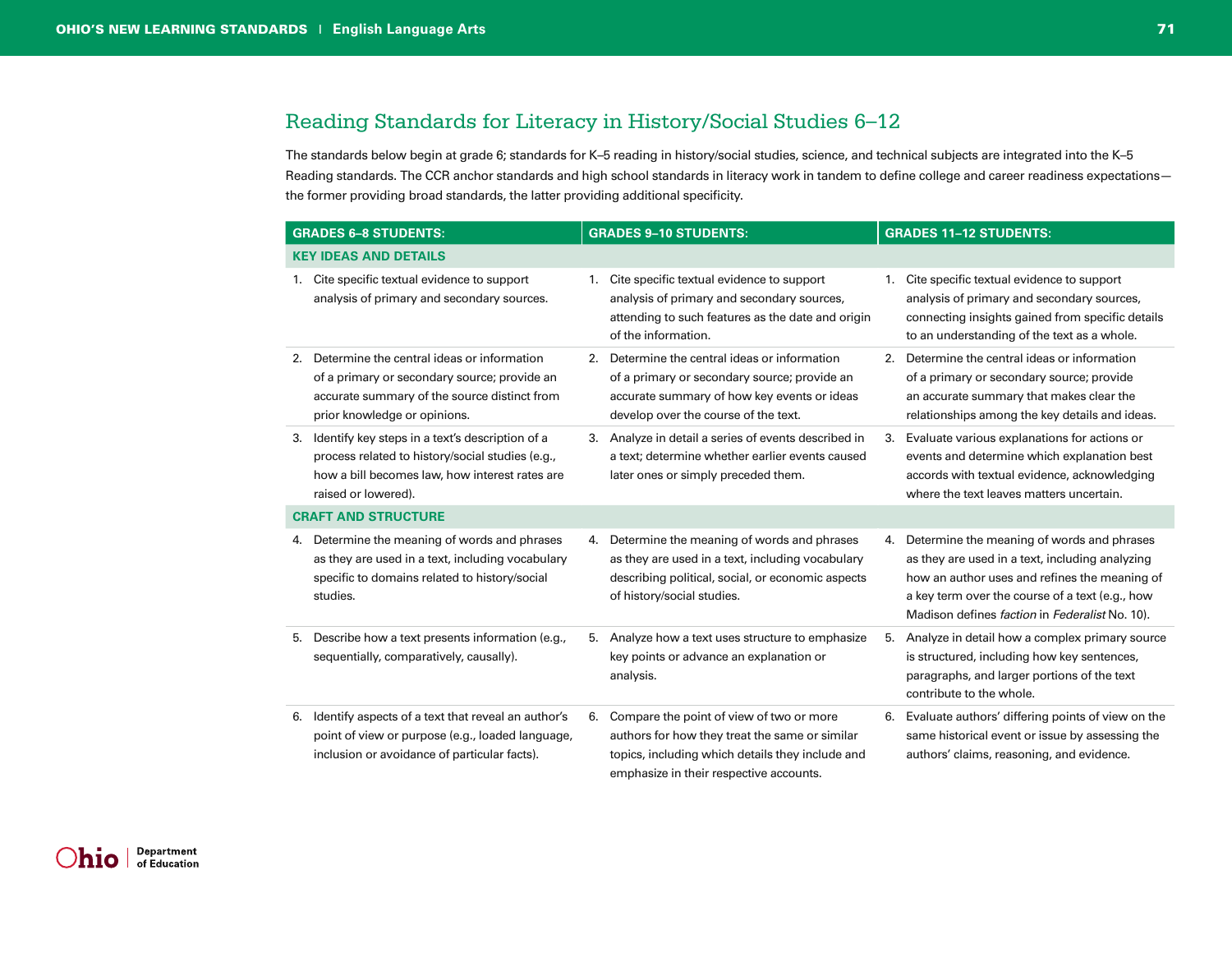#### **READING STANDARDS FOR LITERACY IN HISTORY/SOCIAL STUDIES 6–12, CONT.**

| <b>GRADES 6-8 STUDENTS:</b>                                                                                                                              | <b>GRADES 9-10 STUDENTS:</b>                                                                                                                                  | <b>GRADES 11-12 STUDENTS:</b>                                                                                                                                                                                            |  |  |  |
|----------------------------------------------------------------------------------------------------------------------------------------------------------|---------------------------------------------------------------------------------------------------------------------------------------------------------------|--------------------------------------------------------------------------------------------------------------------------------------------------------------------------------------------------------------------------|--|--|--|
| <b>INTEGRATION OF KNOWLEDGE AND IDEAS</b>                                                                                                                |                                                                                                                                                               |                                                                                                                                                                                                                          |  |  |  |
| Integrate visual information (e.g., in charts,<br>7.<br>graphs, photographs, videos, or maps) with<br>other information in print and digital texts.      | 7. Integrate quantitative or technical analysis (e.g.,<br>charts, research data) with qualitative analysis<br>in print or digital text.                       | Integrate and evaluate multiple sources of<br>7.<br>information presented in diverse formats and<br>media (e.g., visually, quantitatively, as well as in<br>words) in order to address a question or solve a<br>problem. |  |  |  |
| Distinguish among fact, opinion, and reasoned<br>8.<br>judgment in a text.                                                                               | Assess the extent to which the reasoning and<br>8.<br>evidence in a text support the author's claims.                                                         | Evaluate an author's premises, claims, and<br>8.<br>evidence by corroborating or challenging them<br>with other information.                                                                                             |  |  |  |
| Analyze the relationship between a primary and<br>9.<br>secondary source on the same topic.                                                              | Compare and contrast treatments of the same<br>9.<br>topic in several primary and secondary sources.                                                          | Integrate information from diverse sources,<br>9.<br>both primary and secondary, into a coherent<br>understanding of an idea or event, noting<br>discrepancies among sources.                                            |  |  |  |
| <b>RANGE OF READING AND LEVEL OF TEXT COMPLEXITY</b>                                                                                                     |                                                                                                                                                               |                                                                                                                                                                                                                          |  |  |  |
| 10. By the end of grade 8, read and comprehend<br>history/social studies texts in the grades 6-8 text<br>complexity band independently and proficiently. | 10. By the end of grade 10, read and comprehend<br>history/social studies texts in the grades 9-10<br>text complexity band independently and<br>proficiently. | 10. By the end of grade 12, read and comprehend<br>history/social studies texts in the grades 11-<br>CCR text complexity band independently and<br>proficiently.                                                         |  |  |  |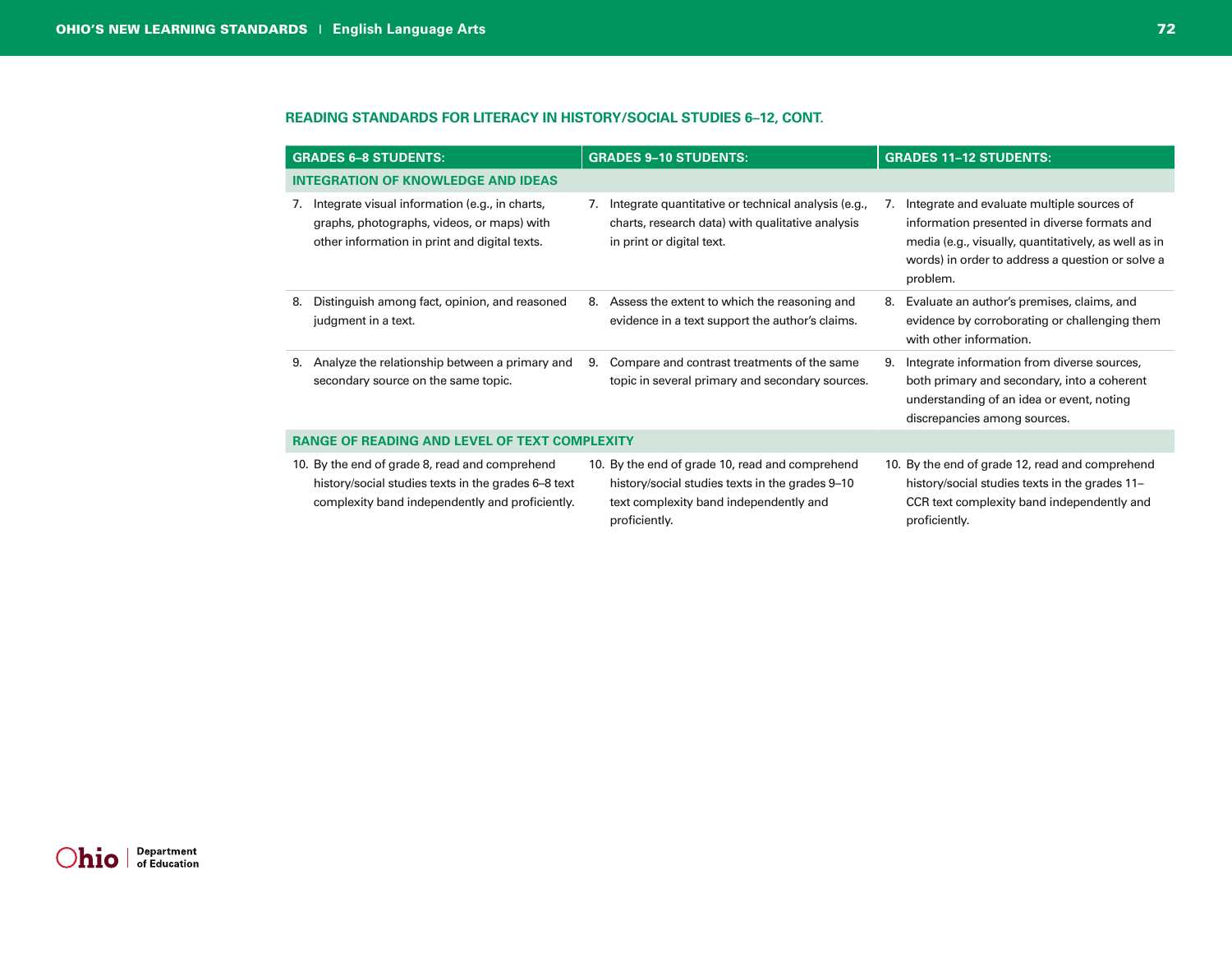| <b>GRADES 6-8 STUDENTS:</b>                                                                                                                                         |                                                                                                                                               | <b>GRADES 9-10 STUDENTS:</b> |                                                                                                                                                                                                               | <b>GRADES 11-12 STUDENTS:</b> |                                                                                                                                                                                                                |
|---------------------------------------------------------------------------------------------------------------------------------------------------------------------|-----------------------------------------------------------------------------------------------------------------------------------------------|------------------------------|---------------------------------------------------------------------------------------------------------------------------------------------------------------------------------------------------------------|-------------------------------|----------------------------------------------------------------------------------------------------------------------------------------------------------------------------------------------------------------|
| <b>KEY IDEAS AND DETAILS</b>                                                                                                                                        |                                                                                                                                               |                              |                                                                                                                                                                                                               |                               |                                                                                                                                                                                                                |
| 1. Cite specific textual evidence to support<br>analysis of science and technical texts.                                                                            |                                                                                                                                               |                              | 1. Cite specific textual evidence to support<br>analysis of science and technical texts,<br>attending to the precise details of explanations<br>or descriptions.                                              |                               | 1. Cite specific textual evidence to support<br>analysis of science and technical texts,<br>attending to important distinctions the author<br>makes and to any gaps or inconsistencies in the<br>account.      |
| 2.<br>distinct from prior knowledge or opinions.                                                                                                                    | Determine the central ideas or conclusions of a<br>text; provide an accurate summary of the text                                              |                              | 2. Determine the central ideas or conclusions of a<br>text; trace the text's explanation or depiction of<br>a complex process, phenomenon, or concept;<br>provide an accurate summary of the text.            | 2.                            | Determine the central ideas or conclusions<br>of a text; summarize complex concepts,<br>processes, or information presented in a text by<br>paraphrasing them in simpler but still accurate<br>terms.          |
| 3. Follow precisely a multistep procedure<br>when carrying out experiments, taking                                                                                  | measurements, or performing technical tasks.                                                                                                  | 3.                           | Follow precisely a complex multistep procedure<br>when carrying out experiments, taking<br>measurements, or performing technical tasks,<br>attending to special cases or exceptions defined<br>in the text.   | 3.                            | Follow precisely a complex multistep<br>procedure when carrying out experiments,<br>taking measurements, or performing technical<br>tasks; analyze the specific results based on<br>explanations in the text.  |
| <b>CRAFT AND STRUCTURE</b>                                                                                                                                          |                                                                                                                                               |                              |                                                                                                                                                                                                               |                               |                                                                                                                                                                                                                |
| 4.<br>as they are used in a specific scientific or<br>and topics.                                                                                                   | Determine the meaning of symbols, key terms,<br>and other domain-specific words and phrases<br>technical context relevant to grades 6-8 texts | 4.                           | Determine the meaning of symbols, key terms,<br>and other domain-specific words and phrases<br>as they are used in a specific scientific or<br>technical context relevant to grades 9-10 texts<br>and topics. | 4.                            | Determine the meaning of symbols, key terms,<br>and other domain-specific words and phrases<br>as they are used in a specific scientific or<br>technical context relevant to grades 11-12 texts<br>and topics. |
| 5. Analyze the structure an author uses to<br>organize a text, including how the major<br>sections contribute to the whole and to an<br>understanding of the topic. |                                                                                                                                               |                              | 5. Analyze the structure of the relationships<br>among concepts in a text, including<br>relationships among key terms (e.g., force,<br>friction, reaction force, energy).                                     | 5.                            | Analyze how the text structures information<br>or ideas into categories or hierarchies,<br>demonstrating understanding of the<br>information or ideas.                                                         |
| 6. Analyze the author's purpose in providing<br>an explanation, describing a procedure, or<br>discussing an experiment in a text.                                   |                                                                                                                                               |                              | 6. Analyze the author's purpose in providing<br>an explanation, describing a procedure, or<br>discussing an experiment in a text, defining the<br>question the author seeks to address.                       |                               | 6. Analyze the author's purpose in providing<br>an explanation, describing a procedure, or<br>discussing an experiment in a text, identifying<br>important issues that remain unresolved.                      |

# Reading Standards for Literacy in Science and Technical Subjects 6–12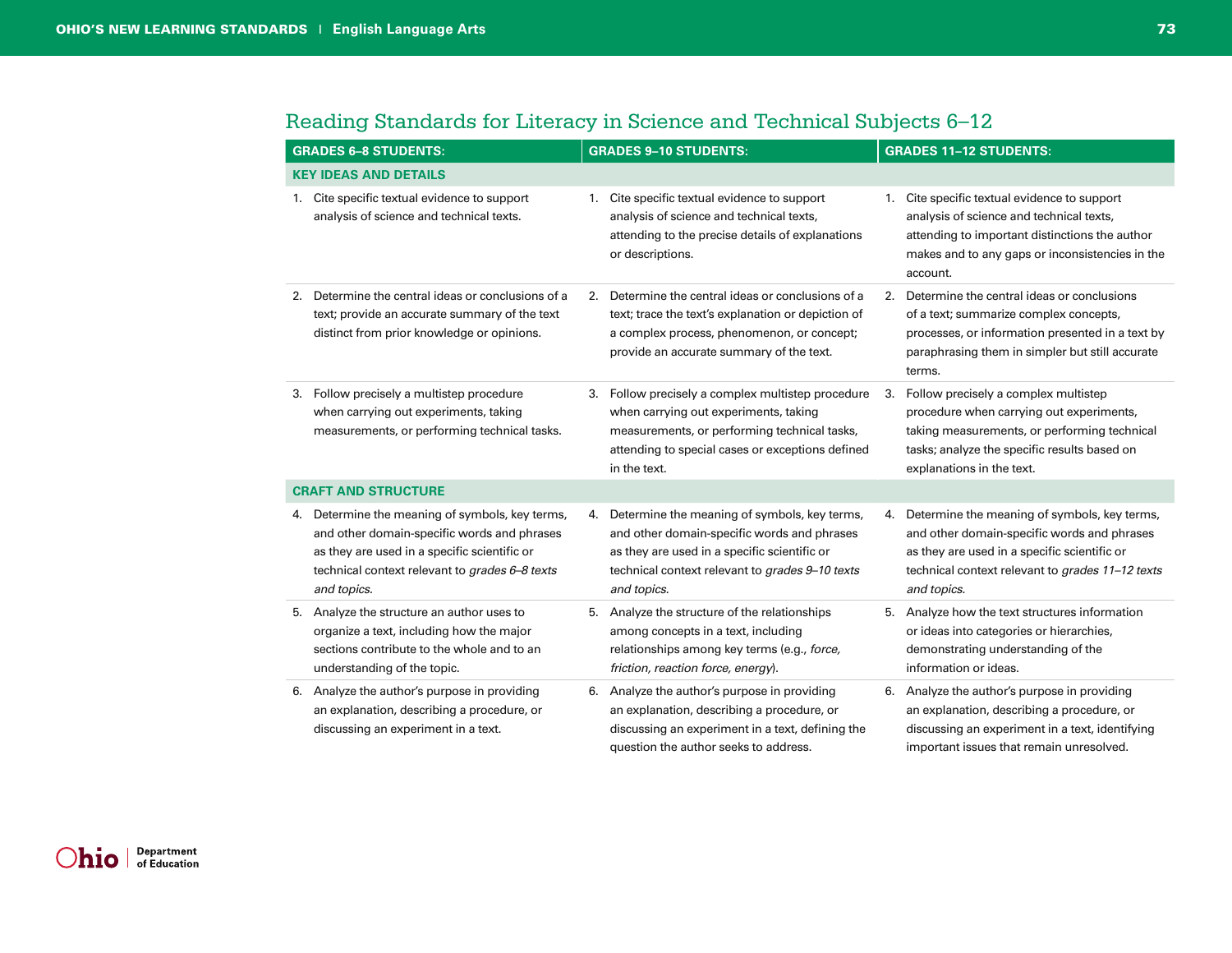### **READING STANDARDS FOR LITERACY IN SCIENCE AND TECHNICAL SUBJECTS 6–12, CONT.**

| <b>GRADES 6-8 STUDENTS:</b>                                                                                                                                                                                | <b>GRADES 9-10 STUDENTS:</b>                                                                                                                                                                                                               | <b>GRADES 11-12 STUDENTS:</b>                                                                                                                                                                                                 |  |
|------------------------------------------------------------------------------------------------------------------------------------------------------------------------------------------------------------|--------------------------------------------------------------------------------------------------------------------------------------------------------------------------------------------------------------------------------------------|-------------------------------------------------------------------------------------------------------------------------------------------------------------------------------------------------------------------------------|--|
| <b>INTEGRATION OF KNOWLEDGE AND IDEAS</b>                                                                                                                                                                  |                                                                                                                                                                                                                                            |                                                                                                                                                                                                                               |  |
| Integrate quantitative or technical information<br>7.<br>expressed in words in a text with a version of<br>that information expressed visually (e.g., in a<br>flowchart, diagram, model, graph, or table). | Translate quantitative or technical information<br>7.<br>expressed in words in a text into visual form<br>(e.g., a table or chart) and translate information<br>expressed visually or mathematically (e.g., in an<br>equation) into words. | Integrate and evaluate multiple sources of<br>7.<br>information presented in diverse formats<br>and media (e.g., quantitative data, video,<br>multimedia) in order to address a question or<br>solve a problem.               |  |
| 8.<br>Distinguish among facts, reasoned judgment<br>based on research findings, and speculation in<br>a text.                                                                                              | Assess the extent to which the reasoning and<br>8.<br>evidence in a text support the author's claim<br>or a recommendation for solving a scientific or<br>technical problem.                                                               | Evaluate the hypotheses, data, analysis,<br>8.<br>and conclusions in a science or technical<br>text, verifying the data when possible and<br>corroborating or challenging conclusions with<br>other sources of information.   |  |
| Compare and contrast the information gained<br>9.<br>from experiments, simulations, video, or<br>multimedia sources with that gained from<br>reading a text on the same topic.                             | Compare and contrast findings presented in a<br>9.<br>text to those from other sources (including their<br>own experiments), noting when the findings<br>support or contradict previous explanations or<br>accounts.                       | Synthesize information from a range of<br>9.<br>sources (e.g., texts, experiments, simulations)<br>into a coherent understanding of a process,<br>phenomenon, or concept, resolving conflicting<br>information when possible. |  |
| <b>RANGE OF READING AND LEVEL OF TEXT COMPLEXITY</b>                                                                                                                                                       |                                                                                                                                                                                                                                            |                                                                                                                                                                                                                               |  |
| 10. By the end of grade 8, read and comprehend<br>science/technical texts in the grades 6-8 text<br>complexity band independently and proficiently.                                                        | 10. By the end of grade 10, read and comprehend<br>science/technical texts in the grades 9-10 text<br>complexity band independently and proficiently                                                                                       | 10. By the end of grade 12, read and comprehend<br>science/technical texts in the grades 11–CCR<br>text complexity band independently and<br>proficiently.                                                                    |  |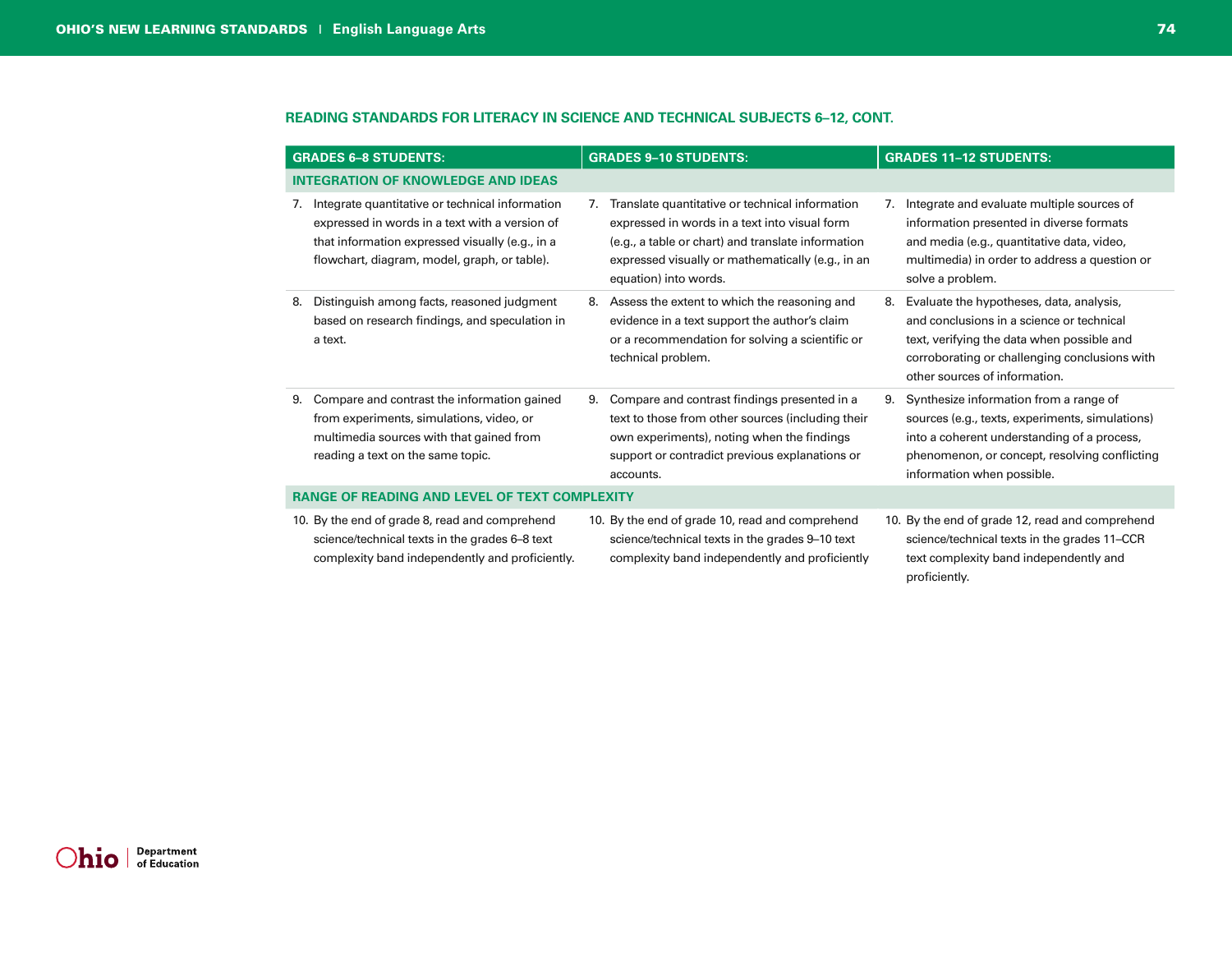\*These broad types of writing include many subgenres. See Appendix A for definitions of key writing types.

# College and Career Readiness Anchor Standards for Writing

The grades 6–12 standards on the following pages define what students should understand and be able to do by the end of each grade span. They correspond to the College and Career Readiness (CCR) anchor standards below by number. The CCR and grade-specific standards are necessary complements—the former providing broad standards, the latter providing additional specificity—that together define the skills and understandings that all students must demonstrate.

#### **TEXT TYPES AND PURPOSES\***

- 1. Write arguments to support claims in an analysis of substantive topics or texts using valid reasoning and relevant and sufficient evidence.
- 2. Write informative/explanatory texts to examine and convey complex ideas and information clearly and accurately through the effective selection, organization, and analysis of content.
- 3. Write narratives to develop real or imagined experiences or events using effective technique, well-chosen details and well-structured event sequences.

#### **PRODUCTION AND DISTRIBUTION OF WRITING**

- 4. Produce clear and coherent writing in which the development, organization, and style are appropriate to task, purpose, and audience.
- 5. Develop and strengthen writing as needed by planning, revising, editing, rewriting, or trying a new approach.
- 6. Use technology, including the Internet, to produce and publish writing and to interact and collaborate with others.

#### **RESEARCH TO BUILD AND PRESENT KNOWLEDGE**

- 7. Conduct short as well as more sustained research projects based on focused questions, demonstrating understanding of the subject under investigation.
- 8. Gather relevant information from multiple print and digital sources, assess the credibility and accuracy of each source, and integrate the information while avoiding plagiarism.
- 9. Draw evidence from literary or informational texts to support analysis, reflection, and research.

#### **RANGE OF WRITING**

10. Write routinely over extended time frames (time for research, reflection, and revision) and shorter time frames (a single sitting or a day or two) for a range of tasks, purposes, and audiences.

#### **NOTE ON RANGE AND CONTENT OF STUDENT WRITING**

*For students, writing is a key means of asserting and defending claims, showing what they know about a subject, and conveying what they have experienced, imagined, thought, and felt. To be college and career ready writers, students must take task, purpose, and audience into careful consideration, choosing words, information, structures, and formats deliberately. They need to be able to use technology strategically when creating, refining, and collaborating on writing. They*  have to become adept at gathering information, evaluating sources, and citing *material accurately, reporting findings from their research and analysis of sources in a clear and cogent manner. They must have the flexibility, concentration, and fluency to produce high-quality firstdraft text under a tight deadline and the capacity to revisit and make improvements to a piece of writing over multiple drafts when circumstances encourage or require it. To meet these goals, students must devote significant time and effort to writing, producing numerous pieces over short and long time frames throughout the year.*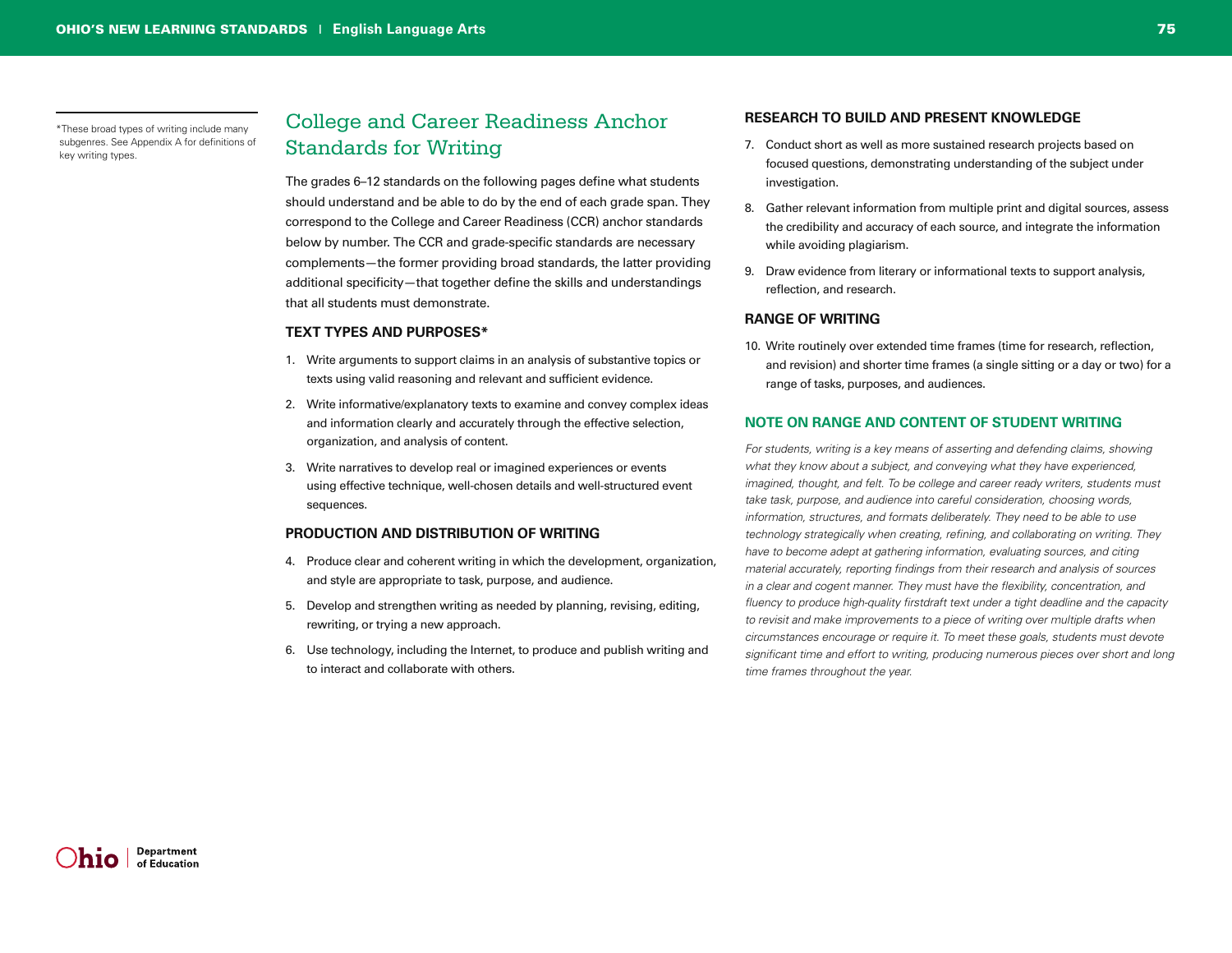## Writing Standards for Literacy in History/Social Studies, Science, and Technical Subjects 6–12

The standards below begin at grade 6; standards for K–5 writing in history/social studies, science, and technical subjects are integrated into the K–5 Writing standards. The CCR anchor standards and high school standards in literacy work in tandem to define college and career readiness expectations—the former providing broad standards, the latter providing additional specificity.

| <b>GRADES 6-8 STUDENTS:</b>                                                                                                                                                                                                                                    | <b>GRADES 9-10 STUDENTS:</b>                                                                                                                                                                                                                                    | <b>GRADES 11-12 STUDENTS:</b>                                                                                                                                                                                                                                     |
|----------------------------------------------------------------------------------------------------------------------------------------------------------------------------------------------------------------------------------------------------------------|-----------------------------------------------------------------------------------------------------------------------------------------------------------------------------------------------------------------------------------------------------------------|-------------------------------------------------------------------------------------------------------------------------------------------------------------------------------------------------------------------------------------------------------------------|
| <b>TEXT TYPES AND PURPOSES</b>                                                                                                                                                                                                                                 |                                                                                                                                                                                                                                                                 |                                                                                                                                                                                                                                                                   |
| 1. Write arguments focused on <i>discipline-specific</i><br>content.<br>Introduce claim(s) about a topic or issue,<br>a.<br>acknowledge and distinguish the claim(s)<br>from alternate or opposing claims, and<br>organize the reasons and evidence logically. | Write arguments focused on <i>discipline-specific</i><br>content.<br>Introduce precise claim(s), distinguish the<br>a.<br>claim(s) from alternate or opposing claims,<br>and create an organization that establishes<br>clear relationships among the claim(s), | Write arguments focused on <i>discipline-specific</i><br>content.<br>Introduce precise, knowledgeable claim(s),<br>a.<br>establish the significance of the claim(s),<br>distinguish the claim(s) from alternate or<br>opposing claims, and create an organization |
| Support claim(s) with logical reasoning and<br>b.<br>relevant, accurate data and evidence that<br>demonstrate an understanding of the topic or<br>text, using credible sources.                                                                                | counterclaims, reasons, and evidence.<br>Develop claim(s) and counterclaims fairly,<br>b.<br>supplying data and evidence for each while<br>pointing out the strengths and limitations<br>of both claim(s) and counterclaims in a                                | that logically sequences the claim(s),<br>counterclaims, reasons, and evidence.<br>Develop claim(s) and counterclaims fairly<br>b.<br>and thoroughly, supplying the most relevant<br>data and evidence for each while pointing out                                |
| Use words, phrases, and clauses to create<br>c.<br>cohesion and clarify the relationships<br>among claim(s), counterclaims, reasons, and<br>evidence.                                                                                                          | discipline-appropriate form and in a manner<br>that anticipates the audience's knowledge<br>level and concerns.                                                                                                                                                 | the strengths and limitations of both claim(s)<br>and counterclaims in a discipline-appropriate<br>form that anticipates the audience's                                                                                                                           |
| Establish and maintain a formal style.<br>d.<br>Provide a concluding statement or section<br>е.<br>that follows from and supports the argument<br>presented.                                                                                                   | Use words, phrases, and clauses to link the<br>c.<br>major sections of the text, create cohesion,<br>and clarify the relationships between claim(s)<br>and reasons, between reasons and evidence,<br>and between claim(s) and counterclaims.                    | knowledge level, concerns, values, and<br>possible biases.<br>Use words, phrases, and clauses as well<br>c.<br>as varied syntax to link the major sections<br>of the text, create cohesion, and clarify the                                                       |
|                                                                                                                                                                                                                                                                | Establish and maintain a formal style and<br>d.<br>objective tone while attending to the norms<br>and conventions of the discipline in which<br>they are writing.                                                                                               | relationships between claim(s) and reasons,<br>between reasons and evidence, and between<br>claim(s) and counterclaims.<br>Establish and maintain a formal style and<br>d.                                                                                        |
|                                                                                                                                                                                                                                                                | Provide a concluding statement or section<br>е.<br>that follows from or supports the argument<br>presented.                                                                                                                                                     | objective tone while attending to the norms<br>and conventions of the discipline in which<br>they are writing.                                                                                                                                                    |
|                                                                                                                                                                                                                                                                |                                                                                                                                                                                                                                                                 | Provide a concluding statement or section<br>$\sim$                                                                                                                                                                                                               |

e. Provide a concluding statement or section that follows from or supports the argument presented.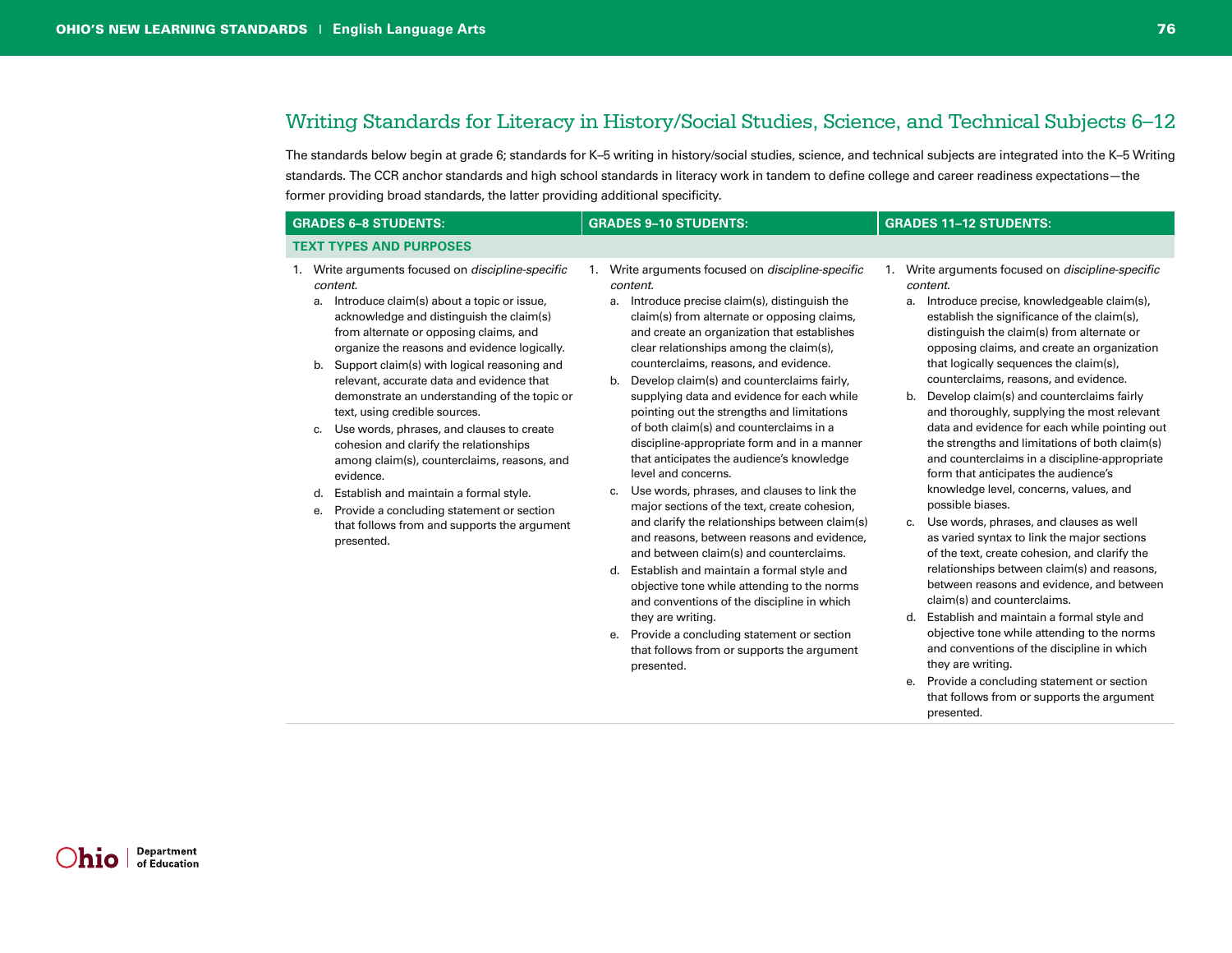**continue to grow in these grades. The Standards require that students be able to incorporate narrative elements effectively into arguments and informative/explanatory texts. In history/social studies, students must be able to incorporate narrative accounts into their analyses of individuals or events of historical import. In science and technical subjects, students must be able to write precise enough descriptions of the step-bystep procedures they use in their investigations or technical work that others can replicate them and (possibly) reach the same results.** 

### **Note: Students' narrative skills WRITING STANDARDS FOR LITERACY IN HISTORY/SOCIAL STUDIES, SCIENCE, AND TECHNICAL SUBJECTS 6–12, CONT.**

|                                        | <b>GRADES 6-8 STUDENTS:</b>                                                                                                                                                                                                                                                                                                                                                                                                                                                                                                                                                                                                                                                                                                                                                                                                                                                                                                                                                                                                                                           |    | <b>GRADES 9-10 STUDENTS:</b>                                                                                                                                                                                                                                                                                                                                                                                                                                                                                                                                                                                                                                                                                                                                                                                                                                                                                                                                                                                                                                                                                                                                                                                                                                                                                                                                                                                                                 | <b>GRADES 11-12 STUDENTS:</b>                                                                                                                                                                                                                                                                                                                                                                                                                                                                                                                                                                                                                                                                                                                                                                                                                                                                                                                                                                                                                                                                                                                                                                                                                                                                                                                                                                                                     |
|----------------------------------------|-----------------------------------------------------------------------------------------------------------------------------------------------------------------------------------------------------------------------------------------------------------------------------------------------------------------------------------------------------------------------------------------------------------------------------------------------------------------------------------------------------------------------------------------------------------------------------------------------------------------------------------------------------------------------------------------------------------------------------------------------------------------------------------------------------------------------------------------------------------------------------------------------------------------------------------------------------------------------------------------------------------------------------------------------------------------------|----|----------------------------------------------------------------------------------------------------------------------------------------------------------------------------------------------------------------------------------------------------------------------------------------------------------------------------------------------------------------------------------------------------------------------------------------------------------------------------------------------------------------------------------------------------------------------------------------------------------------------------------------------------------------------------------------------------------------------------------------------------------------------------------------------------------------------------------------------------------------------------------------------------------------------------------------------------------------------------------------------------------------------------------------------------------------------------------------------------------------------------------------------------------------------------------------------------------------------------------------------------------------------------------------------------------------------------------------------------------------------------------------------------------------------------------------------|-----------------------------------------------------------------------------------------------------------------------------------------------------------------------------------------------------------------------------------------------------------------------------------------------------------------------------------------------------------------------------------------------------------------------------------------------------------------------------------------------------------------------------------------------------------------------------------------------------------------------------------------------------------------------------------------------------------------------------------------------------------------------------------------------------------------------------------------------------------------------------------------------------------------------------------------------------------------------------------------------------------------------------------------------------------------------------------------------------------------------------------------------------------------------------------------------------------------------------------------------------------------------------------------------------------------------------------------------------------------------------------------------------------------------------------|
| 2.<br>f.                               | Write informative/explanatory texts, including<br>the narration of historical events, scientific<br>procedures/experiments, or technical<br>processes.<br>a. Introduce a topic clearly, previewing what<br>is to follow; organize ideas, concepts, and<br>information into broader categories as<br>appropriate to achieving purpose; include<br>formatting (e.g., headings), graphics (e.g.,<br>charts, tables), and multimedia when useful<br>to aiding comprehension.<br>Develop the topic with relevant, well-chosen<br>b.<br>facts, definitions, concrete details, quotations,<br>or other information and examples.<br>Use appropriate and varied transitions to<br>c.<br>create cohesion and clarify the relationships<br>among ideas and concepts.<br>Use precise language and domain-specific<br>d.<br>vocabulary to inform about or explain the<br>topic.<br>Establish and maintain a formal style and<br>e.<br>objective tone.<br>Provide a concluding statement or section<br>that follows from and supports the<br>information or explanation presented. | 2. | Write informative/explanatory texts, including<br>the narration of historical events, scientific<br>procedures/experiments, or technical<br>processes.<br>Introduce a topic and organize ideas,<br>а.<br>concepts, and information to make important<br>connections and distinctions; include<br>formatting (e.g., headings), graphics (e.g.,<br>figures, tables), and multimedia when useful<br>to aiding comprehension.<br>Develop the topic with well-chosen, relevant,<br>b.<br>and sufficient facts, extended definitions,<br>concrete details, quotations, or other<br>information and examples appropriate to the<br>audience's knowledge of the topic.<br>Use varied transitions and sentence<br>c.<br>structures to link the major sections of<br>the text, create cohesion, and clarify the<br>relationships among ideas and concepts.<br>Use precise language and domain-specific<br>d.<br>vocabulary to manage the complexity of<br>the topic and convey a style appropriate to<br>the discipline and context as well as to the<br>expertise of likely readers.<br>Establish and maintain a formal style and<br>е.<br>objective tone while attending to the norms<br>and conventions of the discipline in which<br>they are writing.<br>Provide a concluding statement or section<br>f.<br>that follows from and supports the<br>information or explanation presented (e.g.,<br>articulating implications or the significance of | 2. Write informative/explanatory texts, including<br>the narration of historical events, scientific<br>procedures/experiments, or technical<br>processes.<br>a. Introduce a topic and organize complex<br>ideas, concepts, and information so that each<br>new element builds on that which precedes it<br>to create a unified whole; include formatting<br>(e.g., headings), graphics (e.g., figures,<br>tables), and multimedia when useful to aiding<br>comprehension.<br>Develop the topic thoroughly by selecting the<br>b.<br>most significant and relevant facts, extended<br>definitions, concrete details, quotations, or<br>other information and examples appropriate<br>to the audience's knowledge of the topic.<br>Use varied transitions and sentence<br>C.<br>structures to link the major sections of<br>the text, create cohesion, and clarify the<br>relationships among complex ideas and<br>concepts.<br>d.<br>Use precise language, domain-specific<br>vocabulary and techniques such as<br>metaphor, simile, and analogy to manage<br>the complexity of the topic; convey a<br>knowledgeable stance in a style that<br>responds to the discipline and context as well<br>as to the expertise of likely readers.<br>Provide a concluding statement or section<br>е.<br>that follows from and supports the<br>information or explanation provided (e.g.,<br>articulating implications or the significance of |
| 3.                                     | (See note; not applicable as a separate<br>requirement)                                                                                                                                                                                                                                                                                                                                                                                                                                                                                                                                                                                                                                                                                                                                                                                                                                                                                                                                                                                                               | 3. | the topic).<br>(See note; not applicable as a separate<br>requirement)                                                                                                                                                                                                                                                                                                                                                                                                                                                                                                                                                                                                                                                                                                                                                                                                                                                                                                                                                                                                                                                                                                                                                                                                                                                                                                                                                                       | the topic).<br>3. (See note; not applicable as a separate<br>requirement)                                                                                                                                                                                                                                                                                                                                                                                                                                                                                                                                                                                                                                                                                                                                                                                                                                                                                                                                                                                                                                                                                                                                                                                                                                                                                                                                                         |
| PRODUCTION AND DISTRIBUTION OF WRITING |                                                                                                                                                                                                                                                                                                                                                                                                                                                                                                                                                                                                                                                                                                                                                                                                                                                                                                                                                                                                                                                                       |    |                                                                                                                                                                                                                                                                                                                                                                                                                                                                                                                                                                                                                                                                                                                                                                                                                                                                                                                                                                                                                                                                                                                                                                                                                                                                                                                                                                                                                                              |                                                                                                                                                                                                                                                                                                                                                                                                                                                                                                                                                                                                                                                                                                                                                                                                                                                                                                                                                                                                                                                                                                                                                                                                                                                                                                                                                                                                                                   |
|                                        | 4. Produce clear and coherent writing in which                                                                                                                                                                                                                                                                                                                                                                                                                                                                                                                                                                                                                                                                                                                                                                                                                                                                                                                                                                                                                        |    | 4. Produce clear and coherent writing in which                                                                                                                                                                                                                                                                                                                                                                                                                                                                                                                                                                                                                                                                                                                                                                                                                                                                                                                                                                                                                                                                                                                                                                                                                                                                                                                                                                                               | 4. Produce clear and coherent writing in which                                                                                                                                                                                                                                                                                                                                                                                                                                                                                                                                                                                                                                                                                                                                                                                                                                                                                                                                                                                                                                                                                                                                                                                                                                                                                                                                                                                    |
|                                        | the development, organization, and style are<br>appropriate to task, purpose, and audience.                                                                                                                                                                                                                                                                                                                                                                                                                                                                                                                                                                                                                                                                                                                                                                                                                                                                                                                                                                           |    | the development, organization, and style are<br>appropriate to task, purpose, and audience.                                                                                                                                                                                                                                                                                                                                                                                                                                                                                                                                                                                                                                                                                                                                                                                                                                                                                                                                                                                                                                                                                                                                                                                                                                                                                                                                                  | the development, organization, and style are<br>appropriate to task, purpose, and audience.                                                                                                                                                                                                                                                                                                                                                                                                                                                                                                                                                                                                                                                                                                                                                                                                                                                                                                                                                                                                                                                                                                                                                                                                                                                                                                                                       |